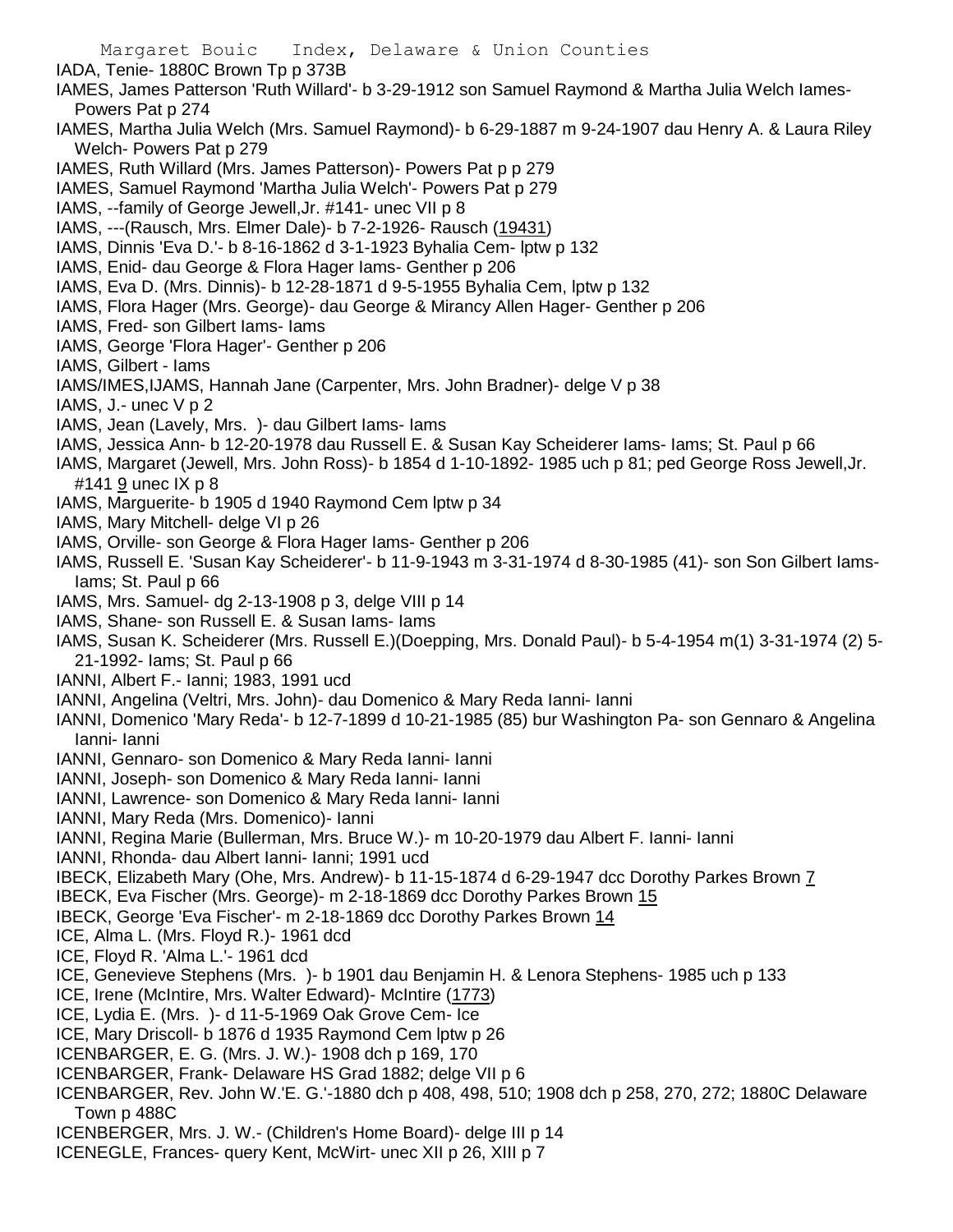- Margaret Bouic Index, Delaware & Union Counties ICENHOWER, Arthur M.- Pabst 2 p 100 Mrs. Arthur M.- Pabst 2 p 100 ICENHOWER, Ronald 'Stella'- 1980 dcd ICENHOWER, Stella (Mrs. Ronald)- 1980 dcd ICHIDA, Allan 'Jann'- Ichida ICHIDA, Audrey- dau Allan & Jann Ichida- Ichida ICHIDA, Audrey Martha- dau Allan & Jann Ichida- Ichida- engaged to Steven J. Casper ICHIDA, Jann (Mrs. Allen)- Ichida ICHLER, Annette Elizabeth Baker (Mrs. Joseph)- dau Ernest C. & Barbara Pounds Baker- dcq Frances Stevenson Main 7 ICHLER, David 'Margaretta Barton'- dcq Frances Stevenson Main 13 ICHLER, Joseph 'Annette Elizabeth Baker'- son David & Margaretta Barton Ichler- dcq Frances Stevenson Main 6 ICHLER, Margaretta Barton (Mrs. David)- dcq Frances Stevenson Main 13 ICHLER, Rush (Stevenson, Mrs. John W.\_)- dau Joseph & Annette Elizabeth Baker Ichler- dcq Frances Stevenson Main 3; Asp p 157 (see 2397ae) ICKES, Adele Rockwell Walker (Mrs. Donald)- b 5-6-1917 m 6-20-1942 dau Allen Lee & Florence Rockwell Connelly Walker- Weiser p 206 ICKES, Cynthia Harriet- b 5-12-1954 dau Donald & Adele Rockwell Walker Ickes- Weiser p 206 ICKES, Donald 'Adele Rockwell'- m 6-20-1942- Weiser p 206 ICKES, Elmer E.- dg 11-9-1897 brother of Mrs. E. E. Toy- Cryder Ab p 133 ICKES, Gail Elizabeth- b 1-30-1944 dau Donald & Adele Rockwell Walker Ickes- Weiser p 206 ICKES, Henry Adams II- b 2-9-1946 son Donald & Adele Rockwell Walker Ickes- Weiser p 206 ICKES, Jane Leslie Caroline- b 2-29-1952 dau Donald & Adele Rockwell Walker Ickes- Weiser p 206 ICKES, John Walker- b 12-2-1947 son Donald & Adele Rockwell Walker Ickes- Weiser p 206 ICKES, William Allen- b 11-30-1955 son Donald & Adele Rockwell Walker Ickes- Weiser p 206 ICKLEY, Katherine (Ulrich, Mrs. Paul Edmond)- Weiser p 44 ICOLMB, Fredric- 1870C Brown Tp 250 (31) IDDINGS, Della (Erhard, Mrs. Harry)- b 3-3-1888- Weiser p 579 IDDINGS, Lydia (McCoy, Mrs. Benjamin C.) b c 1816 d 1847-ped Sherley Whitehead Wiese 31; delge II p 25 IDDINGS, Raymond- family historian- delge VIII p 34 IDE, Angelique- b 1973 dau Kurt W. & Beverly K. Ide- 1980 dcd IDE, Beverly K. (Mrs. Kurt W.)- 1976, 1980 dcd IDE, Calvin S.- son Julius H. & Pauline Ida- Ide; 1961(13), 1964, 1969, 1971, 1976, 1980 dcd IDE, Janet L. (Bahnsen, Mrs. )- dau Julius H. & Pauline Ide- 1961(12), 1964, 1969 dcd IDE, Julius H. 'G. Pauline'- 1961, 1964, 1969, 1971, 1976, 1980 dcd IDE, Kurt W. 'Beverly K.' son Julius H. & Pauline Ida- 1961(11), 1964, 1969, 1971, 1976, 1980 dcd IDE, G. Pauline Wilson (Mrs. Julius H.)- b 7-16-1916 d 10-5-1989 (73) Sunbury Mem. Pk- sister O. Gordon Wilson- Ide; 1961, 1964, 1969, 1971, 1976, 1980 dcd IDE, Stephan C.- son Julius H. & G. Pauline Wilson Ide- Ide; 1964 dcd IDEN, April Nanette (2-1977) dau Douglas Anthony & Karen Sue Brake Iden- Iden IDEN, Blanche (Harmon, Mrs. )- dau Lee & Ollie Motlar Iden- Genther p 95 IDEN, Carolyn D. Stukey (Mrs. John R.)- m 7-18-1954 Iden IDEN, Cecil- ch Lee & Ollie Motlar Iden- Genther p 95 IDEN, Charise Ann- b 2-3-1977 dau Douglas Anthony & Karen Sue Brake Iden- Iden IDEN, Damon Loring 'Wendy Jane Howard'- m 10-4-1986 son John R. & Carolyn D. Stukey Iden- Iden IDEN, Darrell- son Lee & Ollie Motlar Iden- Genther p 95 IDEN, Dena Kay (Carroll, Mrs. Thomas Charles)- dau John R. & Carolyn Stukey Iden- Iden IDEN, Denise D. (Wilson, Mrs. Robert J.)- m 9-9-1989 dau John R. & Carolyn D. Stukey Iden- Iden IDEN, Douglas Anthony 'Karen Sue Brake'- m 12-21-1974 son John R. & Carolyn D. Stukey Iden- Iden IDEN, Elizabeth Witter (Mrs. James)- 1883 uch V p 12 IDEN, Emerson 'Grace Cooperider'- Iden IDEN, Georgianna (Sheets, Mrs.Wayne)- dau Emerson & Grace Cooperider Iden- Iden IDEN, Grace Cooperider (Mrs. Emerson)- Iden
- IDEN, Heather Elizabeth- b 1-31-1983 dau Douglas Anthony & Karen Sue Brake Iden- Iden
- IDEN, James 'Elizabeth Witter'- 1883 uch V p 12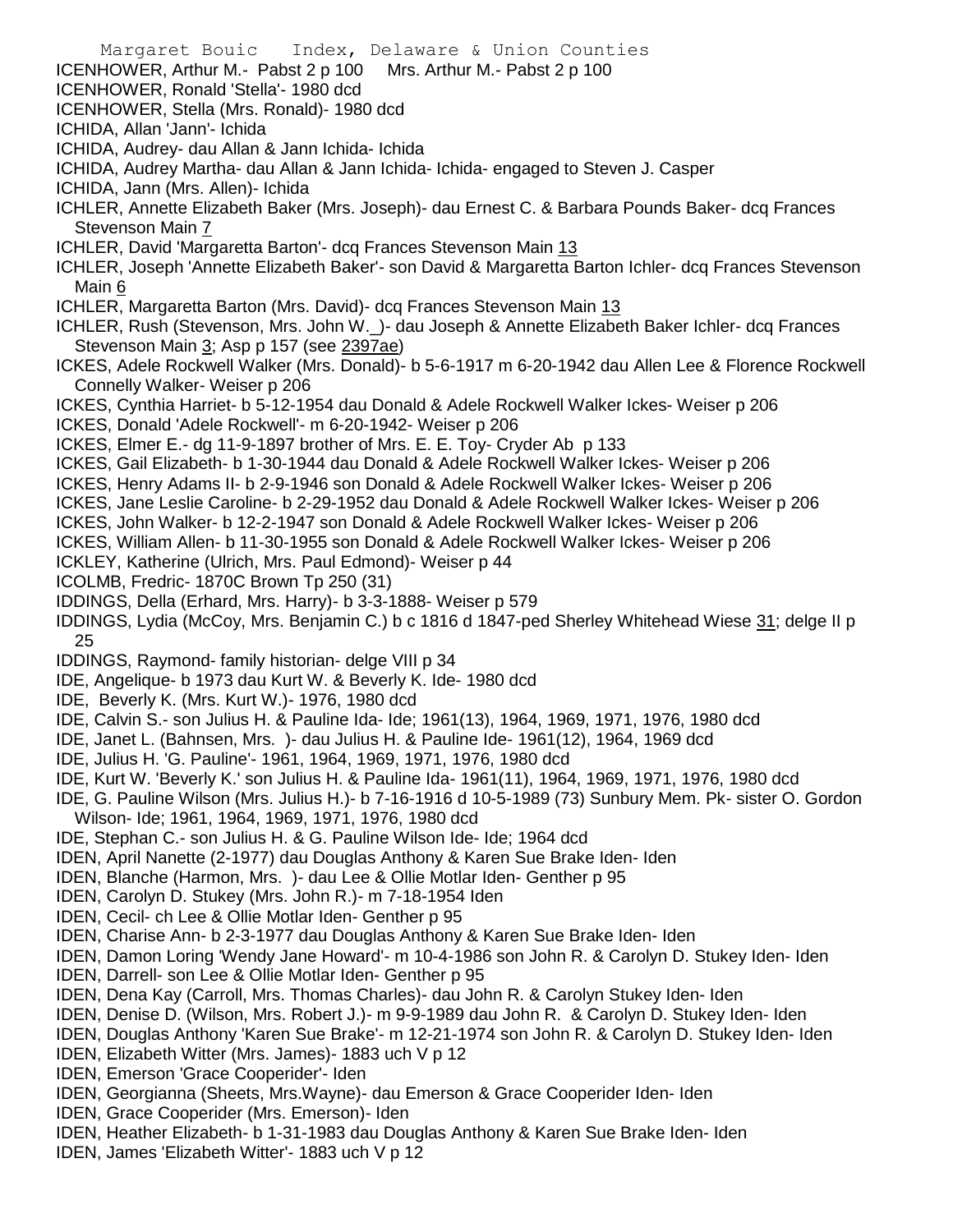Margaret Bouic Index, Delaware & Union Counties IDEN, John R. 'Carolyn D. Stukey'- b 6-27-1933 m 7-18-1954 d 9-23-1986 bur Gratiot- son Emerson & Grace Cooperider Iden- Iden IDEN, Karen Sue Brake (Mrs. Douglas Anthony)- m 12-21-1974 dau Holly E. & Wynetta Brake- Iden IDEN, Lee 'Ollie Motlar'- d 5-27-1932- Genther p 94, 95 IDEN, Mary Kay- b 1-23-1928 d 10-24-1978 (49) bur Gratiot- dau Emerson R. & Grace L. Cooperider Iden-Iden IDEN, Ollie Motlar (Mrs. Lee)- d 11-4-1926 dau George & Cilicia Taylor Motlar- Genther p 94, 95 IDEN, Raymond- son Lee & Ollie Motlar Iden- Genther p 95 IDEN, Wendy Jane Howard (Mrs. Damon Loring)- m 10-4-1986 dau Noel L. & Jane R. Howard- Iden IDLE, Mary Eve (Seibolt, Mrs. Philip) m 1-29-1853 dcm IDLEMAN, Anthony- delge IX p 42; Naturalization 7-26-1844 from Germany IDLEMAN, ---49ers p 3 IDLEMAN, Jacob- 1820C Big Rock Tp; adm of estate of George Kirk- Del Pat & Fran Chron 11-27-1822 Reed Abs p 8; 1822- delge VII p 27 IDN, Katie (Bishop, Mrs. John)- 1880 dch p 654 IEZZI, Della Marie- b 1962- dau Frank & Mildred Iezzi- Iezzi; 1976 dcd- engaged to Michael Shriver Highman IEZZI, Frank 'Mildred'- Iezzi; 1976, 1980 dcd IEZZI, Frank- b 1958 son Frank & Mildred Iezzi- 1976 dcd IEZZI, John- b 1963 son Frank & Mildred Iezzi- 1976, 1980 dcd IEZZI, Mildred (Mrs. Frank)- Iezzi; 1976, 1980 dcd IEZZI, Monica- b 1972 ch Frank & Mildred Iezzi- 1976, 1980 dcd IEZZI, Richard- b 1964 son Frank & Mildred Iezzi- 1976, 1980 dcd IEZZI, Timothy- b 1960 son Frank & Mildred Iezzi- 1976 dcd IFFLANE, Florence F.- d 9-30-1985 (85) bur Toledo- Ifflane IFFT, Ardith Jeanne Felts (Mrs. Edward Milton)- b 12-19-1939 m 8-12-1967 dau Raymond Francis & Ardith Luticia Cox Felts- 1985 uch p 49; Felts IFFT, Edward Milton 'Ardith Jeanne Felts'- m 8-12-1967- 1985 uch p 49; Felts IFFT, John Raymond- son Edward M. & Ardith Jeanne Felts Ifft- 1985 uch p 49 IFFT, Sharon Elaine- dau Edward M. & Ardith Jeanne Felts Ifft- 1985 uch p 49 IGAN, Frederic- 1870C Brown Tp 106-109 p 245 (30,Ger); delge II p 40 IGEL, Eloise Jane- b 1917 d 1959 Mitchell Cem DJ p 18, 22; interred 3-12-1959 IGHANI, Dr. Siroos- Ighani IGNEY, Ethel (Rupert, Mrs. Dale M.)- m 2-18-1920 d 5-15-1988- Igney; Rupert IGO, Dewey L.- b 6-17-1974 d 8-18-1993 (19) bur Maple Grove Cem-car accident- son Ralph E. & Hattie M. Anderson Igo- Igo IGO, Garry- son Ralph E. & Hattie M. Anderson Igo- Igo IGO, Hattie M. Anderson (Mrs. Ralph E.)- dau Corinne Anderson- Igo IGO, Nikki M.- dau Ralph E. & Hattie M. Anderson Igo- Igo IGO. Ralph E. 'Hattie M. Anderson'- Igo IGO, Richard B.- 1980 dcd IGO, Silas- 1883 uch IV p 435; 1915 uch p 278 IGON, Mary Ann Gabriel (Mrs. Silas)- m 5-5-1847 ucm 1213; unec VII p 25

- IGON, Silas 'Mary Ann Gabriel'- m 5-5-1847 ucm 1213; unec VII p 25
- IGOU, Emma (Gray, Mrs. James M.)- m 2-17-1881 ucm 6916
- IGOU, Emma Robertson (Mrs. Silas)- m 9-19-1876 ucm 5935; 1880C Richwood 225-238 (35,O,Md,O)
- IGOU, Peter- 1883 uch V p 31
- IGOU, Silas 'Emma Robertson'- m 9-19-1876 ucm 5935; 1915 uch p 261
- IGOU, Mary A. Gabriel (Mrs. Silas)- m 5-5-1847 ucm 1213 d 12-22-1847 (26) Reed Cem Un Al p 8
- IGOW, Silas 'Mary A. Gabriel'- m 5-5-1847 ucm 1213; 1883 uch V p 57l UN Al p 8
- IHLE, Candy (Kerr, Mrs. Thomas)- dau Omer S. & Martha Hill Ihle- Ihle
- IHLE, Curtis- son Dr. Laurence M. & Virginia F. Ihle- Ihle; 1961(18), 1964 dcd
- IHLE, Danny- b 1955 son Omer S. & Martha Ihle- 1969 dcd
- IHLE, Enid (Horn, Mrs. Harry)- dau Dr. Laurence M. & Virginia F. Ihle- Ihle; 1961(16), 1964 dcd
- IHLE, Ernie- b 1954 son Omer S. & Martha Ihle- 1969 dcd
- IHLE, Jacob- son Owen S. & Petra G. Ihle- Ihle
- IHLE, Johnny- b 1976 son Omer S. & Martha B. Ihle- 1981 ucd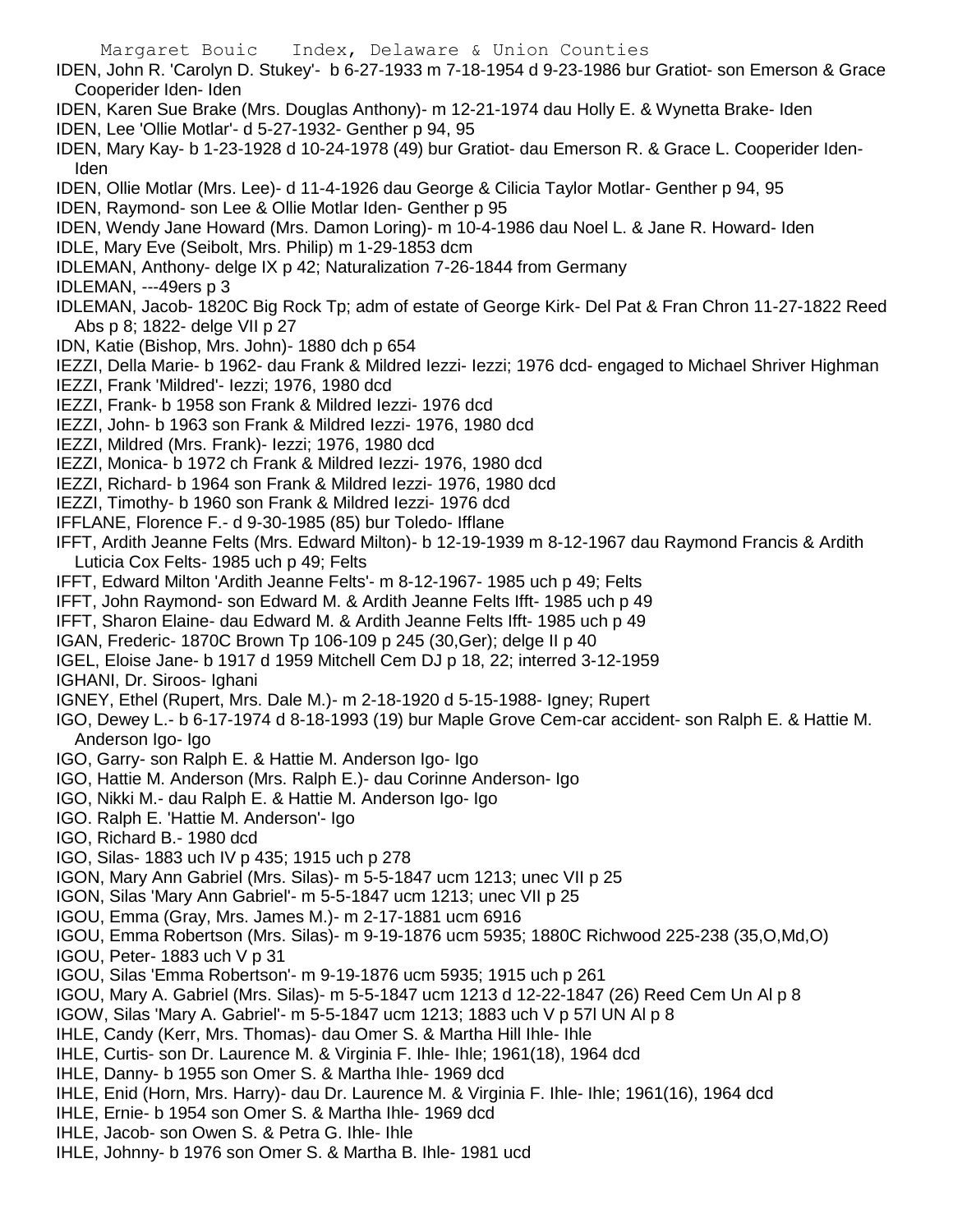IHLE, Dr. & Mrs. Laurence M.- Sunbury p 16

- IHLE, Dr. Laurence M.'Virginia F.'- d 3-4-1973 (75) bur Galena- Ihle; 1961, 1964, 1969, 1971, 1976, 1980 dcd; Sunbury p 16
- IHLE, Martha B. Hill (Mrs. Omer S.)- m 11-10-1962- 1969, 1971, 1976, 1981, 1983, 1991 ucd
- IHLE, Mildred (Medbery, Mrs. )- dau Owen S. & Petra G. Lee Ihle- Ihle
- IHLE, Omer- 1979, 1981, 1983 ucd
- IHLE, Omer S. 'Martha B. Hill'- b 9-30-1928 m 11-10-1962 d 4-23-1994 Mt. Herman Cem- son Owen S. & Petra G. Lee Ihle- Ihle; 1969, 1971, 1976 dcd; 1981, 1983 1991 ucd
- IHLE, Owen S. 'Petra G. Lee' Ihle- Ihle
- IHLE, Pearl (Dyhkuis, Mrs. )- dau Owen S. & Petra G. Lee Ihle- Ihle
- IHLE, Petra G. lee (Mrs. Owen S.)- Ihle
- IHLE, Virginia F. (Mrs. Dr. Laurence M.)- Ihle; Sunbury p 16; 1961, 1964, 1969, 1971, 1976 dcd
- IHLER, Catharine (Scott, Mrs. Robert)- dcq Gertrude Scott Jewell 9
- IHLER, Mary E.- dumch p 19, 33
- IHRIE, Lake 'Philena Pattee'- m 6-9-1844 dcm
- IHRIE, Philena Pattee (Mrs. Lake)- m 6-9-1844 dcm
- IHRIG, Alice- 1870C Delaware Town 352 (9)
- IHRIG, Charles- 1870C Delaware Town 352 (4)
- IHRIG, David B.- 1870C Delaware Town 352 (32)
- IHRIG, Elizabeth- 1870C Delaware Town 352 (28)
- IHRIG, Mary- 1870C Delaware Town 352 (5)
- IICHOLSON, Guy C. II 'Ruth F.'- 1980 dcd
- IICHOLSON, Ruth F. (Mrs. Guy C. II)- 1980 dcd
- IICHOLSON, Ruth- dau Guy C. II & Ruth F. Iicholson- 1980 dcd
- IKE, Carl R.- Ike
- IKE, Janet Louise Feenstra (Mrs. C. Richard)- b 10-27-1954 m 2-16-198-- dau John & Doris Chandler Feenstra- Ike; 1985 uch p 48
- IKE, C. Richard 'Janet L. Feenstra'- m 2-16-198- son Carl R. Ike- Ike; 1985 uch p 48
- IKELBURNER, Mary E. (Phipps, Mrs. Nathaniel)- m 11-24-1839 dcm
- IKEN, Helen (Gilliam, Mrs. Ray G.)- m 7-16-1966- Iken; Gilliam
- IKENSAA, Ora Bell (Mrs. William)- b 1871 d 1952 Price Cem djlm p 45
- IKENSAA, William 'Ora Bell'- b 1869 d 1855 Price Cem djlm p 45
- IKENSEE, Anna- b 1882 d 1895 Price Cem djlm p 38
- IKENSEE, Christopher 'Margaret'- b 1848 d 1929 Price Cem djlm p 38
- IKENSEE, Evalena- b 1885 d 1871 Price Cem djlm p 38
- IKERD, Elizabeth (Lorance, Mrs. Peter)- bc 1797 m 8-15-1815 d after 1870; ped Rex Finley 29; delge III p 50
- IKENSEE, Margaret (Mrs. Christopher)- b 1848 d 1919 Price Cem djlm p 38
- IKHORN, John 'Lydia Fay Van Horn' Maugans Anc p 232
- IKHORN, Lydia Fay Van Horn (Mrs. John)- b 10-26-1864 d 1934 dau Jack T. &
- Rebecca Frances Boylan Van Horn- Maugans Anc p 232
- ILBERT, King of England Powers Pat p 21
- ILBY, C. G. 'Mary January'- 1915 uch p 1104
- ILBY, Mary January (Mrs. C. G.)- dau Nesbit & Sarah M. Savage January- 1915 uch p 1104
- ILER, Anna Belle (Mrs. Charles Henry)- Iler
- ILER, Charles Henry 'Anna Belle'- d 9-15-1965 (57) Green Mound, Cem- Iler
- ILER, Elizabeth (Marshall, Mrs. Samuel)(Chase, Mrs. Christopher)-m 7-22-1857 dcm- dau William & Jane C. Grey Iler- 1908 dch p 616
- ILER, Ellen/Eleanor B. (Crane, Mrs. Elbert)- m 5-4-1854 dcm dau Rev. William & Jane G. Grey Iler- dumch p 166; 1908 dch p 616; Fowler p 111
- ILER, Florence Pearl (Hall, Mrs. Charles Marion)- Iler; 1985 uch p 65
- ILER, Jane G. Grey (Mrs. William)- 1908 dch p 616; dumch p 515; 1870C Porter Tp 450 (56)
- ILER, Luther- brother Charles Henry Iler- Iler
- ILER, Mark- 1870C Brown Tp 106-109 p 245 (45,O) 1880C Brown Tp (60,O); delge II p 40, III p 15
- ILER, Martha E.- 1880C Delaware Town p 518C
- ILER, Mary E. (Divan, Mrs. Joseph/Joshua)- m 12-24-1865; dumch p 155; Pabst 2 p 19, 26, 33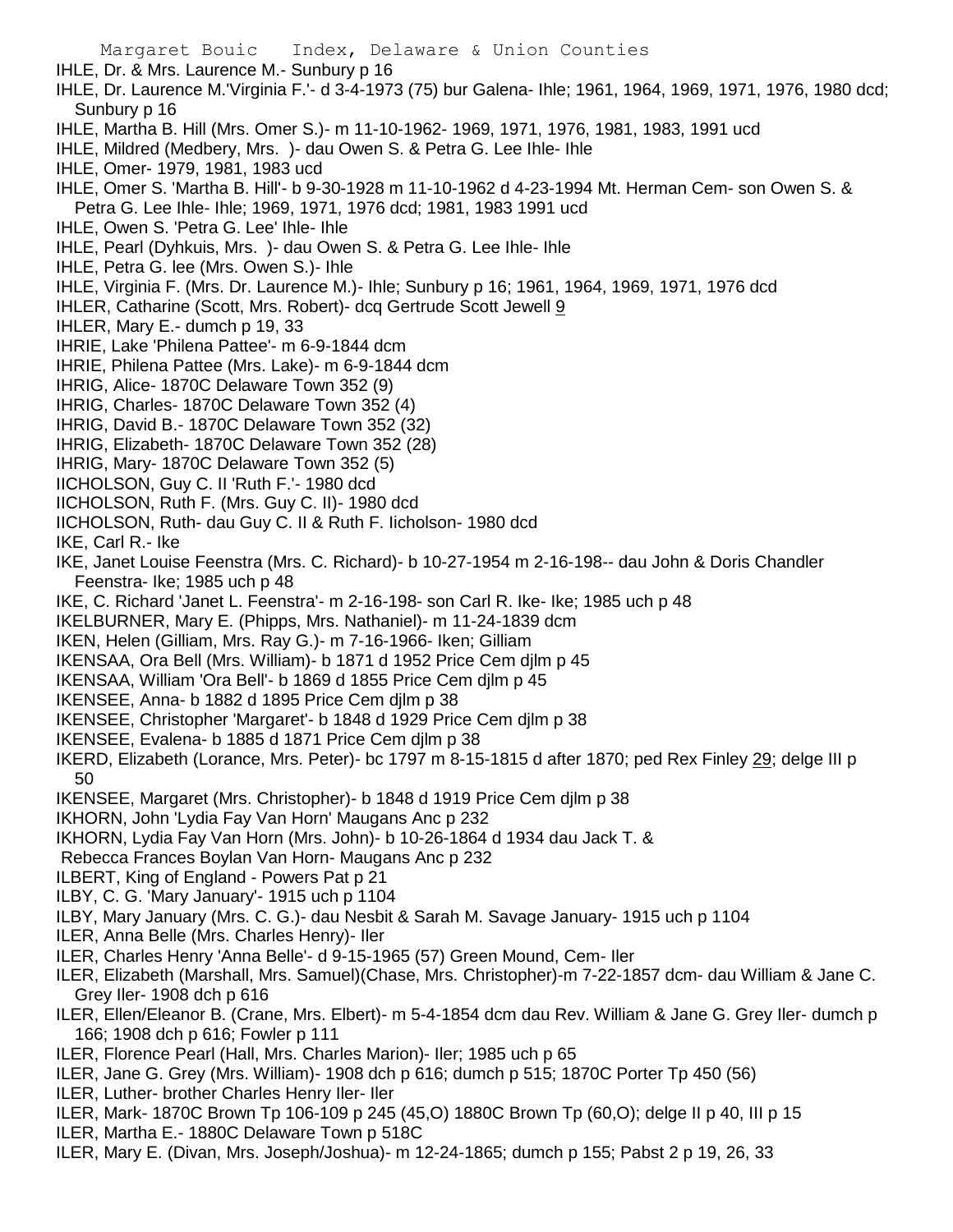Margaret Bouic Index, Delaware & Union Counties ILER, Nellie- 1870C Delaware Town 294 (23) ILER, Rev. W.- delge IV p 3i ILER, William- 1870C Porter Tp 450 p 355A; 1880C Porter Tp p 457C; witness, dcw Bk 4 p 80 (10); brother Charles Henry Iler ILER, William- 1835 men p 50 #48 p 92 Porter Tp ILES, Anna Dysert (Mrs. Fred)- b 4-14-1869 d 4-26-1966 Price Cem. -dau Thomas & Sarah Ann Moore Dysert-Iles ILES, Elizabeth (Jaques, Mrs. )- 1880 dch p 835 ILES, Elizabeth Southard (Mrs. John)- 1880 dch p 835 ILES, Fred 'Anna Dysert'- d 1938- Iles ILES, Helen (Tinkey, Mrs. )- dau Fred & Anna Dysert Iles- Iles ILES, Jane (Sinkey, Mrs. D. S.)- m 7-31-1864 dcm -sister Elizabeth, Mary, and John Iles- 1880 dch p 835 ILES, John 'Elizabeth Southard'- 1880 dch p 835 ILES, Mary (Graves, Mrs. )- 1880 dch p 835 ILES, R. (Peters, Mrs. Daniel H.)- 1880 dch p 834 ILES, Terry M. (Johnson, Mrs. Robert Y.)- m 1970 2nd wife; Genther p 52 ILFRECK, Mary Long- dau John M. Long- dcw Bk 4 p 8 (2) ILGENFRITZ, Ann Maria (Weiser, Mrs. Samuel)- b 5-18-1808 d 1-23-1876- Weiser p 797 ILGENFRITTZ, Elizabeth Weiser (Mrs. Samuel,Jr.)- b 6-18-1807 dau Samuel & Catharine Pfluger Weiser-Weiser p 808 ILGENFRITTZ, Henrietta C. Weiser (Mrs. Samuel)- b 5-13-1848 m 8-29-1866 dau Augustus & Sarah Ann Gotwalt Weiser- Weiser p 798 ILGENFRITTZ, Rebecca Susan (Eppley, Mrs. Samuel Moffitt)- b 6-27-1850 m 7-19-1868 d 12-17-1918 bur Marysville, Pa- Weiser p 465 ILGENFRITTZ, Samuel,Jr. 'Elizabeth Weiser'- Weiser p 808 ILGENFRITTZ, Samuel 'Henrietta C. Weiser'- m 8-29-1866 Weiser p 798 ILIFF, Dorothy M. (Hoskins, Mrs. Donald J.)- 1985 uch p 76 ILIFF, Grace Monson (Mrs. William Lea)- b 12-4-1881 m 12-22-1928 d 12-3-1956 bur Calif. dau Jacob C. & Emma Catherine Langstaff Monson- Maugans Anc p 224 ILIFF, James- 1835 men p 61 #45 p 114 Troy Tp ILIFF, Rosanna (Willison, Mrs. Oliver)- 1880 dch p 836 ILIFF, William- 1835 men p 61 #46 p 114 Troy Tp ILIF, William Lea 'Grace Monson;- m 12-22-1928- Maugans Anc p 224 ILLES, Rose (Nobis, Mrs. Raymond Stanley)- b 10-27-1966 m 5-8-1989- St. Paul p 42 ILLICK, Carilia E. Probst (Mrs. Jacob B.)- d 1887 dau Rev. John Augustus & Catharine M. Weiser Probst-Weiser p 803 ILLICK, Jacob B. 'Carilia E. Probst'- Weiser p 803 ILLICK, Mary C.- dau Jacob B. & Carilia E. Probst- Weiser p 803 ILLIG, Anna Maria Weiser (Mrs. George)- m 4-2-1799 dau Jacob & Anna Elizabeth Kurr Weiser- Weiser p 812 ILLIG, George 'Anna Maria Weiser'- m 4-2-1799- Weiser p 812 ILLINGWORTH, Fred H.- son Richard John & Louise Harter Illingworth- Illingworth ILLINGWORTH, Louise Harter (Mrs. Richard John)- Illingworth ILLINGWORTH, Lyn (Ashlock, Mrs. )- dau Richard John & Louise Harter Illingworth- Illingworth ILLINGWORTH, Mae (Ralston, Mrs. )- sister Richard John Illingworth- Illingworth ILLINGWORTH, Richard John 'Louise Harter'- d 12-1-1983 (71) Oak Grove Cem ILLRIDGE, Joyce (Burkard, Mrs. Philip Arnold)- b 8-3-1924 Eng m 2-14-1944- Phillips (1135912), (133352), (135352) p 106, 116, 163, 232, 294; 1961, dcd; 1967, 1971, 1973, 1975, 1979, 1981, 1983 ucd ILSLEY, Elizabeth (Mrs. )- Pabst 7 p 8 ILVAIN, Martha- 1880C Orange Tp p 355A ILVES, Deborah K. (Mrs. George J.)- 1980 dcd ILVES, George J. 'Deborah K.'- 1980 dcd IMAN, Allan 'Jane'- 1980 dcd IMAN, Andrew A. 'Jane R.'- 1971, 1976 dcd IMAN, Christine M.- 1991 ucd IMAN, Jane (Mrs. Allan)- 1980 dcd IMAN, Jane R. (Mrs. Andrew A.)- 1971 dcd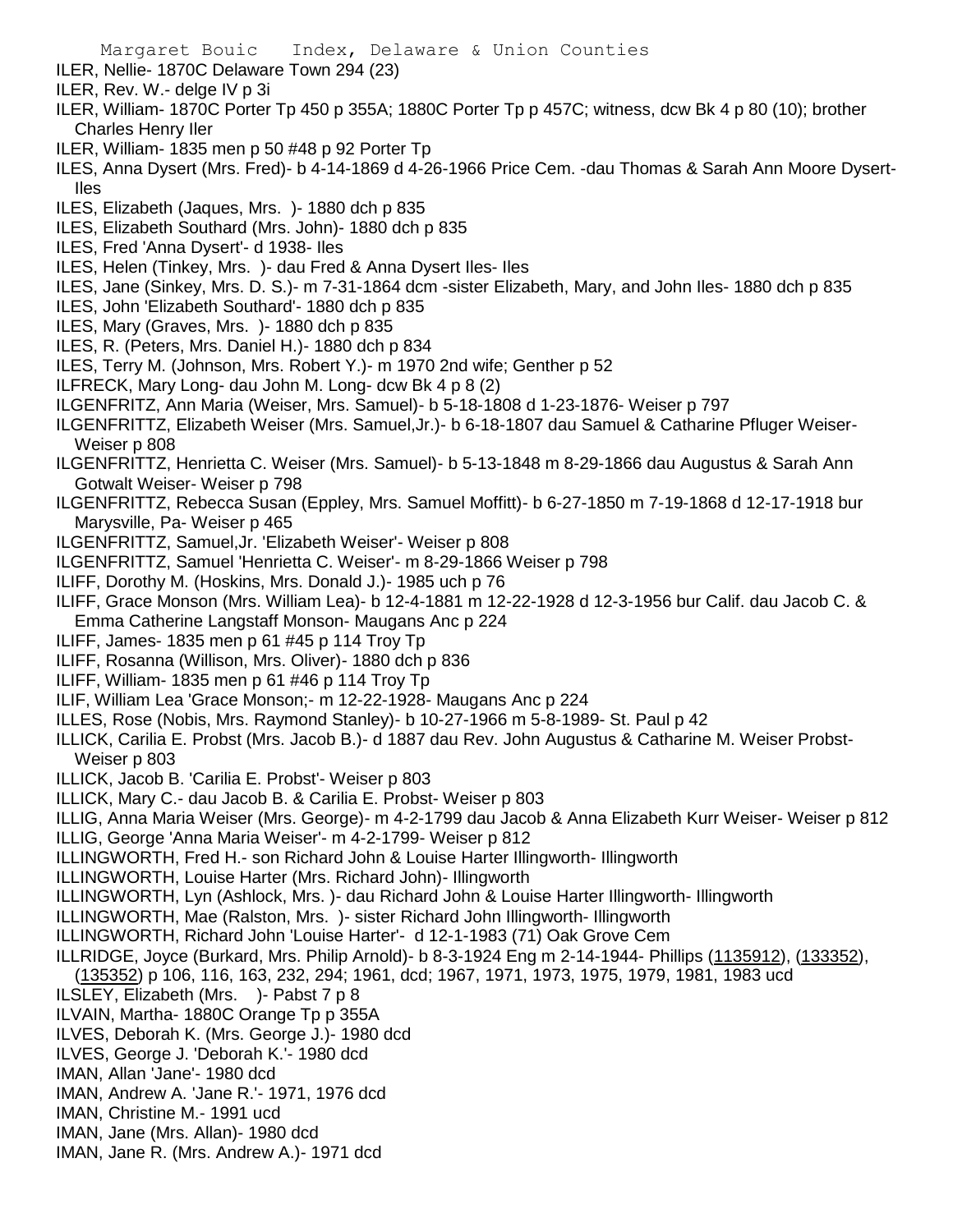- Margaret Bouic Index, Delaware & Union Counties IMAR, Glanna Ramsey (Mrs. Joseph)- d 10-1-1975 (70) bur McArthur- sister Ernest Ramsey- Imar IMAR, Joseph 'Glanna Ramsey'- Imar IMAR, Terry- son Joseph & Glanna Ramsey Imar- Imar iMNBODEN, Helen Ida Moyer (Mrs. Herman Matthew)- b 3-21-1904 m 3-6-1923 dau Allen & Jennie Verdilla Peffer Moyer- Weiser p 358 IMBODEN, Herman Matthew 'Helen Ida Moyer'- b 9-27-1900 m 3-6-1923- Weiser p 358 IMBODER, Ann Jane (McCall, Mrs. William)- m 9-12-1847 Madison Co unec X p 63 IMBODY, Achiles- son of A. d 8-20-1840 (12y) Price Cem djlm p 33 IMBODY, Adam 'Elizabeth'- djlm p 33; 1883 uch V p 485, 567; 1915 uch p 491; uca p 19 IMBODY, Bernice M. (Mrs. George L.)- b 1889 d 1956 Price Cem djlm p 55 IMBODY, Beverly Brundige- delge V p 5 IMBODY, Elizabeth (Mrs. Adam)- d 7-20-1850 (53-9-7) Price Cem djlm p 33 IMBODY, Ethel M. Beckley (Mrs. Perry W.)- Imbody; Beckley IMBODY, George L. 'Bernice M.'- b 1889 d 1977 Price Cem djlm p 55 IMBODY, Dr. Kathleen E.- b 10-24-1907 d 4-23-1976 (68) dau Perry W. & Ethel Beckley Imbody- Imbody; Beckley; 1971, 1973, 1975, 1977 ucd IMBODY, Larry 'Sue Halbert'- 1985 uch p 75 IMBODY, Mary (Mrs. Samuel)- d 11-10-1838 (20y) Price Cem djlm p 33 IMBODY, Perry W. 'Ethel Beckley'- Imbody; Beckley IMBODY, Peter 'Sarah Courtwright'- m 8-17-1845 Madison Co unec X p 18 IMBODY, Samuel 'Mary'- d 4-24-1848 (34-1-14)- Price Cem djlm p 33 IMBODY, Sarah Courtwright (Mrs. Peter)- m 8-17-1845 Madison Co unec X p 18 IMBODY, Sue Halbert (Mrs. Larry)- dau Kenneth & Marguerite Holloway Halbert- 1985 uch p 75 IMEL/IMMEL, Henry 'Margaret Dishet'- b 1856 dcc Betty Mozingo Wells 66 IMEL/IMMEL, Margaret Dishet (Mrs. Henry)- b 1756 d 1841 dcc Betty Mozingo Wells 67 IMEL/IMMEL, Sophia (Strate, Mrs. William)- b 7-2-1783 m 1802 d 12-11-1866 dau Henry & Margaret Dishet Imel- dcc Betty Mozingo Wells 33 IMES, Ada M.- b 8-9-1861- 1870C Trenton Tp 509 (8) IMES, Anna Baldwin- b 1877 d 1948 mother - Price Cem djlm p 58 IMES, Donna M. McQuiston (Mrs. Thomas E.)- m 6-17-1972 dau John McQuiston- Imes IMES, Eliza O.- 1870C Trenton Tp 509 (8m) IMES, Harry- brother James Edward Imes- Imes IMES, Helen (McMillin, Mrs. )- sister James Edward Imes- Imes IMES, Ida Elissa (Jenkins, Mrs. Elmer)- b 8-9-1861 m 6-19-1885 d 3-16-1961 Marlborough Cem dau John & Susannah Games Imes- Imes; Jenkins; 1870C Trenton Tp 509 (8) IMES, James Edward 'Marie'- b 8-16-1912 d 11-1-1988 (76) bur Largo,Fl.- Imes IMES, James L.- son James Edward & Marie Imes- Imes; 1961 dcd IMES, Jeanne (Matthews, Mrs. )- dau James Edward & Marie E. Imes- 1961(11), 1964, 1969 dcd IMES, Jeffrey Steven- b 1-20-1971 son John Imes- Imes IMES, John- 1880C Kingston Tp p 434A IMES, John- 1880C Trenton Tp 509 (35) IMES, John Edward 'Sally Catherine Baker'- m 12-23-1967 son James E. & Marie E. Imes- Imes; 1961(15), 1964 dcd IMES, John 'Susannah Games' m 8-31-1856 dcm son Richard Imes- Imes IMES, Lena G.- 1971, 1977, 1979 ucd IMES, Marge (Santmire, Mrs. )- sister James Edward Imes- Imes IMES, Marie E. (Mrs. James E.)- 1961, 1964, 1969, 1971, 1976, 1980 dcd IMES, Mary E.- 1880C Trenton Tp 509 (11) IMES, Mary (Henry, Mrs. )- sister James Edward Imes- Imes IMES, Richard- Imes IMES, Ruth (Guy, Mrs. Asa H.)- m 9-25-1849 dcm
- IMES, Sally Catherine Baker (Mrs. John Edward)- dau Floyd H. Baker- Imes
- IMES, Susan- 1870C Trenton Tp 509 (41)
- IMES, Susannah Games (Mrs. John)- m 8-31-1856 dcm
- IMES, Thomas E. 'Donna M. McQuiston'- m 6-17-1972 son James Edward & Marie E. Imes- Imes; 1961(12), 1964 dcd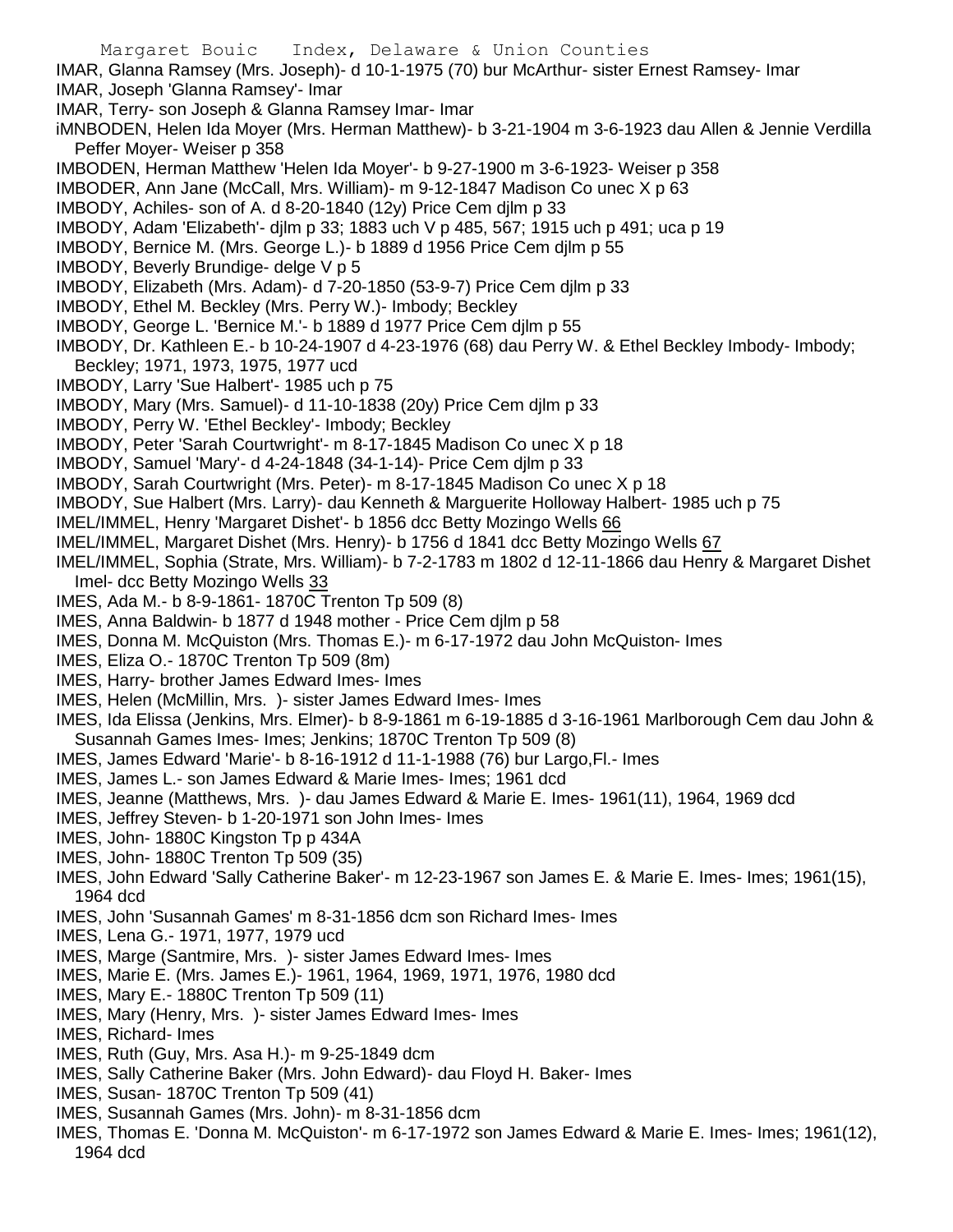IMGAR, Debra D. (Mrs. Matthew G.)- 1977 ucd

- IMGAR, Matthew G. 'Debra D.'- 1977 ucd
- IMGAR, Selisa- b 1975 dau Matthew G. & Debra D. Imgar- 1977 ucd

IMHOF, Robert W.- 1980 dcd

IMHOFF, Agnes/Agatha/Anna (Mrs. Sebastian)- b 7-1844 m 6-11-1867 ucm 4198 d 3-5-1926 (83) Oakdale Cem 3798 (G102) II p 43 (G-R6-11); 1870C Marysville 136 p 16 (24,Bavaria); 1880C Marysville 349-385 p 25 (35,Ger,Ger,Ger); 1900C Marysville 133-138 p 5B (55,Ger,Ger,Ger) 3rd ward, 32y no ch

IMHOFF, Anna Maria (Weaver, Mrs. Johann Jacob)- 1985 uch p 15; Weaver

IMHOFF, Deidre A. (Mrs. Harold)- 1981, 1983, 1991 ucd

IMHOFF, Harold 'Deidre A.'- 1981, 1983, 1991 ucd

- IMHOFF, Heather- dau Harold & Deidre A. Imhoff- 1981, 1983 ucd
- IMHOFF, Kimberly Marie- dau Harold & Deidra A. Imhoff- Imhoff; 1971, 1983 ucd; engaged to Gordon THomas Kunkler,Jr.
- IMHOFF, Sebastian 'Agnes/Agatha/Anna Huber'- b 12-1841 m 6-11-1867 d 4-6-1921 Oakdale Cem II p 43 (G-R6-11); uca p 64; 1870C Marysville 136 p 16 (28,Switz); 1880C Marysville 349-385 p 25 (38,Ger,Ger,Ger); 1900C Marysville 3rd ward 133-138 p 5B (58,Switz,Switz,Switz)- m 32y
- IMLER, Elizabeth (Perkins, Mrs. Eli)- m 3-10-1857 ucm 2535; unec XII p 15
- IMM, Catherine Louise- dau Mary Ann Imm- Imm, engaged to Bruce W. Cosgray
- IMM, Mary Ann- Imm
- IMMEL, Amanda Leah-Ann b 2-6-1983- dau Jeffrey & Pyles Immel- Immel
- IMMEL, Arline- d 10-4-1987 (53) bur Glen Rest- Immel
- IMMEL, Carol (Munson, mrs. Richard L.)- b 4-18-1942 m 8-15-1964 son Lloyd & Mildred Mitsch Immel-McKitrick p 419
- IMMEL, Cindy- b 1961 dau Herman A. & Joann Immel- 1964, 1969, 1971 dcd
- iMMEL, Greg 'Judy'- son Arline Immel- Immel
- IMMEL, Herman A. 'Joann'- 1961, 1964, 1969, 1971, 1976, 1980 dcd
- IMMEL, Howard K. 'June C.'- 1976 dcd
- IMMEL, James- b 1951 son Herman A. & Joann Immel- 1961, 1964, 1969, 1971 dcd
- IMMEL, Jeffrey ' Pyles'- son Robert & Louise Immel- Immel
- IMMEL, Joann (Mrs. Herman A.)- 1961, 1964, 1969, 1971, 1976, 1980 dcd
- IMMEL, Judy (Mrs. Greg)- Immel
- IMMEL, June C. (Mrs. Howard K.)- 1976 dcd
- IMMEL, Karl- b 1970 son Howard K. & June C. Immel- 1976 dcd
- IMMEL, Kurt- b 1968 son Howard K. & June C. Immel- 1976 dcd
- IMMEL, Lisa- b 1966 dau Howard K. & June C. Immel- 1976 dcd
- IMMEL, Lloyd 'Mildred Mitsch'- McKitrick p 419
- IMMEL, Louise (Mrs. Robert)- Immel
- IMMEL, Lucille- d 6-5-1936 SR York Cem p 49
- IMMEL, Mary Magdalene (Shulze, Mrs. John Peter Gabriel)- b 1788 d 1853- Weiser p 181
- IMMEL, Mary M. (Jones, Mrs. Joseph H.)- m 10-22-1848 Madison Co unec XI p 8
- IMMEL, Melisssa- dau Herman & Joann Immel- 1980 dcd
- IMMEL, Melvin- son Herman A. & Joann Immel- 1961(10), 1964, 1969, 1971 dcd
- IMMEL, Mildred Mitsch (Mrs. Lloyd)- McKitrick p 419
- IMMEL, Robert 'Louise'- Immel
- IMMEL, Sandra- b 1954 dau Herman A. Joann Immel- 1961, 1964, 1969, 1971 dcd
- IMMEL, Susie b 1959 dau Herman A. & Joann Immel- 1964, 1969, 1971, 1976 dcd
- IMPERIAL, Anna (Oldmixon, Mrs. )- sister Lee V. Imperial- Imperial
- IMPERIAL, Anthony- brother Lee V. Imperial- Imperial
- IMPERIAL, Celia (Tranciana, Mrs. )- sister Lee V. Imperial- Imperial
- IMPERIAL, Edith (Male, Mrs. )- sister Lee V. Imperial- Imperial
- IMPERIAL, Lee V. 'Marita'- d 2-22-1974 (70) bur Sunbury- Imperial; 1961, 1964, 1969, 1971, 1976 dcd
- IMPERIAL, Marita (Mrs. Lee V.)- Imperial; 1961, 1964, 1969, 1971, 1976 dcd
- IMPERIAL, Rose (Licata, Mrs. )- sister Lee V. Imperial- Imperial
- IMPERIAL, Teresa (Balsamo, Ms. )- sister Lee V. Imperial- Imperial
- IMPSON, ---family of Donna Fowler #70 unec V p 1, VI p 1
- IMPSON, Amanda Salsgiber (Mrs. Benjamin)- m 8-3-1879 ucm 210; 1880C Unionville 217 p 23 (40,O,O,O)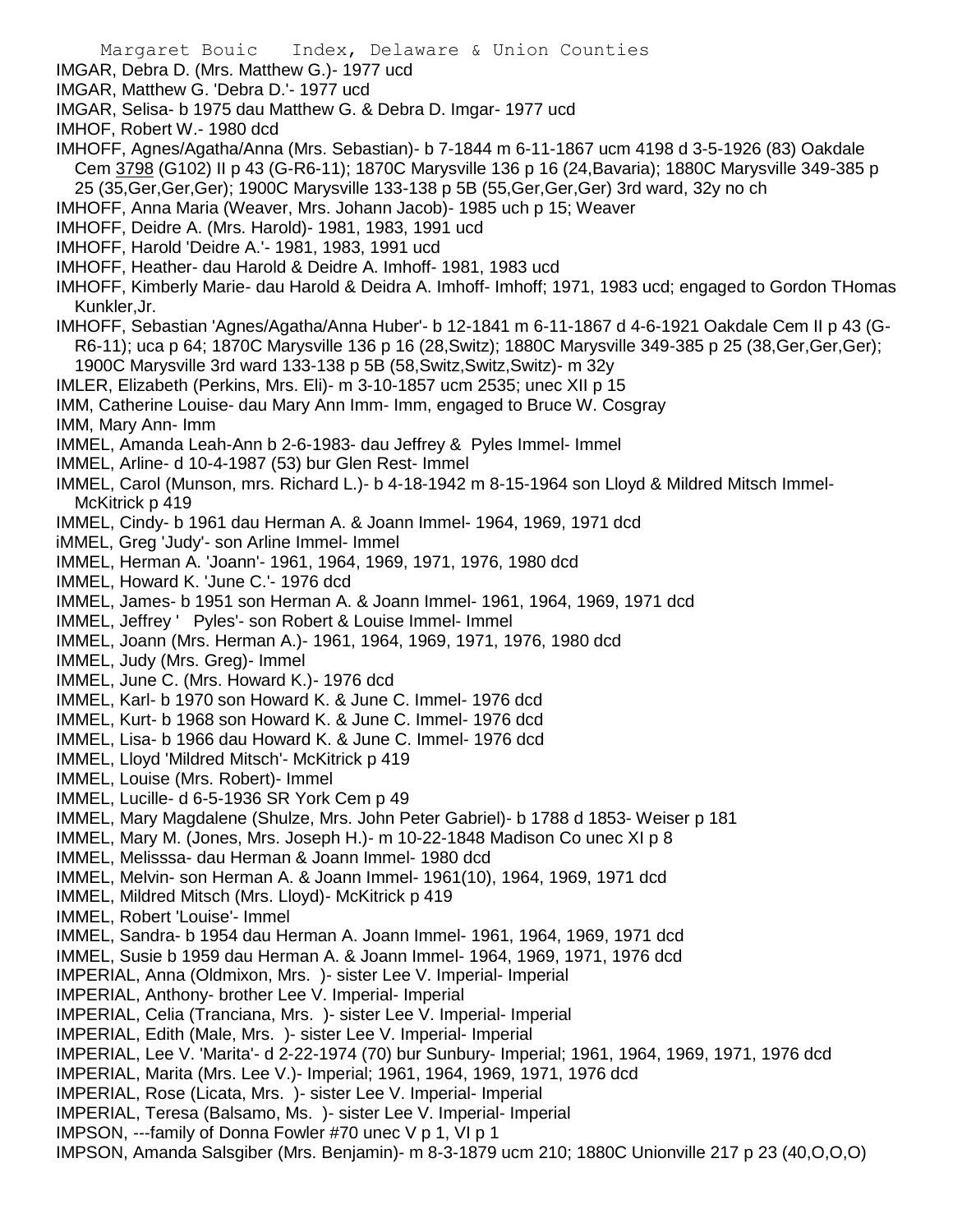- IMPSON, Ann (Moody, Mrs. Elias)- m 8-26-1830 ucm 210
- IMPSON, Benj.- delge V p 55
- IMPSON, Benjamin 'Amanda Salsgiber'- m 8-3-1879 ucm 6507; 1880C Unionville 217 p 23 (48,O,O,O)
- IMPSON, Benjamin ' Maria Andrews'- m 7-21-1856 ucm 2441; 1860C Allen Tp 838-848 p 115 (26,O); 1870C Allen Tp 99-94 p 7 (37,O); unec VIII p 65
- IMPSON, B. S. (32-1895) Paris Tp ninf p 8
- IMPSON, Burnham- son Carl & Katie Dixon Impson- Impson
- IMPSON, Carl 'Katie Dixon'- b 4-1-1887 m 1908 d 8-26-1969 bur Maple Grove, North Lewisburg- son John & Elizabeth Salzyever Impson- Impson
- IMPSON, Elizabeth (Gouldsbury, Mrs. John)- m 3-14-1833 ucm 292; unec II p 35, XI p 5
- IMPSON, Elizabeth Salzyever (Mrs. John)- Impson; Lizzie Salzyber m 12-5-1880 ucm 6851
- IMPSON, Etta (South, Mrs. )- dau John & Elizabeth Salzyever Impson- Impson
- IMPSON, Flora- dau Benjamin & Maria Andrews Impson- 1870C Allen Tp 99-94 p 7 (3,O)
- IMPSON, Florence- d 1875 inf. Union Tp mt 3 p 28
- IMPSON, Harold- son Carl & Katie Dixon Impson- Impson
- IMPSON, Hulday (Reams, Mrs. Edward)- m 3-28-1833 ucm 294; unec II p 35
- IMPSON, Isaiah/Isah- son Benjamin & Mariah Andrews Impson- (30-1889) d 7-25-1890 uninf p 5; 1870C Allen Tp 99-94 p 7 (9,O); 1880C Union Tp 45 p 4 (20,O,O,O)
- IMPSON, Jane Anders (Mrs. Warren)- m 5-19-1843 ucm 883
- IMPSON, John- 1880C Darby Tp 125 p 243A (21,O,O,O)
- IMPSON, John T. 'Elizabeth Salzyever'- m 12-5-1880 ucm 6851; son Benjamin & Maria Andrews Impson-
- Impson; 1860C Allen Tp 838-848 p 115 (1,O); 1870C Allen Tp 99-94 p 7 (11,O)
- IMPSON, John Robert- son Carl & Katie Dixon Impson- Impson
- IMPSON, Joseph- son Benjamin & Mariah Andrews Impson- (26-1890) Pais Tp uninf p 6; 1870C Allen Tp 99- 94 p 7 (7,O)
- IMPSON, Kathleen (Forsythe, Mrs. Robert)- dau Carl & Katie Dixon Impson- Impson
- IMPSON, Katie Dixon (Mrs. Carl)- b 9-21-1889 d 6-18-1970 bur Maple Grove- dau Charles & Nettie Barnes Dixon- Impson
- IMPSON, Laura d 12-15-1896 (35) Paris Tp uninf p 7,9; Potter's field lptw p 58
- IMPSON, Louisa (Blake, Mrs. Byron)- m 5-6-1875 ucm 5693; mt 3 p 12; dau Benjamin & Maria Andrews Impson- 1860C Allen Tp 838-848 p 115 (3,O); 1870C Allen Tp 99-94 p 7 (13,O)
- IMPSON, Malinda (Holycross, Mrs. Benjamin)- m 6-29-1831 ucm 231; unec II p 27
- IMPSON, Maria Andrews (Mrs. Benjamin)- m 7-21-1856 ucm 2441; 1860C Allen Tp 838-848 p 115 (35,O); 1870C Allen Tp 99-94 p 7 (46,O); unec VIII p 65
- IMPSON, Maria (Bailey, Mrs. Lyman)- m 12-14-1848 ucm 1868; ucm 1368
- IMPSON, Mary Sager (Mrs. William)- m 8-14-1838 ucm 496
- IMPSON, Miranda (Holycross, Mrs. James)- m 1-8-1829 ucm 161; 1883 uch IV p 288; 1985 uch p 59; unec II p 27
- IMPSON, Sherridan- son Benjamin & Mariah Andrews Impson- 1870C Allen Tp 99-94 p 7 (5,O); 1880C Darby Tp 125 p 342A (15,O,O,O)
- IMPSON, Victor- son John & Elizabeth Slazyever Impson- Impson
- IMPSON, Warren 'Jane Anders'- m 5-19-1843 ucm 883
- IMPSON, William 'Mary Sager'- m 8-14-1838 ucm 496
- IMPSON, William- 1830C Union Tp 215 p 287 (40-50); 1840C Darby Tp 1095 p 48 (50-60); 1823 Darby Tp unec XI p 54
- IMS, Ann Howard (Mrs. James Meredith)- Weiser p 27
- IMS, Cyril P. 'Doris Meredith' -b 4-4-1910 m 11-5-1933 d 8-19-1946- Weiser p 27
- IMS, Doris Meredith (Mrs. Cyril P.)(Sherman, Mrs. Charlie)- b 6-6-1911 m(1) 11-5-1933 dau Von LeVan & Lena Nichols Meredith- Weiser p 27
- IMS, James Meredith 'Ann Howard'- b 12-29-1935 son Cyril P. & Doris Meredith Ims- Weiser p 27
- IMS, Judy Ann (Settle, Mrs. James)- b 5-6-1936 dau Cyril P. & Doris Meredith Ims- Weiser p 27 IMS, Margaret (Jewell, Mrs. John)- 1915 uch p 591
- IMSON, Mary (Goldsberry, Mrs. Willeby)- m 5-7-1837 Madison Co unec VIII p 68
- IMSON, William- 1820C Darby Tp p 319 (26-450; unec V p 49; 1840C Darby Tp unec V p 62
- IMWALLE, John 'Margaret'- Imwalle
- IMWALLE, Margaret (Mrs. John)- Imwalle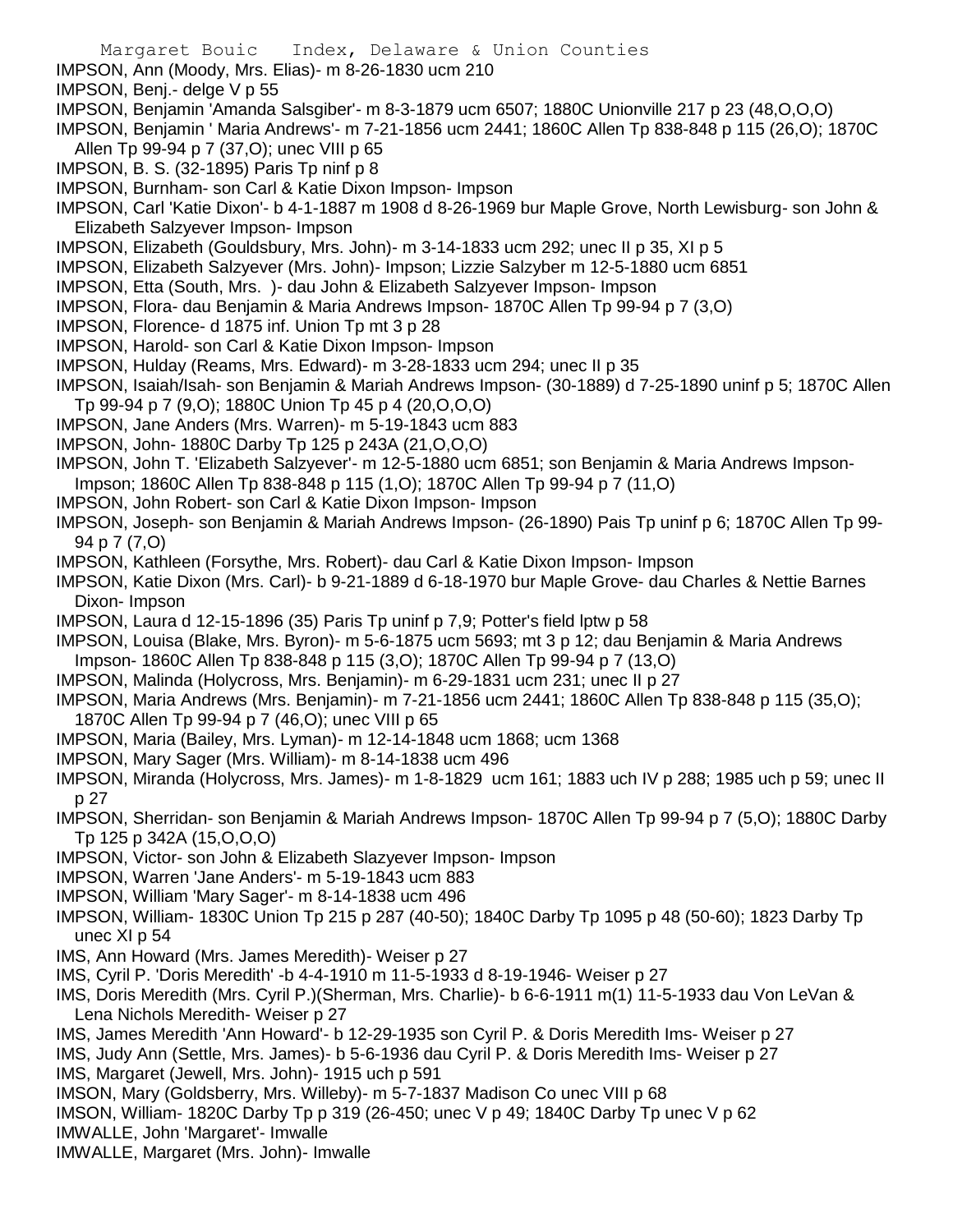- Margaret Bouic Index, Delaware & Union Counties
- iMWALLE, Matthew T. son John & Margaret Imwalle- Imwalle
- IMWOOD, Mary A. Cahill (Mrs. Rodolph)- m 11-20-1880 ucm 6841
- IMWOOD, Rodolph 'Mary A. Cahill- m 11-20-1880 ucm 6841
- INANGE?, Adam 'Elizabeth'- 1880C Jackson Tp 2 p 21 (48,Ger,Jer,Jer)
- INANGE?, Edward- son Adam & Elizabeth Inange- 1880C Jackson Tp 2 p 21 (14,O,Jer,NJ)
- INANGE?, Elizabeth (Mrs. Adam)- 1880C Jackson Tp 2 p 21 (50,NJ,NJ,NJ)
- INANGE?, Emma- dau Adam & Elizabeth Inange- 1880C Jackson Tp 2 p 21 (20,O,Jer,NJ)
- INANGE?, Harriet- dau Adam & Elizabeth Inange- 1880C Jackson Tp 2 p 21 (17,O,Jer,NJ)
- INANGE?, John A.- son Adam & Elizabeth Inange- 1880C Jackson Tp 2 p 21 (10,O,O,O)
- INANGE?, Maria- dau Adam & Elizabeth Inange- 1880C Jackson Tp 2 p 21 (23,O,Jer,NJ)
- INDICIANI, Jim- 1976 dcd
- INDICIANI, Joann (Mrs. Richard)- 1976, 1980 dcd
- INDICIANI, Joe/Joseph- 1976, 1980 dcd
- INDICIANI, Richard 'Joann'- 1976, 1980 dcd
- INDOU, W. H.- 1840C Paris Tp 930 (80-90)
- INEFIELD, Frederick 'Julian Shoup'- m 7-7-1836 Holmes Co Mar. DAR
- INEFIELD, Julian Shoup (Mrs. Frederick)- m 7-7-1836 Holmes Co Mar. DAR
- INGALLS, Anna Maria Westervelt (Mrs. Joseph B.)- d 1845 dau Peter Westervelt- 1908 dch p 627; dumch p 324
- INGALLS, Belinda- dau Joseph B. & Anna Maria Westervelt Ingalls- dumch p 324
- INGALLS, Betty J. (Mrs. John P.)- 1961, 1964, 1969, 1971, 1976, 1980 dcd
- INGALLS, Elizabeth Bishop (Mrs. Joseph B.)- m 1847 dau John Bishop- dumch p 324; 1908 dch p 627; 1870C Genoa Tp 357(46)
- INGALLS, Emma Crayton (Mrs. Pearl P.)- dau Rev. J. A. Crayton- 1908 dch p 627; dumch p 325
- INGALLS, Hope Ann (Mrs. James Philip)- m 11-29-1975 dau Ralph L. Cottrill
- Ingalls; 1976, 1980 dcd
- INGALLS, Jack- b 1957 son John P. & Betty J. Ingalls- 1961, 1964, 1969, 1971, 1976 dcd
- INGALLS, James P. 'Hope A.'- b 1954 son John P. & Betty J. Ingalls- 1961, 1964, 1969, 1971, 1976, 1980 dcd
- INGALLS, Jeraldine- 1870C Genoa Tp 357 (27)
- INGALLS, John P. 'Betty J.'- 1961, 1964, 1969, 1971, 1976, 1980 dcd
- INGALLS, Joseph- 1908 dch p 627
- INGALLS, Joseph B.'Anna Maria Westervelt''Elizabeth Bishop'- b 2-21-1815 m(2) 1847- son Thomas & Sarah Bigelow Ingalls- 1908 dch p 627; dumch p 324; hadc p 26; 1870C Genoa Tp 357 (55)
- INGALLS, Laura (Bowers, Mrs. Otis L.)- dau Pearl Parker & Emma Crayton Ingalls- 1908 dch p 627; dumch p 325
- INGALLS, Lucretia (Arnold, Mrs. )- dau Thomas & Sarah Bigelow Ingalls- dumch p 324
- INGALLS, Martha (Massman, Mrs. )- dau Thomas & Sarah Bigelow Ingalls- dumch p 324
- INGALLS, Mary Ann (Johnson, Mrs. Dr. Harris)- d age 83, Powell p 90 1880 dch p 850; dumch p 495
- INGALLS, Pearl Parker 'Emma Crayton'- b 1848 m age 26 son Joseph B. & Elizabeth Bishop Ingalls- 1908 dch p 397, 455, 627; dumch p 324, 325; hadc p 101; 1870C Genoa Tp 359 (21)
- 
- INGALLS, Percy B.- son Joseph B. & Elizabeth Bishop Ingalls- 1908 dch p 627; dumch p 324
- INGALLS, Persis- 1870C Genoa Tp 357(9)
- INGALLS, P. P.- dg 6-15-1900 p 5c1- delge VIII p 22
- INGALLS, Rosalie (Spurgeon, Mrs. Russell)- dau Joseph B. & Anna Maria Westervelt Ingalls- dumch p 324
- INGALLS, Sarah Bigelow (Mrs. Thomas)- d age 55; 1908 dch p 627; dumch p 324
- INGALLS, Tara Anne- b 2-8-1980 dau James P. & Hope A.Cottrill Ingalls- Ingalls
- INGALLS, Thomas 'Sarah Bigelow'- d age 77 son Joseph Ingalls- 1908 dch p 627; dumch p 324; Pabst 6 p 31
- INGALS, Mary Jane (Porterfield, Mrs. John)- m 3-9-1862 dcm
- INGARD, Mary (Neilson, Mrs. Thomas Raymond)- Neilson p 2
- INGEL, Andrew- 1880C Marlborough Tp p 345A
- INGEL, Mathias- 1880C Marlborough Tp p 344C
- INGEL, Peter- 1880C Marlborough Tp p 444C
- INGEL, William- 1880C Marlborough Tp p 342C
- INGELS, Ross 'Ruth'- 1949 ucd
- INGELS, Ruth (Mrs. Ross)- 1949 ucd
- INGELS, Thomas- son Ross & Ruth Ingels- 1949 ucd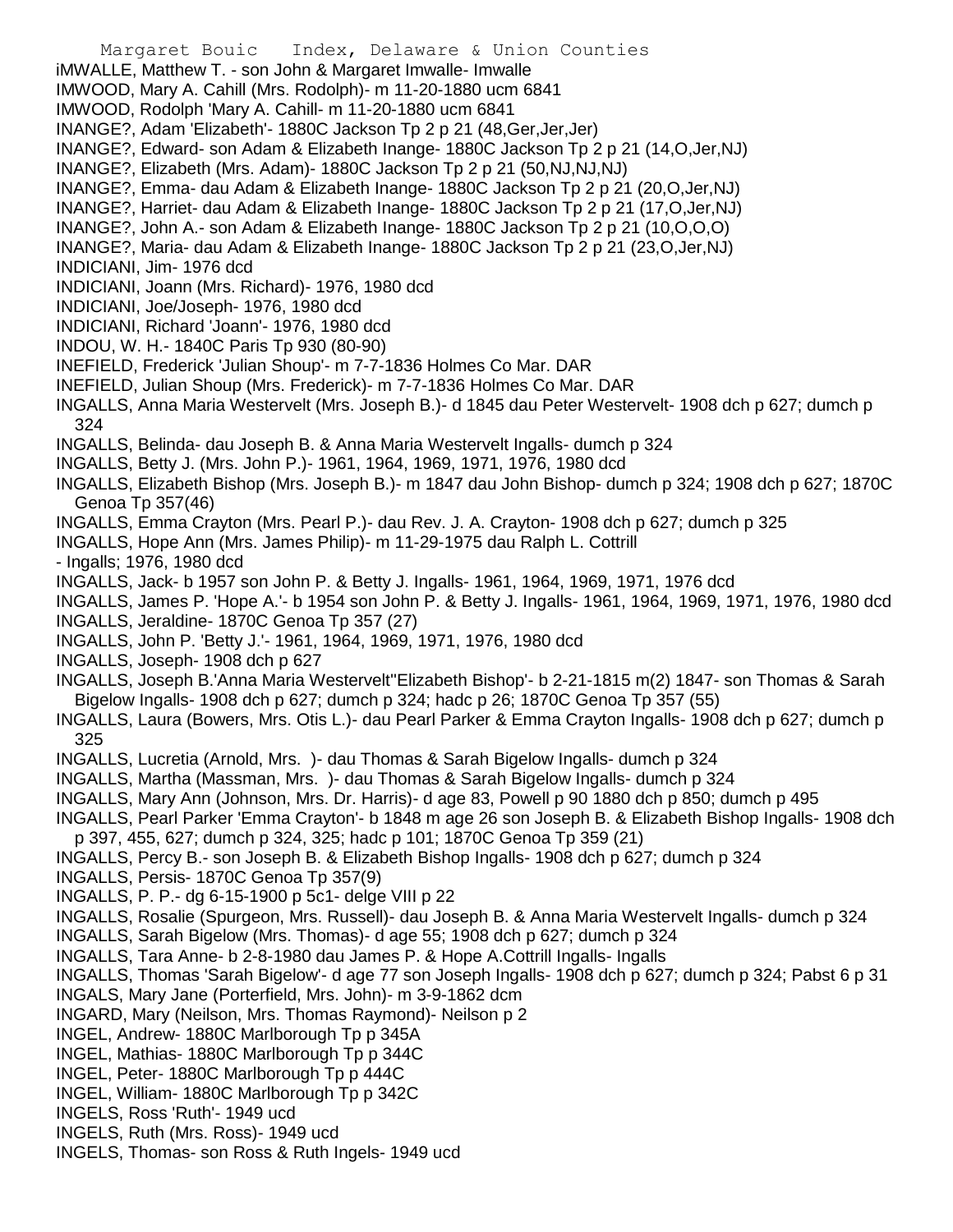Margaret Bouic Index, Delaware & Union Counties INGELS, Walter- son Ross & Ruth Ingels- 1949 ucd INGERHAM, Frances E. (Mann, Mrs. Henry L.)- dau Dr. Ingerham; 1880 dch p 844; 1908 dch p 859 INGERSOL, Dr.- 1908 dch p 427 INGERSOL, Ebenezer J.'Laura A.'- 1870C Liberty Tp Del Co 395 (32); 1880C Lib Tp p 318A; Powell p 169 INGERSOL, George P.- son Osea & Harriet Ingersol- 1850C Liberty Tp Un Co 890-907 p 133 (3,Mich) INGERSOL, Harriet (Mrs. Osea)- 1850C Liberty Tp Un Co 890-907 p 133 (28,NY) INGERSOL, John- son Osea & Harriet Ingersol- 1850C Liberty Tp Un Co 890-907 p 133 (5,Mich) INGERSOL, Laura A. (Mrs. Ebenezer J.)- Powell p 169; 1870C Liberty Tp Del Co 395 (28) INGERSOL, Lucy H.- d 9-1-1863 (6m) dau E. J. & L. A. -Thomas Graveyard- Powell p 169 INGERSOL, Mary F.- dau Osea & Harriet Ingersol- 1850C Liberty Tp Un Cp 890-907 p 133 (?/12,O) INGERSOL, Mary Jane (Drew, Mrs. Jonathan)- m 1-27-1855 d 6-15-1893 French Bible- unec VIII p 18 INGERSOL, Osea 'Harriet'- 1850C Liberty Tp Un Co 890-907 p 133 (32,NY) INGERSOL, Thomas G.- son Osea & Harriet Ingersol- 1850C Liberty Tp Un Co 890-907 p 133 (10,Mich) INGERSOLL, Jared- d Wed. Del Pat & Fr Chron- Reed Ab p 8 INGERSOLL, Marie (Duffie, Mrs. Charles Edward)- m 1-2-1911- Weiser p 431 INGERSOLL, Mary E. (Lyons, Mrs. James O.)- 1915 uch p 835 INGERSULL, Etta M.- b 5-1899 dau James & May A. Ingersull- 1900C Leesburg Tp 123-124 p 6A (10,O,O,O) INGERSULL, James 'May A.'- b 7-1848; 1900C Leesburg Tp 123-124 p 6A (51,O,O,O) m 13y INGERSULL, Mary S.- b 4-1888 dau James & May A. Ingersull- 1900C Leesburg Tp 123-124 p 6A (12,O,O,O) INGERSULL, May A. (Mrs. James S.)- b 5-1870- 1900C Leesburg Tp 123-124 p 6A (30,O,O,O) m 13y 3 ch INGERSULL, Tillie M.- b 8-01889 dau James & May A. Ingersull- 1900C Leesburg Tp 123-124 p 6A (10,O,O,O) INGHAM, Abigail Polina- dau Abraham & Sarah Bristol Ingham- Pabst 6 p 82, 83 INGHAM, Abraham 'Sarah Bristol'- Pabst 6 p 82; dcq Mary Arnold Marriott 10; 1880 dch p 678 INGHAM, A. Chalker- ch Abraham & Sarah Bristol Ingham- Pabst 6 p 82, 83; 1880C Delaware Town p 522A INGHAM, Alva- son Jordan & Mary H. Bristol Ingham- Pabst 6 p 82 INGHAM, Anson- ch Jordan & Mary H. Bristol Ingham- Pabst 6 p 82 INGHAM, Asher- son Jordan & Mary H. Bristol Ingham- Pabst 6 p 82 INGHAM, Azel- 1880 dch p 437; 1908 dch p 123 INGHAM, Calista Desire Adams (Mrs. Mellville C.)- Pabst 6 p 86; 1870C Harlem Tp 372 (19) INGHAM, Chloe- dau Abraham & Sarah Bristol Ingham- Pabst 6 p 82, 83 INGHAM, Cloah- ch Jordan & Mary H. Bristol Ingham- Pabst 6 p 82 INGHAM, David- 1880 dch p 437; 1908 dch p 123 INGHAM, David Berge- son Abraham & Sarah Bristol Ingham- Pabst 6 p 83 INGHAM, David- son Jordan & Mary H . Bristol Ingham- Pabst 6 p 83 INGHAM, Edward- son Jordan & Mary H. Bristol Ingham- Pabst 6 p 82 INGHAM, Eliza- dau Jordan & Mary H. Bristol Ingham- Pabst 6 p 82 INGHAM, Eliza Gregory (Mrs. Luman H.)- m 6-7-1837 dcm INGHAM, Elizabeth- dau Jordan & Mary H. Bristol Ingham- Pabst 6 p 82 INGHAM, Ella B.- 1880C Delaware Town p 491A INGHAM, Ella May (Swanson, Mrs. Merch Esley)- dau Mellville C. & Calista Desire Adams- Pabst 6 p 86 INGHAM, George 'Nancy'- son Abraham & Sarah Bristol Ingham- Pabst 6 p 83 INGHAM, Ida- dau George & Nancy Ingham- Pabst 6 p 82 INGHAM, John- Pabst 6 p 82 INGHAM, Jordan 'Mary H. Bristol'- Pabst 6 p 82 INGHAM, Julia- dau Abraham & Sarah Bristol Ingham- Pabst 6 p 83 INGHAM, Laura H.- dau Jordan & Mary H. Bristol Ingham- Pabst 6 p 82 INGHAM, Lauvira Freeman (Mrs. Marvin)- m 3-3-1853 unec IV p 68 Freeman Bible INGHAM, Liman b.- son Jordan & Mary H. Bristol Ingham- Pabst 6 p 82 INGHAM, Loaise- dau Jordan & Mary H. Bristol Ingham- Pabst 6 p 82 INGHAM, Lucy- dau Abraham & Sarah Bristol Ingham- Pabst 6 p 82 INGHAM, Luman H. 'Eliza Gregory'- m 6-7-1837 dcm; 1840C Brown Tp (20-30) INGHAM, Maria (Arnold, Mrs. Josephus)- dau Abraham & Sarah Bristol Ingham- Pabst 6 p 82 INGHAM, Mariah (Berge, Mrs. David)(Arnold, Mrs. Ira)- dau Jordan & Mary H. Bristol Ingham- Pabst 6 p 82, 84; dcq Mary Arnold Marriott 5; dcga p 23 Del Pat & Franklin Chron p 23 April 1-1824 INGHAM, Marvin 'Lauvira Freeman'- m 3-3-1853 unec IV p 68 Freeman Bible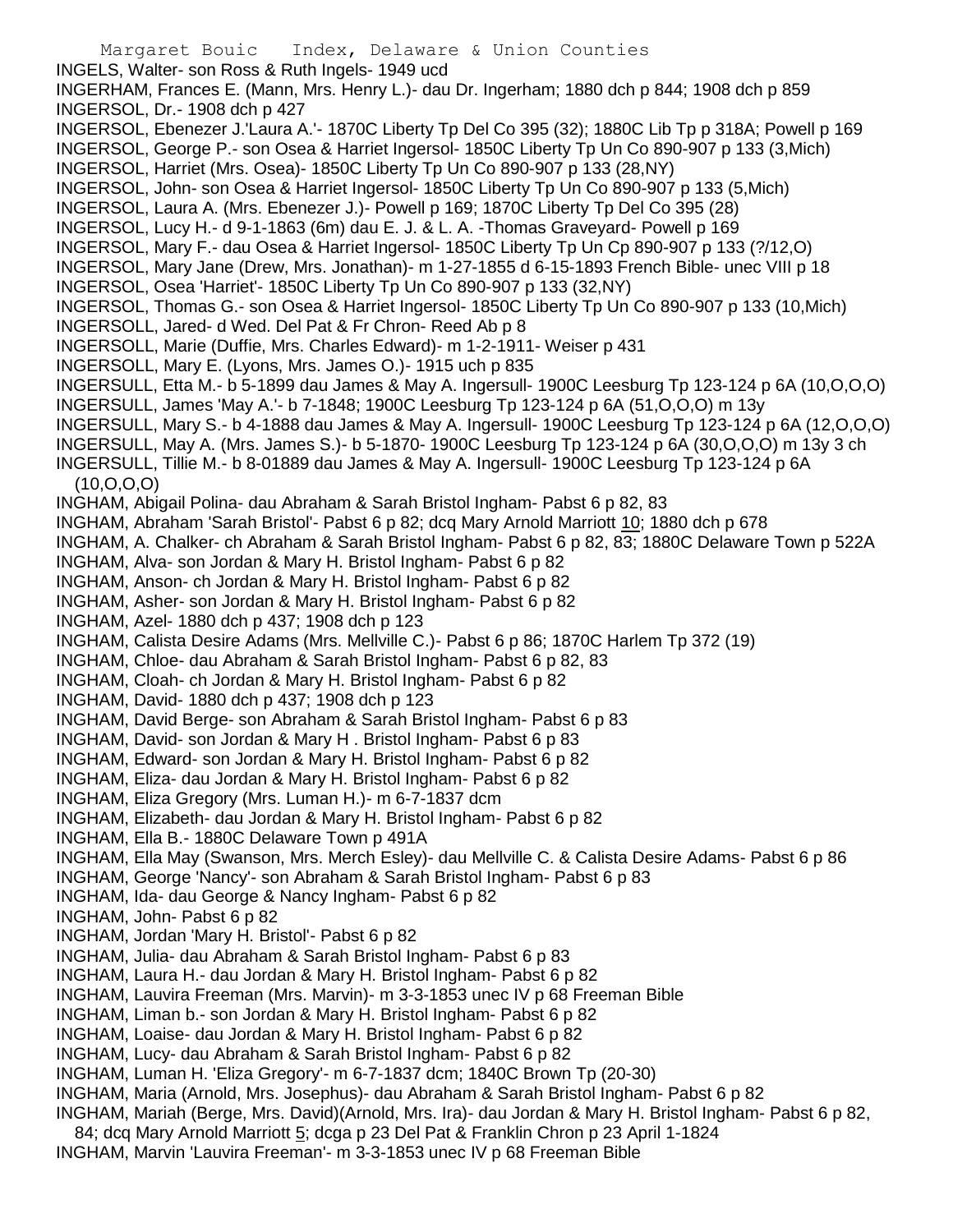- Margaret Bouic Index, Delaware & Union Counties INGHAM, Mary B. Janes (Mrs. William A.)- 1908 dch p 228 INGHAM, Mary H. Bristol (Mrs. Jordan)- Pabst 6 p 82 INGHAM, Melville C. 'Calista Desire Adams'- 1908 dch p 397, 410; Pabst 6 p 85, 86; 1870C Harlem Tp 372 (22); 1880C Harlem Tp p 442C INGHAM, Morgan- son Abraham & Sarah Bristol Ingham- Pabst 6 p 82 INGHAM, Nancy Legg- dau Abraham & Sarah Bristol Ingham- Pabst 6 p 82 INGHAM, O. P.- 1850C Delaware Town 1268 p 92 (17,O) INGHAM, Orason- son Chalker Ingham- Pabst 6 p 82 INGHAM, Pluma- ch Abraham & Sarah Bristol Ingham- Pabst 6 p 82 INGHAM, Polina- son Abigail Polina- Pabst 6 p 83 INGHAM, Samuel D.- 1883 uch III p 384 INGHAM, Samuel- son Jordan & Mary H. Bristol Ingham- Pabst 6 p 82 INGHAM, Sarah Bristol (Mrs. Abraham)- Pabst 6 p 82; dcq Mary Arnold Marriott 11 INGHAM, Sarah- dau George & Nancy Ingham- Pabst 6 p 82 INGHAM, Senah (Arnold, Mrs. Ira)- dau Jordan & Mary H . Bristol Ingham- Pabst 6 p 82; dcq Clarita Mae Huddleston Pardo 21 INGHAM, Septemis- Pabst 6 p 86 INGHAM, S. M.- ch Abraham & Sarah Bristol Ingham- Pabst 6 p 83 INGHAM, Solomon West- Pabst 6 p 86 INGHAM, Sophronia- dau Abraham & Sarah Bristol Ingham- Pabst 6 p 83 INGHAM, Thomas- son George & Nancy Ingham- Pabst 6 p 82 INGHAM, Timothy- son Abraham & Sarah Bristol Ingham- Pabst 6 p 83 INGHAM, William A.- 1880 dch p 368, 382, 384, 534; 1908 dch p 224, 228; Pabst 8 p 12; 1880C Delaware Town p 481A INGHRAM, Almira (Mrs. William)- 1880C Scioto Tp 252 p 289C (56,Va,Va,Va) INGHRAM, Cindy L. (Mrs. Guy R.)- 1980 dcd INGHRAM, Guy R. 'Cindy L.'- 1980 dcd INGHRAM, Guy R. 'Masa'- 1980 dcd INGHRAM, Masa (Mrs. Guy R.)- 1980 dcd INGHRAM, Michael- b 1972 son Guy R. & Cindy L. Inghram- 1980 dcd UNGHRAM, William 'Almira'- 1880C Scioto Tp p 252 p 289C (57,Va,Va,Va) INGLE, Andrew- son Andrew & Rachel Bush Ingle- 1880 dch p 767; 1870C Marlborough Tp 412 (12)) INGLE, Andrew 'Rachel Bush'- 1880 dch p 767; hadc p 38, 1849 Mlb. Tp; 1840C Marlborough Tp p 250 (50- 60); 1870C Mlb. Tp 412 (46) INGLE, Bessie- d 8-23-1898 (16) Oak Grove Cem dg 8-23-1898 Cryder Abst. p 163, 165 INGLE, Bobbie Jo- ch Jack & Donna Ruth Wood Ingle- 1985 uch p 49 INGLE, Brenda (Bennett, Mrs. Carl)- Ingle INGLE, Clarabelle (Baker, Mrs. Ralph H.)- m 1919- dau George & Lillian Ingle; Baker; Ingle; 1985 uch p 7 INGLE, Connie- dau Jack & Donna Ruth Wood Ingle- 1985 uch p 49 INGLE, Delilah A.- 1870C Marlborough Tp 411 (24) INGLE, Donna Ruth Wood (Mrs. Jack)- b 6-30-1931 m 7-30-1949 dau Ralph & Pauline Howison Wood- 1985 uch p 1149 INGLE, Elizabeth (Armitage, Mrs. )- sister George Vinton Ingle- dg 4-19-1952 INGLE, Ela- dau Andrew & Rachel Bush Ingle- 1880 dch p 767 INGLE, Ellen- 1870C Marlborough Tp 412(9) INGLE, Evelyn Moraida (Mrs. Jean V.,Sr.)- b 10-18-1922 d 10-31-1990 (68) bur St. Mary's Cem- dau Victor & Adela Ybarbo Moraida- Ingle INGLE, George Vinton 'Lillian'- b 4-12-1874 d 4-14-1952 (78) Oak Grove Cem; 1985 uch p 7; dg 4-19-1952; Ingle INGLE, Georgiana (Sell, Mrs. )- dau George Vinton & Lillian Ingle- Ingle; dg 4-19-1952 INGLE, Gloria J.(White, Mrs. James)- dau Jean V.,Sr. & Evelyn Ingle- Ingle INGLE, Hamilton W.- 1870C Marlborough Tp 411 (7) INGLE, Hattie, Miss- buried Wyatt Cem this week- dg 2-5-1892 Cryder Ab p 84 INGLE, Hattie Breckinridge (Mrs. John W.)- Ingle
- INGLE, Hazel Riddle (Mrs. Kenneth Elwood)- Ingle
- INGLE, Jack 'Donna Ruth Wood'- 1985 uch p 149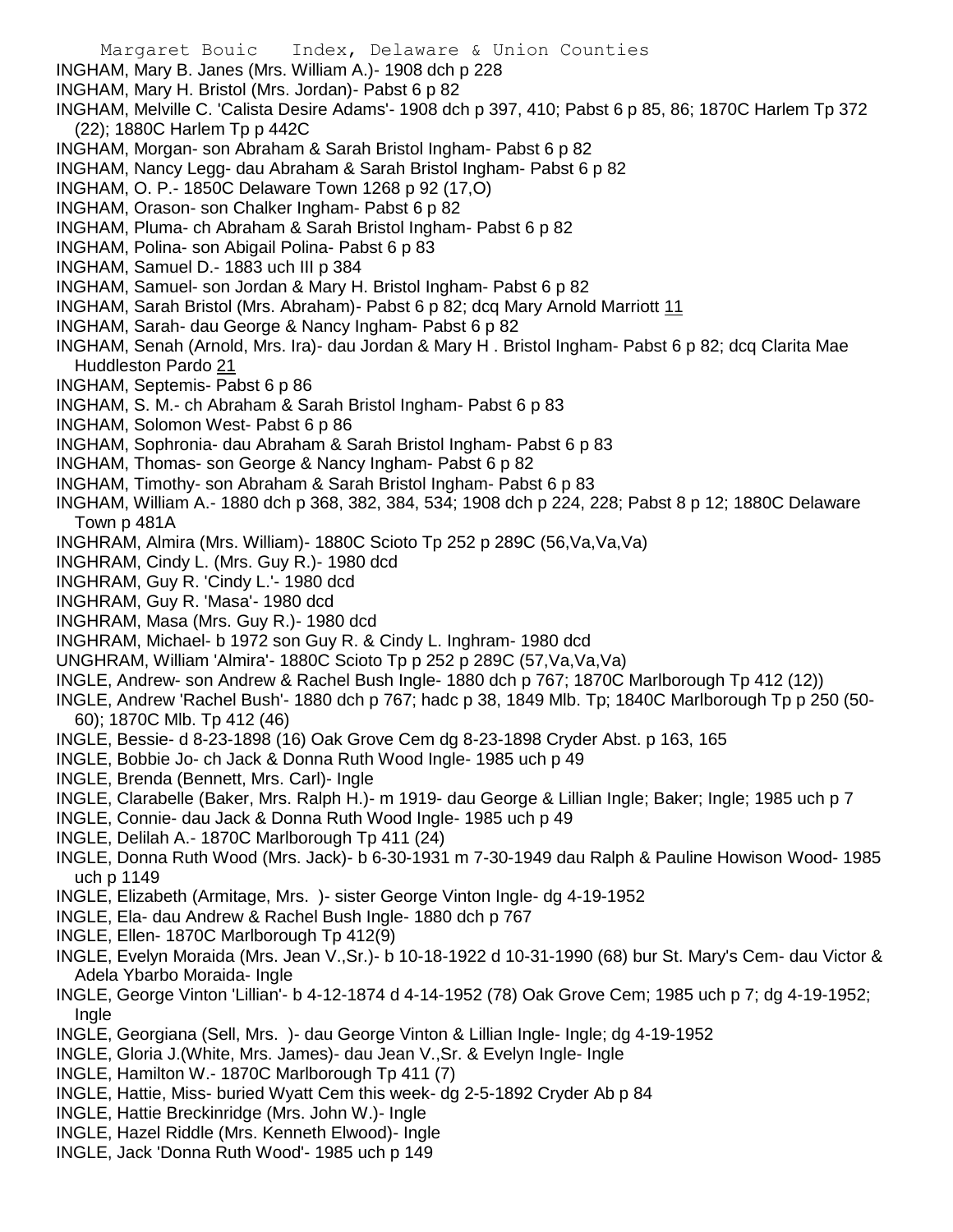- INGLE, Jay- son Vinton H. & Virginia B. Ingle- 1964 dcd (9)
- INGLE, Jean V,Sr.'Evelyn'- d (61) bur St. Mary's- son George Vinton & Lillian Ingle- Ingle; dg 4-19-1952
- INGLE, Jean V.,Jr.- son Jean V.Sr & Evelyn Moraida Ingle- Ingle
- INGLE, John- son Jack & Donna Ruth Wood Ingle- 1985 uch p 49
- INGLE, John Wesley- b 1851 d 1971 Wyatt Cem Powell p 305
- INGLE, John W. 'Hattie Breckinridge'- Ingle
- INGLE, Kenneth Elwood 'Hazel Riddle'- d 2-5-1976 (72) Oak Grove Cem- son George Vinton & Lillian Ingle-Ingle; dg 4-19-1952
- INGLE, Kenneth- son Vinton H. & Virginia B. Ingle- 1964 dcd (7)
- INGLE, Kitty E. (Hinton, Mrs. William)- m 2-3-1843 dcm
- INGLE, Kitty Ellea (Sutton, Mrs. Charles O.)- m 3-17-1892- Weiser p 81
- INGLE, Lillian (Mrs. George Vinton)- 1985 uch p 7; dg 4-19-1952; Ingle
- INGLE, Lillie B.- 1870C Marlborough Tp 411 (1m)
- INGLE, Marie Streng (Mrs. )(Worlard, Mrs. Merl)- dau Ted & Minnie Patch Streng- 1985 uch p 136
- INGLE, Mary M. (Ballard, Mrs. Lewis E.)(Bumgardner, Mrs. Louis)- b 7-14-1905 d 6-2-1990 (84) Oakdale Cem - dau John W. & Hattie Breckinridge Ingle- Ingle
- INGLE, Mathias- b 1853 d 1919 Wyatt Cem Powell p 305
- INGLE, Matthias 'Tobitha Bush'- m 11-16-1847 dcm son Andrew & Rachel Bush Ingle- 1880 dch p 767; 1870C Marlborough Tp 412 (16)
- INGLE, Penny- dau Barbara Christian -Ingle- engaged to Richard D. Cremeans
- INGLE, Peter- dg 5-31-1895 delge VIII p 26
- INGLE, Peter- son Andrew & Rachel Bush Ingle- 1880 dch p 767; 1870C Marlborough Tp 411 (23)
- INGLE, Peter 'Margaret Cricket'- m 11-25-1860 dcm
- INGLE, Peter 'Sarah Ann Dirst'- m 2-17-1848 dcm
- INGLE, Rachel Bush (Mrs. Andrew)- 1880 dch p 767; 1870C Marlborough Tp 412 (48)
- iNGLE, Robert W.- son Jean V.,Sr. & Evelyn Moriada Ingle- Ingle
- INGLE, Sarah Ann Dirst (Mrs. Peter)- m 2-17-1848 dcm
- INGLE, Stella (Rowan, Mrs. )- sister George Vinton Ingle- dg 4-19-1952
- INGLE, Susanna- dau Andrew & Rachel Bush Ingle- 1880 dch p 767; 1870C Marlborough Tp 412 (21)
- INGLE, Tobitha Bush (Ms. Matthias)- m 11-16-1847 dcm
- INGLE, Vinton- son Kenneth Elwood & Hazel Riddle Ingle- Ingle
- INGLE, Vinton H. 'Virginia B.'- 1964 dcd
- INGLE, Virginia B. (Mrs. Vinton H.)- 1964 dcd
- INGLE, Walter W.- 1908 dch p 414
- INGLE, Wesley- son Andrew & Rachel Bush Ingle- 1880 dch p 767; Pabst 7 p 27; 1880C Delaware Tp p 329A
- INGLE, William- son & Marie Streng Ingle- 1985 uch p 136
- INGLE, William- son Andrew & Rachel Bush Ingle- 1880 dch p 767; 1908 dch p 397
- INGLE, William H.- 1850C Oxford Tp 2797 p 156 (12,O)
- INGLEDUE/INGLEDO, Harvey- son William & Phebe Jane King Ingledue- 1850C Liberty Tp Un Co 951-968 p 142 (2/12,O)
- INGLEDUE, Janice Finch (Mrs. Terry R.)- dau Emerson & Louise Stimmel Finch- Stimmel
- INGLEDUE, Paula Louise- dau Terry R. & Janice Finch Ingledue- Stimmel
- INGLEDUE, Phoebe Jane King (Mrs. William)- m 4-8-1849 ucm 1407; 1850C Liberty Tp Un Co 951-968 p 142 (20,O); unec XIII p 19
- INGLEDUE, Terry R. 'Janice Finch'- Stimmel
- INGLEDUE, William 'Phoebe Jane King'- m 4-8-1849 ucm 1407; 1850C Liberty Tp Un Co 951-968 p 142 (22,O); unec XIII p 19
- INGLEHART, George- 1880C Marysville 160-189 (9,Ger,Ger,Ger)
- INGLES, Brenda Louise (Hutchinson, Mrs. Michael T.)(Erichsen, Mrs. )- m 11-12-1977 dau James C. & Norma Ingles- Ingles; 1969, 1971 dcd
- INGLES, Diane (Mrs. James E.)- Ingles
- INGLES, Eliza (Hakill, Mrs. Jebulour)- m 7-22-1839 Madison Co unec IX p 17
- INGLES, Elizabeth (Mrs. Jacob)- 1850C Genoa Tp 445 p 45 (26,O)
- INGLES, Faye (Thornton, Mrs. )- sister James C. Ingles- Ingles
- INGLES, Geneva Ballinger (Mrs. Perry)- adopted dau John Taylor & Almeda Linn Ballinger- Genther p 52
- INGLES, Gerald- brother James C. Ingles- Ingles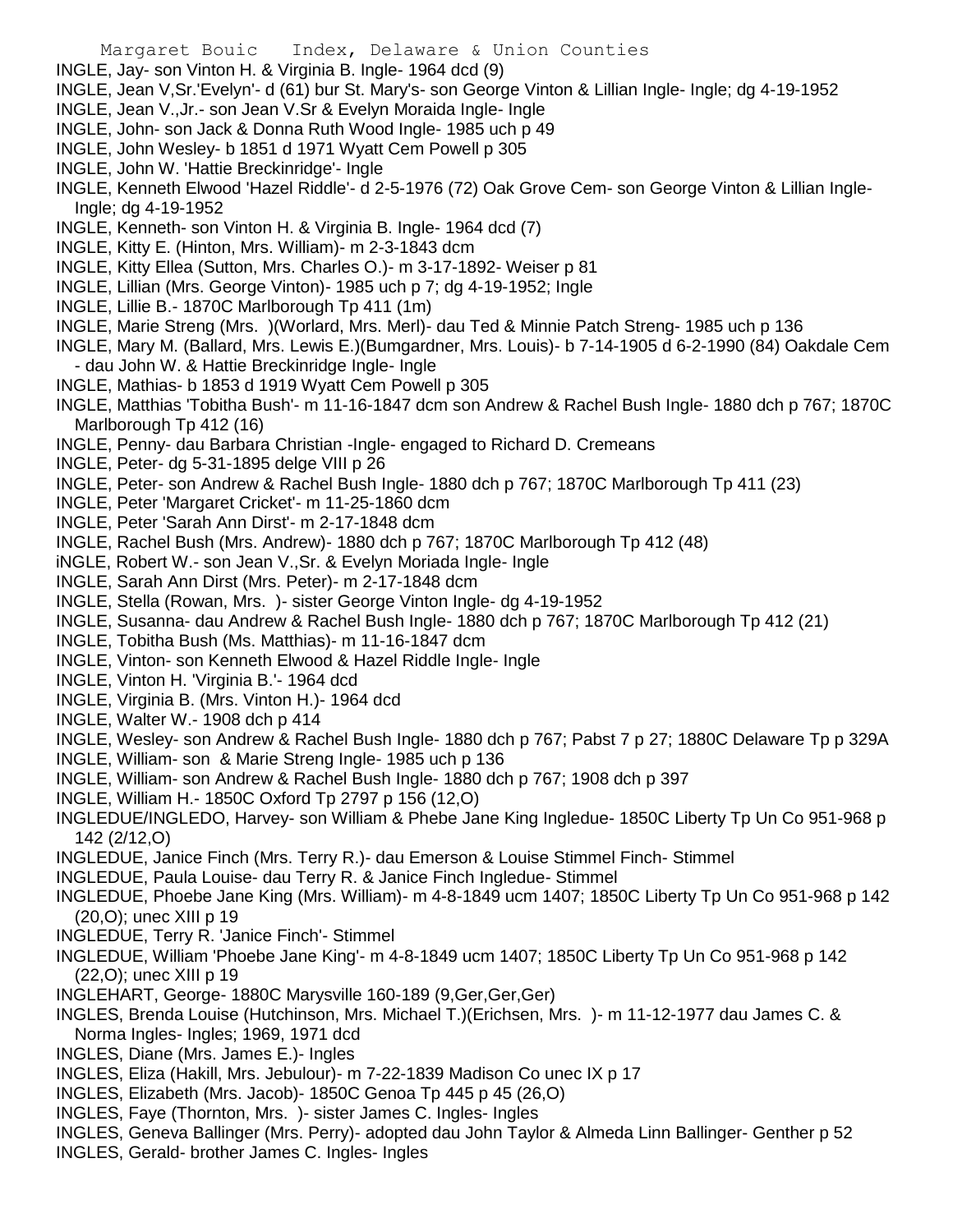Margaret Bouic Index, Delaware & Union Counties INGLES, Jacob 'Elizabeth'- 1850C Genoa Tp 445 p 45 (35,O) INGLES, James- 1969 dcd INGLES, James C.'Norma'- d 2-26-1987 (60) bur Kingwood Mem. Pk- Ingles INGLES, James E. 'Diane'- son James C. & Norma Ingles- Ingles iNGLES, Jeraldine- dau Jacob Ingles- 1850C Genoa Tp 445 p 45 (8,O) INGLES, Jo (Mrs. Roger)- Ingles INGLES, James C. 'Norma'- 1969, 1971, 1976, 1980 dcd INGLES, John William- son Perry & Geneva Ballinger Ingles- Genther p 52 INGLES, Joseph B.- 1840C Genoa Tp- delge IV p 67 INGLES, Marvin L.-b 1952 son James C. & Norma Ingles- Ingles INGLES, Norma (Mrs. James C.)- 1969, 1971, 1976, 1980 dcd INGLES, Pearl P.- dau Jacob & ELizabeth Ingles- 1850C Genoa Tp 445 p 45 ((1) INGLES, Perry 'Geneva Ballinger'- Genther p 52 INGLES, Ro(d)ger 'Jo'- b 1957 son James C. & Norma Ingles- Ingles; 1969, 1971 dcd INGLES, Sarah Elizabeth- b 2-7-1989 dau Roger & Jo Ingles- Ingles INGLES, Sarah- dau Jacob Ingles- 1850C Genoa Tp 445 p 45 (12,O) INGLES, Susan M. (Hedges, Mrs. Thacker Webb)- d 12-23-1891 dg 6-22-1897 Cryder Ab p 119 INGLING, Allen- b 1968 son Carl R.,Jr & Nancy W. Ingling- Ingling; 1969, 1971 dcd INGLING, Barbara- b 1969 dau Carl R.Jr. & Nancy W. Ingling- 1971 dcd INGLING, Carl R.,Jr. 'Nancy W.''Barbara'- Ingling; 1969, 1971, 1976, 1980 dcd INGLIS, Dr. E.- 1850C Delaware Town 1048 p 82 (31,Pa) INGLISH, Bessie (Kent, Mrs. )- sister Jesse D. Inglish- Inglish INGLISH, Carole Caquatto (Mrs. Jeff T.)- m 9-18-1964 Inglish INGLISH, Carolyn (Blomeke, Mrs. Loren)- dau Willis S. & Mary Lou Inglish- Inglish INGLISH, J. David 'Mary Helen'- d 3-6-1980 (61) brother J. David Inglish- son Jesse Inglish- Inglish; 1961, 1964, 1971, 1976 dcd INGLISH, Elizabeth (Cratty, Mrs. Robert)- hmp p 168 INGLISH, Jeff 'Carole Caquatto'- m 8-1-1964 son Willis S. & Mary Lou Inglish- Inglish INGLISH, Jesse D.- d 10-29-1969 (83) Cheshire Cem- Inglish; 1961, 1964, 1969 dcd INGLISH, Julia (Gooding, Mrs. )-dau Jesse D. Inglish- Inglish INGLISH, Mary Helen (Mrs. J. David)- Inglish; 1961, 1964, 1969, 1971, 1987 dcd INGLISH, Mary Jane Wharton (Mrs. Steven Willis)- m 6-12-1971- Inglish; 1976 dcd INGLISH, Mary Lou (Mrs. Willis)- d 3-14-1994 (78); 1961, 1964, 1969, 1971, 1976, 1980 dcd INGLISH, M. E.- 1980 dcd Del. Tp INGLISH, Michael David- b 10-10-1976 son Rick Inglish- Inglish INGLISH, Nancy W. (Mrs. Carl R.,Jr.)- 1969, 1971 dcd INGLISH, Rick- b 1951 son J. David & Mary Helen Inglish- Inglish; 1961, 1964, 1969, 1971 dcd INGLISH, Roberta Faye (Tagg, Mrs. Gary)- m 12-21-1964 dau J. David & Mary Helen Inglish- Inglish; 1961 dcd (17) INGLISH, Rozella (Miller, Mrs. George)- m 12-28-1968 dau J. David & Mary Helen Inglish- Inglish INGLISH, Steve 'Mary Jane Wharton'- m 6-12-1971 son Willis S. & Mary Lou Inglish- Inglish; 1961(13), 1964, 1969, 1976 dcd INGLISH, Willis S. 'Mary Lou'- d 2-9-1984 (72) cremated- son Jesse D. Inglish- Inglish INGMAN, ---Oakdale Cem 163 INGMAN, Mrs.- 1883 uch IV p 551 INGMAN, Clair- b 1872 d 7-18-1926 (54) Oakdale Cem 3835 (C121) I p 165 (C-18)- son Conrey & Josephine M. Pearson Ingmire- 1915 uch p 328; 1880C Marysville 187-199 p 9 (9,O,O,Pa) INGMAN, C. M.- 1883 uch IV p 519, V p 52; 1915 uch p 538; Marysville p 21; uca p 65, 104 INGMAN, Coma- son O. W. R. & Elizabeth Ingman- 1860C Marysville 1441-1432 p 190 (12,O)

INGMAN, Conrey M.'Josie/Josephine M. Pearson'- b 1-19-1848 Madison Co m 6-6-1870 ucm 4730 d 8-15- 1906 (58y4m) Oakdale Cem I p 165 (C-18); 1870C Marysville 34 p 4 (22,O); 1880C Marysville 187-199 p 9 (32,O,O,O)

INGMAN, C. W. R.- 1883 ucy III p 327, V p 52

INGMIRE, E- uca p 64, 70

INGMAN, Elizabeth- b 11-30-1821 Madison Co d 1-1-1903 (81y1m) Oakdale Cem 1595 (144C) I p 164 (C-11); 1900C Marysville 4th Ward 353-363 p 14B (78,O,Md,Pa); 5 children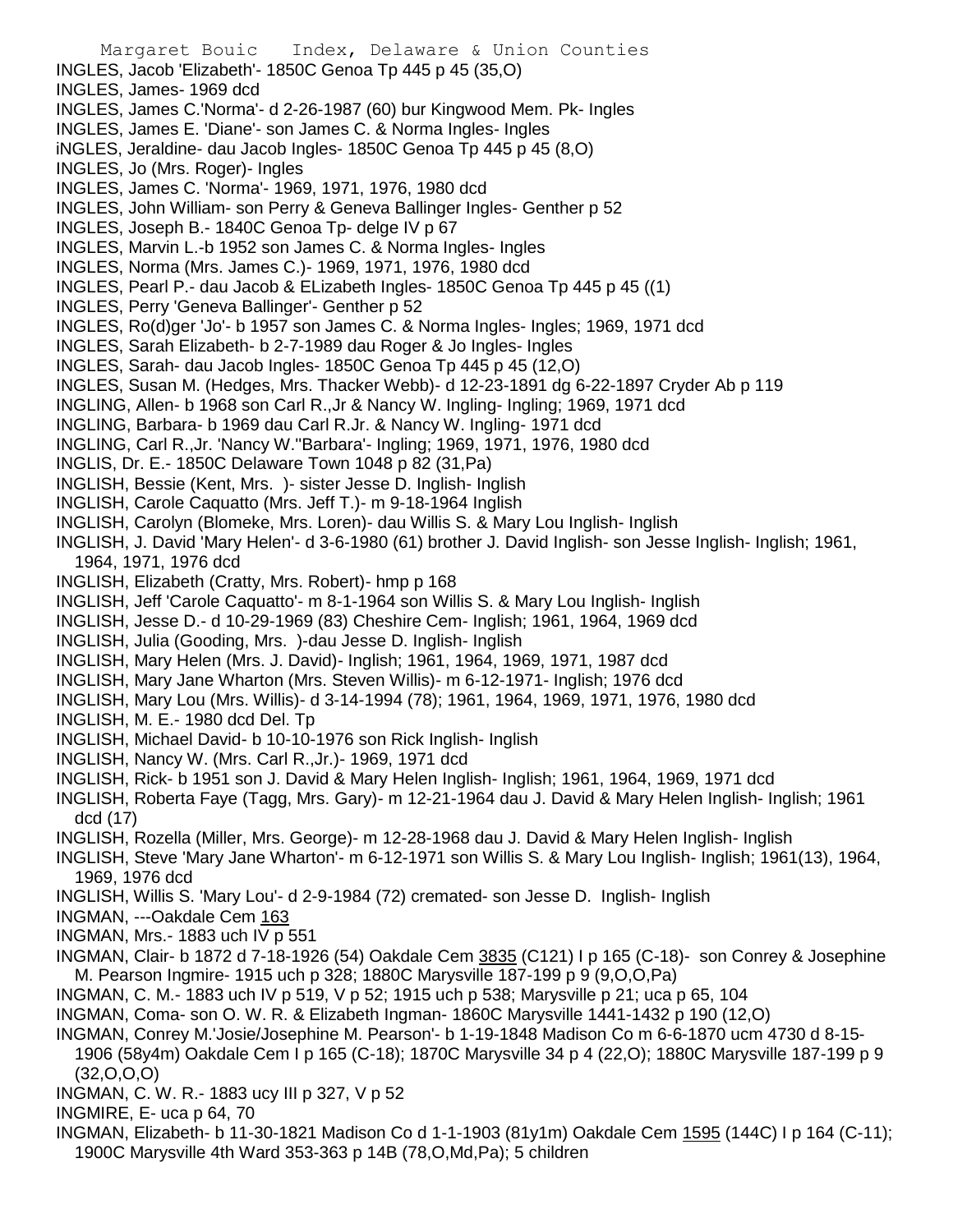- INGMAN, Elizabeth (Mrs. O. W. R.)- 1860C Marysville 1441-1432 p 190 (35,O); 1860C Marysville 34 p 4 (48,O)
- INGMAN, Emma (Mrs. Otho)- 1880C Marysville 207-211 (20,O,O,O)
- INGMAN, Etta R. (Hare, Mrs. Albert J.)- m 9-10-1878 ucm 6336
- INGMAN, Frances E.- b 8-1846 1900C Marysville 4th Ward 353-363 p 14B (53,O,O,O)
- INGMAN, Frances- dau O. W. R. & ELizabeth Ingman- 1860C Marysville 1441-1432 p 190 (15,O); 1870C Marysville 34 p 4 (24,O)
- INGMAN, Frankie- step dau of Isabelle Ingman- 1880C Marysville 207-212 (35,O,O,Pa)
- 0INGMAN, Henryetta- dau O. W. R. & Elizabeth Ingman- 1880C Marysville 1441-432 p 190 (3,O)
- INGMAN, Irene Lucille (Meeks, Mrs. Edgar)- m 8-29-1929- Ingman
- INGMAN, Isabelle (Mrs. )- 1880C Marysville 207-212 (58,O,Md,Pa)
- INGMAN, Josephine Pearson (Mrs. Conrey) b 8-1-1851 m 6-6-1870 ucm 4730 d 9-27-1924 (73) Oakdale Cem 3675 (C121) I p 165 9C-18); 1880C Marysville 187-199 p 9 (29,NY,NY,NY)
- INGMAN, L. D. 'Mary Firth'- m 9-11-1857 ucm 2599; mt 10-14-1857 unec IV p 18, XII p 12

INGMAN, Lydia I.- dau O. W. R. & Elizabeth Ingman- 1860C Marysville 1441-1432 p 190 (6,O); 1870C Marysville 34 p 4 (16,O)

- INGMAN, Lydia J. (Smith, Mrs. William S.)- m 10-13-1870 ucm 4797
- INGMAN, Mary Firth (Mrs. L. D.)- m 9-11-1857 ucm 2599; mt 10-14-1857; unec IX p 18, XII p 12
- INGMAN, Otho"Otie" W. 'Emma'- 1915 uch p 317; 1883 uch IV p 557; 1880C Marysville 207-211 (21,O,O,O)
- INGMAN, Otho W.- son O. W. R. & Elizabeth Ingman- 1860C Marysville 1441-1432 p 191 (2,O); 1870C Marysvlle 34 p 4 (11,O)
- INGMAN, Otho W. R. 'Elizabeth'- b 8-1-1813 d 1-19-1874 Oakdale Cem I (C-11) p 164 buried here 12-20- 1883; 1860C Marysville 1441-1432 p 190 (47,O); 1870C Marysville p 4 (56,O)
- INGMEIR, Almira- Main Reunion 1892- delge VI p 49
- INGMEIR, T. J.- Main Reunion 1892- delge VI p 49
- INGMIRE, A. Main- b 1842 d 1904 dau L. Bamin- Marlborough Cem p 161
- INGMIRE, Mrs. -sister of Elizabeth Tuthill- dg 2-12-1887 Cryder Ab p 106
- INGMIRE, Abraham 'Cynthia Jackson'- unec I p 19
- INGMIRE, Addison 'Lucinda'- b 1-1852; 1900C Millcreek Tp 97 (48,O,Md,O) m 3y
- INGMIRE, Dr. Bernard E.- Ingmire
- INGMIRE, Charles 'Lelah Eulala Hutchisson' Hutchisson p 60
- INGMIRE, b 1953 Cynthia "Cindy" Ann (Kuhn, Mrs. Ronald)- dau James P. & Violet Ingmire- Ingmire; 1961, 1964, 1969, 1971, 1976 dcd
- INGMIRE, Cynthias Jackson (Mrs. Abraham)- dau James & Julia Cook Jackson- unec I p 19
- INGMIRE, Clay S.- b 1882 d 1952 Jerome IOOF Cem DJ p 108, 120
- INGMIRE, Clifton "Lee" 'Ruby Levings'- b 11-19-1915 d 11-5-1992 (76) Glendale Cem- son Elmer & Leah Ingmire- Ingmire; 1980 dcd
- INGMIRE, Elmer 'Leah'- Ingmire
- INGMIRE, Emma L.- b 1888 d 1945 Jerome IOOF Cem DJ p 108, 120
- INGMIRE, Ethel (Neill, Mrs. Samuel)- dau George & Louisa Watson Ingmire- Neill 2,3
- INGMIRE, Fernando B.- 1908 dch p 397
- INGMIRE, F. R.- 1880C Troy Tp p 340C
- INGMIRE, George W. 'Louisa Watson' b 1847 d 1921 Jerome IOOF Cem DJ p 107, 119
- INGMIRE, James Allen 'Mary Janson Jernigan'- m 9-8-1979 son Dr. Bernard E. Ingmire- Ingmire
- INGMIRE, James P. 'Violet'- d 4-28-1982 (58) Oller Cem- son Paul & Myrle M. Ingmire- Ingmire; 1961, 1964, 1969, 1971, 1976, 1980 dcd
- ING0MIRE, J. I.- dg 3-15-1895 Cryder Ab p 13
- INGMIRE, ---mother of J. I. Ingmire d 3-10-1895 Pleasant Hill Cem; dg 3-15-1895; Cryder Abs p 13
- INGMIRE, John 'Permilia Jackson'- unec I p 19
- INGMIRE, Karin Sue Bailey (Mrs. Randy E.)- dau Mr. & Mrs. Kenneth Reeder- Ingmire
- INGMIRE, Leah (Mrs. Elmer)- Ingmire
- INGMIRE, Lelah Eulala Hutchisson (Mrs. Charles)- b 1-1-1895 dau Clement Leonard Valan. & Nellie Croin Greenwood Hutchisson - Hutchisson p 60
- INGMIRE, Louisa Watson (Mrs. George)- b 1852 d 1918 Jerome IOOF Cem D p 107
- INGMIRE, Lucinda (Hardin?)- 1900C Millcreek Tp 97 (41,O,O,O) m 3y, no ch
- INGMIRE, Mary Janson Jernigan (Mrs. James Allen)- m 9-8-1979 dau Albert A. Janson- Ingmire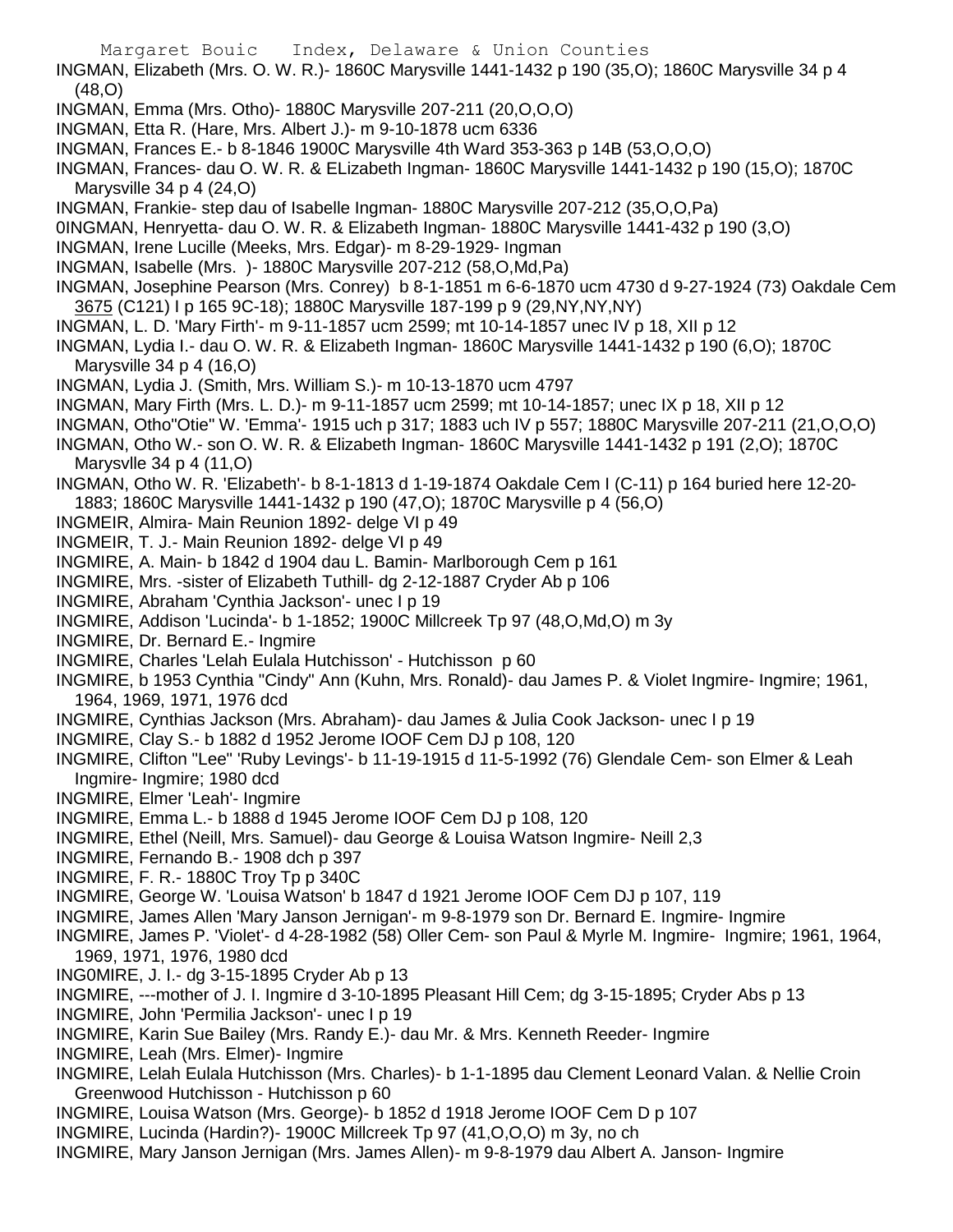Margaret Bouic Index, Delaware & Union Counties INGMIRE, Mike- son Clifton & Ruby Levings Ingmire- Ingmire INGMIRE, Myrle M. (Mrs.Paul)- d 12-6-1970 (71) Oller Cem- Ingmire; 1964, 1969 dcd INGMIRE, Nancy Lou- b 1925 d 1945 Jerome IOOF Cem DJ p 108, 120 INGMIRE, Nicholas Blaine- b 4-8-1983 son Randy E. & Karin Sue Bailey Ingmire- Ingmire INGMIRE, Paul 'Myrle'- d 12-13-1962 (68) Oller Cem Ingmire; 1961 dcd INGMIRE, Randy E. 'Karin Sue Bailey'- m 12-11-1976 son Clifton & Ruby Levings Ingmire- Ingmire INGMIRE, Roger 'Ruth'- son Clifton & Ruby Levings Ingmire- Ingmire; 1964 dcd INGMIRE, Ruby Levings (Mrs. Clifton)- Ingmire; 1980 dcd INGMIRE, Ruth (Mrs. Rodger)- 1964 dcd INGMIRE, Sandra (Mintier, Mrs. David)- m 1-20-1973 dau Clifton & Ruby Levings Ingmire- Ingmire INGMIRE, ---(Mrs. Thomas)- sister of Mrs. Rachel Main- dg 12-15-1899 Cryder Ab p 228 INGMIRE, Violet I.(Mrs. James P.)- Ingmire; 1961, 1964, 1969, 1971, 1976, 1980 dcd INGMIRE, Wil- dg 1-13-1902 delge VII p 24 INGMYER, Emmon/Emmor- b 7-24-1862 Greenfield, O. d 7-27-1894 (25y3d) son Fermanda & Levina Ingmyer- dg 7-31-1894 Cryder Ab p 175, 176 INGMYER, Fermanda B.'Levina'- dg 7-31-1894 Cryder Ab p 175, 176 INGMYER, Levina (Mrs. Fermanda)- dg 7-31-1894 Cryder Ab p 175, 176 INGMYER, Thomas- 1880C Troy Tp p 338C INGOLS, Ebenezer 'Rachael Golloday'- m 8-4-1841 dcm INGOLS, Rachael Golloday (Mrs. Ebenezer)- m 8-4-1841 dcm INGRAHAM, ---Powers Pat p 9 INGRAHAM, Abigail (Cheesebrough, Mrs. Samuel)(Holmes, Mrs. Joshua)- m(2) 6-5-1675- Asp p 11 INGRAHAM, Abigail (Dewey, Mrs. Israel)- b 7-28-1768 m 11-1789- dcc Christina Courter Ealy 81 INGRAHAM, Agreen- dcga p 16; Franklin Chronicle- Reed Abs p 1, 41; dcga p 38 Del Pat & Fr Chron 8-16- 1827 Sheriff INGRAHAM, Dr. Allan Clark 'Mary McAlister'- d 1939 d 7-8-1983 (72)- Ingraham; 1961, 1964, 1969, 1971, 1976 dcd INGRAHAM, Dr, Allen McAlister 'Tina Gaumer'- m 6-6-1970 son Dr. Allen Clark & Mary Ingraham- Ingraham; 1961, 1964, 1969 dcd INGRAHAM, Allan Talbott- b 1-26-1974 son Allen McAlister & Tina Gaumer Ingraham- Ingraham INGRAHAM, Bertha D. (Towne, Mrs. Arad S.)- m 11-12-1898- Asp (1966) INGRAHAM, Betsy Clark (Rhame, Mrs. Dr. Frank Scorgie)- m 5-30-1966 dau Dr. Allan Clark & Mary Ingraham-Ingraham; 1961 (17), 1964 dcd INGRAHAM, Betty (Mrs. Guy)- 1961, 1969, 1971, 1976 dcd INGRAHAM, David- 1835 men p 38 #4 p 68 Lincoln Tp INGRAHAM, Elva Mea- b 1-18-1921 dau Ernest Leroy & Jessie Jewell Nash Ingraham- Nash p 274 INGRAHAM, Ernest Leroy 'Jessie Jewell Nash'- b 4-3-1894 son Levert J. & Hattie E. Birch Ingraham- Nash p 274 INGRAHAM, Gladys Ione (Mosher, Mrs. William Gaylord)- b 1-18-1921 m 9-4-1942; Nash p 27 INGRAHAM, Guy- son Guy & Betty Ingraham- 1961(10), 1964 dcd INGRAHAM, Guy R. 'Betty'- 1961, 1964, 1969, 1971, 1976 dcd INGRAHAM, Harriet N. (Maine, Mrs. Adam W.)- m 6-3-1833 d 3-27-1887- Asp (390) INGRAHAM, Harry Alexander 'Laura Belle McKittrick'- b 8-1-1910 m 7-6-1947- McKitrick p 356 INGRAHAM, Hattie Birch (Mrs. Levert J.)- Nash p 274 INGRAHAM, Irene McKittrick (Mrs. Louis)- b 8-6-1921 dau John & Alice Cory McKittrick- McKitrick p 413 INGRAHAM, James 'Mary Beecham'- Monnett p 14 INGRAHAM, Jessica Rinehart- b 6-9-1976 dau Allan M. & Tina Gaumer Ingraham- Ingraham INGRAHAM, Jessie Jewell Nash (Mrs. Ernest Leroy)- b 1899 dau George Howard & Eva Tressa Bassett Nash-Nash p 274

INGRAHAM, Joanne Jewell- b 7-7-1928 dau Ernest Leroy & Jessie Jewell Nash Ingraham- Nash p 274

INGRAHAM, Laura Belle McKittrick (Mrs. Harry Alexander)- b 4-9-1916 m 7-6-1947 dau Walter Doris & Florella Counts McKittrick- McKitrick p 356

- INGRAHAM, Levert J. 'Hattie E. Birch'- Nash p 274
- INGRAHAM, Louis 'Irene McKittrick'- McKitrick p 413
- INGRAHAM, Marilyn Jane (Parris, Mrs. James Thomas)- b 3-28-1949 m 8-3-1968 dau Harry Alexander & Laura Belle McKittrick- McKitrick p 356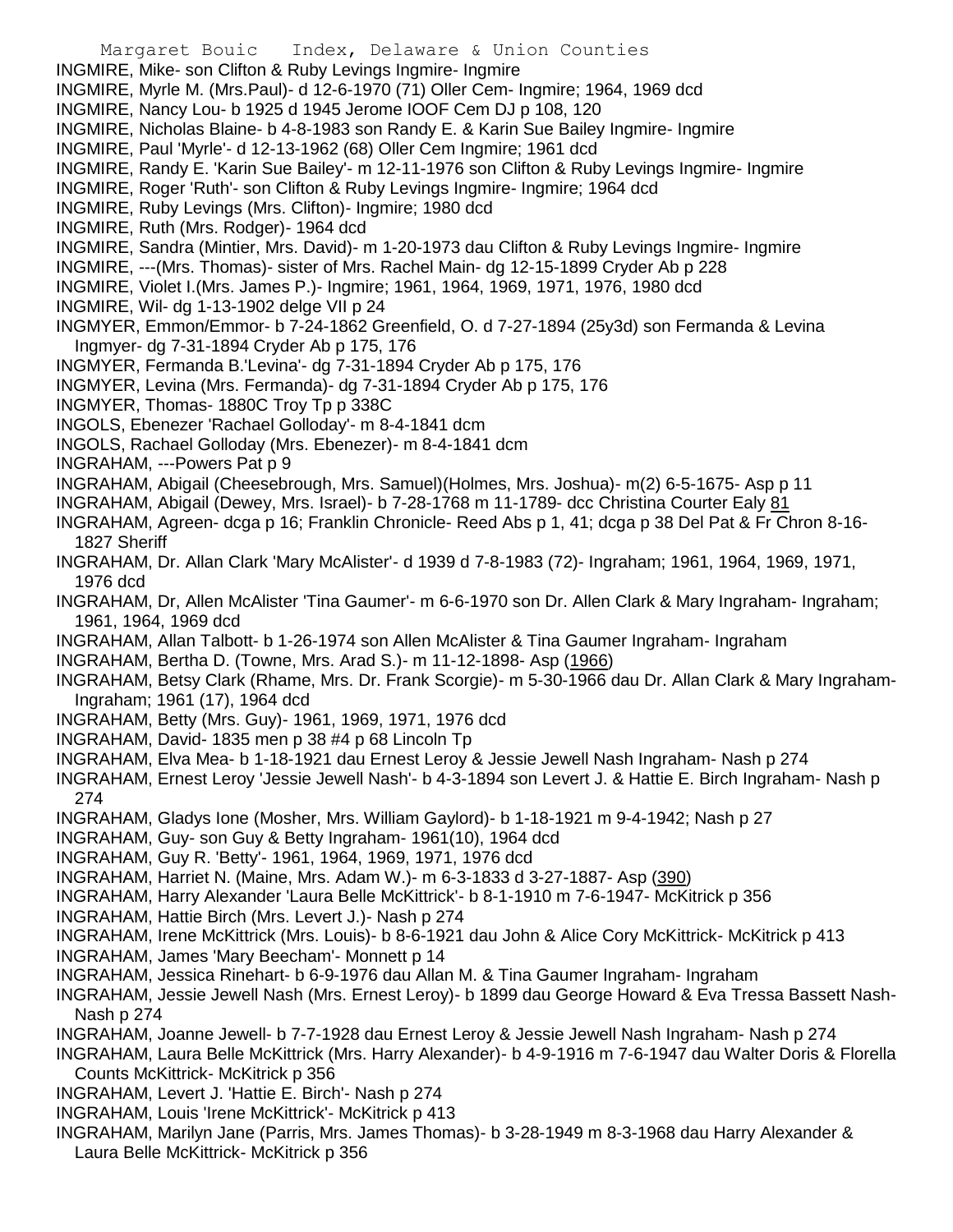- Margaret Bouic Index, Delaware & Union Counties INGRAHAM, Mary Beecham (Mrs. James)- Monnett p 14 INGRAHAM, Mary E. Rogers (Mrs. Serem W.)- m 6-2-1859 dcm INGRAHAM, Mary McAlister (Mrs. Dr. Allan Clark)- b 3-16-1918 m 1939 d 10-28-1992 (74) Eastham, Mass.- Ingraham; Pabst 8 p 39, 41; 1961, 1964, 1969, 1971 dcd INGRAHAM, Masa (Mrs. Guy R.)- 1964 dcd INGRAHAM, Michael- son Guy & Betty Ingraham- 1961 dcd (6) INGRAHAM, Phineas 'Sarah Maria Davis'- m 1-24-1857 dcm- 1860C Scioto Tp 872 INGRAHAM, Sarah Maria Davis (Mrs. Phineas)- m 1-24-1857; 1860C Scioto Tp 872 INGRAHAM, Serem W. 'Mary E. Rogers'- m 6-2-1859 dcm INGRAHAM, Timothy- son Allen C.,Jr. & Tina Gaumer Ingraham- Ingraham INGRAHAM, Tina Gaumer (Mrs. Allan McAlister)- m 6-6-1970 dau Clarence Gaumer- Ingraham INGRAM, ---widow (Winget, Mrs. Luther)- m 3-28-1808 onwq I INGRAM, Abraham- son Silas & Hannah Phillips Ingram- 1915 uch p 842 INGRAM, Anna (Hagerman, Mrs. Benson)- dau Silas & Hannah Phillips Ingram- 1915 uch p 842 INGRAM, Annette M. (Hutchins, Mrs. )- dau Fred & Grace M. Lindsay Ingram- Ingram INGRAM, Arthur Carl 'Penny Susan Dysert'- b 1-8-1959 m 1-13-1990 son Ross & Hazel Nicol Ingram- Rausch 134424 III p 271; 1971, 1973, 1975, 1977, 1991 ucd INGRAM, Barbara (Mrs. Robert D.)- 1975, 1977 ucd INGRAM, Benjamin P.- son Uriah & Nancy A. Ingram- 1850C Thomson Tp 92 p 189 (3,O) B. P.- 1883 uch IV p 485 INGRAM, Bertha (Roberson, Mrs. )- sister John R. Ingram- Ingram INGRAM, F. Blair 'Helen L. Duff'- m 9-12-1932 son Seth & May Burgler Ingram- Ingram INGRAM, Brent- b 1970 son Richard F. & Pam J. Ingram- 1980 dcd INGRAM, Bryan- b 1973 son Richard F. & Pam J. Ingram- 1980 dcd INGRAM, Calista D. Adams (Mrs. Melville Constant)- m 12-31-868 dg 3-26-1897 Cryder Ab p 111 INGRAM, Carol Ann (Jones, Mrs. )- dau Fred & Grace M. Lindsay Ingram- Ingram INGRAM, Catherine E. (Mrs. John R.)- Ingram INGRAM, Christian- b 1971 son Robert D. & Barbara Ingram- 1975, 1977 ucd INGRAM, Christopher- b 1978 son Daryl L. & Kathi J. Kunce Ingram- Ingram; 1979, 1971 ucd INGRAM, Cinantha (McCreary/McCleary, Mrs. James C.)- m 11-3-1842 ucm 838; unec V p 60 INGRAM, Pak Chung Ku (Mrs. Russell)- b 5-18-1951 m 3-10-1974/3 became American citizen 5-15-1978; Ingram; St. Paul p 62 INGRAM, Clarence Gene 'Donna Jean Chevalier'- b 7-13-1928 m 2-14-1953- Weiser p 767 INGRAM, Clyde- brother John R. Ingram- Ingram INGRAM, Dale S.- son F. Blair & Helen L. Duff Ingram- Ingram INGRAM, Daryl L. 'Kathi J. Kunce'- son Ralph K. & Mary M. Curl Ingram- Ingram; 1971, 1973, 1975, 1977, 1979, 1981 ucd INGRAM, Dawn- b 1973 dau Roger E. & Rebecca Ingram- 1973 ucd INGRAM, Dennis Herschel'Cheryl Bowen'- b 10-27-1954 m 6-15-1991 son Ross Philipp & Hazel Martha Imo Nicol Ingram- Rausch 134423 III p 271; 1971 ucd; St. Paul p 62 INGRAM, Donald- son Seth & May Brugler Ingram- Ingram INGRAM, Donna Jean Chevalier (Mrs. Clarence Gene)- b 7-17-1932 m 2-14-1953 dau Harry Elwood & Violet Bollinger Chevalier- Weiser p 767 INGRAM, Edgar- 1980 dcd INGRAM, Elaine L.Heckler (Mrs. David Michael)- m 8-10-1968 dau Harley A. Heckler- Ingram INGRAM, Eliza Harrison (Mrs. Raymond)- Ingram INGRAM, Eliza J. Counterman (Mrs. Uriah)- m 12-18-1855 dcm INGRAM, Eliza J. Harris (Mrs. Haymond)- d 12-6-1888 (43-2-16) Mother- Milford Cem Un Al p 31; dau John & Lucy Terrill Harris- 1915 uch p 846 INGRAM, Eliza Salome (Detrick, Mrs.Lowell)- b 9-30-1908 m 4-9-1930 d 10-10-1993 (85) East Liberty Cemdau Seth & May Brugler Ingram- Ingram INGRAM, Ella Wagner (Mrs. Lou)- dau Sarah Souders Wagner- Weiser p 738 INGRAM, Emily Gail- b 1-8-1959 dau Dennis Herschel & Cheryl Bowen Ingram- St. Paul p 62
- INGRAM, Emma- dau Phineas & Hannah Ingram- 1870C Dover Tp 79-81 p 10 (2,O)
- INGRAM, Floyd- son James I. Ingram- Ingram
- INGRAM, Frank R. son F. Blair & Helen L. Duff Ingram- Ingram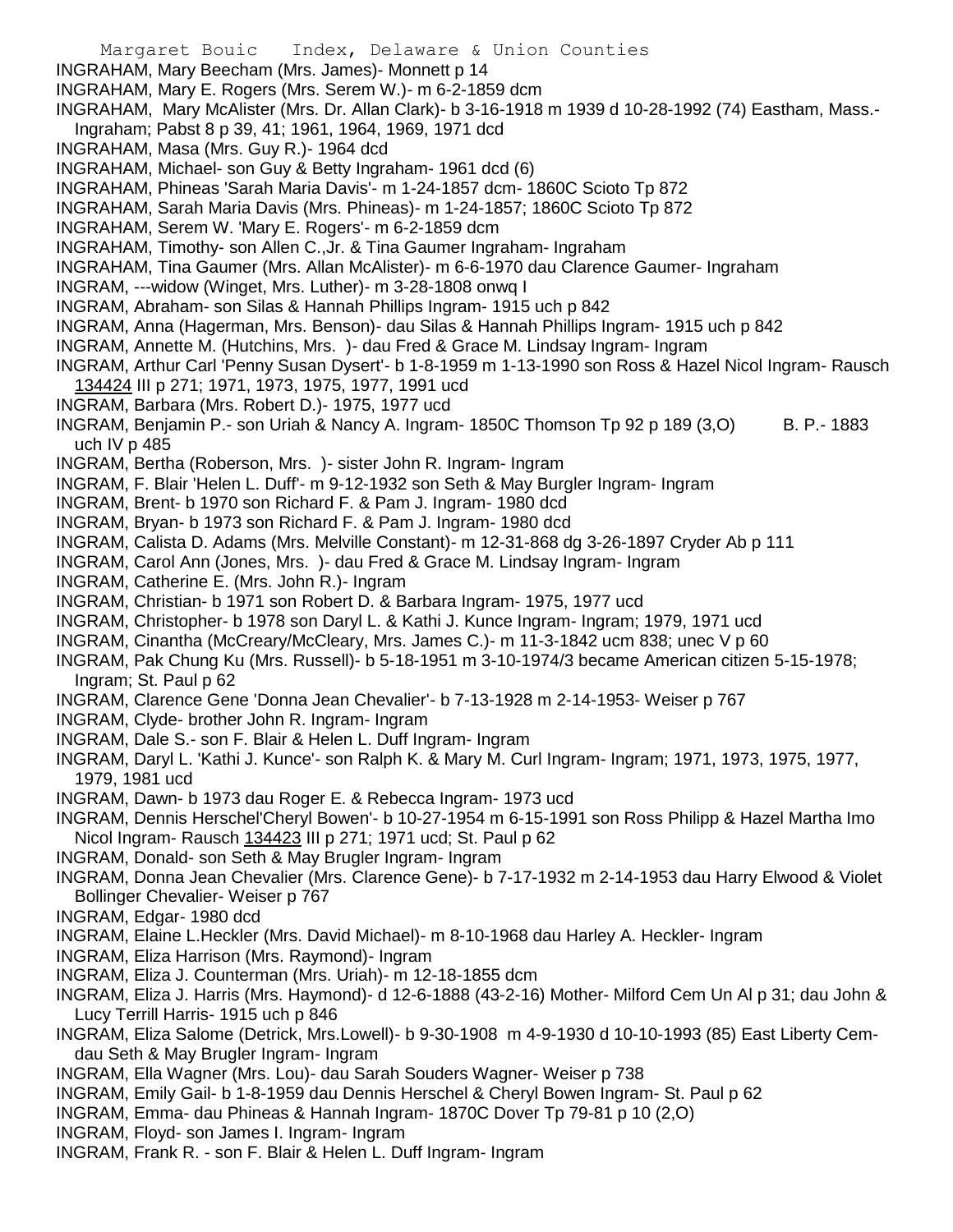- Margaret Bouic Index, Delaware & Union Counties
- INGRAM, Frances S. (Combs, Mrs. )- dau Fred & Grace M. Lindsay Ingram- Ingram; 1949, 1959 ucd INGRAM, Fred E. 'Grace M. Lindsay'- Ingram; 1980 dcd
- INGRAM, Genevieve (Rickenbach, Mrs. )- dau Haymond & Mary Adams Ingram- Ingram; 1915 uch p 842 INGRAM, George- son Haymond & Eliza J. Harris Ingram- 1915 uch p 842
- INGRAM, Grace M. Lindsay (Mrs. Fred)- b 7-4-1917 d 10-15-1988 (71) Oller Cem- Ingram; 1980 dcd
- INGRAM, Hannah (Hagerman, Mrs. John)- dau Silas & Hannah Phillips Ingram- 1915 uch p 842
- INGRAM, Hannah Phillips (Mrs. Silas)- 1915 uch p 842
- INGRAM, Hannah (Mrs. Phineas)- 1870C Dover Tp 79-81 p 10 (34,O)
- INGRAM, Haymond 'Eliza J. Harris''Rachel Howard''Mary L Adams'- b 11-14-1849 d 1927 Milford Cem Un Al p 31; son Silas & Hannah Phillips Ingram- Ingram; 1915 uch p 842
- INGRAM, Hazel Martha Imo Nicol (Mrs. Ross P.)- b 3-8-1921 m 10-10-1948 dau Henry & Mabel Dora Stierhoff Nicol- Rausch 13442; St. Paul p 62; 1971, 1973, 1975, 1977, 1979, 1981, 1983, 1991 ucd
- INGRAM, Hazel (Whitaker, Mrs. )- dau John R. & Catherine E. Ingram- Ingram
- INGRAM, Helen (Clouse, Mrs. Harry Pete)- b 1892 d 1852 Milford Cem Un Al p 65
- INGRAM, Helen- dau Haymond & Rachel Howard Ingram- 1915 uch p 842
- INGRAM, Helen L. (Mrs. F. Blair)- b 2-9-1911 m 9-12-1932 d 6-18-1993 (82) Union Tp Cem- dau James & Armina Whale Duff- Ingram
- INGRAM, Isaac'Jane'- d 4-29-1867 (77-11-15) Oller Cem p 6 or (77-3-8); Powell p 81; 1908 dch p 380 1840C Jerome Tp 1238 (50-600
- INGRAM, James I. d 11-5-1975 (81) New Millcreek Cem- Ingram
- INGRAM, James 'Mary Florence Jones- J. Jones 3
- INGRAM, Jane (Mrs. Isaac)- d 3/5-17-1867 (77-3-3/8) Oller Cem p 6; Powell p 81
- INGRAM, Janet Marlene Dellinger (Mrs. Ronald M.)- b 5-23-1943 m 8-17-1963 dau Mark John Otto & Mertie Maye Zwayer Dellinger- St. Paul p 116; Ingram
- INGRAM, Jay Dale- b 9-7-1983 son Russell Dale & Pak Chong Ku Ingram- St. Paul p 62
- INGRAM, Jill- dau Steven & Saundra Ingram- 1991 ucd
- INGRAM, John R. 'Catherine E.'- d 12-29-1970 (64) bur Sunbury- Ingram
- INGRAM, Joseph- son Silas & Hannah Phillips Ingram- 1915 uch p 842
- INGRAM, Joshua Adam- b 6-13-1990 son Arthur Carl & Pennie Susan Dysert Ingram- St. Paul p 62
- INGRAM, Katherine Elizabeth- b 1-19-1993 dau Arthur Carl & Pennie Susan Dysert Ingram- St. Paul p 62
- INGRAM, Kathi J. Kunce (Mrs. Daryl L.)- dau Robert Kunce- Ingram; 1975, 1977, 1979, 1981 ucd INGRAM, Kim- 1991 ucd cs
- INGRAM, Laura Elizabeth- dau Daryl L. & Kathi J. Kunce Ingram- Ingram
- INGRAM, Lessie H.- b 1878 d 1956 Milford Cem Un Al p 31 ch Raymond & Eliza J. Harris Ingram- 1915 uch p 842
- INGRAM, Lou 'Ella Wagner'- Weiser p 738
- INGRAM, Louisa Jane (Freshwater, Mrs. Reuben)- m 12-13-1848- Freshwater p 108, 189
- INGRAM, Louisa P. (Freshwater, Mrs. Reuben)- m 12-17-1848 dcm
- INGRAM, Lucy (Porter, Mrs. French)- b 1-14-1876 dau Haymond & ELiza J. Harris Ingram- 1915 uch p 842
- INGRAM, Mabel (McKittrick, Mrs. Harvey Howard)- b 3-10-1892- McKitrick p 109
- INGRAM, Margaret (Baker, Mrs. Lyman)- dau Seth & May Brugler Ingram- Ingram
- INGRAM, Margaret (Harris, Mrs. John)- dau Silas & Hannah Phillips Ingram- 1915 uch p 842
- INGRAM, Marjory (Farner, Mrs. )- dau John R. & Catherine E. Ingram- Ingram
- INGRAM, Martha F. (Spain, Mrs.J. Richard)- dau Seth & May Brugler Ingram- Ingram
- INGRAM, Mary Adams (Kimbell, Mrs. )(Mrs. Haymond)- m 1901- 1915 uch p 842
- INGRAM, Mary Ada (Clark, Mrs. Charles)- dau Seth & May Brugler Ingram- Ingram
- INGRAM, Mary (Evans, Mrs. Joseph)- m 3-19-1846 ucm 2189
- INGRAM, Mary Florence Jones (Lyons, Mrs. Harley)(Mrs. James)- b 2-5-1908 m(1) 1928 (2) 4-10-1948 dau Thomas S. & Lottie Hazlett Jones- J. Jones 3
- INGRAM, Mary (Jackson, Mrs. )- sister John R. Ingram- Ingram
- INGRAM, Mary L. (Kimball, Mrs. Lewis)(Mrs. Haymond)- d 1-8-1969 (100) Milford Cem.- Ingram
- INGRAM, Mary M. Curl (Mrs. Ralph K.)- m 6-3-1939 Ingram; 1949, 1971, 1973, 1977, 1979, 1981, 1983 1991 ucd
- INGRAM, Matthew- b 1974 son Rev. Robert D. & Barbara Ingram- 1975, 1977 ucd
- INGRAM, May Brugler (Mrs. Seth)- b 5-29-1889 m 2-19-1907 d 2-1-1983 (93) Milford Cem Un Al p 52- dau
	- Frank & Salome Rosebrough Brugler- Ingram; 1977 ucd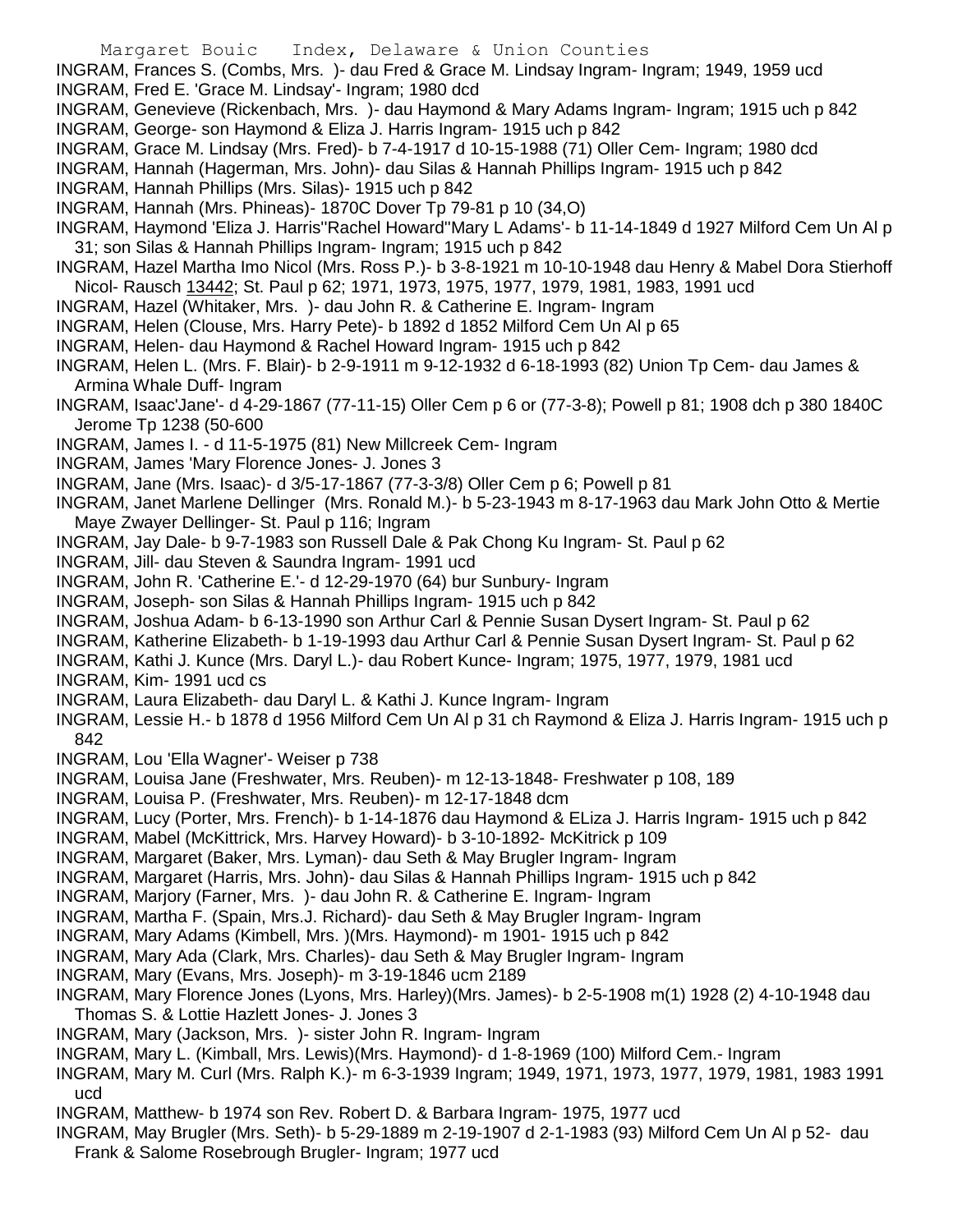- Margaret Bouic Index, Delaware & Union Counties
- INGRAM, Melissa Maye- b 10-30-1972 dau Ronald M. & Jane Marlene Dellinger Ingram- St. Paul p 116 INGRAM, Melville Constant'Calista D. Adams'- b 5-18-1847 Louise Co Iowa m 12-31-1868 d 3-9-1897 (49-9- 11) to Ohio 1866; dg 3-26-1897 Cryder Ab p 111
- INGRAM, David Michael 'Elaine L.Heckler'- m 9-10-1968 son Ralph K. & Mary M. Curl Ingram- Ingram; 1949 ucd
- INGRAM, Michelle Markey- b 6-11-1972 dau Ronald M. & Janet Marlene Dellinger Ingram- St. Paul p 116
- INGRAM, Myron E.- son F. Blair & Helen L. Duff Ingram- Ingram
- INGRAM, Nancy A. (Mrs. Uriah)- 1850C Thomson Tp 92 p 189 (35,Va)
- INGRAM, Nancy (Mellick, Mrs. David)- m 10-30-1854 ucm 2189; unec VIII p 19
- INGRAM, Nanie Joyce- b 4-22-1976 dau Russell Dale & Pak Chong Ku Ingram- St. Paul p 62
- INGRAM, Oakley- brother James I Ingram- Ingram
- INGRAM, Pam J. (Mrs. Richard F.)- 1980 dcd
- INGRAM, Paul K.- son F. Blair & Helen L. Duff Ingram- Ingram
- INGRAM, Paul William- son Fred & Grace M. Lindsay Ingram- Ingram
- INGRAM, Pennie Susan Dysert (Mrs. Arthur Carl)- b 7-27-1964 m 1-13-1990- St. Paul p 62
- INGRAM, Penny (Mrs. Arthur)- 1991 ucd
- INGRAM, Penny Lynn Arms (Mrs. Robert Eugene)- b 6-23-1948 m 6-18-1986 St. Paul p 62
- INGRAM, Phineas 'Hannah'- 1870C Dover Tp 79-81 p 10 (34,O)
- INGRAM, Rachel J. Howard (Mrs. Haymond)- m 12-27-1891 d 4-17-1894 (36-7-14) Milford Cem Un Al p 31; 1915 uch p 842
- INGRAM, Ralph K. 'Mary M. Curl'- b 10-10-1918 m 6-3-1939 d 12-5-1992 (74) Milford Cem- son Seth & May Brugler Ingram- Ingram; 1949, 1971, 1973, 1975, 1979, 1981, 1983 ucd
- INGRAM, Rebecca (Mrs. Roger E.)- 1973 ucd
- INGRAM, Richard F. 'Pam J.'- 1980 dcd
- INGRAM, Rev. R. L.- Sbc p 10 see Ingrim
- INGRAM, Robert Larry- son F. Blair & Helen L. Duff Ingram- Ingram
- INGRAM, Rev. Robert 'Barbara'- son Seth & May Brugler Ingram- Ingram; 1975, 1977 ucd
- INGRAM, Roger- b 6-6-1949 son Ross Phillip & Hazel Martha Imo Nicol Ingram- Rausch 134421 III p 271
- INGRAM, Roger Eugene 'Rebecca Steinhauser''Penny Lynn Arms' m(1) 12-1-1972 to 1983 m(2) 6-18-1986 St. Paul p 62; 1973 ucd
- INGRAM, Ronald M.'Janet Marlene Dellinger'- b 11-26-1941 m 8-17-1963 -son Ralph K. & Mary M. Curl Ingram- Ingram; St. Paul p 116; 1949 ucd
- INGRAM, Ross Phillip 'Hazel Martha Imo Nicol'- m 10-10-1948 son Seth & May Brugler Ingram- Ingram; Rausch (13442) III p 271; Ingram; St. Paul p 62; 1971, 1973, 1975, 1977, 1979, 1981, 1983, 1991 ucd
- INGRAM, Russell Dale 'Chung Ku'- b 1-5-1952 m 3-10-1973/4- son Ross Philipp & Hazel Martha Imo Incol Ingram- Rausch 134422; Ingram; 1975, 1983, 1991 ucd
- INGRAM, Ruth (Dwiggins, Mrs. )- sister John R. Ingram- Ingram
- INGRAM, Sabina- 1880C Paris Tp 46-59 p 44 (45,O,Tn,Tn)
- INGRAM, Sabrina Michaels (Mrs. Uriah)- m 6-17-1870 ucm 4736; unec III p 53; uninf p 1
- INGRAM, Samantha- dau Uriah & Nancy A. Ingram- 1850C Thomson Tp 92 p 189 (7,O)
- INGRAM, Sarah Renee- b 8-13-1975- dau Daryl & Kathi J. Kunce Ingram- Ingram; 1975, 1977, 1979, 1981 ucd
- INGRAM, Sarah- dau Silas & Hannah Phillips Ingram- 1915 uch p 842
- INGRAM, Saundra Wallace (Mrs. Stephen)- m 6-20-1870 dau William Wallace- Ingram; 1981, 1983, 1991 ucd INGRAM, Seth 'May Brugler'- b 10-20-1881 m 2-19-1907 d 2-27-1965 Milford Cem Un Al p 52- son Raymond
- & Eliza J. Harris Ingram- Ingram; 1915 uch p 842; 1979, 1981, 1983 ucd
- INGRAM, Shirley Irwin #295, unec X p 49, XI p 2, 51
- INGRAM, Silas 'Hannah Phillips'- 1915 uch p 842
- INGRAM, Silas- son Silas & Hannah Phillips Ingram- 1915 uch p 842
- INGRAM, Stephen 'Saundra Wallace'- m 6-20-1970 son Ralph Ingram- Ingram; 1981, 1983, 1991 ucd
- INGRAM, Steven Gene- b 9-23-1953 son Clarence Gene & Donna Jean Chevalier Ingram- Weiser p 767
- INGRAM, Soni S.- son Ralph K. & Mary M. Curl Ingram- Ingram
- INGRAM, Susan K.- dau Ralph K. & Mary M. Curl Ingram- Ingram; 1971, 1973, 1977, 1979, 1991 ucd INGRAM, Thomas- Nash p 61
- INGRAM, Tina- dau Stephen & Saundra Wallace Ingram- 1991 ucd
- INGRAM, Uriah 'Eliza J. Counterman'- m 12-18-1855 dcm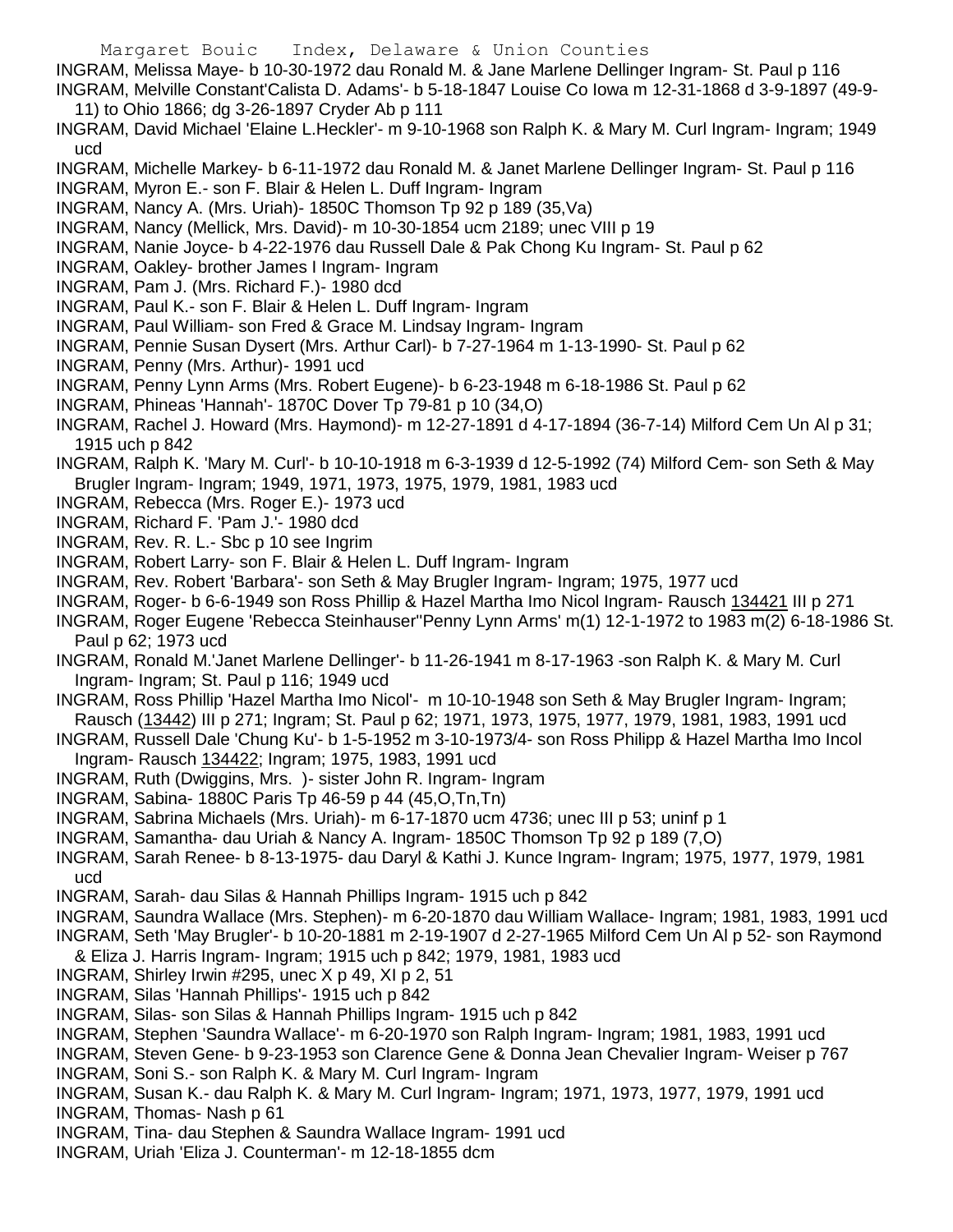Margaret Bouic Index, Delaware & Union Counties INGRAM, Uriah 'Nancy A.'- 1850C Thomson Tp 92 p 189 (28,Va) INGRAM, Uriah 'Sabrina Michaels'- m 6-17-1870 ucm 4736; unec III p 53 INGRAM, Walter- brother James I. Ingram- Ingram INGRAM, William- d 2-9-1885 (62y21d) Newhouse Cem p 5; 1908 dch p 397 INGRIM, Ada (Winston, Mrs. )- Sbc p 30, 38 INGRIM, Rev. R. L.- Sbc p 38 INGRIM, Roy J.- Sbc p 38 INGRUM, Beatrice (Laws, Mrs. Jennings)- m 6-1927- Howison (1369) INGWERSON, Jean (Davis, Mrs. Warren Gene)- m 5-1954- Weiser p 271 INK, Betsy Jane- dau Sally Ann St. John- dcw Bk 2 p 360 INK, Ezra- dcw Bk 2 p 360 INK, Sally Ann- dau Ezra Ink- Heir of Sally Ann St. John Ink- dcw Bk 2 p 360 INKENBINER, Naomi (Burger, Mrs. John)- b 8-17-1922 m 1943 Rausch (14731) III p 288 INKMAN, Casper 'Mary Kendall'- Pounds 4,5 INKMAN, Mary Kendall (Mrs. Casper)- dau Joseph & Lavinia Shoup Kendall- Pounds 4,5 INKS, Mary (Eyer, Mrs. Solomon)- unec VI p 44 INKS, Sarah (Barton, Mrs. William)- 1908 dch p 793 INLOW, Andrew 'Elizabeth Ayers'- m 2-25/28-1858 ucm 2694; mt 3-10-1858; unec IV p 9, XII p 30 INLOW, Anita- b 1964 dau William E. & Norma J. Inlow- 1969, 1971, 1976, 1980 dcd INLOW, Betty (Mrs. )- Inlow INLOW, Elizabeth Ayers (Mrs. Andrew)- m 2-25/28 ucm 2694; mt 3-10-1858; unec IV p 9, XII p 30 INLOW, Norma J. (Mrs. William E.)- 1969, 1971, 1976, 1980 dcd INLOW, Sharon- dau Betty Inlow- Inlow INLOW, William E. 'Norma J.'- 1969, 1971, 1976, 1980 dcd INMAN, Benjamin- son Edward & Clara Geltz Inman- Inman INMAN, Charles 'Luella E.'- 1964 dcd INMAN, Clara Geltz (Mrs. Edward)- Inman INMAN, Earl- son Edward & Clara Geltz Inman- Inman INMAN, Edward 'Clara Geltz'- Inman INMAN, Erastus Yemons 'Mary Virginia Ewing'- b 1857 d 1909 son Jessie Baker & Phebe White Inman -ped Jerry Barber #220 10; unec X p 68 INMAN, Fannie Celissa (Russel, Mrs. David Miles)- b 3-9-1872 m 7-1889 d 5-1955 dau Isaac & Maria McNamee Inman- dcc William Hedges 15 INMAN, Golda (Brown, Mrs. )- dau Edward & Clara Geltz Inman- Inman INMAN, Isaac 'Maria McNamee'- dcc William Hedges 3- INMAN, Jacob- 1820C Big Rock Tp INMAN, Jacob, Jr.- 1820C Big Rock Tp INMAN, Jessie Baker 'Phebe White'- b 1821 d 1864 ped Jerry Barber #220 20 unec X p 68 INMAN, Jesse- son Edward & Clara Geltz Inman- Inman INMAN, John 'Sarah Walley'- m 10-2-1858 ucm 2777 lic. unec V p 10, XII p 30 INMAN, Luella E. (Mrs. Charles)- 1964 dcd INMAN, Margurite (Tawney, Mrs. )- sister Wallace Bennett Inman- Inman INMAN, Maria McNamee (Mrs. Isaac)- dcc William Hedges 31 INMAN, Mary J. (Mrs. Wallace B.)- 1971, 1976, 1980 dcd INMAN, Mary Virginia Ewing (Mrs. Erastus Yemons)- b 1860 d 1937 dau Samuel Blythe & Harriet I. Haller Ewing- ped Jerry Barber #220 11, unec X p 680 INMAN, Mary (Mrs. Wallace Bennett)- Inman INMAN, Mary (Weiser, Mrs. Horace Spangler,II)- b 3-2-1912 m 2-19-1929- Weiser p 806 INMAN, Olive Graham (Mrs.)- dau Thomas & Jemima Conklin Graham- Conklin 2; Graham 124 INMAN, Paul R. 'Ruth'- b 8-19-1900 d 12-10-1991 (91) bur Willard,O.- son Edward & Clara Geltz Inman- Inman INMAN, Phebe White (Mrs. Jessie Baker)- b 1825 d 1865 ped Jerry Barber #220 21, unec X p 68 INMAN, Ruth (Mrs. Paul R.)- Inman INMAN, Ruth- dau Wallace Bennett & Mary Inman- Inman INMAN, Sarah Walley (Mrs. John)- m 10-2-1858 ucm 2777, lic unec V p 10, XII p 30 INMAN, Thelma (Hanna, Mrs. )- sister Wallace Bennett Inman- Inman

INMAN, Velva- dau Edward & Clara Geltz Inman- Inman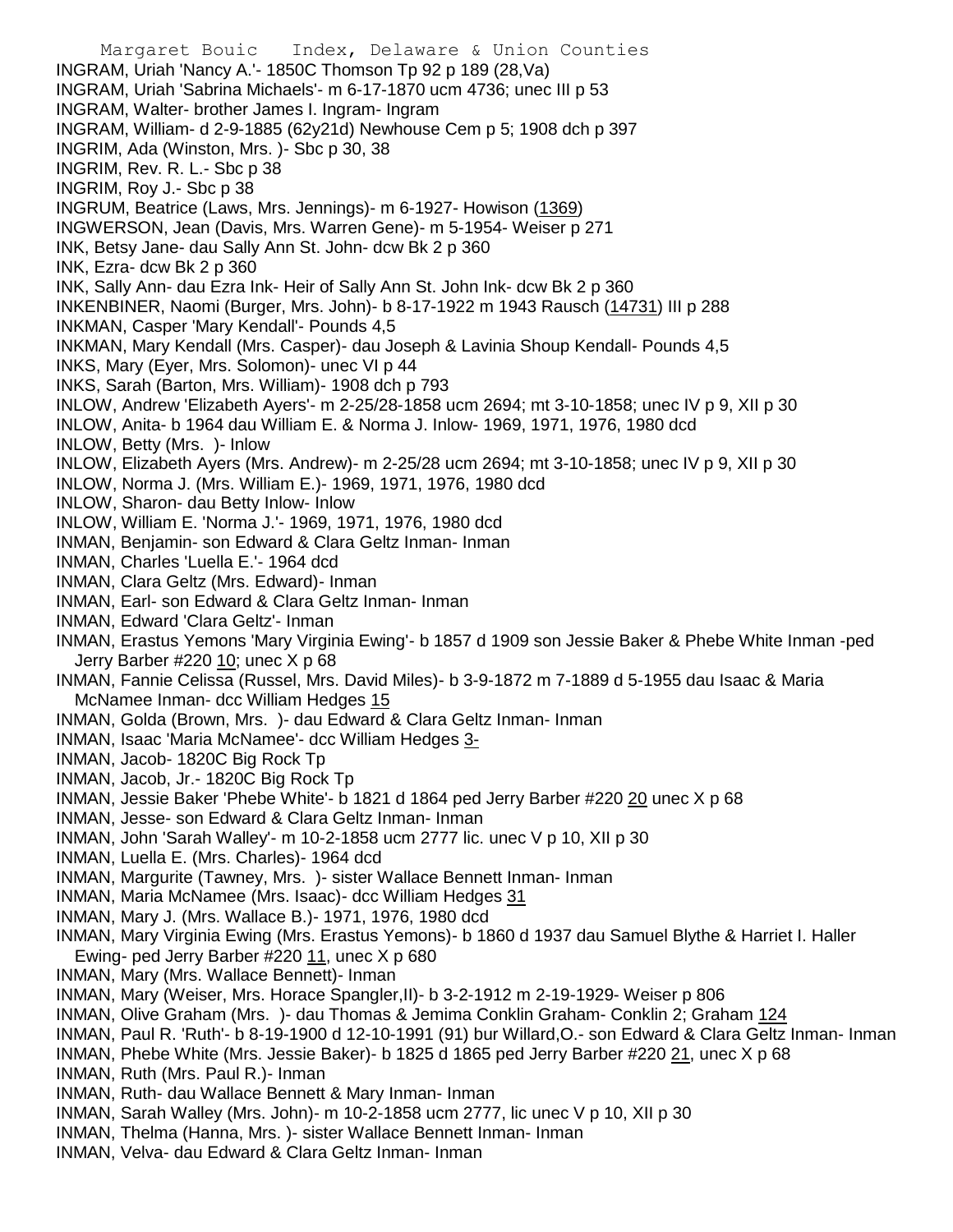- INMAN, Wallace Bennett' Mary J.'- d 5-31-1982 (58) cremated- brother Wilhelm Inman- Inman; 1971, 1976, 1980 dcd
- INMAN, Wallace B.- son Wallace Bennett & Mary Inman- Inman
- INMAN, Wilhelm- brother Wallace Bennett Inman- Inman
- INNES, Bernice Evans (Mrs. Donald)- b 2-6-1920 m 7-16-1944 dau George & Jessie McKitrick Evans-
- McKitrick p 270; Innes; opc 735; Maugans Anc p 52; Bovey 4,5; 1961, 1964, 1969, 1971, 1976, 1980 dcd INNES, Donald 'Bernice Evans'- b 6-27-1920 m 7-16-1944 son Robert B. & Doris Ellen Dodge Innes- Innes;
- Maugans Anc p 52; McKitrick p 270; Bovey 4,5; 1961, 1964, 1969, 1971, 1976, 1980 dcd
- INNES, Doris Ellen Dodge (Mrs.Robert B.)- b 10-22-1893 Maine d 10-5-1990 (96)- Innes
- INNES, Judge Henry- Maugans Anc p 198
- INNES, James A. 'Pamela K.'- 1980 dcd
- INNES, James- b 7-15-1948 son Donald & Bernice Evans Innes- Innes; Bovey; McKitrick p 270; 1961, 1964 dcd
- INNES, Jason- b 1970 son James A. & Pamela K. Innes- 1980 dcd
- INNES, Manda- b 1977 dau James A. & Pamela K. Innes- 1980 dcd
- INNES, Margaret Ellen (Mussard, Mrs. Donald Earl)- b 3-25-1952 m 7-1-1972 dau Donald & Bernice Evans Innes- Innes; McKitrick p 270; Maugans Anc p 52; 1961, 1964, 1969, 1971 dcd
- INNES, Pamela K. (Mrs. James A.)- 1980 dcd
- INNES, Richard- son Robert B. & Doris Ellen Innes- Innes
- INNES, Robert B. 'Doris Ellen Dodge'- Innes; Maugans Anc p 52
- INNIS, Albert C. 'Althea Brookens'- b 7-15-1873 son William & Sarah Wright Innis- dcm Vol 10-2
- INNIS, Althea Brookens (Mrs. Albert C.)- b 3-16-1875 m 11-26-1903 dau Sewell & Elizabeth Jonson Brookensdcm Vol 10-2
- INNIS, Anna (Mrs. Richard H.)- 1961, 1964 dcd
- INNIS, Beatrice O. (Mrs. Daniel B.)- d 3-25-1988 (94) Trenton Cem- Innis; 1961, 1964, 1969, 1971, 1976, 1980 dcd
- INNIS, Bertha (Dumm, Mrs. )- sister Daniel B. Innis- Innis
- INNIS, Billy- b 1967 son Joseph & Joan Innis- 1969, 1971 dcd
- INNIS, Burl R.'Virginia'- son Daniel B. & Beatrice O. Innis- Innis; 1969 dcd
- INNIS, Carl 'Dorothy M. Rosser'- Innis; 1961, 1964 dcd
- INNIS, Carl L.- son Daniel B. & Beatrice O. Innis- Innis; 1964, 1969, 1971, 1976, 1980 dcd
- INNIS, Chauncy 'Margaret'- dg 9-2-1864 Cryder Ab p 43
- INNIS, Daniel B. 'Beatrice O.'- d 10-23-1980 (92)-Trenton Cem- Innis; 1961, 1964, 1969, 1971, 1976, 1980 dcd
- INNIS, Danny- son Eugene A. & Jean Innis- 1964 dcd (18m)
- INNIS, David- b 1959 son Richard E. & Doris M. Innis- 1961, 1964, 1969, 1971, 1976 dcd
- INNIS, Donald- son Richard H. & Doris M. Innis- 1961 dcd (15)
- INNIS, Doris Connett (Spaeth, Mrs. )- dau Eunice P. Innis- Innis
- INNIS, Doris (Mrs. Richard)- 1961, 1964, 1969, 1971, 1976, 1980 dcd
- INNIS, Dorothy L. (Sansome, Mrs. )- dau Eunice P. Innis- Innis
- INNIS, Dorothy M. Rosser (Mrs. Carl)- d 3-11-1965 (43) bur Galena- dau Edward Rosser- Innis
- INNIS, Eugene A. 'Jean'- son Carl Innis- Innis; 196 dcd
- INNIS, Eunice P.- d 10-13-1965 (72) Innis; 1964 dcd
- INNIS, George- 1880C Delaware Town 323 (18)
- INNIS, James Murray- d 8-25-1864 (5)- son Chancy & Margaret Innis dg 9-2-1864 Cryder Ab p 43
- INNIS, Jean (Mrs. Eugene A.)- 1964 dcd
- INNIS, Joan (Mrs. Joseph)- 1969, 1971 dcd
- INNIS, Joseph 'Joan'- 1969, 1971 dcd
- INNIS, Karen- b 1956- dau Richard E. & Doris M. Innis- Innis; 1961, 1964, 1969, 1971 dcd
- INNIS, Mack- b 1968 son Joseph & Joan Innis- 1969, 1971 dcd
- INNIS, Margaret (Mrs. Chauncy)- dg 9-2-1864 Cryder Ab p 43
- INNIS, Melva K. (Mangold, Mrs. )- dau Eunice P. Innis- Innis
- INNIS, Nancy (Bendle, Mrs. )- dau Virginia Main Innis- Innis
- INNIS, Oliver- brother Daniel B. Innis- Innis
- INNIS, Richard E. 'Doris'- 1961, 1964, 1969, 1971 dcd
- INNIS, Richard H. 'Anna'- son Eunice P. Innis- Innis; 1961, 1964 dcd
- INNIS, Sarah Wright (Mrs. William)- see dcm Vol 10-2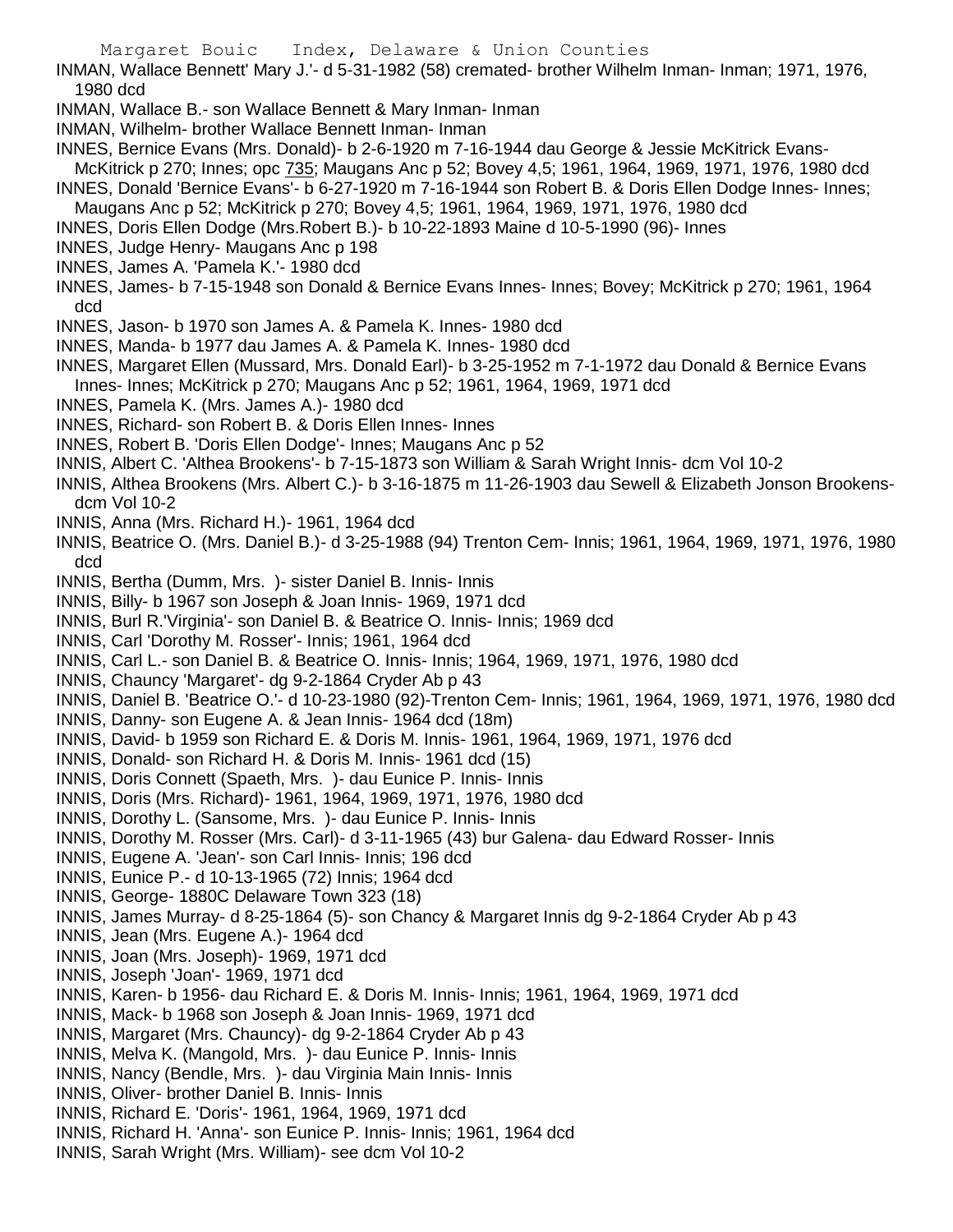INNIS, Virginia Main (Mrs.Burl)- b 5-13-1913 d 2-10-1989 (75) Marlborough Cem-sister Arthur Main- Innis; 1969 dcd

- INNIS, William 'Sarah Wright'- see dcm Vol 10-2
- INOIN, Frances- 1870C Genoa Tp 362 (19)
- INOIN, Hary- 1870C Genoa Tp 362 (10)
- INOIN, Isabell- 1870C Genoa Tp 362 917)
- INOIN, Katharine- 1870C Genoa Tp 362 (65)#
- INOIN, Sarah- 1870C Genoa Tp 362 (22)
- INSCHO, Albert C.- 1908 dch p 414 (Insco)

INSCHO, America Ann (Long, Mrs. Wellington)- b 3-11-1845 m 9-14-1881 d 7-16-1930 dau David & Harriet Riley Inscho- dcc Donald Keyser 7; 1870C Delaware Town 318 (23); dg 2-20-1900, delge VII p 14

- INSCHO, Brent- b 1959 son Foster L. & Janet E. Inscho- 1961, 1964, 1969, 1971, 1976 dcd
- INSCHO, Charles- b 1969 son Timothy & Paula Inscho- Inscho
- INSCHO, Cheryl (Mrs. Mark L.)- 1971 dcd
- INSCHO, Christy Marie- b 7-13-1975 dau Mark Inscho- Inscho
- INSCHO, C. Curtiss- son Ruth Curtiss Inscho- Inscho
- INSCHO, David 'Harriet Riley'- b 11-8-1817 m 1837 d 2-15-1900 son John & Susanna Schrock Inscho- dcc Donald Keyser 14; 1870C Delaware Town 318 (59); 1880C Delaware Town p 523C; dg 2-20-1900, delge VII p 4
- INSCHO, Donald L. 'Melissa'- son Foster L. & Janet E. Inscho- 1961(13), 1964, 1969, 1971, 1980 dcd
- INSCHO, Elaine- b 1951 dau Foster F. & Janet E. Inscho- 1961, 1964, 1969 dcd
- INSCHO, Emily- b 1969 dau Donald L. & Melissa Inscho- 1971 dcd

INSCHO, Emma- dau David & Harriet Riley Inscho- dg 2-20-1900, delge VII p 14; 1869 wsc p 13; Pabst 8 p 25; 1870C Delaware Town 318 (12)

- INSCHO, Foster L.,Jr. 'Janet'- 1961, 1964, 1969, 1971, 1976, 1980 dcd
- INSCHO, Harriet Riley (Mrs. David)- b 7-2-1818 d 2-20-1900 dau William & Lucy Riley- dcc Donald Keyser 15; 1869 wsc p 13; Pabst 8 p 25; 1870C Delaware Town 318 (59); dg 2-20-1900, delge VII p 4
- INSCHO, Hattie (Shahan, Mrs. )- dau David & Harriet Riley Inscho- dg 2-20-1900 dclge VII p 14; 1870C Delaware Town 318 (17)
- INSCHO, Janet (Mrs. Foster L.)- 1961, 1964, 1969, 1971, 1976 dcd
- INSCHO, John 'Susanna Schrock'- b 1-15-1776 d 10-11-1849- dcc Donald Keyser 28
- INSCHO, Karen- 1961 dcd
- INSCHO, Mark L. 'Cheryl'- son Foster L. & Janet E. Inscho- Inscho; 1961(12), 1964, 1971 dcd
- INSCHO, Melissa (Mrs. Donald L.)- 1969, 1971 dcd
- INSCHO, Paula (Mrs. Timothy)- Inscho; 1976, 1980 dcd
- INSCHO, Ruth Curtiss (Mrs. )- d 2-13-1974 Oak Grove Cem Inscho
- INSCHO, Sarah C. (Carnahan, Mrs. John)- m 3-18-1963 dcm dau David & Harriet Riley Inscho- delge VII p 4
- INSCHO, Siles- 1880C Delaware Town p 541C
- INSCHO, S. L.- son David & Harriet Riley Inscho- dg 2-20-1900, delge VII p 14
- INSCHO, Susanna Schrock (Mrs. John)- b 6-23-1785 d 10-17-1854- dcc Donald Keyser 29
- INSCHO, Timothy 'Paula'- b 1953 son Foster L. & Janet E. Inscho- Inscho; 1961, 1964, 1969, 1971, 1976, 1980 dcd
- INSCHO, W. B.- son David & Harriet Riley Inscho- dg 2-20-1900; delge VII p 14
- INSCO, Elizabeth (Pine, Mrs. James M.)- b 4-29-1820 d 2-9-1897; ped Cynthia Jean McGuire 29; delge III p 30
- INSCO, Mary- 1870C Delaware Town 303 (25)
- INSKEEP, ---family of Daniel Marra #364 unec XII p 13
- INSKEEP, Mr.- mt 8-31-1859; ----JP- unec VII p 25, 26, 39, 40
- INSKEEP, Adelaide- dau James M. & Harriet Inskeep- 1860C Liberty Tp Un Co 1063-1073 p 145 (1,O)
- INSKEEP, Alice A.- dau James J. & Ann Marie Downs Inskeep- 1880 dch p 774
- INSKEEP, Alice Minerva (Southard, Mrs. )- dau Charles & Maud Inskeep- dg 10-15-1951
- INSKEEP, Alice T. (Mrs. James E.)- b 1867 d 1921 Price Cem djlm p 59
- INSKEEP, Alzena- 1870C Troy Tp 522 (22)
- INSKEEP, Amanda (Mrs. William)- 1860C Allen Tp 734-741 p 101 (40,Va)
- INSKEEP, Amos H.- 1880C Marysville 219-236 (52,O,O,O)
- INSKEEP, Anita Louise (Darling, Mrs. Dwight)- dau Eugene & Cathrine Firstine Inskeep- Inskeep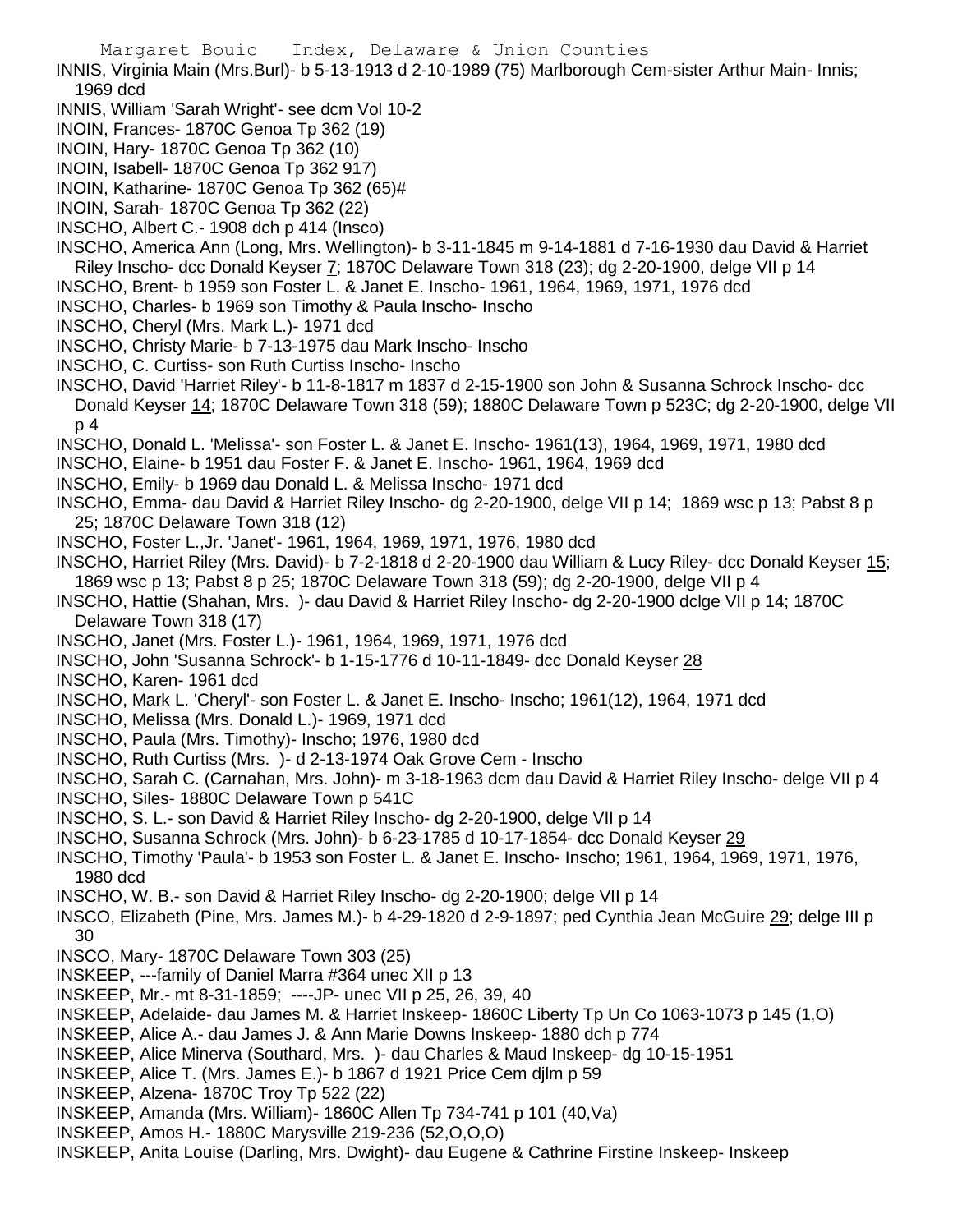- INSKEEP, Ann Marie Downs (Mrs. James H.)- dau William & Sarah Newton Downs- 1880 dch p 774; dcq Josie Waddell Inskeep 5; dg 5-8-1896 Cryder Ab p 70; 1870C Troy Tp 522 (53)
- INSKEEP, Ann Mary (Mrs. James)- d 1-5-1882 (64-11-16) Radnor Cem Powell p 213
- INSKEEP, Anna L. Curl (Mrs. William E.)- m 3-29-1868 ucm 4362
- INSKEEP, Anna Morviel (Mrs. Ash)- m 1-4-1857 ucm 2505 unec XII p 15
- INSKEEP, Annis (Spain, Mrs. Alonzo)- m 4-4-1880 ucm 6699 dau Hiram & Nancy Cowgill Inskeep- 1870C Allen Tp 137-130 p 9 (11,O); 1880C Allen Tp 196-209 (22,O,O,O)
- INSKEEP, J. Ash 'Anna Norviel'- m 1-4-1857 ucm 2505; unec XII p 15
- INSKEEP, Augustus J.- d 4-25-1862 (22-11-11) Radnor Cem Powell p 213; 1908 dch p 397
- INSKEEP, Augustus- son James J. & Ann Marie Downs Inskeep- 1880 dch p 774
- INSKEEP, Barriett (Dodson, Mrs. )- dau Harry Inskeep- Inskeep
- INSKEEP, Bates- son William & Mary Stokes Inskeep- dumch p 476
- INSKEEP, Benone- b 12-28-1815 4th son of John & Esther Inskeep- Inskeep Bible- unec V p 44
- INSKEEP, Bernadettim- 1991 ucd York Tp
- INSKEEP, Bernice Loveland (Mrs. Chester)- Inskeep; 1949 ucd
- INSKEEP, Blanche- b 4-1892 dau James & Stella Inskeep- 1900C Jackson Tp 17 p 1B (8,O,O,O)
- INSKEEP, Carl- son Forest E. & Grace A. Inskeep- 1959 ucd (10)
- INSKEEP, Carlla Boyce (Mrs. Max C.)- m 10-25-1947- Inskeep; 1971, 1973, 1975, 1977, 1979, 1981, 1983, 1991 ucd
- INSKEEP, Catharine Irwin (Mrs. Isaac)- m 5-7-1865 ucm 3723
- INSKEEP, Catharine (Mrs Joshua)- 1860C Jackson Tp 1175-1187 p 155 (35,O)
- INSKEEP, Cathy (Green, Mrs. James)- b 1956 dau Max C. & Carlla Boyce Inskeep- Inskeep; 1971 ucd
- INSKEEP, Chad- b 1970 son Orville & Mary Inskeep- 1975 ucd
- INSKEEP, Charles- son James J. & Ann Marie Downs Inskeep- 1880 dch p 774; 1870C Troy Tp 522 (7)
- INSKEEP, Charles 'Maud'- Inskeep
- INSKEEP, Cherie- b 1978 dau Larry & Cheryl Inskeep- 1981 ucd
- INSKEEP, Cheryl (Mrs. Larry)- Inskeep; 1975, 1977, 1979, 1981 ucd
- INSKEEP, Chester 'Bernice Loveland'- Inskeep
- INSKEEP, Chester C.- b 3-1885 son James & Samantha J. Inskeep- 1900C Allen Tp 131-135 p 6B (15,O,O,O)
- INSKEEP, Christine- dau Forest E. & Grace A. Inskeep- 1959 ucd (8 1/2)
- INSKEEP, Curtis B.- son Harry Inskeep- Inskeep
- INSKEEP, Cynthia (Garlinghouse, Mrs. Isaac B.)- m 5-4-1865 dcm
- INSKEEP, Dale Keith- b 10-18-1956 son Fred & Zonna Long Inskeep- Inskeep; 1959, 1962, 1967, 1971, 1973, 1975, 1977, 1979 ucd
- INSKEEP, David F. 'Mary Ballinger'- 1915 uch p 1044
- INSKEEP, David Henry 'R. Della Kerns'- b 11-18-1873 m 9-25-1905 d 12-27-1952 York Cem p 96 son David F. & Mary Ballinger Inskeep- 1915 uch p 1044, 1045
- INSKEEP, David- b 4-17-1812 d 8-29-1851, 2nd son John & Esther Inskeep- Inskeep Bible unec V p 44
- INSKEEP, David 'Martha Downs'- 1915 uch p 1081
- INSKEEP, Dawn (Stevenson, Mrs. Don)- dau Donald & Virginia Elliott Inskeep- Inskeep
- INSKEEP, Delilah (Ballinger, Mrs. Joshua)- b 9-9-1808 m 10--28- d 10-4-1895, first dau John & Esther Inskeep- Inskeep Bible unec V p 44
- INSKEEP, Delilah (Smith, Mrs. Andrew J.)- m 11-28-1855 ucm 2357; dau William & Keturah Warner Inskeep-1840C Allen Tp 769 9-5); 1850C Allen Tp 140-1489 p 219 (13,O); unec VIII p 35
- INSKEEP, Donald 'Virginia Elliott'- b 10-21-1918 m 1-16-1939 d 4-20-1993 (74) East Liberty Cem- son Marion & Zora Crane Inskeep- Inskeep
- INSKEEP, Dora Ann Willey (Mrs. Joel)- b 1858 d 1949 Marlborough Cem p 191- dau John & Keziah Carter Willey- (19-1882) dcb late (Kenneth J.)- 1908 dch p 806; dcq Josie Waddell Inskeep 3
- INSKEEP, Doris (Mrs. )- Inskeep
- INSKEEP, Dorothea- dau Forest & Grace A. Inskeep- 1959 ucd (4)
- INSKEEP, Edward- 1915 uch p 445; 1883 uch V p 401; uca p 18
- INSKEEP, Edward W.- b 10-21-1816, 5th son John & Esther Inskeep- Inskeep Bible; unec V p 44
- INSKEEP, Elbert- son Job & Patience Bishop Inskeep- 1880 dch p 774
- INSKEEP, Eliza- dau Job & Patience Bishop Inskeep- 1880 dch p 774
- INSKEEP, Elizabeth- b 8-8-1810 d 12-20-1813, 2nd dau John & Esther Inskeep- unec V p 44, 46
- INSKEEP, Elizabeth Elbert- b 10-14-1822 dau John & Esther Inskeep- Inskeep Bible; unec V p 44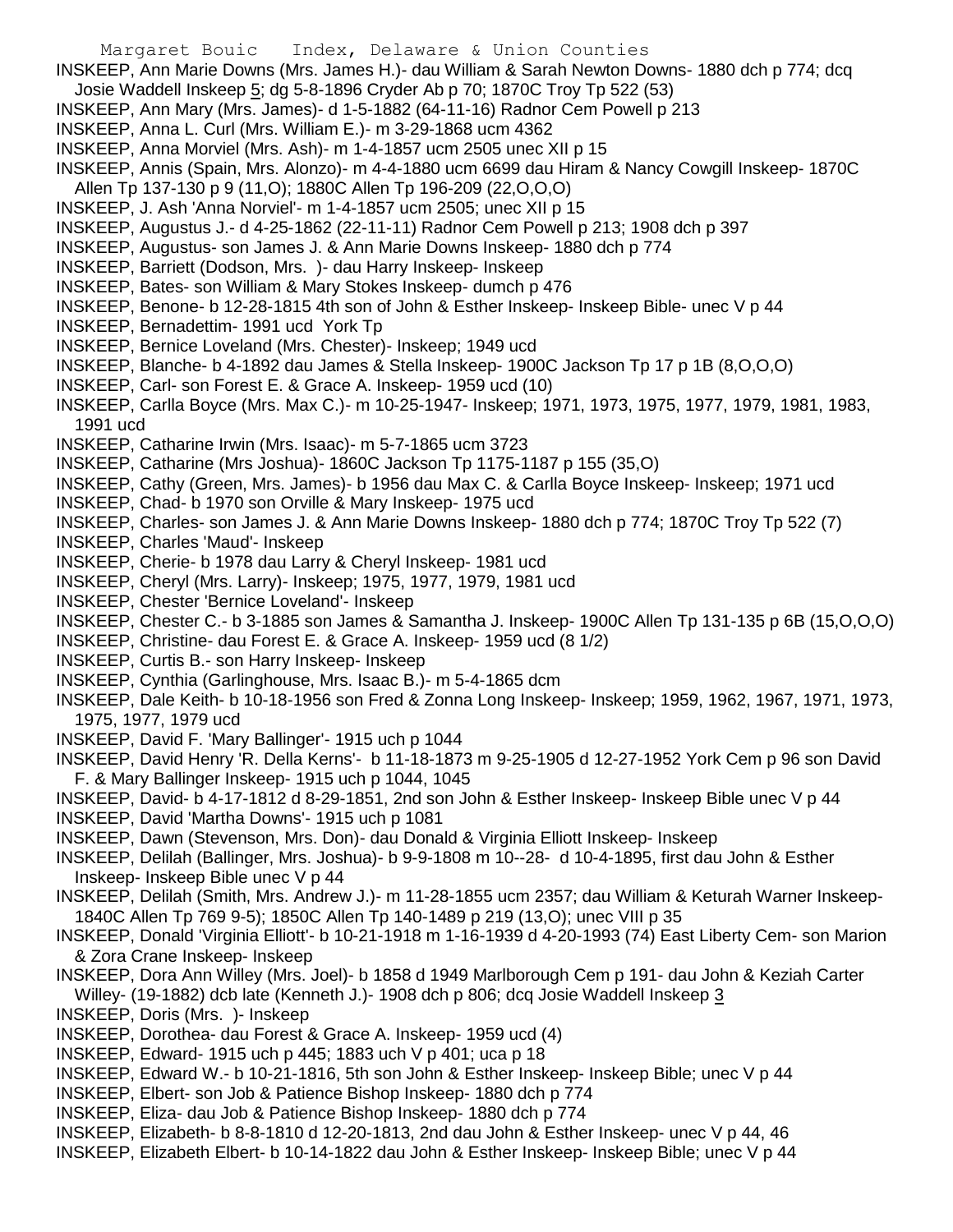- INSKEEP, Elizabeth (Skidmore, Mrs. John H.)- 1915 uch p 969
- INSKEEP, Ella- 1870C Troy Tp 522 (13)
- INSKEEP, Ella (DeHaven, Mrs. Michael)- 1985 uch p 40
- INSKEEP, Elta M. Jordan (Mrs. Orrie)- b 6-20-1886 d 3-18-1978 (91) Middleburg Cem- dau Eliziar & Mary Jordan- Inskeep
- INSKEEP, Emily- dau William & Keturah Warner Inskeep- 1850C Allen Tp 1470-1489 p 219 (6,O)
- INSKEEP, Emma D.-b 9-1891 dau James & Samantha J. Inskeep- 1900C Allen Tp 131-135 p 6B (8,O,O,O)
- INSKEEP, Emma F.(Blue, Mrs. Henry)- m 4-16-1873 ucm 5256 d 6-10-1881 (28y18d) Price Cem djlm p 20 dau James/Joshua M. & Rachel Inskeep- 1870C Jackson Tp 153-145 p 21 (17,O)
- INSKEEP, Emma- dau Joshua & Catharine Inskeep- 1860C Jackson Tp 1175-1187 p 155 (7,O)
- INSKEEP, Emma (Mrs. Marion)- 1860C Liberty Tp Un Cp 994-1004 p 136 (21,O)
- INSKEEP, Esther- 1870C York Tp 34-33 p 5 (24,O)
- INSKEEP, Esther (Mrs. John)- m 12-20-1804 d 10-9-1846 (59y) Inskeep Bible, unec V p 44
- INSKEEP, Eugene 'Kathryn Firestine'- m 5-1943- Inskeep; 1985 uch p 49
- INSKEEP, Eva- dau James & Stella Inskeep- 1900C Jackson Tp 17 p 1B (4,O,O,O)
- INSKEEP, E. W.- 1883 uch V p 403; unec VI p 16, 31, 32, XI p 12; 1840C Union Tp 4458 (20-30)
- INSKEEP, Firman E.- b 1904 d 1943 Price Cem djlmp 59
- INSKEEP, Forest E. 'Grace A.'- 1959 ucd- son Chester & Bernice Loveland Inskeep- Inskeep
- INSKEEP, Frances Heinlen (Mrs. Gary L.)- m 5-21-1969- Inskeep; 19973, 1975, 1977, 1979, 1981, 1983, 1991 ucd
- INSKEEP, Fred L.'Zonna Long'- b 2-26-1911 m 8-22-1934 d 12-29-1993 (82) Claibourne Cem- son Chester & Bernice Loveland Inskeep- Inskeep; 1949, 1959, 1962, 1967, 1971, 1973, 1975, 1977, 1979, 1981, 1983, 1991 ucd
- INSKEEP, French- b 1850 d 1911 Price Cem djlm p 20-son William Elbert & Rosella Curl Inskeep- 1883 uch V p 476.
- INSKEEP, Garnet (Work, Mrs. Bob)- dau John W. & Renna G. Lowry Inskeep- Inskeep
- INSKEEP, Gary Lee 'Frances Heinlen'- m 5-21-1969 son Fred & Zonna Long Inskeep- Inskeep; 1959 (15,), 1962, 1967, 1971, 1973, 1975, 1977, 1979, 1981, 1983 ucd
- INSKEEP, Gazellia Spain (Mrs. Isaac S.)- m 10-14-1874 ucm 5544; mt 3 p 2
- INSKEEP, George- b 10-21-1816, 5th son John & Esther Inskeep- Inskeep Bible; unec V p 44
- INSKEEP, G. L.- 1880C Marlborough Tp p 342C
- INSKEEP, Grace A. (Mrs. Forest E.)- 1959 ucd
- INSKEEP, Grandma- 1985 uch p 150
- INSKEEP, Gratis Rose- d 8-15-1928 (9y) Oakdale Cem 4060 (F140); see Vatis
- INSKEEP, Gustavus L.-b 5--25-1844 d 4-18-1896 (51-29-23) Hillside Cem; dg 5-8-1896, Cryder Ab p 70- son
- James L. & Ann Marie Downs Inskeep- 1880 dch p 774; 1908 dch p 397; 1870C Marlborough Tp 410 (21)
- INSKEEP, Harriet (Mrs. James M.)- 1860C Liberty Tp Un Co 1063-1073 p 145 (25,O)
- INSKEEP, Harry- d 10-16-1973 Ariz.- bur Galena Cem- Inskeep
- INSKEEP, Helen (Geiger, Mrs. )- dau Kenneth J. & Maud Inskeep- Inskeep
- INSKEEP, ---(Vance, Mrs. Alex)- dau Kenneth J. & Maud Inskeep- Inskeep
- INSKEEP, Hespibeth (Smith, Mrs. S. C.)- m 12-29-1853 ucm 2053; 1840C Allen Tp 769 (5-10); 1850C Allen Tp 1470-1489 p 218 (15,O)
- INSKEEP, Hester- b 12-31-1828 dau John & Esther Inskeep- Inskeep Bible; unec V p 44
- INSKEEP, Hester (Young, Mrs. Peter)- m 11-28-1855 ucm 2358; dg 1-30-1950; 1840C Allen Tp 769 (5-10); 1850C Allen Tp 1470-1489 p 218 (17,O); unec VIII p 35
- INSKEEP, Hiram 'Nancy Cowgill'- m 7-19-1857 ucm 2572; 1870C Allen Tp 137-130 p 9 (40,O); 1880C Allen Tp 196-209 p 20 (48,O,Va,O); uca p 21,58, 104
- INSKEEP, Hiram S.'Margaret Spain'- b 5-1-1833 m 3-26-1876 son William & Mary Stokes Inskeep- dumch p 476, 477; 1883 uch V p 456, 476; 1840C Allen Tp 668 (5-10); 1850C Allen Tp 1452-1470 p 216 (15,O); 1860C Allen Tp 781-788 p 108 (25,O); 1870C Allen Tp 222-214 p 14 (34,O); 1880C Allen Tp 181-162 p 16 (45,O,O,O); 1900C Allen Tp 210-215 p 10A (67,O,O,O) m 24y; mt 3 p 23, 24
- INSKEEP, H. M.- 1883 uch IV p 509
- INSKEEP, Hope Ann (Milligan, Mrs. William,Jr.)- m 2-17-1855 ucm 2241- dau Rev. William Inskeep- dumch p 215; 1840C Allen Tp 769 (5-10); 1850C Allen Tp 1470-1489 p 218 (18,O); unec VIII p 35
- INSKEEP, Howard Gale- son Howard & Lillian Langstaff Inskeep- Maugans Anc p 220
- INSKEEP, Howard 'Lillian Langstaff'- Maugans Anc p 220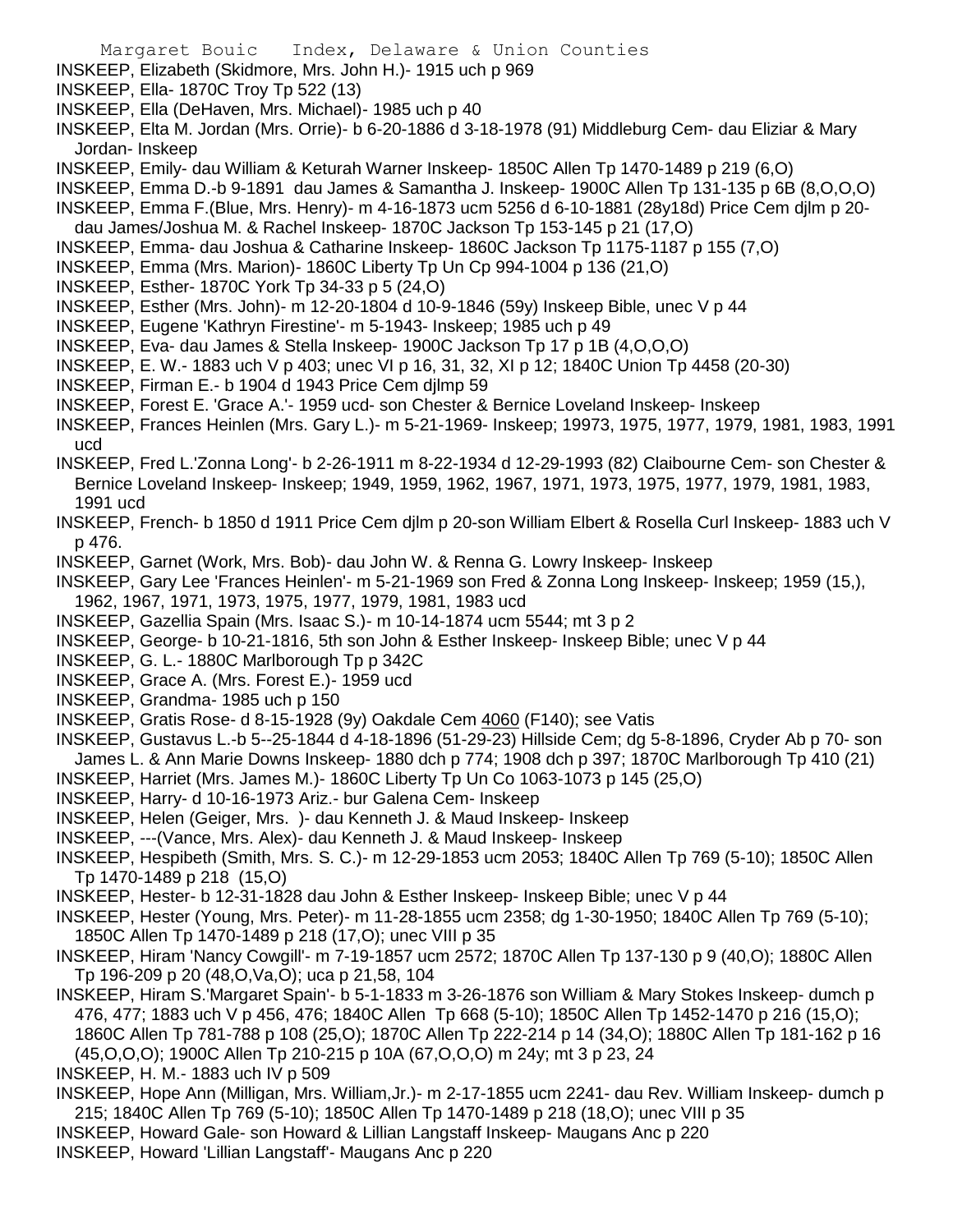- INSKEEP, Ila May- b 3-1-1878 d 4-12-1970 Maple Grove Cem- dau Hiram S. & Margaret Spain Inskeep-Inskeep; 1883 uch V p 476; dumch p 477; 1880C Allen Tp 151-162 p 16 (2,O,O,O); 1900C Allen Tp 210-215 p 10A (22,O,O,O)
- INSKEEP, Isaac 'Catharine Erwin'- m 5-7-1865 ucm 3723
- INSKEEP, Isaac N. 'Cynthia Garlinghouse'- m 5-4-1865 dcm
- INSKEEP, Isaac S. 'Gazellia Spain'- m 10-14-1984 ucm 5544, mt 3 p 2
- INSKEEP, Iva Eileen- dau Mrs. Doris Inskeep- Inskeep
- INSKEEP, J.- dg 1-7-1908 delge VIII p 14
- INSKEEP, Jaime Maie- dau Jim & Marie Inskeep- Inskeep- engaged to Allen Bruce Geyer- 1991 ucd; unec IX p 3, junior member
- INSKEEP, James- unclaimed letter- unec V p 26
- INSKEEP, James A.- 1870C Troy Tp 522 (54)
- INSKEEP, James 'Ann Mary'- d 2-11-1889 (82-5-5) Radnor Cem Powell p 213
- INSKEEP, James- son Chester & Bernice Loveland Inskeep- Inskeep
- INSKEEP, James E.'Alice T.'- b 1865 d 1942 Price Cem djlm p 59
- INSKEEP, James E.- son Joshua M. & Rachel Inskeep- 1870C Jackson Tp 153-145 p 21 (5,O); 1880C Jackson Tp 1 p 235C (15,O,O,O)
- INSKEEP, James- b 1979 son James M. & Marie A. Inskeep- 1991 ucd
- INSKEEP, James- b 1846 Logan Co d 8-9-1906 (59y11) Oakdale Cem I p 131 (F-R9-30
- INSKEEP, James M.'Harriet'- 1860C Liberty Tp Un Co 1063-1073 p 145 (26,O)
- INSKEEP, James M. 'Marie A.'- 1991 ucd
- INSKEEP, James W.- d 2-16-1853 (15-11-6) Radnor Cem Powell p 213- son James J. & Ann Marie Downs Inskeep- 1880 dch p 774
- INSKEEP, James Martin- son Howard & Lillian Langstaff Inskeep- Maugans Anc p 220
- INSKEEP, James/Joshua M. 'Rachel'- b 1820 d 1884 Price Cem djlm p 20; 1870C Jackson Tp 153-145 p 21 (49,O); 1880C Jackson Tp 1 p 235C (59,O,NJ,NJ)
- INSKEEP, James 'Samantha J.'- b 8-1846 Logan Co d 8-9-1906 (59y11m)- Oakdale Cem 2071 (140F)- 1900C Allen Tp 131-135 p 6B (53,O,O,O) m 16y
- INSKEEP, James W./J. 'Ann Maria Downs'- son Job & Patience Bishop Inskeep- dcq Walter Inskeep 4; 1880 dch p 774, 798; hadc p 38, 48; dg 5-8-1896 Cryder Abs p 70; 1880C Troy Tp p 333A; Nov. 1929 delge IX p 15
- INSKEEP, James 'Stella- b 3-1862 1900C Jackson Tp 17 p 1B (38,O,O,O) m 14y
- INSKEEP, Jane E.- 1870C Marlborough Tp 410 (21)
- INSKEEP, Janice Lynn (Russell, Mrs. William D.)(Shonkwiler, Mrs. Robert)- dau Eugene & Katherine Firestine Inskeep- Inskeep
- INSKEEP, J. E.- 1915 uch p 267
- INSKEEP, Jim 'Marie'- Inskeep
- INSKEEP, J. M.- uca p 45
- INSKEEP, J. O.- son David F. & Mary Ballinger Inskeep- 1915 uch p 1044
- INSKEEP, Job- dumch p 476
- INSKEEP, Job- son James J. & Ann Marie Downs Inskeep- 1880 dch p 774
- INSKEEP, Job- son Job & Patience Bishop Inskeep- 1880 dch p 774
- INSKEEP, Job 'Patience Bishop'- 1880 dch p 529, 774; 1883 uch V p 476; dcq Walter Inskeep 8
- INSKEEP, Jodi- b 1976 dau James M. & Marie A. Inskeep- 1991 ucd
- INSKEEP, Joel 'Dora Ann Willey'- b 1853 d 1935 Marlborough Cem p 191- son James W. & Ann Marie Downs Inskeep- 1880 dch p 774; 1908 dch p 806; hadc p 56, 125; dcb late (Kenneth) (20-1882); dcq Walter Inskeep 2; 1870C Troy Tp 522 (17)
- INSKEEP, Rev. John A. M.- 1915 uch p 462; 1883 uch III p 284, 287, 288, V p 456, 496, 578- unec II p 14, V p 38, 59, 60; unvmec p 57; unec II p 15, XIII p 19
- INSKEEP, John 'Esther'- b 10-1-1781 m 12-20-1804 Inskeep Bible- unec V p 44
- INSKEEP, John Fletcher- b 11-30-1818 d 8-22-1891 son John & Esther Inskeep- Inskeep Bible- unec V p 44
- INSKEEP, John Warner- d 10-2-1817, 3rd son of John & Esther Inskeep- Inskeep Bible- unec V p 45
- INSKEEP, John W. 'Renna'- d 1-30-1950 (64)-dg 1-30-1950; Inskeep
- INSKEEP, Jose Garwood- b 1-22-1826 d 7-1873 dau John & Esther Inskeep- Inskeep Bible, unec V p 44
- INSKEEP, Joshua- 1805 delge II p 38, III p 27
- INSKEEP, Joshua 'Catharine'- 1860C Jackson Tp 1175-1187 p 155 (40,O)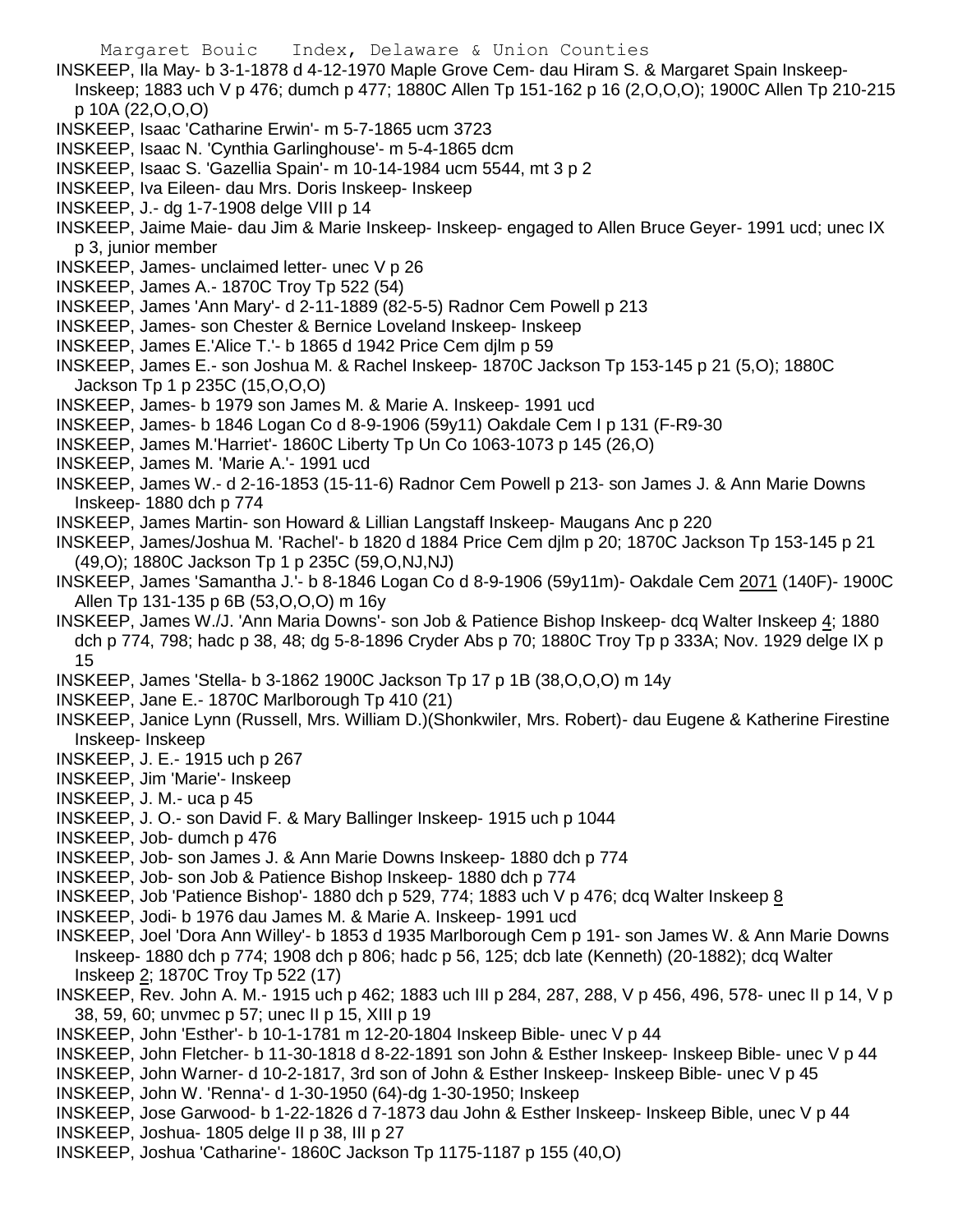- INSKEEP, Josie W. Waddell (Mrs. Walter R.)- d 11-11-1966 (83) Radnor Cem- dau John S. & Sarah Coleman Waddell- dcq 1; Walter Inskeep (1); Schultz p 8
- INSKEEP, Julia I. b 1860 d 6-2-1933 SR Oakdale Cem I p 131
- INSKEEP, Juliet- b 11-23-1820, 3rd dau John & Esther Inskeep- Inskeep Bible; unec V p 44
- INSKEEP, ---(Justice of Peace)- unec VI p 3,4,15

INSKEEP, Katherine Firestine (Mrs. Eugene)- m 5-1943- dau Marion M. & Bessie Thompson Firestine-1985 uch p 49; Inskeep

INSKEEP, Kaylor 'Sandi'- son Eugene & Katherine Firestine Inskeep- Inskeep

INSKEEP, Kenneth James 'Maud'- b 9-14-1882 Troy Tp d 11-1954 (72) son Joel & Dora Ann Willey Inskeep; dcb late; Inskeep; dg 1-3-1902, delge VII p 24

- INSKEEP, Kenneth- brother John W. Inskeep- dg 1-30-1950
- INSKEEP, Keith- b 1975 son Larry & Cheryl Inskeep -Inskeep; 1975, 1977, 1979, 1981 ucd- engaged to Marcie Mabry
- INSKEEP, Keturah Warner (Mrs. William)- m 11-11-1830 dumch p 166; Inskeep Bible, unec V p 44; 1850C Allen Tp 1470-1489 p 218 (38,O)
- INSKEEP, Kizzie M. (Main, Mrs. Veley)- d 1-3-1981 (91) Marlborough Cem- dau John W. & Renna Inskeep-Inskeep; Main; Schultz p 9; dg 1-30-1950
- INSKEEP, Larry 'Cheryl'- son Max C. & Carlla Boyce Inskeep- Inskeep; 1971, 1975, 1977, 1979, 1983 ucd
- INSKEEP, Larry- son Donald & Virginia Elliott Inskeep- Inskeep
- INSKEEP, Laura (Furrow, Mrs. )- b 1872 d 1952 Price Cem djlm p 39
- INSKEEP, Lillian Langstaff (Mrs. Howard)- b 11-28-1921 dau Floyd & Lona Slick Langstaff- Maugans Anc p 220
- INSKEEP, Lilly (Ballinger, Mrs. Joseph W.)- m 7-4-1876 mt 3 p 27
- INSKEEP, Loraine H.- dau William & Amanda Inskeep- 1860C Allen Tp 734-741 p 101 (6,O)
- INSKEEP, Lori Anne- b 1973 dau Larry & Cheryl Inskeep- 1975, 1977, 1979, 1981 ucd
- INSKEEP, Lou Ann (Wright, Mrs. Juan)-b 1955 dau Max C. & Carlla Boyce Inskeep- Inskeep; 1971 ucd
- INSKEEP, Louisa- d 5-18-1850 dau William & Mary Stokes Inskeep- dumch p 476; mt 5-22-1850; 1883 uch V p 456, 477; unec VI p 23
- INSKEEP, Louise (Darling, Mrs. Dwight)- dau Eugene & Katherine Firestone Inskeep- Inskeep
- INSKEEP, Lydia M.- dau William & Amanda Inskeep- 1860C Allen Tp 734-741 p 101 (11/12,O)
- INSKEEP, Malinda (Wallace, Mrs. James)- m 10-24-1865 dg 5-24-1895 Cryder Ab p 23
- INSKEEP, Margaret Spain (Mrs. Hiram S.)- m 3-26-1876 dau Washington & Sarah Ann Shinnemon Spaindumch p 477; 1883 uch V p 476; 1880C Allen Tp 151-162 p 16 (30,O,O,O) 1900C Allen Tp 210-215 p 10A (51,O,O,O); mt 3 p 23, 24
- INSKEEP, Maria A.- 1870C Marlborough Tp 410 (2)
- INSKEEP, Marie (Mrs. James M.)- Inskeep; 1991 ucd
- INSKEEP, Marion 'Emma'- 1860C Liberty Tp Un Co 994-1004 p 136 (25,O)
- INSKEEP, Marion- 1860C Liberty Tp Un Co 1063-1073 p 145 (24,O)) lived with James M. (26)
- INSKEEP, Marion 'Zora Crane'- Inskeep
- INSKEEP, Martha- dau Bernice Inskeep- 1949 ucd
- INSKEEP, Martha (Butler, Mrs. )- dau Chester & Bernice Loveland Inskeep- Inskeep
- INSKEEP, Martha Downs (Mrs. David)- d 3-14-1890 Inskeep Bible- unec V p 44; 1915 uch p 1081
- INSKEEP, Mary Ann b 2-12-1832 d 5-28-1911, 6th dau John & Esther Inskeep- Inskeep Bible- unec V p 44, 45
- INSKEEP, Mary A. (Skidmore, Mrs. John W.)- m 4-11-1870 dau David & Martha Downs Inskeep- 1915 uch p 1081
- INSKEEP, Mary E.- dau James J. & Marie Downs Inskeep- 1880 dch p 774
- INSKEEP, Mary E.- dau William & Keturah Warner Inskeep- 1850C Allen Tp 1470-1489 p 219 (10,O)
- INSKEEP, Mary- dau Forest E. & Grace A. Inskeep- 1959 ucd (5)
- INSKEEP, Mary- dau Job & Patience Bishop Inskeep- 1880 dch p 774
- INSKEEP, Mary (Mrs. Orville)- 1975 ucd
- INSKEEP, Mary Stokes (Mrs. William)- b 8-26-1812 m 12-27-1832 d 1-20-1892 (80) dau Joseph Stokesdumch p 196, 476; 1915 uch p 462; 1883 uch V p 456, 476; 1850C Allen Tp 1452-1470 p 216 (38,O); 1860C Allen Tp 781-788 p 107 (48,O); 1870C Allen Tp 222-214 (56,O)
- INSKEEP, Matilda A.- dau James J. & Ann Marie Downs Inskeep- 1880 dch p 774
- INSKEEP, Matilda Ann (Harrison, Mrs. John)- m 3-19-1855 ucm 2257 dau William & Mary Stokes Inskeep-1883 uch V p 456, 477; dumch p 476; 1840C Allen Tp 669 (-5); 1850C Allen Tp 1452-1470 p 216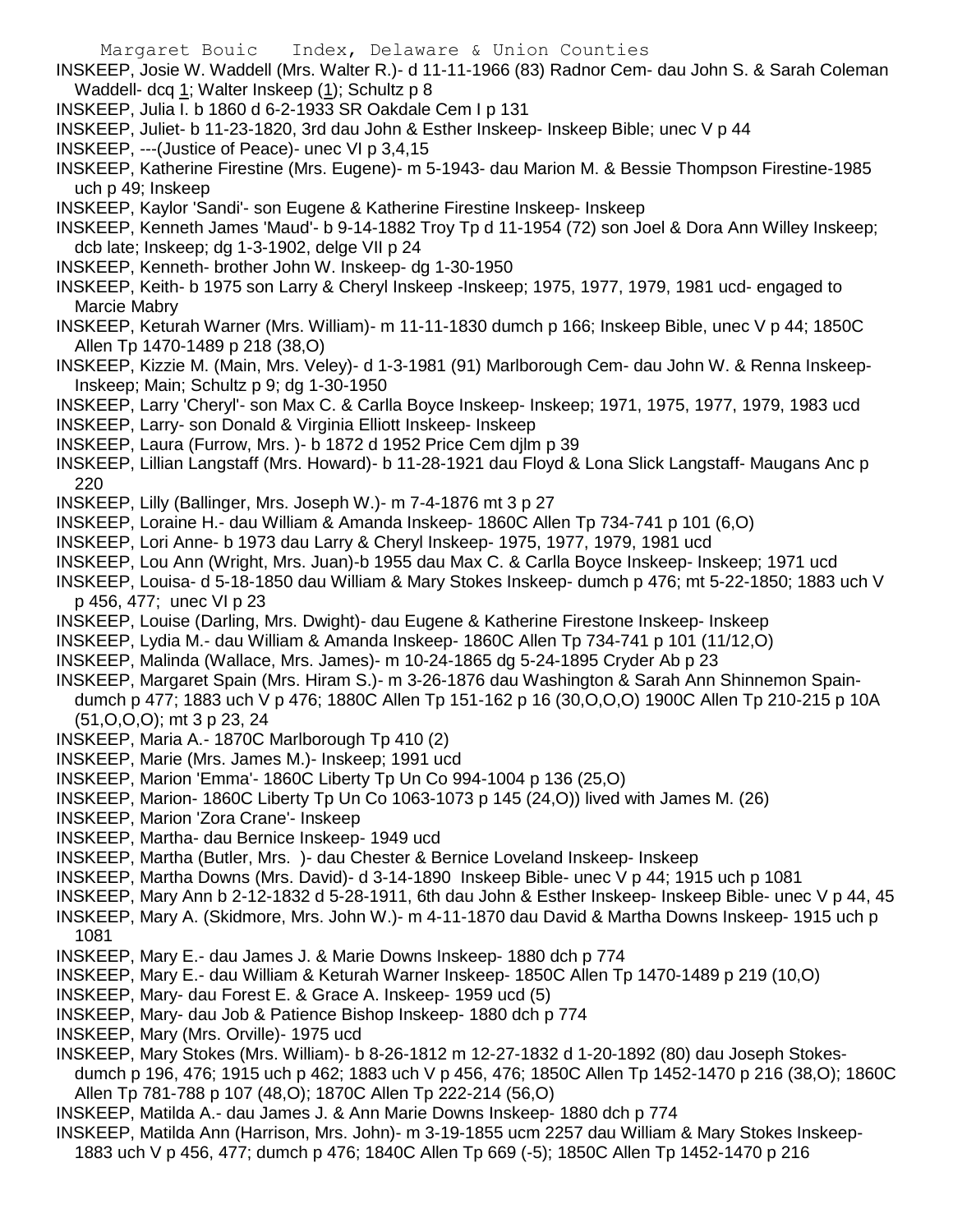(13,O);unec VIII p 35

- INSKEEP, Matilda- dau Job & Patinece Bishop Inskeep- 1880 dch p 774
- INSKEEP, Matilda (Wallace, Mrs. James)- m 10-24-1865 dcm
- INSKEEP, Maud (Mrs. Charles) d 10-7-1951 (87) Marion Cem.- dg 10-11-1951
- INSKEEP, Maud (Mrs. Kenneth J.)- Inskeep

INSKEEP, Max C. 'Carlla Boyce'- b 9-13-1923 m 10-25-1947 d 12-26-1990 (67) son Chester & Bernice Loveland Inskeep- Inskeep; 1967, 1971, 1973, 1975, 1977, 1979, 1981, 1983, 1991 ucd

- INSKEEP, Merril- b 12-1887 son James & Stella Inskeep- 1900C Jackson Tp 17 p 1B (12,O,O,O)
- INSKEEP, Nancy Cowgill (Mrs. Hiram)- b 1-1832 m 7-19-1857 ucm 2572; 1870C Allen Tp 137-130 p 9 (46,O);

1880C Allen Tp 196-209 p 20 (48, O,Va,O); 1900C Allen Tp 166-170 p 8A (68,O,Va,O) 1 child; uca p 58

- INSKEEP, Nettie- 1870C Troy Tp 522 (11)
- INSKEEP, Neva- ch James & Stella Inskeep- 1900C Jackson Tp 17 p 1B (-.-)
- INSKEEP, Octavia (Lincoln, Mrs. Charles P.)- m 1-30-1868 dau William & Keturah Warner Inskeep- dumch p 166; 1860C Allen Tp 734-741 p 101 (11,O)
- INSKEEP, Olive A.(Crary, Mrs. William)- b 1-11-1841 m 6-14-1866 ucm 3975 d 6-14-1866 dau William & Mary Stokes Inskeep- 1883 uch V p 456, 475, 476, 477; 1850C Allen Tp 1452-1470 p 216 (9,O); 1860C Allen Tp 781-788 p 108 (19,O)
- INSKEEP, Olive- dau James J. & Ann Marie Downs Inskeep- 1880 dch p 774
- INSKEEP, Oliver W.- b 3-16-1877 d 12-21-1963 Maple Grove Cem- son Hiram S. & Margaret Spain Inskeepdumch p 477; 1883 uch V p 476; Inskeep; 1880C Allen Tp 151-152 p 16 (3,O,O,L); 1900C Allen Tp 210-215 p 10A (23,O,O,O)
- INSKEEP, Orrie 'Elta M. Jordan'- d 1957- Inskeep
- INSKEEP, Orville 'Mary'- 1975 ucd
- INSKEEP, Patience A. (Shoemaker, Mrs. John w.)- m 7-23-1865 dcm dau James J. & Ann Marie Downs Inskeep- 1880 dch p 774, 798
- INSKEEP, Patience Bishop (Mrs. Job)- 1880 dch p 774; 1883 uch V p 476; dcq Walter Inskeep 9
- INSKEEP, Patricia Ray (Flowers, Mrs. Donald)- m 3-25-1972 dau Max & Carla M. Inskeep- Inskeep; 1971 ucd INSKEEP, Patty (Flowers, Mrs. Donald)- dau Max C. & Carlla Boyce Inskeep- Inskeep
- INSKEEP, Phyllis (Critchfield, Mrs. )- dau Harry Inskeep- Inskeep
- INSKEEP, Rachel (DeBore, Mrs. Moses)- b 1833 Logan Co- unec XII p 27
- INSKEEP, Rachel (Mrs. James/Joshua M.)- b 9-1824 d 1912 Price Cem djlm p 20; 1870C Jackson Tp 153-145 p 21 (46,O); 1880C Jackson Tp 1 p 235C (55,O,NJ,Va); 1900C Jackson Tp 21 p 2B (75,O,NJ,Va) 5 ch, 2 living
- INSKEEP, Renna G. Lowry (Mrs. John W.)- d 11-24-1972 (75) Oak Grove- Inskeep; 1961, 1964, 1969, 1981 dcd; dg 1-30-1950; Inskeep
- INSKEEP, R. Della Kerns (Mrs. David)- b 1872 m 9-25-1905 d 6-1-1960 York Cem p 96- dau William & Emma Watson Kerns- 1915 uch p 1049
- INSKEEP, Rosa Bales (Mrs. O. W.)- dau William & Sarah Cavender Bales- dumch p 195; 1883 uch V p 472
- INSKEEP, Rosetta Curl (Mrs. William Elbert)- b 7-1848 m 3-29-1868 ucm 4362; 1883 uch V p 456, 468, 476; 1870C Allen Tp 222-214 p 14 (22,O)
- INSKEEP, Rowland- son Marion & Emma Inskeep- 1860C Liberty Tp Un Cp 994-1004 p 126 (2,O)
- INSKEEP, Sadie (Johnson, Mrs. John)- dau David F. & Mary Ballinger Inskeep- 1915 uch p 1044
- INSKEEP, Samantha (Mrs. James)- b 12-1859; 1900C Allen Tp 131-135 p 6B (40,O,O,NY); m 6y, 2 ch
- INSKEEP, Sandi (Mrs. Kaylor)- Inskeep
- INSKEEP, Stella (Coleman, Mrs. Frank)- dau Orrie & Elta M. Jordan Inskeep- Inskeep
- INSKEEP, Stella (Mrs. James)- 1900C Jackson Tp 17 p 1B (37,O,O,O) m 14y, 5 ch
- INSKEEP, Steve- son Forest E. & Grace A. Inskeep- 1959 ucd (6)
- INSKEEP, Terry- son Donald & Virginia Elliott Inskeep- Inskeep
- INSKEEP, Thelma (Jackson, Mrs. )- dau Chester & Bernice Loveland Inskeep- Inskeep
- INSKEEP, Tony- son Donald & Virginia Elliott Inskeep- Inskeep
- INSKEEP, Vadis dau Chester & Bernice Loveland Inskeep- Inskeep
- INSKEEP, Vatis Rose- b 3-1919 d 8-15-1928 Oakdale Cem I p 131 (F-R9-3)
- INSKEEP, Victoria (Bales, Mrs. Walter Warren)- m 5-16-1867 umc 4187 d 5-2-1882 dau William & Mary Stokes Inskeep- dumch p 196, 476; 1883 uch V p 456, 472, 477; 1850C Allen Tp 1452-1470 p 216 (54,O); 1860C Allen Tp 781-788 p 108 (14,O)
- INSKEEP, Virginia Elliott (Mrs. Donald)- m 1-16-1939- Inskeep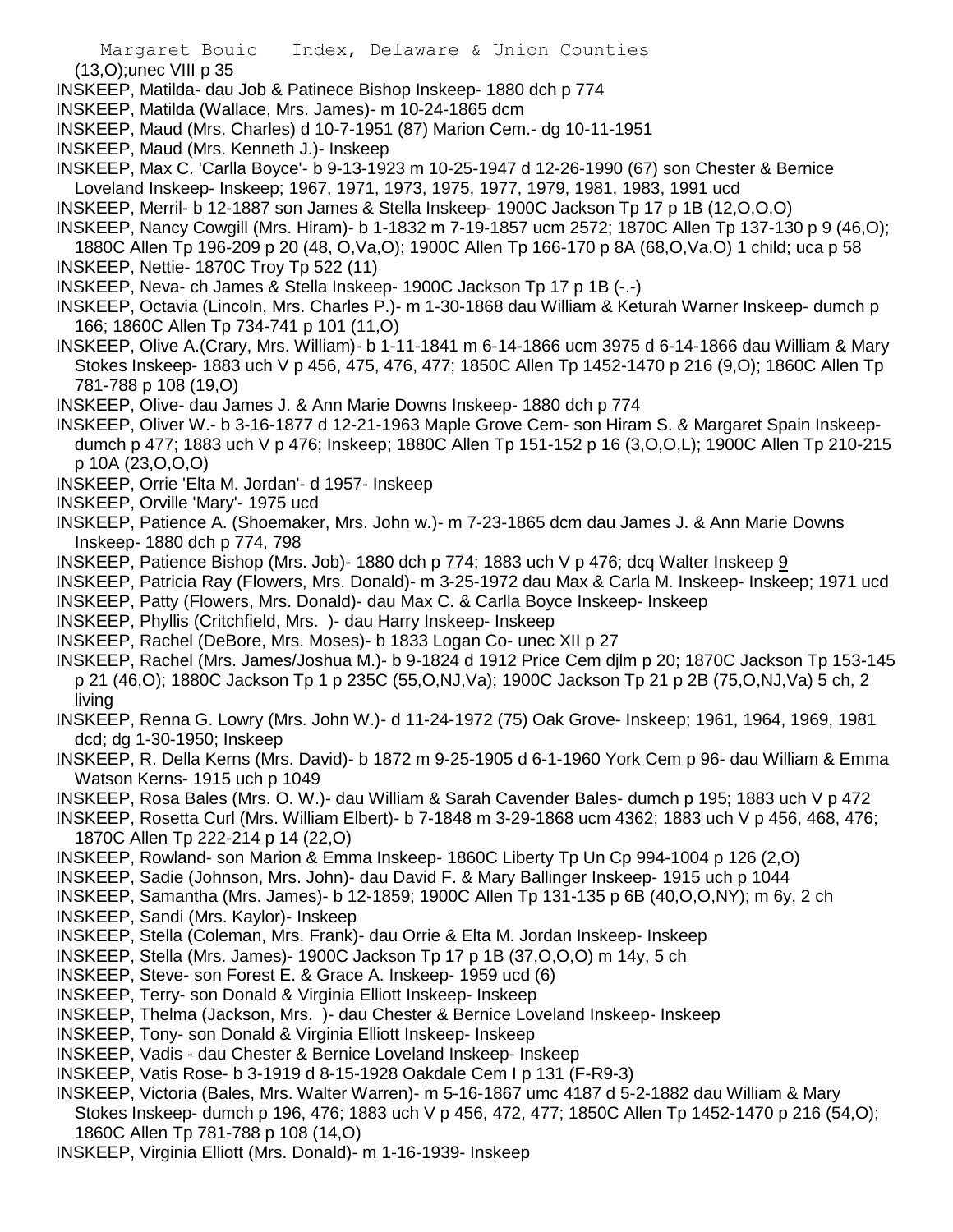Margaret Bouic Index, Delaware & Union Counties INSKEEP, W.- unec III p 61 INSKEEP, Walter R.- son John W. & Renna Inskeep- Inskeep INSKEEP, Walter R. 'Josie Waddell'- d 1-2-1971 (83) Radnor Cem son Joel & Dora Willey Inskeep- Inskeep; Schultz p 8; dcq 1; dcq Josie Waddell Inskeep (1) INSKEEP, William- justice of peace- unec IV p 8, 33, 59; XIII p 19 INSKEEP, William- mt 3-30-1853, 12-27-1854 INSKEEP, William 'Amanda'- 1840C Allen Tp 769 (30-40); 1860C Allen Tp 734-741 p 101 (53,O) INSKEEP, William E.- 1883 uch IV p 463 INSKEEP, William Elbert 'Rosetta/Anna B. Curl'- b 5-16-1843 m 3-29-1868 ucm 4362 d 1-22-1892 - son William & Mary Stokes Inskeep- dumch p 476; 1883 uch V p 456, 468, 476; 1850C Allen Tp 1452-1470 p 216 (7,O); 1860C Allen Tp 781-788 p 108 (17,O); 1870C Allen Tp 222-214 p 14 (27,O); uca p 58, 104 INSKEEP, William F.- b 8-1851 1900C Claibourne Tp 184-198 p 8B (48,O,O,O) INSKEEP, William F.- b 8-1850 son Rachel Inskeep- 1900C Jackson Tp 21 p 2B (49,O,O,O) INSKEEP, William- b 1-29-1807, 1st son John & Esther Inskeep- Inskeep Bible- unec V p 44 INSKEEP, William- son Joshua & Catherine Inskeep- 1860C Jackson Tp 1175-1187 p 155 (10,O) INSKEEP, Rev. William 'Keturah Warner'- m 11-11-1830 Inskeep Bible unec V p 44; dumch p 166, 215; 1850C Allen Tp 1470-1489 p 218 (43,O) INSKEEP, William L.- Inskeep INSKEEP, William 'Mary Stokes'- b 3-4-1808 m 12-27-1832 d 9-1843 son Job & Patience Bishop Inskeepdumch p 196, 476; 1883 uch V p 456, 468, 471, 476; 1915 uch p 462; 1880 dch p 774 INSKEEP, W. L.- Inskeep INSKEEP, Zonna/Zonita Long (Mrs. Fred)- m 8-22-1934-dau Maud Roosa Long- unec III p 34; Inskeep; 1959, 1962, 1967, 1971, 1973, 1975, 1977, 1979, 1981, 1983, 1991 ucd INSKEEP, Zora Crane (Mrs. Marion)- Inskeep INSLEY, John- 1820C Harmony Tp INSLEY, Rachel (Gibson, Mrs. Levin)- 1883 uch V p 67 INSLEY, Insley Warren E.- d 3-21-1964 bur Walnut Grove, Worthington- Insley INSTINE, Bev (Mrs. John)- 1991 ucd INSTINE, John 'Bev'- 1991 ucd INSTINE, Leslie- ch John & Bev Instine- 1991 ucd INSTINE, Michael- son John & Bev Instine- 1991 ucd INTIHAR, Cheryl K. (Mrs. Matthew R.)- 1973, 1975, 1977 ucd INTIHAR, Erick- b 1972 son Matthew R. & Cheryl Intihar- 1975 ucd INTIHAR, Matthew R. 'Cheryl K.'- 1973, 1975, 1977 ucd IOFFREDO, Celia (Mrs. John)- Ioffredo IOFFREDO, John 'Celia'- Ioffredo IOFFREDO, John Joseph- b 7-17-1993 son John & Celia Ioffredo- Ioffredo IORBOSS, Isaac- 1835 men p 42 #122 p 75 Marlborough Tp IPBACH, Dorothy (Spurgion, Mrs. Lawrence- dau Mary Ann Ipbach- Ipbach IPBACH, Florence (Wise, Mrs. Grant)- dau Mary Ann Ipbach- Ipbach IPBACH, Henry- son Mary Ann Ipbach- Ipbach IPBACH, Mary Ann- d 7-18-1970 (87) bur New Haven, Ct.- Ipbach IPBACH, Michael- son Mary Ann Ipbach- Ipbach IPBACH, Robert- son Mary Ann Ipbach- Ipbach IPBACH, William- son Mary Ann Ipbach- Ipbach IRBY, Charles 'Vergie Pickett'- Irby IRBY, Irwin Leo 'Norma White'- b 4-27-1904 d 4-19-1976 (71) Price Cem-djlm p 59 son Charles & Vergie Pickett Irby- Irby IRBY, Norma White (Mrs. Irwin Leo)- b 1906 Price Cem djlm p 59; Irby IRBY, Rebecca (Brown, Mrs. )- dau Irwin L. & Norma White Irby- Irby IRBY, Vergie Pickett (Mrs. Charles)- Irby IRELAN, David Carey 'Rosemary Margaret Ray'- m 8-25-1984 son Victor D. Irelan-Irelan IRELAN, Richard- son Victor D. Irelan- Irelan IRELAN, Rosemary Margaret Ray (Mrs. David Carey)- m 8-25-1984 dau Horace & Janice Ray- Irelan IRELAN, Tom- son Victor D. Irelan- Irelan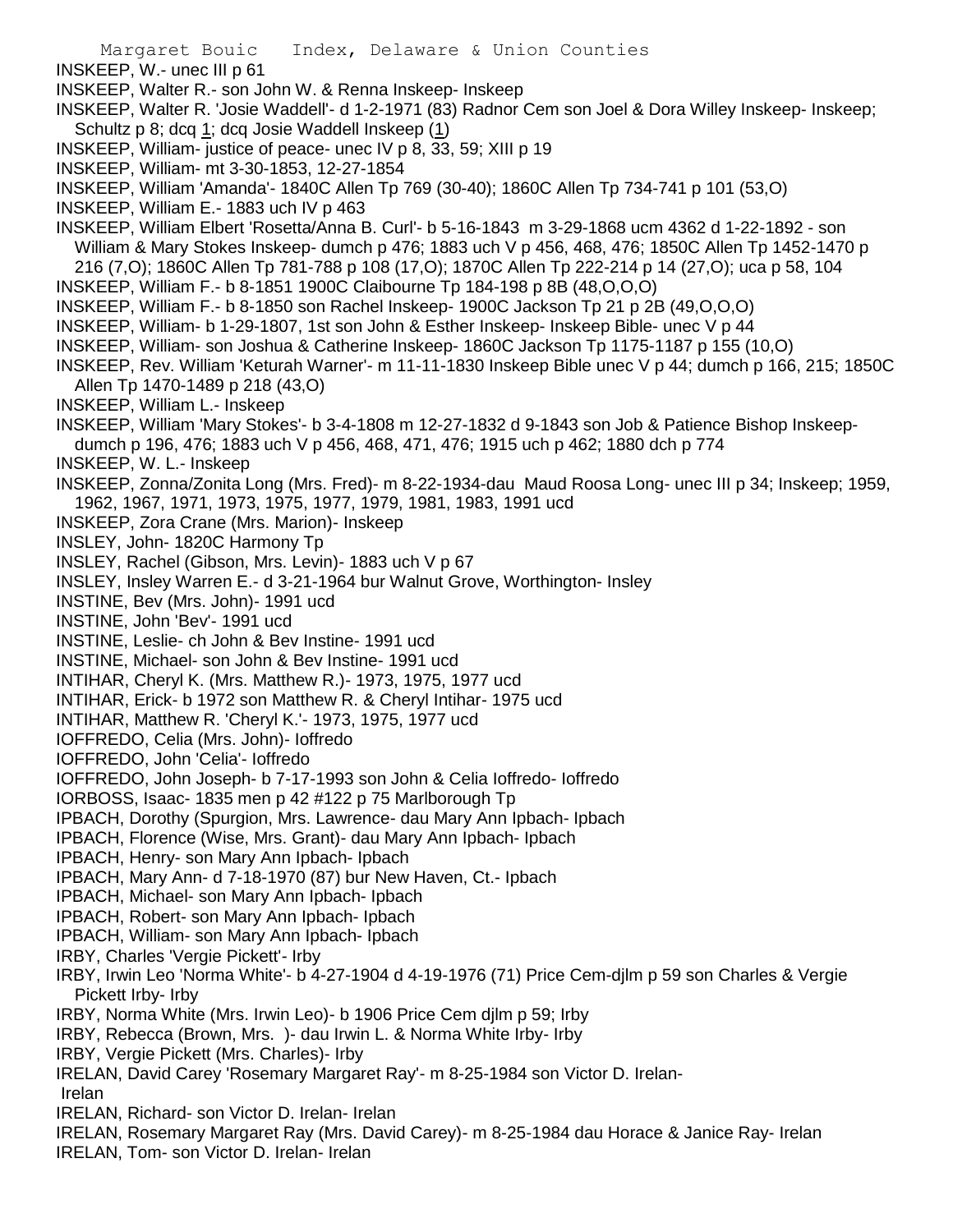- Margaret Bouic Index, Delaware & Union Counties IRELAN, Victoria Lynn- dau Victor D. Irelan- Irelan- engaged to Robert James Howe IRELAN, Victor D. (Professor)- Irelan; 1971, 1980 dcd IRELAND, --- see files of Craig Weaver at Mansfield, Ohio Genalogical Society Library IRELAND, Alfred- 1870C Scioto Tp 483 (18) IRELAND, Almon- ch Levi & Louisa Carroll Ireland- 1860C Dover Tp 293 (7,O); mt 3 p 8 IRELAND, Donald- son George Cecil Ireland- Ireland IRELAND, Elba (Duncan, Mrs. William P.)- dumch p 148 IRELAND, Elizabeth (Nash, Mrs. Eli Harrison)- Nash p 206 IRELAND, Ellnor- dau Levi & Louisa Carroll Ireland- 1860C Dover Tp 193 (8,O) IRELAND, Frances (Mrs. )- Powers Pat p 142 IRELAND, George Cecil- b 1892 d 10-9-1962 (70) bur Marengo; Powell p 177; Ireland IRELAND, George- son George Cecil Ireland- Ireland IRELAND, George Gilbert b Canada (31-1898) dcb late (Thomas Nathaniel) IRELAND, Georgena- internment 7-15-1929 Unionville Cem Dj p 46 IRELAND, Glen- dg 1-10-1908 p 3, unec VIII p 14 IRELAND, Ina (Mrs. Thomas)- Ireland IRELAND, Julia R. (Keyser, Mrs. James)- m 3-1-1853 dcm IRELAND, Lemuel 'Minnie U. Hill'- m 3-23-1882 ucm 7148 son Levi & Louisa Carroll Ireland- 1860C Dover Tp 193 (5,O); 1870C Leesburg Tp 29 (15,O); 1880C Leesb. Tp 150 p 183C (24,O,O,O) IRELAND, Leonard- son Levi & Louise Carroll Ireland- 1860C Dover Tp 293 (7,O) IRELAND, Levi 'Louisa Carroll'- m 2-13-1851 ucm 1632; 1883 uch IV p 508; 1850C Delaware Town 1080 p 84 (18,O); 1860C Dover Tp 293 (28,O); uca p 104 IRELAND, Lois (Bruce, Mrs. )- dau Thomas & Ina Ireland- Ireland IRELAND, Louisa Carroll (Mrs. Levi)- m 2-13-1851 ucm 1632; 1860C Dover Tp 293 (28,O) IRELAND, Louisa (Larcem, Mrs. Levi)- m 6-16-1863 ucm 3443 IRELAND, Margaret- dau Levi & Louisa Carroll Ireland- 1860C Dover Tp 193 (2,O) IRELAND, Mary Alexandria (Kingman, Mrs. Stephen Cunard)- dumch p 333 IRELAND, Mary Maria Burch (Mrs. George Gilbert)- (29-1898) dcb late (Thomas Nathaniel) IRELAND, Minnie U. Hill (Mrs. Lemuel)- m 3-23-1882 ucm 7148 IRELAND, Phebe A.- dau Levi & Louisa Carroll Ireland- 1860C Dover Tp 293 (3,O); mt 3 p 8 IRELAND, Rachel- Pabst Pion I p 137, 138 IRELAND, Richard- son George Cecil Ireland- Ireland IRELAND, Robert- son George Cecil Ireland- Ireland IRELAND, Sarah- mt 3 p 8; 1880C Leesburg Tp 150 p 182C (19,O,O,O) IRELAND, Sarah (Trout, Mrs. William)- Ireland IRELAND, Thomas- brother George Cecil Ireland- Ireland IRELAND, Thomas 'Ina'- d 6-9-1971 (80) - Ireland IRELAND, Thomas Nathaniel- b 6-18-1898 son George Gilbert & Mary Maria Burch Ireland- dcb late IRESON, John- dcq Thomas Graham 932 IRESON, Rachel (Fawcett, Mrs. Richard I.)- dau Richard Ireson- dcq Thomas Grahm 233 IRESON, Richard- son John Ireson- dcb Thomas Graham 466 IRETON, Annette- b 1964 dau Carl R. & Stella C. Ireton- 1976 dcd IRETON, Carl R. 'Stella C.'- 1976 dcd IRETON, Dean- b 1968 son Carl R. & Stella C. Ireton- 1976 dcd IRETON, Stella C. (Mrs. Carl R.)- 1976 dcd IREY, ---Nash p 15 IREY, Clarence L.- brother Herman V. Irey- Irey IREY, Clifford- foster son Herman V. Irey- Irey IREY, Doris- foster dau Herman V. Irey-Irey IREY, Enos D.- brother Herman V. Irey- Irey IREY, Herman V.- d 7-15-1965 (74) bur Marion Cem- Irey IREY, Paul E. 'Ramona I. Johnson'- Irey ; 1980 dcd IREY, Ramona I. Johnson (Sanders, Mrs. )(Mrs. Paul E.)- b 5-28-1929 d 1-9-1989 (59) bur Fargo, ND- Irey IRICK, Barbra (Mrs. Coonron)- 1860C Darby Tp 372-374 p 53 (62,Bav)
- IRICK, Coonron 'Barbra'- 1860C Darby Tp 372-374 p 53 (55,Bav)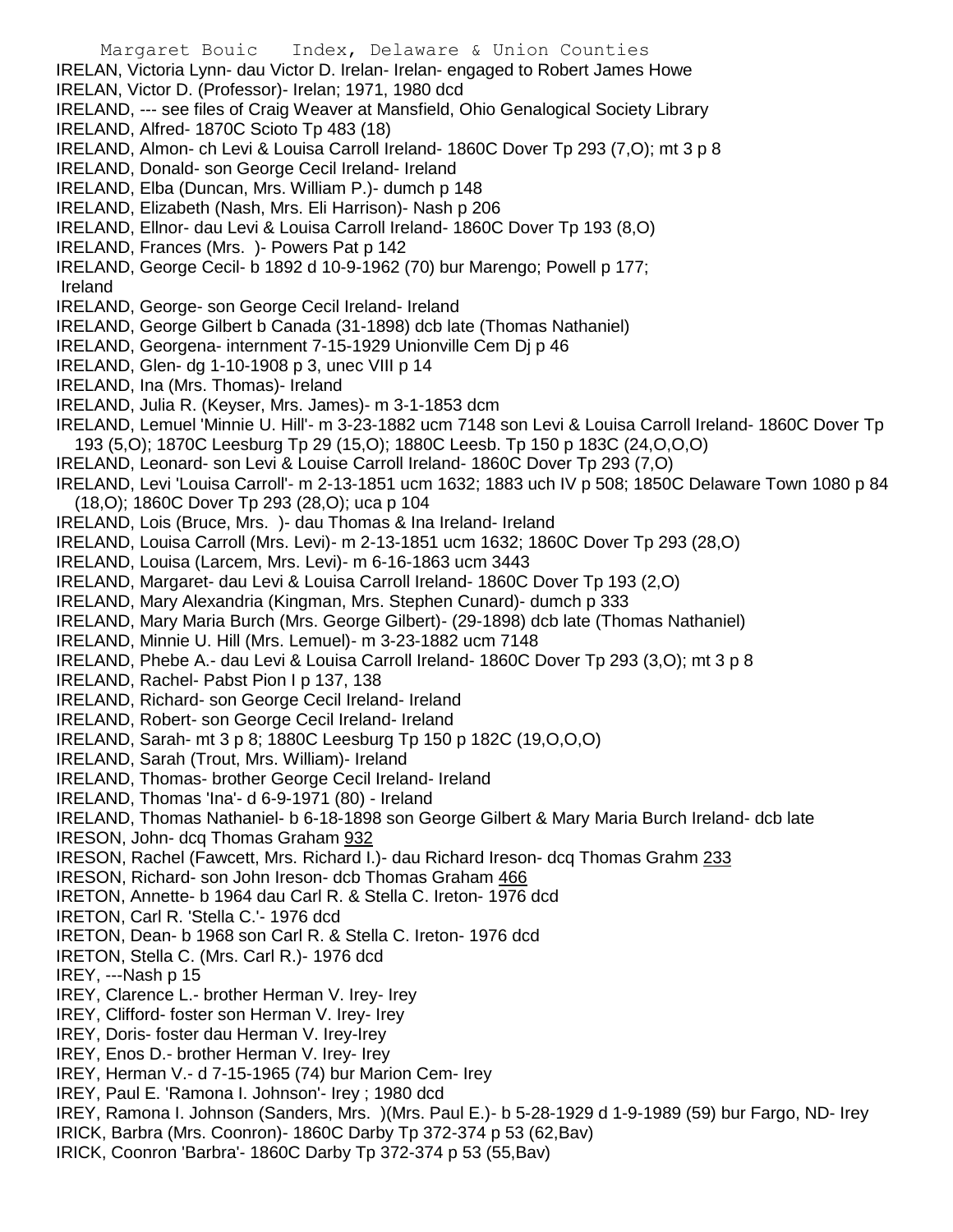- Margaret Bouic Index, Delaware & Union Counties
- IRICK, Debra- dau Daniel Cowgill- dg 4-10-1896 Cryder Abs p 67
- IRICK, Godliss- son Coonron & Barbra Irick- 1860C Darby Tp 372-374 p 53 (19,O)
- IRICK, Harriet Joseph (Sperry, Mrs. William)- b 4-26-1837- Weiser p 188
- IRICK, Martin J.- son Coonron & Barbra Irick- 1860C Darby Tp 372-374 p 53 (22,O)
- IRICK, Peggy (Wright, Mrs. John Raymond)- m 8-3-1946- Freshwater p 176
- IRION, Ann (Rarey, Mrs. John)- dau Harry W. & Edith Irion- Irion
- IRION, Bertha George (Mrs. John)(Combrink, Mrs. Rev. Charles)- dau James & Emalina C. Herford George-Irion
- IRION, Edith (Mrs. Harry W.)- Irion
- IRION, Harry W. 'Edith'- d age 82- son John Irion- Irion
- IRION, John 'Bertha George'- Irion
- IRISH, Cynthia Lee Boerger (Mrs. William Eugene)- b 6-23-1953 m 5-7-1983 dau Howard Edgar & Wanda Vivian Bishop Boerger- St. Paul p 5
- IRISH, Eliza (Partch, Mrs. Henry)- b 12-30-1824/33 d 1867 dau Lucy Lyon Irish-ped Ethel Temple Jensen 11; unec II p 7; delge III p 51
- IRISH, Jennifer Cary- b 9-8-1980 dau Paul & Joan Irish- Irish
- IRISH, Joan Cary (Mrs. Paul)- dau Thelma Steck Cary- Irish
- IRISH, Leon 'Virginia'- Irish
- IRISH, Paul 'Joan Cary'- son Leon & Virginia Irish- Irish
- IRISH, Virginia (Mrs. Leon)- Irish
- IRISH, William Eugene 'Cynthia Lee Boerger'- b 11-7-1953 m 5-7-1983 St. Paul p 5
- IRMINGER, Bea Lawrence- query delge V p 74
- IRONS, Donald- d 1944- son Harold Samuel & Ethel Snook Irons- Irons
- IRONS, Ethel Snook (Mrs. Harold Samuel)- b 4-11-1898 d 6-27-1989 (91) bur Lebanon Cem- Irons
- IRONS, Harold Samuel 'Ethel Snook'- d 1956- Irons
- IRONS, Mary Jo Offhill (Mrs. Raymond)- dau Walter & Bertha Maugans Offhill- Pabst 21
- IRONS, Mildred (Thomas, Mrs. )- dau Harold Samuel & Ethel Snook Irons- Irons
- IRONS, Pamela Cae (Hoffman, Mrs. Eric Harold)- m 6-26-1979- 1985 uch p 72
- IRONS, Raymond 'Mary Jo Offhill'- Maugans Anc p 21
- IRVEN, Amelia Evans (Mrs. William)- dumch p 213
- IRVEN, Martha (Amrin, Mrs. Henry)- b 4-14-1820 m 4-26-1842 dau William & Amelia Evans Irven- dumch p 213
- IRVEN, William 'Amelia Evans- dumch p 213
- IRVIN- see IRWIN
- IRVIN, Dr. A. J. 'Martha Sidle'- d 1861 (90-2-24) Claibourne Cem p 10; 1915 uch p 861 see Irwin
- IRVIN, Amelia Evans (Mrs. William)- 1883 uch V p 76
- IRVIN, Andrew 'Esther'- dumch p 164; 1840C Scioto Tp (30-40); 1850C Sc. Tp 2465 (51,Pa); 1870C Thomson Tp 495 (70)
- IRVIN, Andrew- son Jonathan & Sarah Ann Irvin- 1850C Scioto Tp 2486 (10,O)
- IRVIN, Ann (Chaney, Mrs. )- dau George & Gertrude Young Irvin- Irvin
- IRVIN, Ann (Gamertsferlder, Mrs. )- sister Perry Ray Irvin- Irvin
- IRVIN, Ann (McDowell,Mrs. Samuel)- 1883 uch III p 374
- IRVIN, Betty (Rutt, Mrs. )- dau George & Gertrude Young Irvin- Irvin
- IRVIN, Caleb 'Elizabeth'- 1850C Scioto Tp 2481 p 150 (30,O)
- IRVIN, Carol (Doran, Mrs. )- sister Perry Ray Irvin- Irvin
- IRVIN, Charlotte Pratt (Mrs. Thomas)- m 11-30-1854 dcm
- IRVIN, Cheryl (Tossey, Mrs.Kenneth Mark)- b 1961 m 6-30-1984 dau L. Robert & Shirley A.Irvin- Irvin; Bell (12321211); Graham (14321211); Tossey (1721211); 1961, 1969, 1971, 1976, 1980 dcd
- IRVIN, Clifford F.- 1961 dcd
- IRVIN, Constance Irene- b 3-17-1950 dau Harold & Verna Irene Snyder Irvin- Weiser p 377
- IRVIN, Deborah Kay (Sutton, Mrs. )- dau George & Gertrude Young Irvin- Irvin
- IRVIN, Edward- 1840C Scioto Tp (20-30)
- IRVIN, Eliza- 1870C Thomson Tp 497 (55)
- IRVIN, Elizabeth (Mrs. Caleb)- 1850C Scioto Tp 2481 p 150 (23,O)
- IRVIN, Elizabeth- dau Jonathan & Sarah Ann Irvin- 1850C Scioto Tp 2486 (8,O)
- IRVIN, Elizabeth (Overby, Mrs. )- dau George & Gertrude Young Irvin- Irvin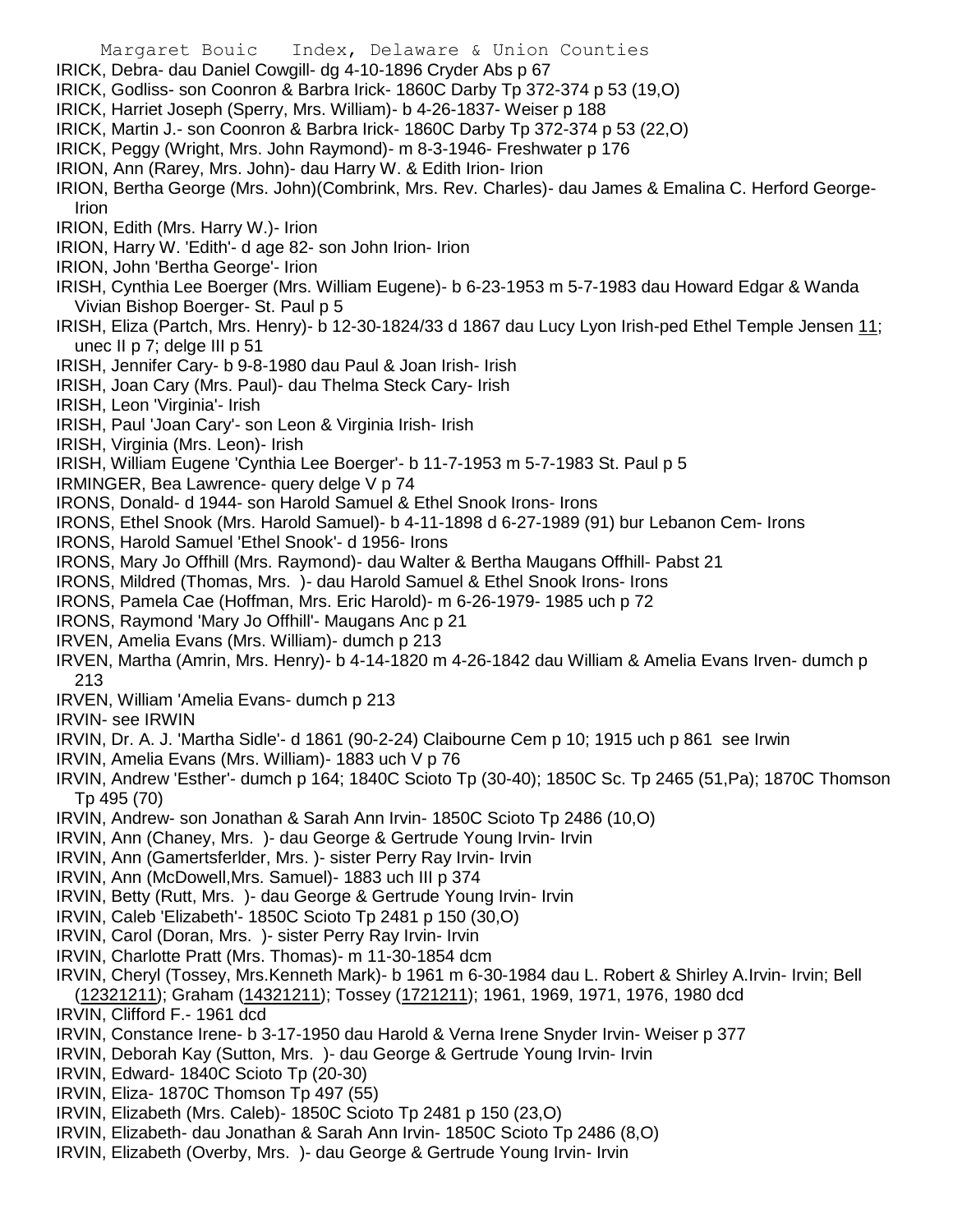IRVIN, Frank- 1870C Thomson Tp 497 (15) IRVIN, George W.'Gertrude Young'- Irvin; 1980 dcd IRVIN, George,Jr.- son George & Gertrude Young Irvin- Irvin IRVIN, Gertrude Young (Mrs. George W.)- d 7-13-1984 (63) cremated- Irvin; 1980 dcd IRVIN, Harold 'Verna Irene Snyder'- Weiser p 376 IRVIN, Helen Mae (Nunley, Mrs. )- dau George & Gertrude Young Irvin- Irvin IRVIN, James- delge VII p 19 1826 IRVIN, James B.- 1883 uch V p 515 IRVIN, John D.- unec X p 52 IRVIN, John- 1870C Thomson Tp 497 (22) IRVIN, John 'Martha'- 1850C Scioto Tp 2452 (24,O) IRVIN, John N.- Pabst 8 p 13, 17; 1870C Delaware Town 314 (23) IRVIN, John S.- Thompson Tp 1864 delge V p 50 IRVIN, Jonathan- son Caleb & Elizabeth Irvin- 1850C Scioto Tp 2481 p 150 (8/12,O) IRVIN, Joseph- 1870C Thomson Tp 497 (21) IRVIN, Joshua- son Caleb & Elizabeth Irvin- 1850C Scioto Tp 2481 p 150 (2,O) IRVIN, Keith- b 1966 son Robert & Shirley Irvin- Irvin; 1971. 1976, 1980 dcd IRVIN, Lenora (Butsch, Mrs. )- dau George & Gertrude Young Irvin- Irvin IRVIN, Leroy- 1870C Thomson Tp 497 (18) IRVIN, Linda Sue (Virts, Mrs. )- dau George & Gertrude Young Irvin- Irvin IRVIN, Martha (Amrine, Mrs. Henry)- b 4-14-1820 m 4-26-1842 dau William & Amelia Evans Irvin- 1883 uch V p 76 IRVIN, Martha (Mrs. John)- 1850C Scioto Tp 2452 (23,O) IRVIN, Martha Sidle (Mrs. Dr. A. J.)- b 12-4-1836 d 8-13-1866 (29-8-9) Claibourne Cem p 10- dau Jacob C. & Elizabaeth Hamilton Sidle-1915 uch p 861; 1883 uch V p 636, 651 IRVIN, Mary- 1870C Thomson Tp 497 (23) IRVIN, Mary (Marks, Mrs. Eli)- m 3-28-1847 dcm IRVIN, Milton- son Perry Ray Irvin- Irvin IRVIN, Patricia (Boggs, Mrs. )- sister Perry Ray Irvin- Irvin IRVIN, Perry- son Perry Ray Irvin -Irvin IRVIN, Perry Ray- d 6-27-1985 Fla. bur Berkshire Cem- Irvin IRVIN, Rachel- dau Jonathan & Sarah Ann Irvin- 1850C Scioto Tp 2486 (4,O) IRVIN, Robert- 1840C Scioto Tp p 13 (60-70) IRVIN, L. Robert 'Shirley A.'- dg 1-30-1988 Irvin; 1964, 1969, 1971, 1976, 1980 dcd IRVIN, Sarah Ann (Mrs. Edward)- 1850C Scioto Tp 2486 (30,NJ) IRVIN, Scot- son L. Robert & Shirley L. Irvin- Eagle Scout- Irvin; 1964, 1969, 1971, 1976, 1980 dcd- engaged to Kimberly Ann Murray IRVIN, Shirley A. (Mrs. L. Robert)- Irvin; 1964, 1969, 1971, 1976, 1980 dcd IRVIN, Susan (Gordon, Mrs. Israel)- dau Andrew Irvin- dumch p 164 IRVIN, Thomas 'Charlotte Pratt'- m 11-30-1854 dcm IRVIN, Verna Irene Snyder (Mrs. Harold)- b 6-3-1915 d 12-22-1958 dau Charles L. & Bertha Jane Fasold Snyder- Weiser p 376 IRVIN, William- justice of Bedford Co 1811; unec II p 36 IRVIN, William- adm of estate of Jacob Pratt- Olentangy Gaz 10-27-1854; Reed Ab p 146 IRVIN, William- 1870C Thomson Tp 497 (50) IRVIN, William 'Amelia Evans'- 1883 uch V p 76 IRVIN, William B.- 1915 uch p 457; 1883 uch V p 427 IRVIN, William B.- Wilder Joy is his guardian- Ol. Gaz. 2-3-1854 Reed Ab IRVIN, William W.- delge VII p 19 1822 IRVINE, --family of Daniel Marra #364 unec XII p 13 IRVINE, Aaron J. 'Martha Sidle'- unec XII p 12 IRVINE, Amagett/Zettie?- dau Lackey & Mary Maxwell Irvine- 1870C Allen Tp 115-109 p 8 (10,O); 1880C Allen Tp 263-278 p 27 (20,O,Irel,Irel) IRVINE, Carl Dar- b 1972 son William & Dorlene Irvine- Irvine; 1983 ucd IRVINE, Catherine- 1870C Allen Tp 115-109 p 8 (92,Irel)

Margaret Bouic Index, Delaware & Union Counties

IRVINE, Darlene (Mrs. William)- Irvine; 1983 ucd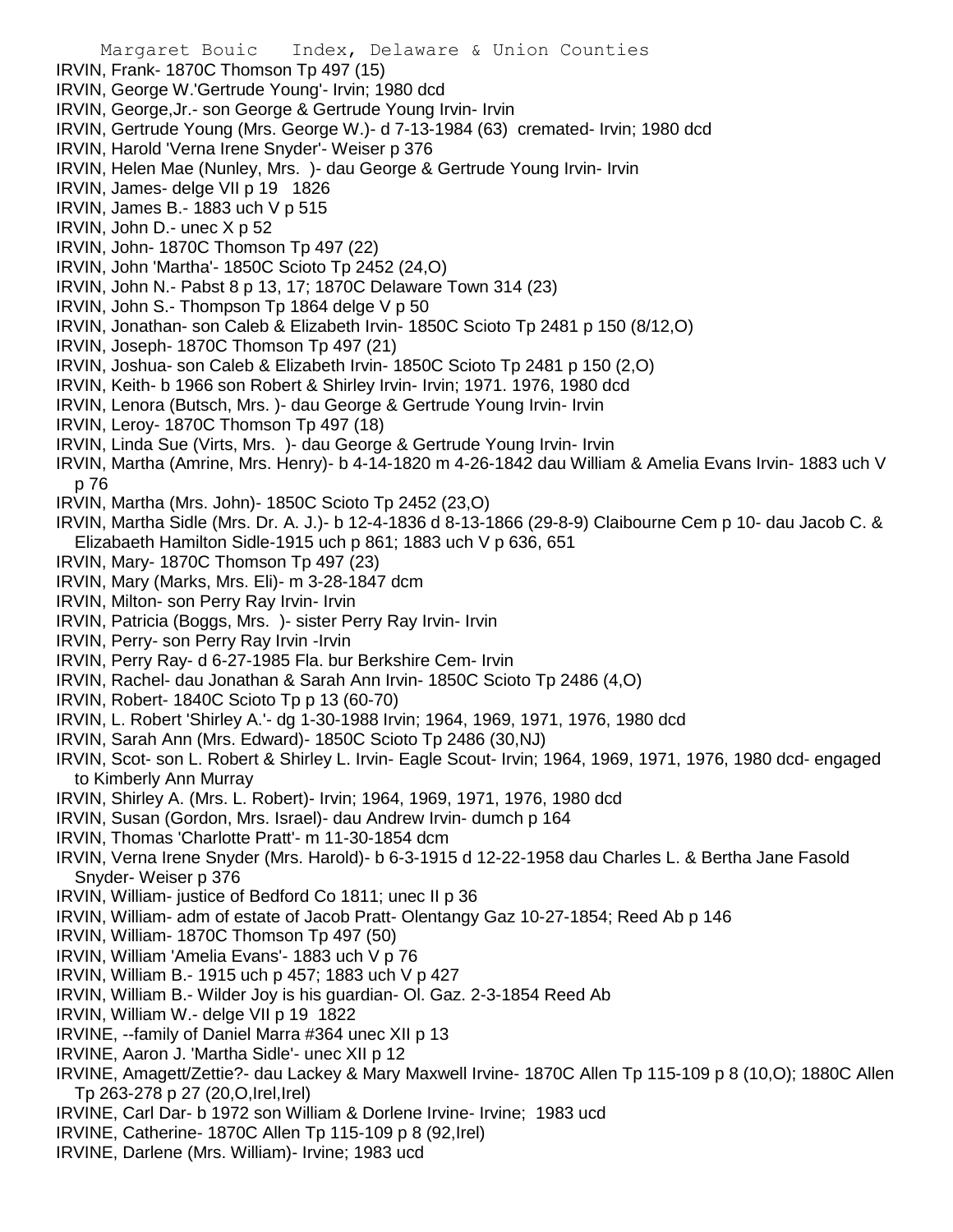- IRVINE, Douglas L. 'Janice B.'- 1991 ucd
- IRVINE, Edna (Cates, Mrs. Claude Lacy)- 1985 uch p 103
- IRVINE, Eliza- dau Lackey & Nancy Maxwell Irvine- 1870C Allen Tp 115-109 p 8 (18,Can)
- IRVINE, Emma P. (Wood, Mrs. Luther A.)- m 4-12-1877 d 1-31-1884- dau Leckey & Nancy Maxwell Irvine;
- dumch p 417; 1870C Allen Tp 115-109 p 8 (14,Can); 1880C Allen Tp 123-132 p 13 (23,O,Irel,Irel)
- IRVINE, Frances (Alexander, Mrs. Frank Leslie)- Powers p 12
- IRVINE, Francis/Frank- son Leckey & Nancy Maxwell Irvine- 1880C Allen Tp 123-132 p 13 (14,O,Irel,Irel)
- IRVINE, Geneva Anne (Mrs. Michael)- div 11-1973- Irvine; 1973 ucd
- IRVINE, Hugh M.- son Leckey & Nancy Maxwell Irvine- 1870C Allen Tp 115-109 p 8 (24,Canada)
- IRVINE, Jacqueline (Howell, Mrs. )- sister William T. Irvine,Jr.- Irvine
- IRVINE, Jane- dau Lackey & Nancy Maxwell Irvine- 1870 Allen Tp 115-109 p 8 (19,Canada)
- IRVINE, Janice B. (Mrs. Douglas L.)- 1991 ucd
- IRVINE, Jerri- b 1969 ch William & Dorlene Irvine- 1983 ucd
- IRVINE, Kelly I. (Hunsinger, Mrs. )- dau William T. Irvine,Jr.- Irvine
- IRVINE, Kim (VandenHeuvel, Mrs. ) dau William T. Irvine- Irvine
- IRVINE, Kysha (Trail, Mrs. )- dau William T. Irvine,Jr- Irvine
- IRVINE, Leckey/Lackey 'Nancy Maxwell'- dumch p 117, 437; 1870C Allen Tp 115-109 p 8 (52,Irel); 1880C Allen Tp 164-176 p 16 (65, Irel, Irel, Irel)
- IRVINE, Lenore (Mrs. )(Bice, Mrs. Carl)- Irvine
- IRVINE, Levi L.- son Lackey & Nancy Maxwell Irvine- 1870C Allen Tp 115-109 p 8 (6,O); 1880C Allen Tp 250- 266 p 25 (16,O,Irel,Irel)
- IRVINE, Martha Sidle (Mrs. Aaron J.)- unec XII p 12
- IRVINE, Mary A.- dau Lackey & Nancy Maxwell Irvine- 1870C Allen Tp 115-109 p 8 (22,Can)
- IRVINE, Mathew (1812) unec II p 37
- IRVINE, Melissa- dau Lackey & Nancy Maxwell Irvine- 1870C Allen Tp 115-109 p 8 (16,Can)
- IRVINE, Michael 'Geneva Anne'- div 11-1973- Irvine; 1973 ucd
- IRVINE, Michelle- b 1965 dau Michael R. & Geneva A. Irvine- 1973 ucd
- IRVINE, Nancy (Brodrick, Mrs. Samuel J.)- m 2-28-1877 dau Leckey & Nancy Maxwell Irvine- dumch p 117; 1870C Allen Tp 115-109 p 8 (12,O)
- IRVINE, Nancy Maxwell (Mrs. Leckey)- dumch p 117, 437; 1870C Allen Tp 115-109 p 8 (46,Irel)
- IRVINE, Nancy (Twiford, Ms. )- no date unec II p 34
- IRVINE, Robert 'Virginia M. Breyfogle'- m 10-16-1942- Ruward chart
- IRVINE, Sharon- b 1966 dau Michael R. & Geneva A. Irvine- 1973 ucd
- IRVINE, Virginia M. Breyfogle (Mrs. Robert)- b 11-19-1917 m 10-16-1942 dau Howard McKinley & Hazel Marie Wildman Breyfogle- Ruward chart
- IRVINE, Col. William- 1776 Powers p 111, 112
- IRVINE, William- sold land to Christopher Freshwater 1847- Freshwater p 188
- IRVINE, William 'Dorlene'- 1983 ucd
- IRVINE, William- son Lackey & Nancy Maxwell Irvine- 1870C Allen Tp 115-109 p 8 (6,O)
- IRVINE, William T.,Jr.'Darlene'- b 2-4-1934 d 7-15-1993 (59) bur Fla.- son Lenora Irvine- Irvine
- IRVING, Bessie McKittrick (Mrs. Stephen)- dau William & Isobel Maxwell McKittrick- McKitrick p 464
- IRVING, George- 1880C Thomson Tp p 295A
- IRVING, Margaret (Cooper, Mrs. Joseph)- dcc Pamela Wickham Docherty 27
- IRVING, Sarah- 1880C Trenton Tp p 463C
- IRVING, Stephen 'Bessie McKittrick'- McKitrick p 464
- IRVING, Washington- Powers Pat p 56
- IRVING, William- 1880C Thomson Tp p 297A
- IRWIN, ---family of Shirley Ingram #295 unec XI p 2; Cheryl M. Hilliard #339 unec XI p 37; Hazel Stein #69 unec VI p 2, IX p 2, 61
- IRWIN, ----(Schoolteacher)- 1915 uch p 240
- IRWIN, Col.- Powers p 139
- IRWIN, Dr. Aaron J/Z. 'Martha Sidle'- m 3-26/27-1857 ucm 2545 son Richard & Eliza Duckworth Irwin; 1883 uch IV p 502, 541 bur Claibourne Cem, V p 596; unec IV p 35; uca p 96; mt 4-22-1857; dg 5-2-1898 Cryder Ab. p 175; 1850C Claibourne Tp 117 p 19 (15,O); 1860C Claib. Tp 771-754 p 101 (26,O)
- IRWIN, Mrs. A. B.- dau William W. Blanchard- dg 2-2-1872 Cryder Ab p 93
- IRWIN, Adam- Pabst 1 p 10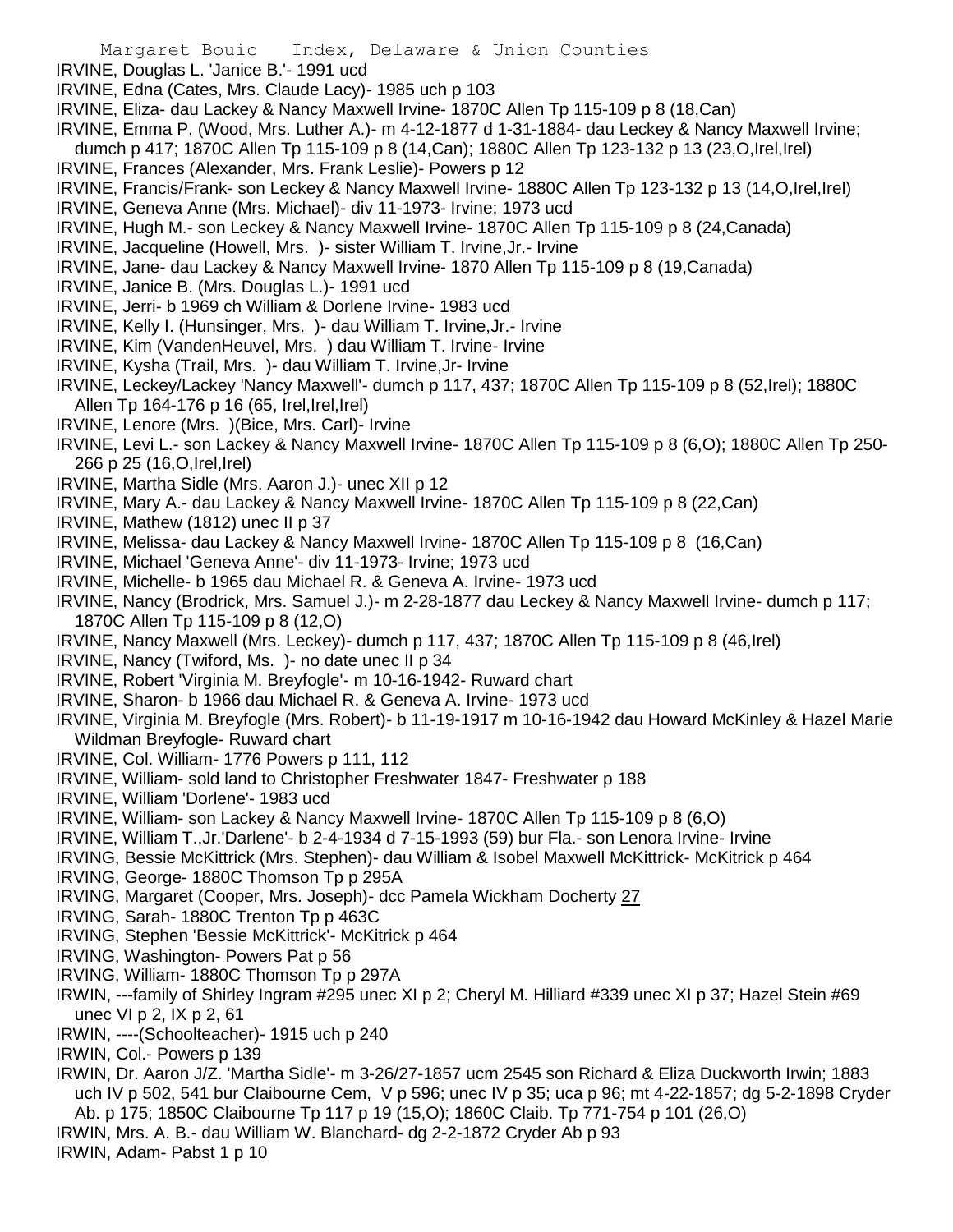Margaret Bouic Index, Delaware & Union Counties IRWIN, Alan- son Albert L. & Lea A. Irwin- 1961, 1964(12) dcd IRWIN, Albert L. 'Lea E.'- 1961, 1964, 1969, 1971, 1980 dcd IRWIN, Albert- brother William Paul Irwin- Irwin IRWIN, Alex 'Louise Candess Kahle'- Weiser p 704 IRWIN, Alfred 'Tina'- 1976 dcd IRWIN, Alice- hjt p 62 IRWIN, Allison- dau David & Susan Irwin- Irwin IRWIN, Alma (Grunden, Mrs. )- dau Alex & Louise Candess Kahle Irwin- Weiser p 704 IRWIN, Almeda (Ellis, Mrs. Pike)- m 11-16-1854 ucm 2196 IRWIN, Amelia- dau John D. & Ellen Irwin- 1850C Marysville-Paris Tp 479-488 p 74 (18,O) IRWIN, Almida- dau David & Elsy Irwin- 1850C Washington Tp 1151-1169 p 171 (15,O) IRWIN, Almina- dau Samuel K. & Elmina Tucker Irwin- 1850C Marysville 559-570 (4,O) IRWIN, Almina Tucker (Mrs. Samuel K.)(Filler, Mrs. Louis)- m 5-2-1839 ucm 548; m 5-11-1854 ucm 2132 unec III p 38; 1850C Marysville 559-570 p 85 (33,Vt) IRWIN, Almira (Filler, Mrs. Lewis)- unec VIII p 19 m slip IRWIN, Amanda Harris (Mrs. William)- m 11-3-1863 ucm 3485 IRWIN, Amy- dau David & Susan Irwin- Irwin IRWIN, Anderson- son Andrew Irwin- 1850C Scioto Tp 2453-2465 (15,O) IRWIN, Andrew 'Esther'- 1850C Scioto Tp 2453 (51,O) IRWIN, Andrew- son Andrew & Esther Irwin- 1850C Scioto Tp 2453-2465 (5,O) IRWIN, Andrew- son Edward Irwin- 1850C Scioto Tp 1474-1486 (34,Pa) IRWIN, Andrew 'Hester McElroy'- d 10-1-1872- dcc Mary Clark Smart 30 IRWIN, Andrew 'Ida Brannan'- 1915 uch p 596 IRWIN, Ann- 1850C Marysville 546-557 p 83 (85,Va) IRWIN, Ann- 1870C Berkshire Tp 218 (40) IRWIN, Ann J.- d 4-17-1849 (2-6-2) Old Liberty Chyd dau J. & L?- Powell p 151 IRWIN, Anna Bigelow (Mrs. William Brisband)- m 6-15-1818 d 8-3-1851 (52y10m) Milford Cem Un Al p 21; dau Russell Bigeolow; 1915 uch p 391; 1883 uch V p 172; 1840C Union Tp 585 (40-50); 1850C Union Tp 1259- 1277 p 189 (51,Va) IRWIN, Anna Carolina (Budd, Mrs. J. B.)- b 5-9-1803 d 1877 dau John Mifflin & Elizabeth Muhlenberg Irwin-Weiser p 186 IRWIN, Anna Morrison (Mrs. Arthur)- d 5-2-1846/1896 (74) Oak Grove Cem Powell p 94; Pabst 7 p 8 IRWIN, Anna Rhoda Stokes (Mrs. John)- m 1-4-1827 ucm 125; unec II p 15 IRWIN, Anna S/Z.-b 10-26-1826 d 10-20-1840 (13-11-24) Milford Cem Un Al p 21; - dau William Brisband & Anna Bigelow Irwin- 1840C Union Tp 585 (-5); 1850C Union Tp 1259-1277 p 189 (18,O); IRWIN, Anna Steel (Mrs. John)- b 1764 m 1791 d 1854 Milford Cem Un Al p 21; dau James & Mary Harper Steel- 1915 uch p 240; 1883 uch V p 165; Genther p 137 IRWIN, Anna Walters (Mrs. J. C.)- m 2-5-1883 dau John & Anna Walters- 1883 uch V p 598, 636 IRWIN, Anne (Mrs. John)- unec III p 5 IRWIN, Archibald- unclaimed letter 1844; unec X p 53 IRWIN, Archibald 'Jean McDowell'- b 1736 d 1805- Powers p 220, 221 IRWIN, Archibald S. 'Martha E. Sanders'- m 3-6-1856 Sanders Bible- unec VI p 43 IRWIN, Archibald Steel 'Nancy Sheldon'- , 10-23-1846 ucm 1167- son John S. & ELizabeth Kirkpatrick Irwin-Genther p 137; 1883 uch V p 165; killed Memphis, Civil War; 1830C Darby Tp 66 p 282 (-5); 1850C Union Tp 1296-1314 p 193 (25,O); unec VI p 69 IRWIN, Arieus (67-1920) Union Tp uninf p 17 IRWIN, Arthur 'Ann Morrison'- Oak Grove Cem Powell p 94; dbg p 6; Pabst 7 p 8 IRWIN, Bacom- son John & Lavina Irwin- 1850C Liberty Tp Un Cp 1509 p 103 (5,O) IRWIN, Benjamin- 1820C Union Tp IRWIN, Bessie B.- b 1-1893 dau George W. & Norah D. Irwin- 1900C Leesburg Tp 173-175 p 8A (7,O,O,O) IRWIN, Betty J. (Mrs. Fred N.)- Irwin IRWIN, Beulah (Decker, Mrs. John James)- b 11-1828 m 9-12-1846 d 6-1921 dau Andrew & Hester McElroy Irwin- dcc Mary Clark Smart 15

- IRWIN, Billie J. (Mrs. James R.)- 1964, 1969, 1971, 1976 dcd
- IRWIN, Billie K. 'Joy M.'- 1976, 1980 dcd
- IRWIN, Blanch- b 10-1887 dau George W. & Norah D. Irwin- 1900C Leesburg Tp 173-175 p 8A (12,O,O,O)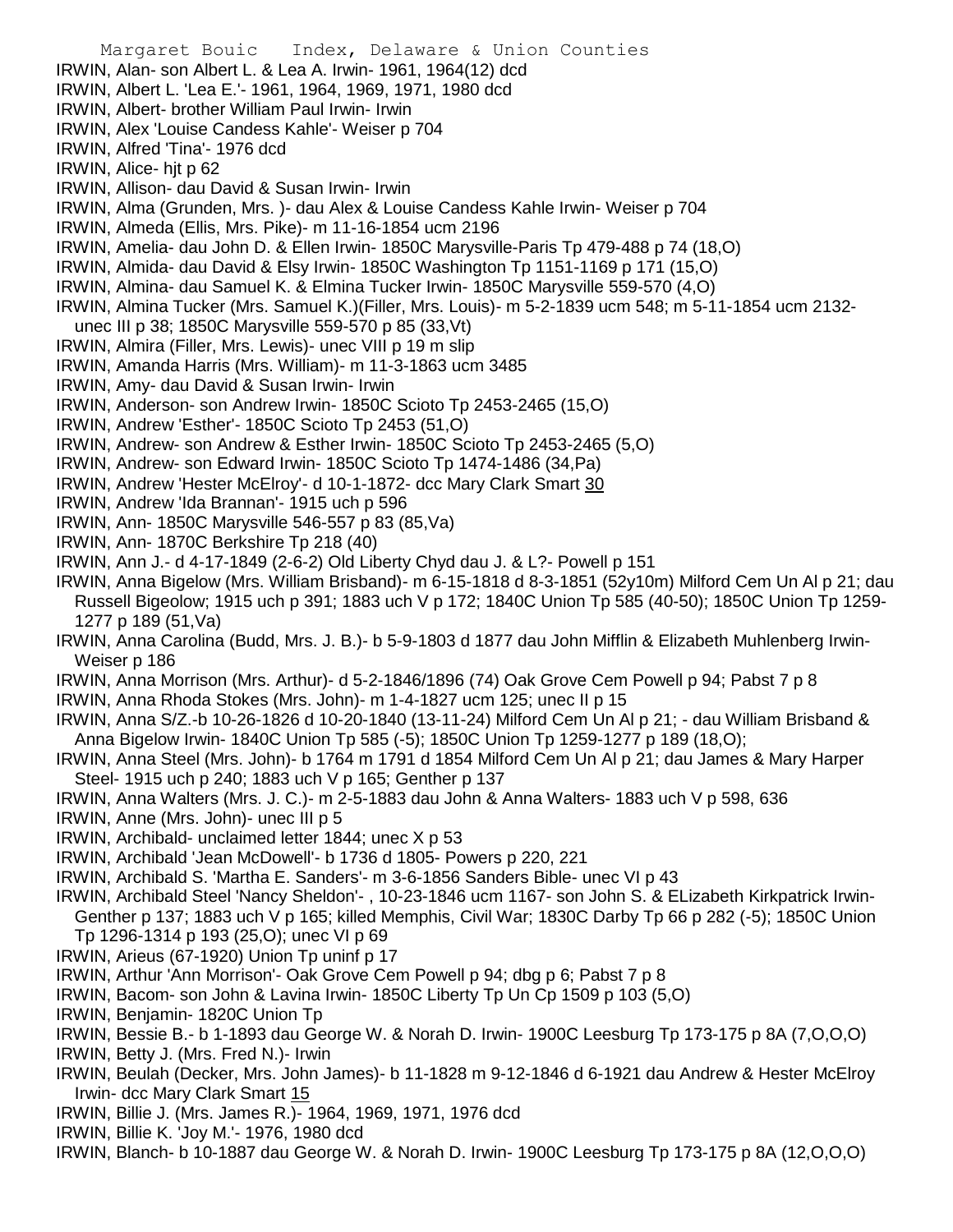- IRWIN, B. M.- 1915 uch p 425
- IRWIN, Brodi- b 1974 son Gregory N. & Virginia A. Irwin- 1980 dcd
- IRWIN, Byron 'Clara J. Fairfield'- m 9-27-1856 ucm 2463 mt 10-8-1856 m 10-2-1856; 1850C Paris Tp 577-590 p 88 (17,O); unec VIII p 65 m slip
- IRWIN, Caleb 'Elizabeth'- 1850C Scioto Tp 2469 (30,O)
- IRWIN, Caleb 'Lucy Neffers'- m 12-30-1860 ucm 3123 unec IV p 65; 1870C Liberty Tp Un C0 253 p 30 (29,O)
- IRWIN, Catharine- dau Lackey & Nancy Maxwell Irwin- 1860C Allen Tp 830-840 p 114 (16,L.Can)
- IRWIN, Catharine- Pabst Pion I p 110
- IRWIN, Catharine (Lowe, Mrs. Preston)- m 12-13-1843
- IRWIN, Catherine- Genoa Tp 1868, Powell p 119; 1880C Genoa Tp p 408A
- IRWIN, Catherine (Mrs. Samuel)- d 10-30-1884 (80) Fancher Cem Powell p 129
- IRWIN, Catherine- d 1-21-1857 (11-3-7) dau Samuel & Catherine Irwin- Powell p 129
- IRWIN, Catherine- dau William Irwin- 1850C Liberty Tp Un Cp 1576 p 105 (8,O)
- IRWIN, Celia J. Dye (Mrs. Glenn w.)- m 1952 -1959, 1962, 1967 1971, 1973, 1975, 1977, 1979, 1981, 1983, 1991 ucd
- IRWIN, Celinda- dau John D. & Ellan Irwin- 1860C Marysville 1438-1428 p 190 (25,O)
- IRWIN, Charity Ann (Main, Mrs. William C.)- b 8-24-1832 m 11-11-1851 d 11-18-1898 (67) Marysville dau Richard & Eliza Duckworth Irwin- 1850C Claibourne Tp 117 p 19 (17,O); dg 12-2-1898 Cryder Ab p 175
- IRWIN, Charity (Malin, Mrs. William)- m 11-11-1851 ucm 1727; 1883 uch V p 122
- IRWIN, Christena (Overfield, Mrs. John)- m 5-2-1847 ucm 1212; unec VII p 25
- IRWIN, Christiana (Mrs. James)- d 9-4-1851 (65y) Asbury Cem lptw p 66- 1883 uch V p 315; 1840C Leesburg Tp 151 (50-60); 1850C Taylor Tp 1098-1115 p 163 (66,Pa)
- IRWIN, C. L.- 1883 ucy IV p 456, 458
- IRWIN, Clara J. Fairfield (Mrs. Byron)- b 11-2-1838 m 9-27-1856 ucm 2463 d 1-7-1856 Milford Cem Un Al p 19; mt 10-2-1856, 10-8-1856; unec VIII p 65
- IRWIN, Clara Wilkins (Mrs. Raymond P.)- b 9-15-1899 m 10-3-1927 d 4-27-1969 Oakdale Cem II p 122 (K-R7- 14)- dau George & Jessie Rothermel; 1985 uch p 80; 1959, 1962, 1967 ucd
- IRWIN, Claude- son Alex & Louise Candess Kahle Irwin- Weiser p 704
- IRWIN, Clifford F. 'Peggie'- 1980 dcd
- IRWIN, Cora B. (Larzelere, Mrs. Charles)- Pabst 1 p 29
- IRWIN, Cora/Corintha (LaCroix, Mrs. John P.)- b 9-19-1837 m 8-29-1863 dcm dau James H. & Mary Reynolds Irwin- unec III p 5; Monnett p 16
- IRWIN, Corban W.- son James & Mary Irwin- 1850C Taylor Tp 1094-111 p 162 (3,O)
- IRWIN, Corinthae Ann- b 9-19-1837 dau James H. & Mary Irwin- unec III p 5, 47
- IRWIN, Corydon S.- son Samuel K. & Elmina Tucker Irwin- 1883 uch V p 116; 1850C Marysville 559-570 p 85 (10,O); unec VIII p 53 (1867)
- IRWIN, Craig- son Albert L. & Lea E. Irwin- 1961(4), 1964 dcd
- IRWIN, C. S.- 1883 uch IV p 445, 525, 526, 536
- IRWIN, Cynthia Ann (Winget, Ms. Calvin)- b 1800 m 9-26-1822 ucm 35; dau John & Anna Steel Irwin- 1883 uch III p 283, V p 15, 167, 251; Pabst Pion I p 110; unec II p 13
- IRWIN, E. Cynthia Davis (Mrs. Evan H.)- b 7-11-1816 m 3-22-1838 dcm d 1-30-1897; delge V p 57
- IRWIN, Cyprian L.- b 8-3-1844 d 4-7-1862 Shiloh- Milford Cem, Un Al p 24- son Samuel K. & Elmina Tucker Irwin- 1883 uch V p 116; 1850C Marysville 559-570 p 85 (6,O)
- IRWIN, Daisy Sarah Willey (Mrs. William Henry)(32-1903) dcb late (Elnoria Idellia)
- IRWIN, Damon C.- son James & Mary Irwin- 1850C Taylor Tp 1094-1111 p 162 (4,O)
- IRWIN, Daniel Mc- son James & Mary Irwin- 1850C Taylor Tp 1094-1111 p 162 (8,O)
- IRWIN, Rev. David- 1883 uch V p 184, 187
- IRWIN, David- 1915 uch p 506; 1883 uch V p 661
- IRWIN, David E.- d 6-6-1982 (73) Fancher Cem- brother Melvin Irwin-Irwin
- IRWIN, David 'Elsy'- 1840C Washington Tp 334 (20-30); 1850C Washington Tp 1151-1169 p 171 (42,O)
- IRWIN, David G. 'Stephanie S.'- 1991 ucd
- IRWIN, David M.- d 7-24-1822 (7-2-15) son John S. & Elizabeth Irwin- Mitchell Cem DJ p 9
- IRWIN, David Muhlenberg 'Sybilla Burchell;- son John Mifflin & Elizabeth Muhlenberg Irwin- Weiser p 186 IRWIN, David S. 'Lana Ann'- m 8-3-1854 Pabst 8 p 59
- IRWIN, David 'Susan'- b 1961 son Glenn W. & Celia Dye Irwin- Irwin; 1985 uch p 80; 1967, 1971, 1973, 1975, 1977, 1971, 1983 ucd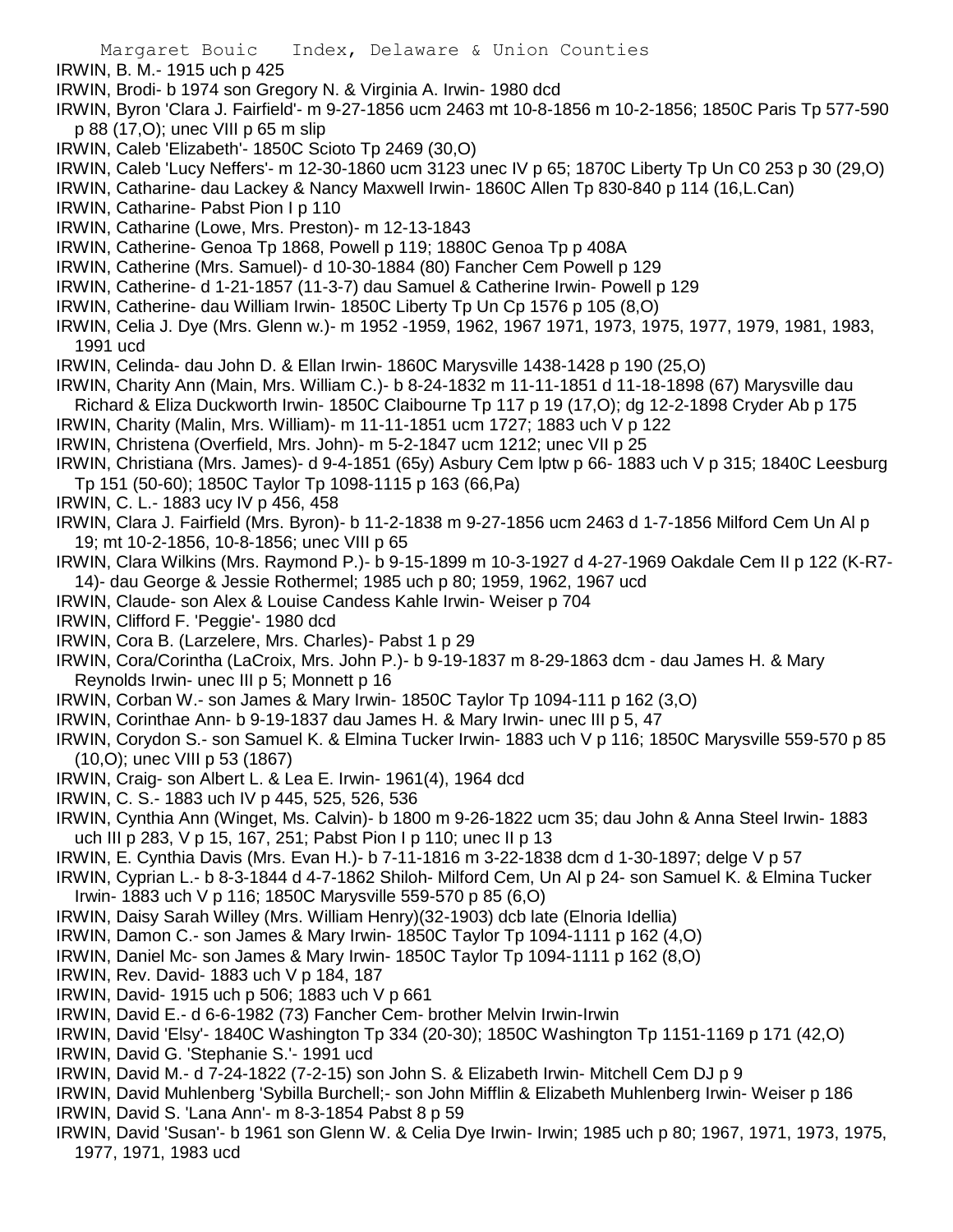- Margaret Bouic Index, Delaware & Union Counties IRWIN, Dawn Marie Smith (Mrs. Raymond Dye)- m 9-8-1990- dau Robert E. & Kathleen Ann Smith- Irwin IRWIN, Debra (Grindell, Mrs. James Wynn)- m 6-23-1973; 1985 uch p 64 IRWIN, Dessie (Decker, Mrs. Clifford)- dau Alex & Louise Candess Kahle Irwin- Weiser p 704 IRWIN, Dr. Donald A. 'Mary'- opc minister- 1964 dcd IRWIN, Dorothy (Mrs. Dr. William H.)- Irwin IRWIN, D. S.- 1908 dch p 397 IRWIN, Duane- son James Hughs & Polly Reynolds Irwin- 1883 uch V p 167; Civil War IRWIN, E. A.- uca p 79 Taylor Tp IRWIN, E. D.- unec VIII p 39 Ostrander Magnet IRWIN, E. (Mrs. Samuel K.)- Un Al p 24 IRWIN, Ed- btp p 9 IRWIN, Edgar- son Caleb & Lucy Neffers Irwin- 1870C Liberty Tp Un C0 253 p 30 (2,O) IRWIN, Edna Ann McAdow (Mrs. John)- m 10-13-1853 ucm 2010 dau John & Rebecca McElhaney McAdow-1883 uch V p 677; unec VIII p 10 IRWIN, Edna A. (Webster, Mrs. James H.)- m 9-12-1869 ucm 4598 IRWIN, Edward- 1835 Marlborough Tp, delge IX p 34 IRWIN, Edward 'Sarah Ann'- 1850C Scioto Tp 2472- 2486 (36,Pa) IRWIN, Edwin- d 6-19-1953 (79) Oak Grove Cem- dg 6-19-1953 IRWIN, Edwin- brother Sarah Batley- Pabst 1 p 29 IRWIN, Eleanor Brisband (Mrs. William)- 1883 uch V p 165 IRWIN, Eleanor C.- dau William P. & Elisabeth Waggle Irwin- 1850C Taylor Tp 1089-1106 p 161 (2,O) IRWIN, Eleanor Kunz (Mrs. )- dau Harry E. & Anna Hutchisson Kunz- Hutchisson p 59 IRWIN, Eleanor Turner (Mrs. John D.)- m 10-14-1841 ucm 746; unec V p 38 IRWIN, Elias- son David & Elsy Irwin- 1850C Washington Tp 1151-1169 p 171 (9,O) IRWIN, Elisha- Pabst Pion I p 110 IRWIN, Elisha Byron- b 7-23-1833 son James Hughes & Mary Irwin- unec III p 5, 47 IRWIN, Eliza- milliner 1845; unec XI p 29 IRWIN, Eliza E. Duckworth (Mrs. Richard M.)- d 3-31-1870 (63y) Claibourne Cem - 1915 uch p 685; 1883 uch V p 655; 1850C Claibourne Tp 117 p 19 (42,Md); dg 12-2-1898 Cryder Ab p 175 IRWIN, Eliza Jane Zimmerman (Mrs. William)- unec X p 50 IRWIN, Eliza- dau Lackey & Nancy Maxwell Irwin- 1860C Allen Tp 830-840 p 114 (7,LCan) IRWIN, Elizabeth , Miss- d 8-8-1895 dg 8-9-1895 Cryder Ab p 32 IRWIN, Elizabeth- 1850C Union Tp 1296-1314 p 194 (18,O) IRWIN, Elizabeth (Mrs. Caleb)- 1850C Scioto Tp 2469 (23,O) IRWIN, Elizabeth Cashner (Mrs. James)- 1908 dch p 607 IRWIN, Elizabeth/Betsy C. Kirkpatrick (Mrs. John S.)- m 1816 dau Samuel & Jane Mitchell Kilpatrick- 1883 uch V p 165; 1820C Union Tp 33 (16-26);Genther p 137; DJ p 9; 1830C Darby Tp 66 p 282 (30-40); 1840C Darby Tp (40-50); 1850C Union Tp 1296-1314 p 194 (54,Pa) IRWIN, Elizabeth- dau Edward Irwin- 1840C Scioto Tp 2472 (8,O) IRWIN, Elizabeth Fairchild (Mrs. Jacob)- m 11-14-1839 dcm IRWIN, Elizabeth (McCracken, Mrs. Robert)- d 1853 dau Rev. James & Susan Holt Irwin- dumch p 32; ped Penny Johnson Deibert #17 23, unec III p 31 IRWIN, Elizabeth J. (Dodds, Mrs. S.M.)- m 3-16-1854 ucm 2092; mt 3-22-1854; unec VIII p 19 IRWIN, Elizabeth Morehouse- b 1844 d 1940 Morehouse Cem Powell p 339; delge III p 16 IRWIN, Elizabeth Muhlenberg (Tullidge, Mrs. E. K.)- dau John Hiester & Margaret Baldwin Irwin- Weiser p 187 IRWIN, Elizabeth (Taylor, Mrs. Joel)- dumch p 321 IRWIN, Elizabeth Waggle (Mrs. William)- m 3-17-1841 ucm 710; 1850C Taylor Tp 1089-1106 p 161 (29,O); unec V p 38 IRWIN, Elizabeth (Westheimer, Mrs. )- dau Richard M. & ELiza Irwin- dg 5-2-1898 Cyrder Ab p 175 IRWIN, ---(Heistand, Mrs. Dr.)(David, Mrs. James)- dau Richard M. & Eliza Irwin- dg 5-2-1898 Cryder Ab p 75
- IRWIN, Elizabeth (Mrs. William)- 1850C Liberty Tp 1576 p 105 (28,Pa)
- IRWIN, Elizabeth (Mrs. W. T.)- 1860C Taylor Tp 1029-1044 p 126 (32,Va)
- IRWIN, Ellen- dau David & Elsy Irwin- 1850C Washington Tp 1151-1169 p 171 (7,O)
- IRWIN, Ellen (Mrs. John D.)- b 5-14-1806 Hartford Co, Md d 4/3-29-1879 (72y8m) Oakdale Cem 942 (C71) I p 156 (C-2) buried here 7-25-1893; 1850C Marysville 479-488 p 74 (44,Me); 1860C Marysville 1438-1428 p 190 (54,Me); 1870C Marysville 213-215 Marysville (60,O)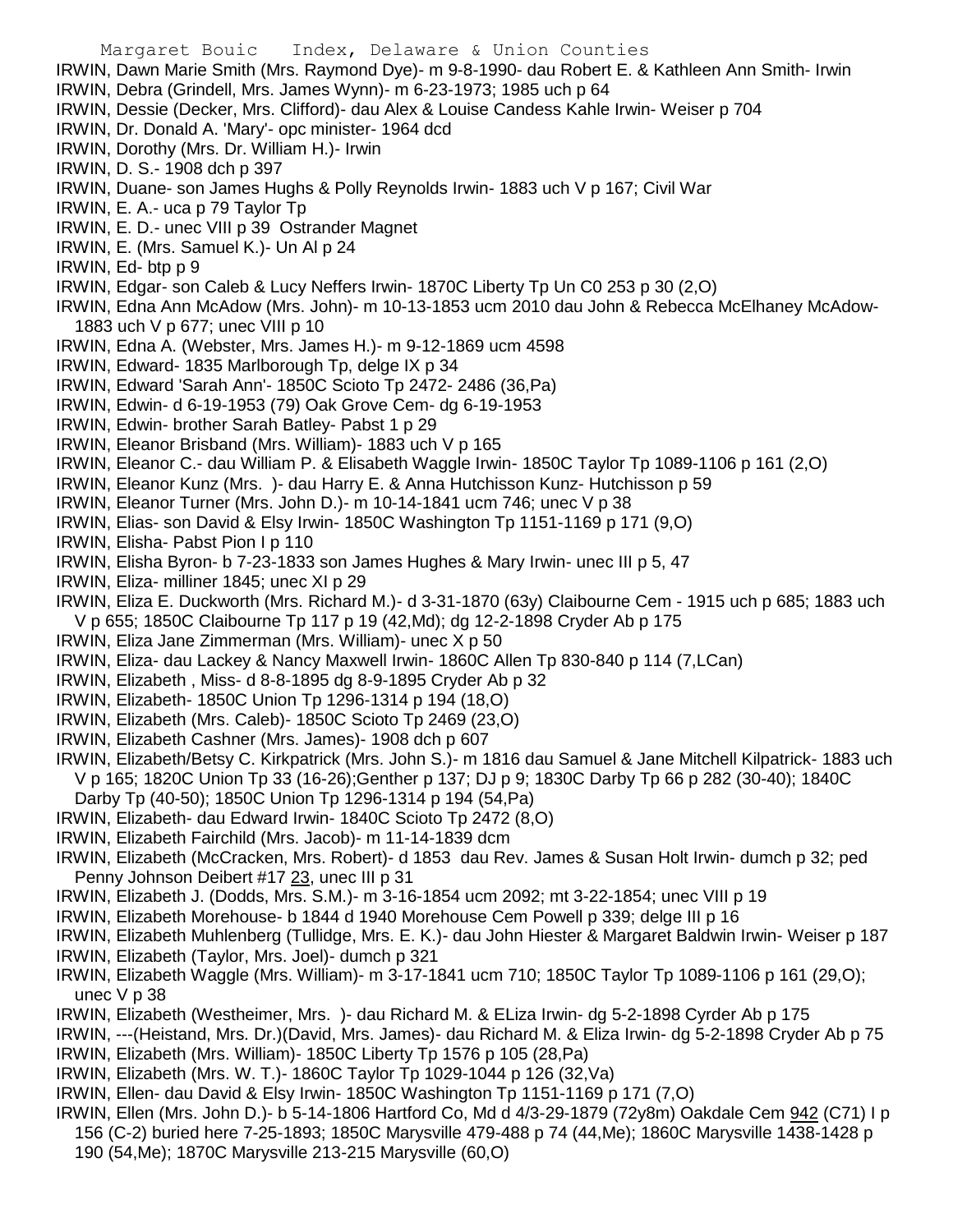- Margaret Bouic Index, Delaware & Union Counties IRWIN, Ellen- dau W. T. & ELizabeth Irwin- 1860C Taylor Tp 1029-1044 p 36 (12,O) IRWIN, Elmer- d 2-21-1864 (2-8-16) Fancher Cem Powell p 129 IRWIN, Elmina D. (Allen, Mrs. A. W.)- dau Samuel K. & Elmina Tucker Irwin- 1883 uch V p 116 IRWIN, Elmina Tucker (Mrs. Samuel)(Filler, Mrs. Lewis)- m 5-11-1854 d 6-22-1858- 1883 uch V p 116, 373; 1840C Darby Tp 1103 p 49 (20-30) IRWIN, Elnoria Idellia- b 11-27-1903 dau William Henry & Daisy Sarah Willey Irwin- dcb late IRWIN, Elsy (Mrs. David)- 1850C Washington Tp 1151-1169 p 171 (42,O) IRWIN, Emma- d 11-19-1865 92-3-16) Fancher Cem Powell p 129 IRWIN, Emma P. (Wood, Mrs. Luther A.)- m 4-12-1877 ucm 6052 IRWIN, Eneas- son David & Elsy Irwin- 1850C Washington Tp 1151-1169 p 171 (16,O) IRWIN, Eric- b 1967 son Billie K. & Joy M. Irwin- 1976, 1980 dcd IRWIN, Estelle Scott (Mrs. H. P.)- Pabst 1 p 25 IRWIN, Esther (Mrs. Andrew)- 1850C Scioto Tp 2465 p 149 (40,Pa) IRWIN, Ethel (Hesse, Mrs. Robert E.)- dau Raymond & Clara Wilkins Irwin- 1985 uch p 80; Irwin IRWIN, Eugene F. 'Lucy M. Royer'- son Willie R. & Henrietta Marie Smith Irwin- Pabst 6 p 83 IRWIN, Eugenia Budd (Mrs. John Henry)- b 1850 dau J. B. & Anna Carolina Irwin Budd- Weiser p 187 IRWIN, Eva (Barrows, Mrs. )- Pabst 1 p 29 IRWIN, Eva Jane Finch (Mrs. Joseph)- dau John & Cinderella S. Slack Finch- dumch p 1289 IRWIN, Evaline- 1870C Berlin Tp 227 (4) IRWIN, Evan Holt 'E. Cynthia Davis'- m 3-22-1838/1858 dcm; Pabst Pion I p 111; delge V p 57, VI p 41 IRWIN, Flora- 1880C Berlin Tp p 363C IRWIN, Flora A. Winget (Mrs. Samuel L.) b 1853 m 12-11-1873 ucm 5394 d 1951 Oakdale Cem I p 81 (D-R2- 34); dau T. M. Winget; 1883 uch V p 116; 1880C Marysville 2 (26,O,O,O) IRWIN, Florence- dau Alex & Louise Candess Kahle Irwin- Weiser p 704 IRWIN, Florida (Mrs. L. L.)- b 12-1853; 1900C Marysville 120 p 5B (46,O,O,O) IRWIN, Frances L.- b 10-1866 son Lackey & Nancy Maxwell Irwin- 1900C Allen Tp 155-159 (33,O,Irel,Scot) IRWIN, Francis- 1883 uch IV p 511 IRWIN, Francis- dau Lackey & Nancy Maxwell Irwin- 1860C Allen Tp 830-840 p 114 (14,O.Can) IRWIN, Frank Arthur- d 5-1960 (85) bur Mt. Gilead- father of Mrs. Harry Granger- Irwin IRWIN, Frank 'Lela McColloch'- Irwin IRWIN, Fred- son Alex & Louise Candess Kahle Irwin- Weiser p 704 IRWIN, Fred N. 'Betty J.'- d 12-1983 (53) bur Wesley Chapel, Hilliard- Irwin IRWIN, Frederick- son John Mifflin & Elizabeth Muhlenberg Irwin- Weiser p 187 IRWIN, G. B.- uca p 79 Taylor Tp IRWIN, G. C.'Leona'- b 5-3-1860 d 3-12-1920 Berkshire Cem Powell p 8 IRWIN, George- 1880C Thompson Tp p 302;1908 dch p 117 IRWIN, George C.- 1880C Berkshire Tp p 419A IRWIN, George- son Dr. Donald & Mary Irwin- Irwin IRWIN, George S. 'Minnie'- d age 80 Oak Grove Cem -Irwin IRWIN, George W. 'Rachel A.'- b 1873 d 1945 Milford Cem Un Al p 48 IRWIN, George W. 'Norah D.'- b 4-1854; 1900C Leesburg Tp 173-175 p 7B (46,O,O,O) m 4y IRWIN, Gladys Eileen- dau Edwin Irwin- dg 6-19-1953; Pabst 7 p 13
	- IRWIN, Gladys (Scott, Mrs. Harold Webb)- m 9-22-1917 m 8-14-1934- Weiser p 466
	- IRWIN, Glenn W. 'Celia J. Dye- m 1952 son Raymond & Clara Wilkins Irwin- 1985 uch p 80; 1959, 1962, 1967, 1971, 1973, 1975, 1977, 1979, 1981, 1983 1991 ucd
	- IRWIN, Gracie A.- dau Japeth & Sarah Ann Scott Irwin- Scott 52a
	- IRWIN, Gratia B. (Sager, Mrs. William)- m 2-19/20-1840; unec V p 23; 1880C Taylor Tp 257-260 p 25 (O,WVA,Vt)
	- IRWIN, Gregg- b 1966 son James R. & Billie J. Irwin- 1969, 1971, 1976 dcd
	- IRWIN, Gregory N. 'Virginia A.'- 1980 dcd
	- IRWIN, James Gwynn 'Rebecca Miller'- b 3-26-1836 m 3-15-1858 ucm 2708 son James Hughs & Polly Reynolds Irwin- 1883 uch V p 166, 167, 176; Civil War; mt 3-31-1858; unec III p 47, 52, XII p 30. mt 3-31- 1858
	- IRWIN, Hagar Jackson (Mrs. )- dau John & Catharine Carr Jackson- Carr 11(10)5
	- IRWIN, Hannah- dau Andrew & Esther Irwin- 1850C Scioto Tp 2453-2465 p 149 (12,O)
	- IRWIN, Hannah (Perry, Mrs. James)- sister Col. John Irwin- Powers p 301, 303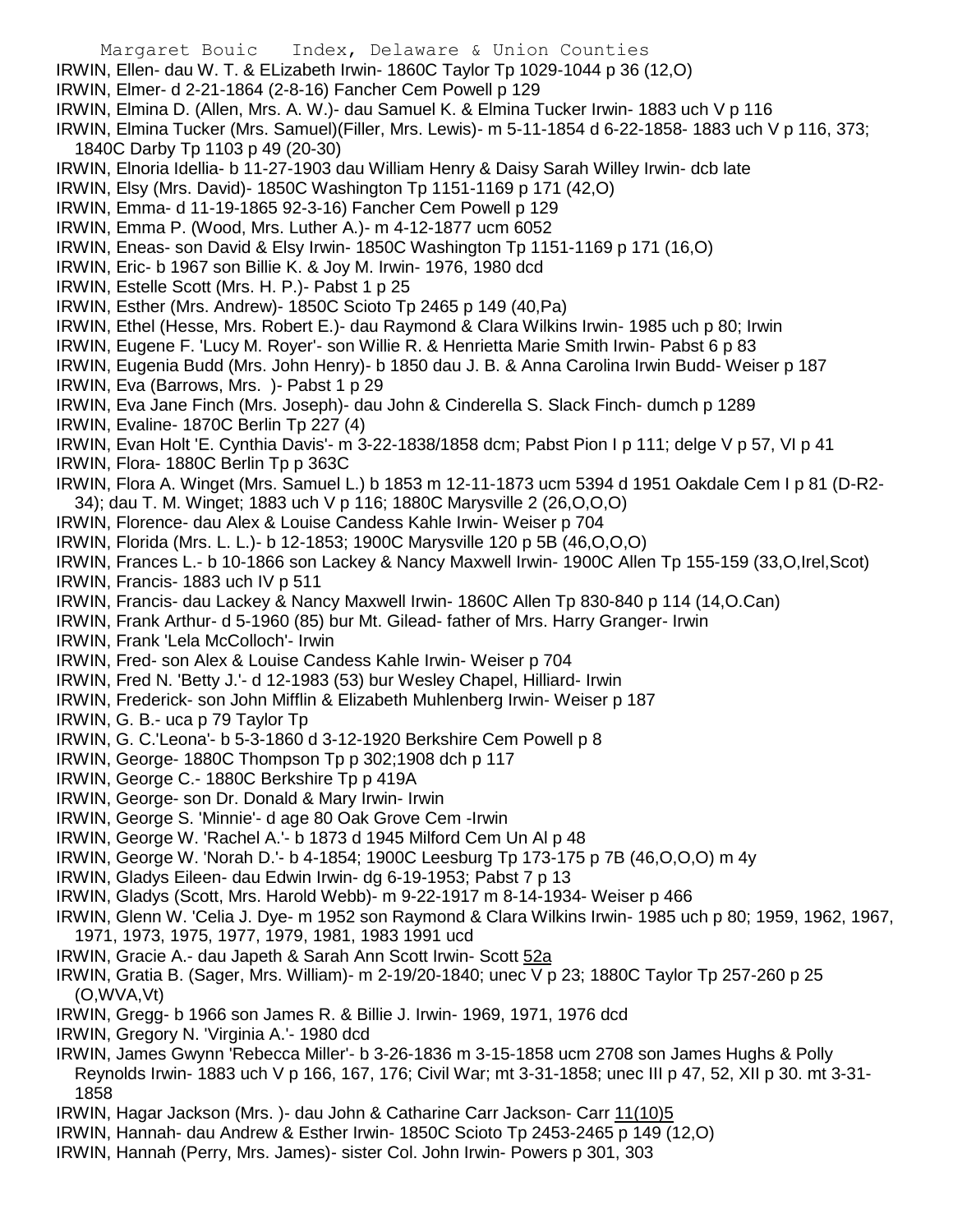Margaret Bouic Index, Delaware & Union Counties IRWIN, Hannah- dau W. T. & Elizabeth Irwin- 1860C Taylor Tp 1029-1044 p 137 (8,O) IRWIN, Harriet- 1840C Claibourne Tp 72 70-80) IRWIN, Harriet B. (Chapman, Mrs. Fred E.)- m 3-17-1881 ucm 6929 IRWIN, Harriet Brooke Grubb (Mrs. Stephen Baldwin)- Weiser p 187 IRWIN, Harriete E. Pyle (Mrs. William Lee)- b 8-5-1842 Milford Cem Un Al p 21 IRWIN, Harry 'Louise'- d 4-10-1951 (64) dg Cheshire Cem; Irwin IRWIN, Harry S.- son Japeth & Sarah Ann Scott Irwin- Scott 52b IRWIN, Hazel (Holloway, Mrs. Harry Herman)- 1985 uch p 73 IRWIN, Hazel (Parkinson, Mrs. )- sister David E. Irwin- Irwin IRWIN, Helen Blue (Mrs. )- unec V p 2 IRWIN, Helen- dau David Muhlenberg & Sybilla Burchell Irwin- Weiser p 187 IRWIN, Henrietta Marie Smith (Mrs. Willie R.)(Arnold, Mrs. Isaac Allen)- dau Hiram Pierce & Sophia Hollie Arnold Smith- Pabst 6 p 88 IRWIN, Henrietta Biggs- unec XII p 56 IRWIN, Henrietta Robinson (Mrs. Robert)- unec X p 50 IRWIN, Henry William- son John Mifflin & Elizabeth Muhlenberg Irwin- Weiser p 187 IRWIN, Herbert- btp p 15; 1908 dch p 427 IRWIN, Hester Ann Crow (Mrs. James)- unec XIII p 39 IRWIN, Hester McElroy (Mrs. Andrew)- b 1805 d 8-30-1863- dcc Mary Clark Smart 31 IRWIN, Howard- son Alex & Louise Candess Kahle Irwin- Weiser p 704 IRWIN, H. P.- d 8-12-1946; Sunbury p 143 Pabst 1 p 25 IRWIN, Hugh M.- son Lackey & Nancy Maxwell Irwin- 1860C Allen Tp 830-840 p 114 (13,L.Ca) IRWIN, Ida Brannan (Mrs. Andrew)- dau George & Elizabeth Ann McCullough Brannan- 1915 uch p 596 IRWIN, (Z)Iona (Mrs. John W.)- 1961, 1964, 1969 dcd IRWIN, Isaac- 1908 dch p 397 IRWIN, Isaac- d 6-11-1859 (16-7-25) Fancher cem Powell p 129 IRWIN, Isaac Davis 'Mary Louisa Dustin'- b 1839 d 1925 son Evan Holt & E. Cynthia Davis Irwin- delge V p 57; VI p 41 IRWIN, Isaac Newton- b 1804 d age 4- son John & Anna Steel Irwin- 1883 uch V p 167 IRWIN, Isabelle (Williams, Mrs. Thomas F.)- 1880 dch p 854 IRWIN, J.- 1908 dch p 427; CCC Brown Tp 1875 IRWIN, Jacob- Pabst Pion I p 111 IRWIN, Jacob C.- 1880C Richwood 365-384 p 34 (22,O,O,O) IRWIN, Jacob Daniel- b 5-20-1991 twin son of David & Susan Irwin- Irwin IRWIN, Jacob 'Elizabeth Fairchild'- m 11-14-1839 dcm IRWIN, Jacob- son William Irwin- 1850C Liberty Tp 1576 p 105 (16,O) IRWIN, Jafe- btp p 15 IRWIN, James- 1908 dch p 607 IRWIN, Col. James- 1883 uch IV p 459 IRWIN, James- 1883 uch IV p 433, 434 bur Union Church Cem IRWIN, James- d 1-19-1858 (26y13d) Asbury Cem lptw p 67 IRWIN, James- unec XI p 10, 11; 1844 Leesburg Tp, owner of land IRWIN, James- unec XI p 57 (School report, 1851) IRWIN, James- unclaimed letter 1844; unec X p 55; XII p 70; 1840C Irwin 611 (30-40) IRWIN, James- d 5-19-1858 (76); 1820C Radnor Tp unec XIII p 39; dumch p 395; 1883 uch V p 676, 684; mt 5-26-1858 IRWIN, James- son Andrew & Esther Irwin- 1850C Scioto Tp 2453-2465 p 149 (13,O) IRWIN, James 'Christiana'- lptw p 66; 1883 uch V p 315; 1840C Leesburg Tp 15 (60-70): 1850C Taylor Tp 1098-1115 p 163 (74,Pa) IRWIN, James D.- son James & Mary Irwin- 1850C Taylor Tp 1094-1110 p 162 (14,O) IRWIN, James G.- uca p 104; soldier IRWIN, James G.- murdered 12-28-1890 brother of Mrs. Alfred E. Lee- dg 2-20-1891 Cryder Ab p 46 IRWIN, James Harvey- son William Brisband & Anna Bigelow Irwin- 1883 uch V p 166, 196 IRWIN, James 'Hester Ann Crow'- unec XIII p 39 IRWIN, James H.'Mary Reynolds'- m 11-9-1826 d 7-15-1841 unec III p 5,6; mt 5-15-1850 IRWIN, James Hughs 'Polly Reynolds'- b 1802 m 11-7-1826 ucm 121 d 7-15-1841 son John & Anna Steel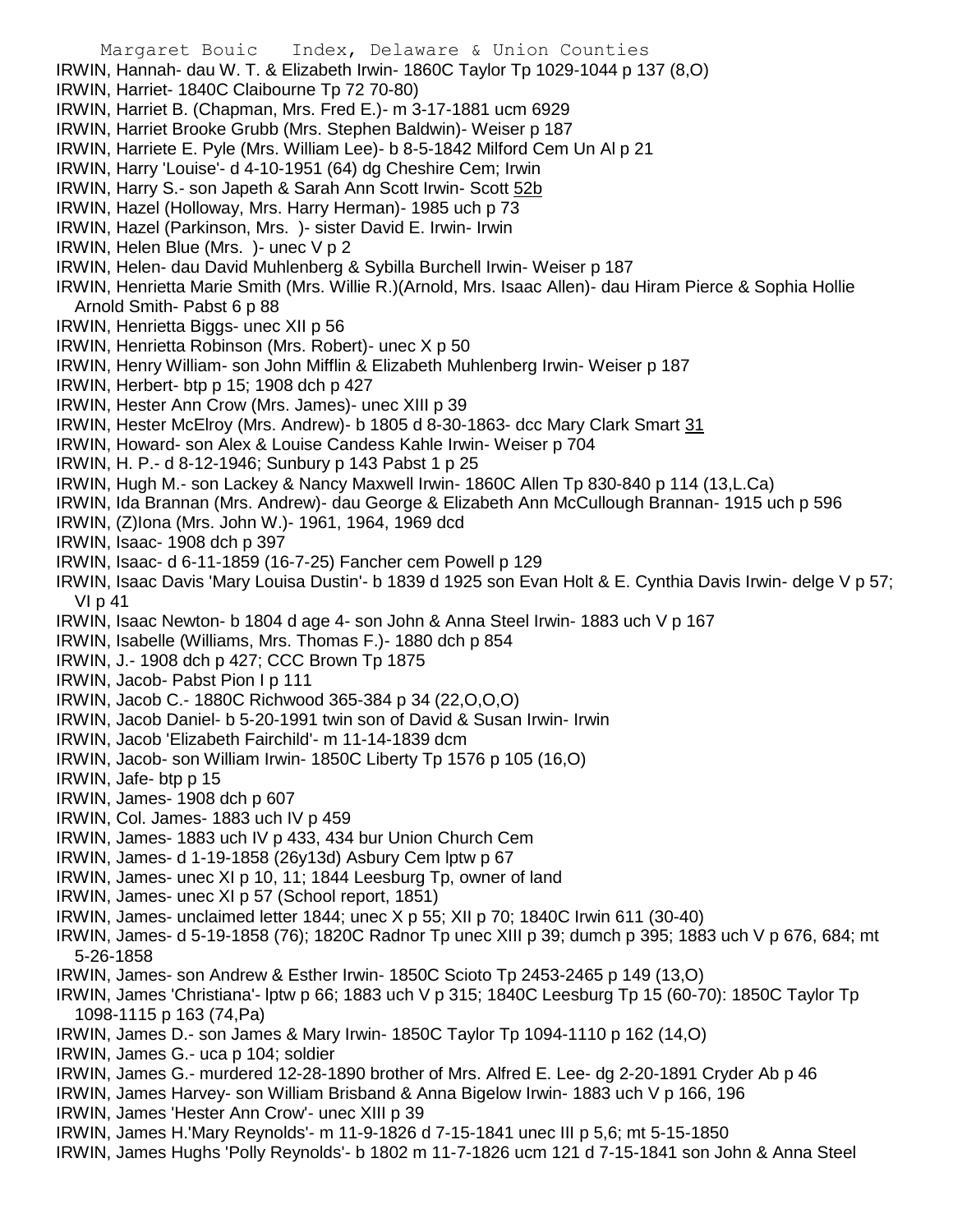- Margaret Bouic Index, Delaware & Union Counties Irwin-1915 uch p 273, 510; 1883 uch III p 287, IV p 166, 167; ped Hazel Nelson Stein #69 16; unec III p 5,6, 46, VI p 22; mt 5-15-1850; 1830C Union Tp 189 p 286 (20-30) IRWIN, James 'Mary'- 1850C Taylor Tp 1094-1111 p 162 (38,O); lptw p 66 IRWIN, James 'Mary Finley Flenniken'- Powers p 135, 257, 260; Greene Co, Pa. IRWIN, James 'Polly'- 1883 uch V p 178, 197 IRWIN, James R. Harlem Tp 1961 dcd James R. 'Sharon K.'- 1980 dcd Harlem Tp IRWIN, James R. 'Billie J.'- 1964, 1969, 1971, 1976 dcd IRWIN, Rev. James 'Susan Holt'- dumch p 32 IRWIN, James- son W. T. & ELizabeth Irwin- 1860C Taylor Tp 1029-1044 p 137 (5,O) IRWIN, Jane (Bailey, Mrs. )- sister Fred N. Irwin- Irwin IRWIN, Jane (Dent, Mrs. Asa Young)- b 11-3-1820 d 7-26-1862 dau Samuel & Margaret Scritchfield Irwin- dcc Ruth Bush Fagley Franker 13 IRWIN, Jane Gamble (Mrs. John)- unec X p 50 IRWIN, Jane- b 1964 dau Glenn W. & Celia Dye Irwin- 1985 uch p 80; 1967, 19971, 1975, 1981, 1983 ucd IRWIN, Jane- dau Lackey & Nancy Maxwell Irwin- 1860C Allen Tp 830-840 p 114 (9,L.Can) IRWIN, Jane (Wright, Mrs. )- dau Thomas & Mary Irwin- unec X p 50 IRWIN, Janice- b 1953 dau John W. & Zona I. Irwin- Irwin; 1961, 1964, 1969, 1971 dcd IRWIN, Japheth 'Sarah Ann Scott'- Scott (18); 1870C Berlin Tp 227 (14) IRWIN, J. C. 'Anna Walters'- b 12-11-1858 m 2-5-1883 son Dr. Aaron J. & Martha Sidle Irwin- 1915 uch p 1883 uch V p 594, 595, 636; 1860C Claibourne Tp 771-754 p 101 (2,O) IRWIN, J. D.- uca p 65, Marysville IRWIN, Jean- dau Joseph R. Irwin- Irwin IRWIN, Jean McDowell (Mrs. Archibald)- b 1736 d c 1805 dau William & Mary McDowell- Powers p 220, 221 IRWIN, Jessie May- Pabst 1 p 68 IRWIN, J. G.- hjt p 137; Pabst Pion I p 110; 1883 uch IV p 505, 507 IRWIN, J. H.- son Joseph Irwin- Irwin IRWIN, J. H. 'Martha Robinson'- m 10-12-1858 ucm 2779; unec XII p 30 IRWIN, Jo- btp p 15 IRWIN, Johanna (Jenkins, Mrs. )- dau William Paul & Ruth Plummer Irwin- Irwin IRWIN, John- uca p 17, 104; unec VII p 16, 32 IRWIN, John- 1869 wsc IRWIN, John- 1820, unec II p 13, performed marriage IRWIN, John- 1840C Darby Tp unec V p 62; 1883 uch III p 282, 283, 368, V p 116 IRWIN, John- 1880C Berkshire Tp p 416C IRWIN, John- 1864 Scioto Tp delge V p 50 IRWIN, John,Jr.- b 1816 d 1877 unec XI p 51; 1915 uch p 184; 1883 uch III p 368 IRWIN, John Jr.- 1850C Liberty Tp Del co 1576 p 1056 (28,O) IRWIN, John 'Anna Rhoda Stokes'- m 1-4-1827 unec II p 15 IRWIN, John'Anna Steel'- m 1791 d 1830 son William & Eleanor Brisband Irwin- Genther p 137; 1883 uch V p 51, 165; Pabst 3 p 4; 1915 uch p 184, 389; 1908 dch p 427; 1820C Union Tp 28 (45+); 1830C Union Tp 193 p 287 (60-70); unec III p 45; uca p 39 IRWIN, John D.- mt 5-26-1858 IRWIN, John- son David & Elsy Irwin- 1850C Washington Tp 1151-1169 p 171 (1,O) IRWIN, John D. 'Eleanor Turner'- m 10-14-1841 ucm 746; unec V p 38; hmp p 55 IRWIN, John D. 'Ellen'- b 12-14-1804 Ross Co d 3-15/19-1881 (75y3m) Oakdale Cem 941 (C71) I p 156 (C-2) buried here 7-25-1893; 1850C Marysville-Paris Tp 479-488 p 74 (45,O); 1860C Marysville 1438-1428 p 190 (56,O); 1870C Marysville 213-217 Paris Tp (65,Md); 1880C Marysville 404-447 p 30 (75,O,Md,Pa); unec XII p 53, 55, 66 IRWIN, John D. S.- unclaimed letter 1842; unec XI p 67; XII p 40, 57, 65 IRWIN, John Duane- b 8-5-1839 son James H. & Mary Reynolds Irwin- unec III p 5, 47; 1850C Marysville 546- 557 p 83 (10,O); unec IV p 50
- IRWIN, John 'Edna McAdow'- m 10-13-1853 ucm 2010; 1883 uch V p 677; unec VIII p 10 m slip
- IRWIN, Col. John- brother Hannah Irwin Perry- Powers p 301
- IRWIN, John Henry 'Eugenia Budd'- Weiser p 187
- IRWIN, John Hiester 'Margaret Baldwin'- son John Mifflin & Elizabeth Muhlenberg Irwin- Weiser p 187
- IRWIN, John H.- son James & Mary Irwin- 1850C Taylor Tp 1094-1111 p 162 (17,O)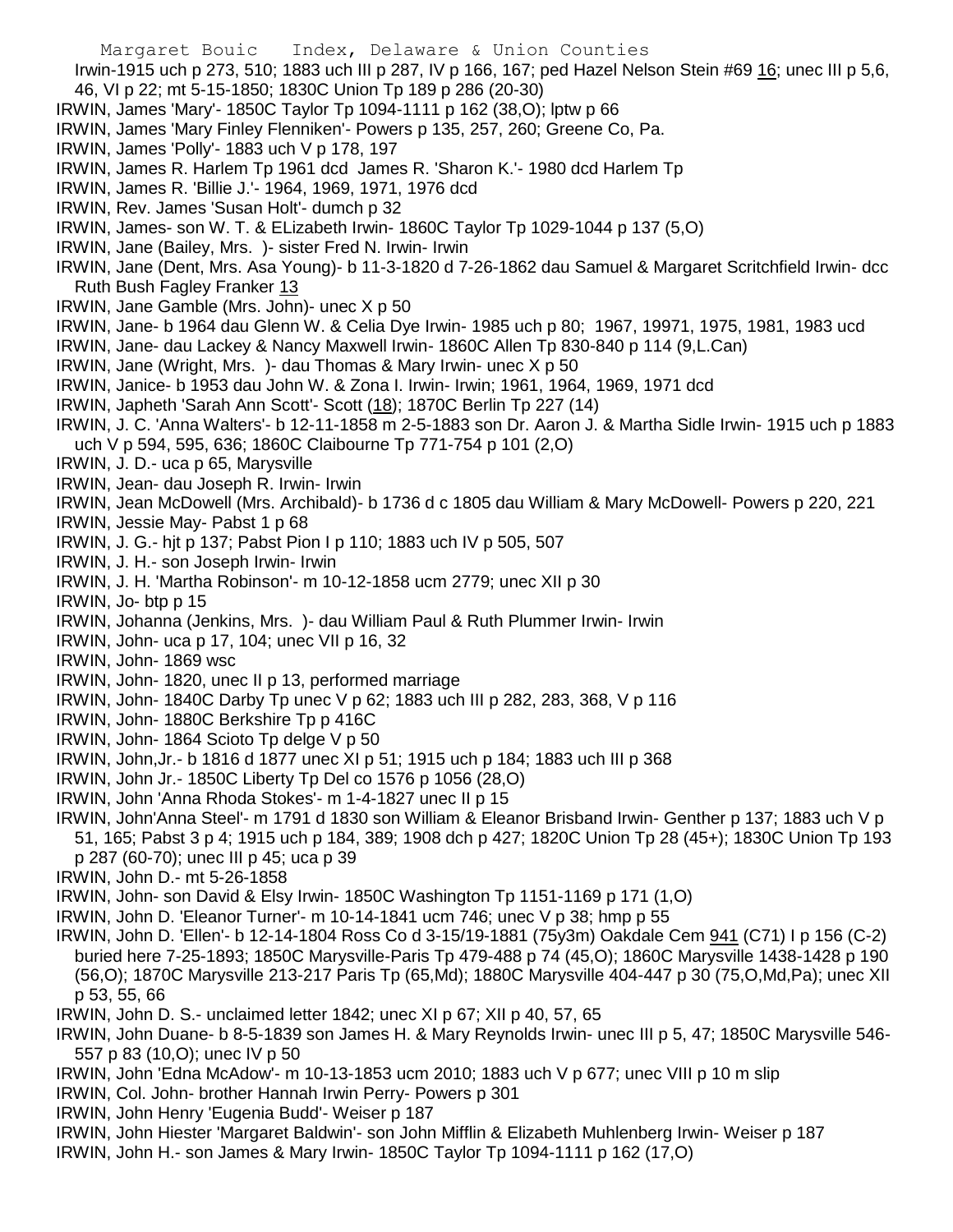Margaret Bouic Index, Delaware & Union Counties IRWIN, John J.- 1883 uch IV p 454 IRWIN, John 'Jane Gamble'- son Thomas & Mary Irwin- unec X p 50 IRWIN, John 'Lavina'- 1850C Liberty Tp Del. Co 1509 p 103 (33,O) IRWIN, John 'Mary'- 1883 uch V p 412 IRWIN, John Mifflin 'Elizabaeth Muhlenberg'- m 4-24-1794 d 8-27-1914- Weiser p 187 IRWIN, Rev. John N.- 1908 dch p 397; 1869 wsc p 2 IRWIN, John 'Rhoda Sotkes'- m 1-12-1827 ucm 125 IRWIN, John Russell- b 6-10-1841 d 8-9-1862 (21-2-0); third son William Brisband & Anna Bigelow Irwin; 1883 uch IV p 486, V p 166; 1850C Union Tp 1259-1277 p 189 (9,O) IRWIN, John S.- dec. 1844- unec X p 54 IRWIN, John S.- Justice of Peace- unec III p 37, 38, 47 IRWIN, John Steel 'Elizabeth Kirkpatrick'- b Va 1793 m c 1816 d 7-11- Mitchell Cem Dj p 9; Genther p 137; 1883 uch V p 165, 187, 197, 198, 228, 238; 1915 uch p 408; Pabst Pion I p 110; 1830C Darby Tp 66 p 292 (30-40); 1840C Darby Tp 1191 p 49 (40-50) IRWIN, John S. 'Susan Dall'- m 6-7-1853 dcm IRWIN, John- son William Irwin- Powers p 6; 1850C Liberty Tp Del Co 1576 p 105 (6,O) IRWIN, John- father of Gen. William Irwin- d 1831; 1883 uch V p 315 IRWIN, John W. 'Zona/Iona I.'- Irwin; 1961, 1964, 1971, 1976, 1980 dcd IRWIN, Johnathan- 1840C Union Tp 456 (30-40) IRWIN, Jonathan- son Caleb & Elizabeth Irwin- 1850C Scioto Tp 2469-2481 (9/12,O) IRWIN, Joseph- d 5-1918 (89)- Irwin IRWIN, Joseph- dcw Bk 4 p 339 (35) mentioned IRWIN, Dr. Joseph- Pabst 7 p 8 IRWIN, Joseph- 1880C Berlin Tp p 367C IRWIN, Joseph 'Eva Jane Finch'- dumch p 289; hadc p 92; CCC Berlin Tp IRWIN, Joseph- son John & Lavina Irwin- 1850C Liberty Tp Del Co 1509 p 103 (33,O) IRWIN, Joseph,Jr- 1870C Berlin Tp 227 (8) IRWIN, Joseph L.- son William Irwin- 1850C Liberty Tp Del Co 1576 p 105 (3,O) IRWIN, Joseph 'Lydia Cashner'- b 1829 Cheshire Cem p 60b; dg 9-22-1899 Cryder Ab p 217; 1908 dch p 427; Pabst 1 p 29; btp p 9; 1870C Berlin Tp 227 (41) IRWIN, Joseph 'Rebecca Smith'- son Thomas & Mary Irwin- unec X p 50 IRWIN, Joseph R. - son Ray V. & Lois Irwin- Irwin IRWIN, Joseph S.- hmp p 27 IRWIN, Joshua- son Caleb & Elizabeth Irwin- 1850C Scioto Tp 2469-2481 (2,O) IRWIN, Joshua David- b 5-10-1991 twin son of David & Susan Irwin- Irwin IRWIN, Joshua N.- d 8-10-1851 (1-5-2) Asbury Cem lptw p 67- son James & Mary Irwin- 1850C Taylor Tp 1094-1111 p 162 (6/12,O) IRWIN, Joshua'Sarah Neffis'- m 6-25-1871 ucm 4937 IRWIN, Josiah- 1840C Berkshire Tp (30-40) IRWIN, Joy M. (Mrs. Billie K.)- 1976, 1980 dcd IRWIN, Joyce (Barker, Mrs. )- dau William Paul & Ruth Plummer Irwin- Irwin IRWIN, Mrs. J. P.- d 12-22-1960 (88) Irwin IRWIN, June Ann- 1850C Union Tp 1296-1314 p 194 (20,O) IRWIN, Justin- son Archibald & Nancy Sheldon Irwin- 1850C Union Tp 1296-1314 (8/12,O) IRWIN, Justin C.- 1880C Brown Tp p 384C IRWIN, Katherine (Laws/Lowe, Mrs. Preston)- m 12-13-1843 ucm 927; unec VI p 4 IRWIN, Kathy (Cooper, Mrs. )- dau Fred N. & Betty J. Irwin- Irwin IRWIN, Keziah (Martin, Mrs. Jonathan)- 1883 uch V p 251 IRWIN, Lackey 'Nancy Maxwell'- b 10-1813- 1883 uch V p 484; 1860C Allen Tp 830-840 p 114 (43,Irel); 1900C Allen Tp 155-159 p 7B (83,Irel,Ger,Irel) IRWIN, Lana Ann (Mrs. David S.)- m 8-3-1854- Pabst 8 p 59 IRWIN, Laura- dau William Irwin- 1850C Liberty Tp Del Co 1576 p 105 (11,O) IRWIN, Lavina- dau Richard & Eliza Duckworth Irwin- 1850C Claibourne T0 117 p 19 (19,O) IRWIN, Lea E. (Mrs. Albert L.)- 1964, 1969, 1980 dcd IRWIN, ---(Lee, Mrs. Alfred E.)- sister of James G. Irwin- dg 2-20-1891; Cryder Ab p 46 IRWIN, Lela McColloch (Mrs. Frank)- Irwin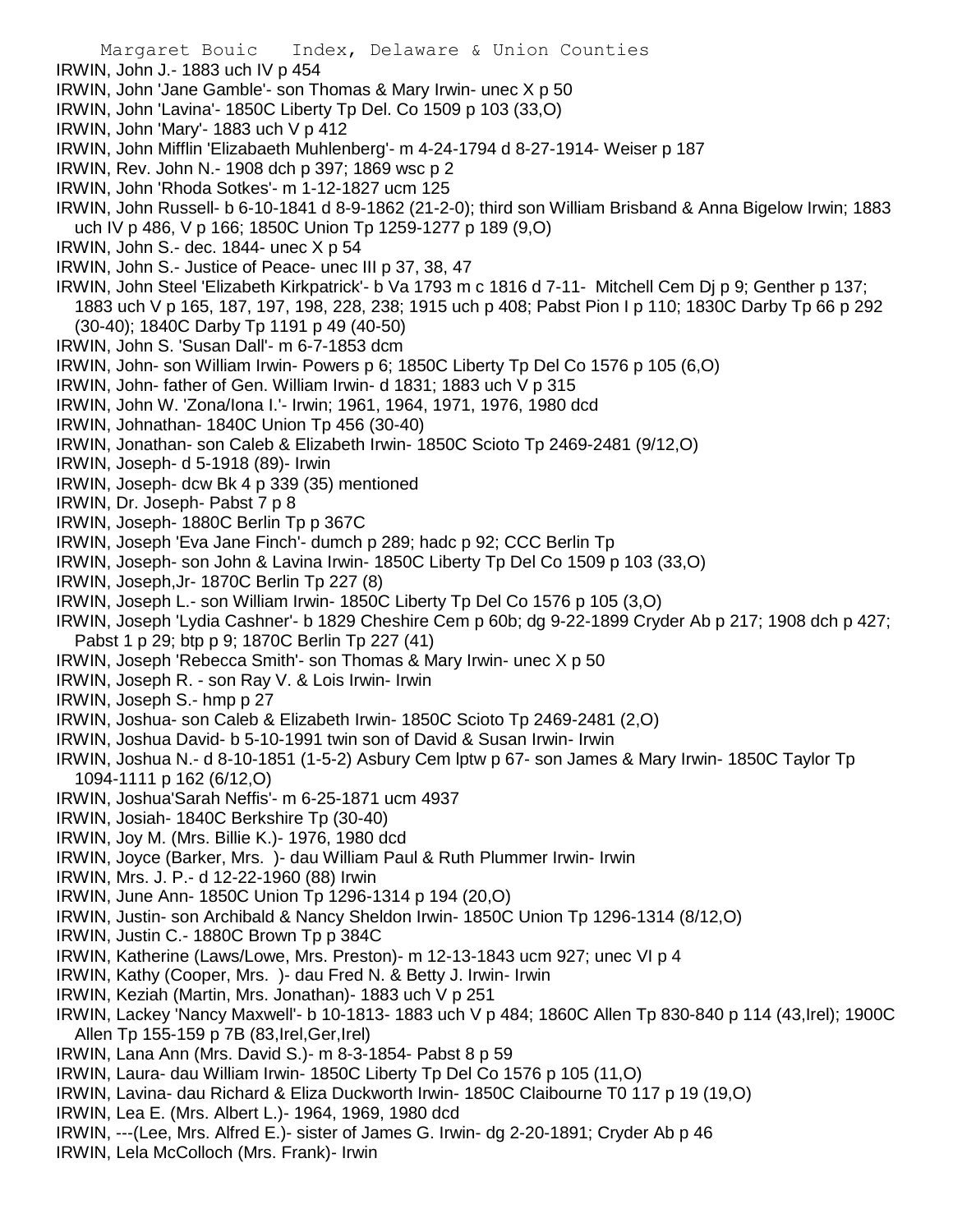- Margaret Bouic Index, Delaware & Union Counties
- IRWIN, Lavina (Mrs. John)- 1850C Liberty Tp Del Co 1509 p 103 (25,Pa)
- IRWIN, Ledora- dau Joseph & Lydia Irwin- Pabst 1 p 29
- IRWIN, Leona (Mrs. G. C.)- b 1861 d 1898 Berkshire Cem Powell p 8
- IRWIN, Levi L.- b 3-1864 son Lackey & Nancy Maxwell Irwin- 1900C Allen Tp 155-1519 p 7B (36,O,Irel,Scot); uca p 58, 64
- IRWIN, Levian/Levina D. (Heistand, Mrs. Dr. H. O.)- m 9-10/12-1850 ucm 1563; mt 9-18-1850; unec VII p 18, VIII p 3
- IRWIN, Levisa Tingle (Mrs. Thompson)- unec X p 50
- IRWIN, Lillian A.- dau Japeth & Sarah Ann Scott Irwin- Scott 54
- IRWIN, Linda Wendling (Mrs. )- Irwin
- IRWIN, L. L.'Florida'- 1-1849- 1900C Marysville 120 p 5A (51,O,O,Vt)
- IRWIN, Lloyd C.- d 11-17-1969 (64) Marlborough Cem- Irwin
- IRWIN, Lloyd 'Ruth Rowe'- Irwin
- IRWIN, Lois (Mrs. Ray V.)- Irwin
- IRWIN, Louisa- dau David & Elsy Irwin- 1850C Washington Tp 1151-1169 p 171 (13,O)
- IRWIN, Louise Candess Kahle (Mrs. Alex)- b 1878 dau Perry & Ellen B. Thompson Kahle- Weiser p 704
- IRWIN, Louise (Mrs. Harry)- dg 4-10-1951
- IRWIN, Lucy J.(Brown, Mrs. Elijah)- m 6-13-1854 ucm 2138 dau William Brisband & Anna Bigelow Irwin-1840C Union Tp 585 (5-10); 1850C Union Tp 1259-1277 p 189 (20,O)
- IRWIN, Lucy M. (Royer, Mrs. Eugene F.)- Pabst 6 p 88
- IRWIN, Lucy Neffers (Mrs. Caleb)- m 12-30-1860 ucm 3123; unec IV p 65; 1870C Liberty Tp Un Co 253 p 30 (29,O)
- IRWIN, Lucy (Richardson, Mrs. )- Pabst 1 p 29
- IRWIN, Lulu- dau Alex & Louise Candess Kahle Irwin- Weiser p 704
- IRWIN, Lydia Cashner (Swickard, Mrs. Levi)(Mrs. Joseph)- b Franklin Co 5-20-1834 m(1) 5-16-1850 d 9-18- 1899 (65-4-1) ll children; dg 9-22-1899 Cryder Ab p 217; Pabst 1 p 29; 1870C Berlin Tp 227 (36)
- IRWIN, Lydia (Parson, Mrs. John)- m 5-29-1839 ucm 553; unec III p 38
- IRWIN, Mabel Davidson (Snyder, Mrs. Frank Easton)- b 4-5-1883 m 7-26-1917 d 4-13-1946- Weiser p 112
- IRWIN, male- 1870C Berlin Tp 227 (10m)
- IRWIN, Malissa- dau Lackey & Nancy Maxwell Irwin- 1860C Allen Tp 830-840 (5(15?) L. Can)
- IRWIN, Margaret Baldwin (Mrs. John Riester)- Weiser p 187
- IRWIN, Margaret Baldwin- dau John Hiester & Margaret Irwin- Weiser p 187
- IRWIN, Margaret Jane (Faris, Mrs. Robert)- d 12-21-1856 (50) dbg p 6; dau Arthur & Ann Morrison Irwin- Pabst 7 p 8
- IRWIN, Margaret (Jordan, Mrs. Charles)- b 120 d 1892 ped Patrice Jordan Dugan #204 9; unec X p 31
- IRWIN, Margaret (Kimble, Mrs. )(Mrs. William Brisband)- m 9-7-1884; 1883 uch V p 166
- IRWIN, Margaret (Purdy, Mrs. )- dau Thomas & Mary Irwin- unec X p 50
- IRWIN, Margaret (Rhoades, Mrs. William)- m 2-28-1833 d age 85, dau John & Mary Irwin- dumch p 105; 1883 uch V p 412; 1850C Liberty Tp Del Co 1567 p 105 (38,NJ)
- IRWIN, Margaret Scritchfield (Mrs. Samuel)- b 9-21-1787 m 7-4-1810 d 12-4-1838- dcc Ruth Bush Fagley Franker 27
- IRWIN, Margaret Suzanne- b 1957 dau Glenn W. & Celia Dye Irwin- Irwin; 1985 uch p 80; 1959, 1962, 1967, 1971, 1973, 1975 ucd- engaged to Ronald Eugene Doebert
- IRWIN, Margie- dau Glen & Celia Dye Irwin- Irwin
- IRWIN, Marie (Welsh, Mrs. )- sister David E. Irwin- Irwin
- IRWIN, Mark- son Fred N. & Betty J. Irwin- Irwin
- IRWIN, Martha (Amrine, Mrs. Henry, Jr)- b 4-14-1820 Madison Co m 4-26-1842 ucm 790 d 5-27-1903 Oakdale Cem I p 153 (C-4); unec V p 59
- IRWIN, Martha E. (Jackson, Mrs. Louis L.)- b 1-18-1908 d 3-12-1988 (80) Huntsville Cem- dau Frank & Lela McColloch Irwin- Irwin
- IRWIN, Martha E. Sanders (Mrs. Archibald S.)- b 8-22-1828 m 3-6-1856 Sanders Bible unec VI p 43, 44; mt 3- 19-1856
- IRWIN, Martha Robinson (Mrs. J. H.)- m 10-12-1858 ucm 2779; unec XII p 30
- IRWIN, Martha Sidle (Mrs. Aaron J.)- m 3-26/27-1857 ucm 2545 d 1866 dau Jacob Sidle- 1883 uch V p 636; mt 4-22-1857; 1860C Claibourne Tp 771-754 p 101 (23,O)
- IRWIN, Mary- 1915 uch p 249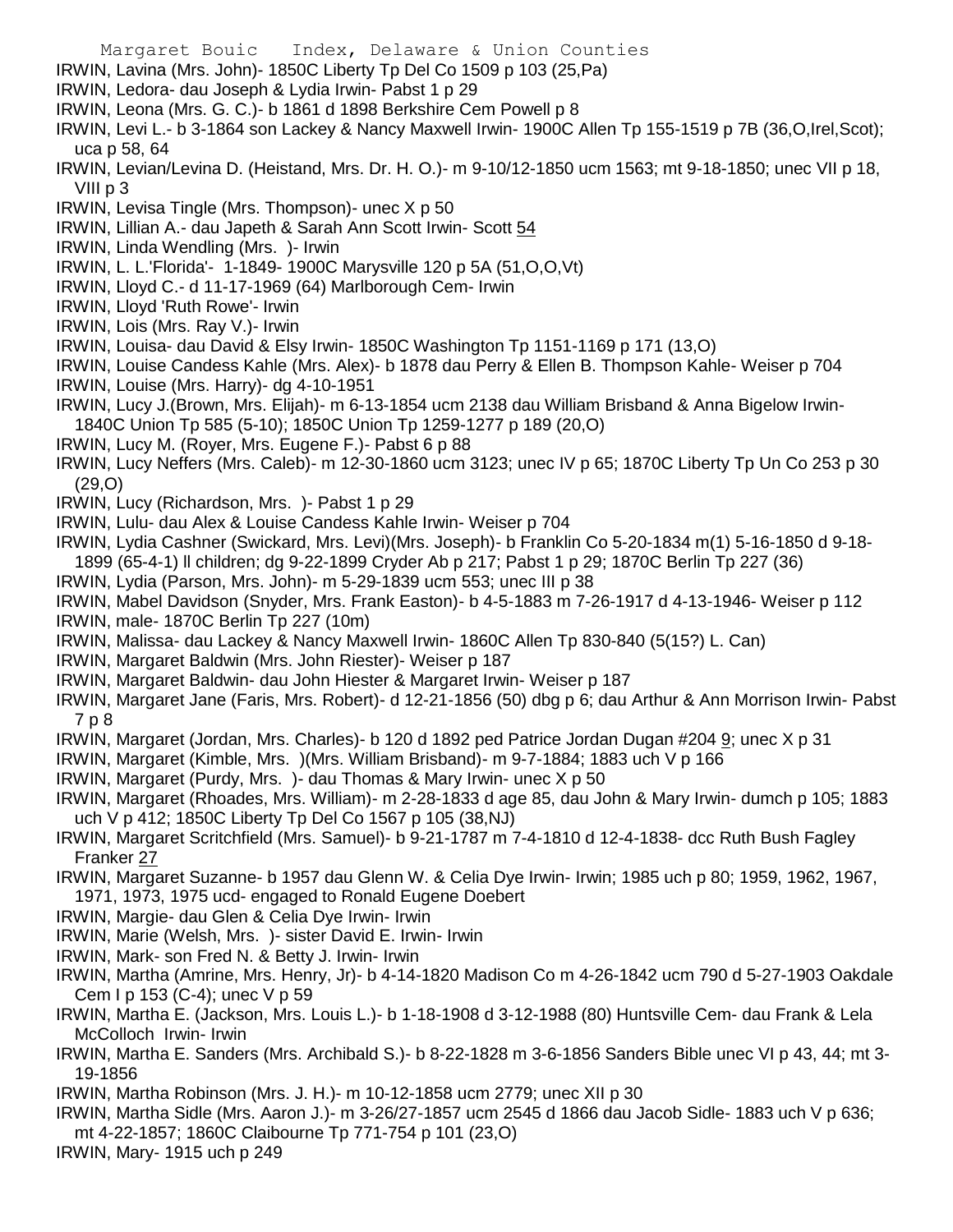Margaret Bouic Index, Delaware & Union Counties IRWIN, Mary A- dau David & Elsy Irwin- 1850C Washington Tp 1154-1169 p 171 (11,O) IRWIN, Mary A.- dau Lackey & Nancy Maxwell Erwin- 1860C Allen Tp 830-840 p 114 (11,L.Can) IRWIN, Mary Alexander (Mrs. Gen. Robert)- dau Zebulon Alexander- Powers p 6 IRWIN, Mary Baldwin (Brooke, Mrs. George)- b 1838 m 1862 d 3-1910 dau John Hiester & Mary Baldwin Irwin-Weiser p 187 IRWIN, Mary (Mrs. Dr. Donald)- Irwin; 1964 dcd IRWIN, Mary E. Crandell (Mrs. T) d 3-20-1860 (20-5-11) Milford Cem Un Al p 21 IRWIN, Mary Elizabeth (Ginn, Mrs. Donald H.)- m 12-21-1935 dau Frank & Lela McColloch Irwin- Irwin IRWIN, Mary Elizabeth (Stirratt, Mrs. John A.)- b 9-29-1828 m 5-21-1846 ucm 1134 d 8-16-1856 dau James H. & Mary Reynolds Irwin- Irwin Bible, unec III p 5, 6, 47, VI p 22,68; ped Hazel Nelson Stein #69 9 IRWIN, Mary/Polly E. Reynolds (Mrs. James Hughs)- b 8-9-1805 m 11-7-1826 ucm 121 d 8-20/26-1844 (39y11d) Milford Cem Un Al p 21; dau Elisha & Mary Reynolds or Elizabeth Witter Raynolds; Irwin Bible; Reynolds Bible- 1883 uch V p 166, 178; unec III p 5,6, 47, 53; 1830C Union Tp 189 (20-30) IRWIN, Mary Finley Flenniken (Mrs. James)- b 7-23-1791 dau James & Jane Dunlap Flenniken- Powers p 135 IRWIN, Mary J.- 1855 at OWU- unec V p 35, niece of James Russell IRWIN, Mary (Mrs. John)- 1883 uch V p 412 IRWIN, Mary J.- dau John D. & Ellen Irwin- 1850C Marysville-Paris Tp 479-488 p 74 (18,O) IRWIN, Mary (Oldham, Mrs. Robert W.)- m 5-4-1843 dcm IRWIN, Mary (Patterson, Mrs. )- dau Thomas & Mary Irwin- unec X p 50 IRWIN, Mary Smyth (Lee, Mrs. Cyprian)- m 11-11-1830 ucm 214d 1857- dau John & Anna Steel Irwin- 1883 uch V p 14, 43, 166; unec II p 27 IRWIN, Mary S. (Paul, Mrs. John A.)- m 3-20-1849 ucm 1402; unec XIII p 19 IRWIN, Mary (Thompson?)(Mrs. Thomas)- m c 1797 d c 1818, unec X p 50 IRWIN, Mary - dau William Irwin- 1850C Liberty Tp Del Co 1576 p 105 (13,O) IRWIN, Mathew- son David & Elsy Irwin- 1850C Washington Tp 1151-1170 p 71 (4,O) IRWIN, Matthew- son John Mifflin & Elizabeth Muhlenberg Irwin- Weiser p 187 IRWIN, Maton- 1842 unec XII p 50 IRWIN, Melvin R. 'Mildred'- brother David E. Irwin- Irwin; 1961, 1964, 1969, 1971, 1986, 1980 dcd IRWIN, Mike- son Fred N. & Betty J. Irwin- Irwin) IRWIN, Mildred (Mrs. Melvin R.)- 1961, 1964, 1969, 1971, 1976, 1980 dcd IRWIN, Miles Lanson- b 10-9-1830 d 8-19-1832 son James H. & Mary Reynolds Irwin- Irwin bible- unec III p 5,6 IRWIN, Minnie (Freshwater, Mrs. Harry Bell) 2nd wife- Freshwater p 147 IRWIN, Minnie Hinkle (Mrs. George S.)- d 6-29-1962 (75) Oak Grove Cem Irwin IRWIN, Nancy (Findley, Mrs. Gov. William)- dau Archibald & Jean McDowell Irwin- Powers p 220, 221 IRWIN, Nancy (Gledhill, Mrs. William)- m 4-26-1853 ucm 1952 IRWIN, Nancy (Judy, Mrs. Samuel)- m 7-15-1838 ucm 499 IRWIN, Nancy- dau Lackey & Nancy Maxwell Erwin- 1860C Allen Tp 830-840 p 114 (2,L.Can) IRWIN, Nancy Maxwell (Mrs. Lackey)- 1883 uch V p 484; 1860C Allen Tp 830-840 p 114 (38,Irel) IRWIN, Nancy Milton (Twiford, Mrs. Thomas)- b 1806 m 1831 d 1871 dau John & Anna Steele Irwin- 1883 uch V p 167 IRWIN, Nancy Sheldon (Mrs. Archibald)- m 10-23-1846 ucm 1167- 1850C Union Tp 1296-1314 p 192 (22,O); unec VI p 69 IRWIN, Norah D. (Mrs. George W.)- b 3-1860- 1900C Leesburg Tp 173-175 p 8A (40,O.Va,Ind) m 14y, 4 ch 3 living IRWIN, Orpha (Hinnesy, Mrs. Fred)- dau Alex & Louise Candess Kahle Irwin- Weiser p 704 IRWIN, Paul- b 1960 son Glenn W. & Celia Dye Irwin- 1985 uch p 80; 1962, 1967, 1971, 1973, 1975, 1977, 1979, 1981 ucd IRWIN, Peggy (Mrs. Clifford F.)- 1980 dcd IRWIN, Perry V.- b 12-1898 son George W. & Norah D. Irwin- 1900C Leesburg Tp 173-175 p 8A (1,O,O,O) IRWIN, Philip- son Joseph R. Irwin- Irwin

IRWIN, Privie ? Flower E.- dau Lackey & Nancy Maxwell Erwin- 1860C Allen Tp 830-840 p 114 (3,L.Can)

IRWIN, Rachel A. (Mrs. George H.)- b 1880 d 1958 Milford Cem Un Al p 48

IRWIN, Rachel- dau Edward & Sarah Ann Irwin- 1850C Scioto Tp 2474-2486 (4,O)

IRWIN, Rachel- dau Thomas & Mary Irwin- unec X p 50

IRWIN, Ray- dpc p 63, 73 Mrs. Ray- dpc p 85, 88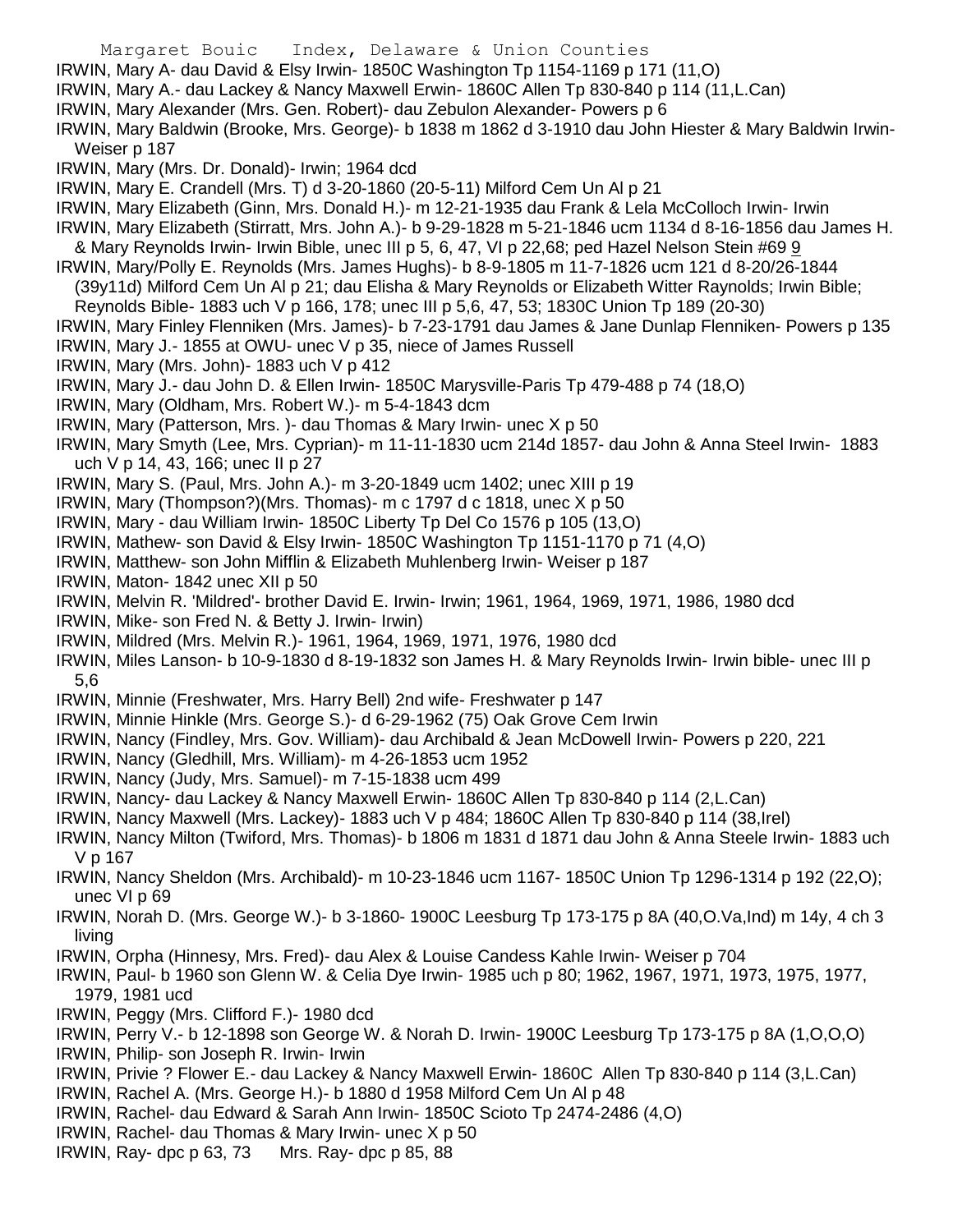- Margaret Bouic Index, Delaware & Union Counties
- IRWIN, Ray V.'Lois'- d 2-22-1968 (73) Oak Grove Cem- Irwin
- IRWIN, Raymond D. 'Clara Wilkins'- b 8-10-1896 m 1927 d 8-1977-Oakdale Cem II p 122 (K-R7-14); 1985 uch p 80; Irwin; 1959, 1962, 1967, 1971, 1973, 1974, 1977 ucd
- IRWIN, Raymond Dye 'Dawn Marie Smith'- b 1966 m 9-8-1990 son Glenn W. Irwin- Irwin; 1985 uch p 80; 1967, 1971, 1973, 1975, 1977, 1979, 1981, 1983 ucd
- IRWIN, Rebecca G. Miller (Mrs. James Gwynn)- m 3-15/25-1858 ucm 2708 dau Samuel C. & Zelinda Burnham Miller- 1883 uch V p 176; mt 3-31-1858; unec XII p 30; mt 3-31-1858
- IRWIN, Rebecca J.- 1870C Taylor Tp 129-121 p 15 (15,O); mt 3 p 24
- IRWIN, Rebecca (Kenton, Mrs. Arthur T.)- b 8-28-1826 m 9-12-1848 ucm 1343 d 7-27-1872 dau James & Christiana Irwin- 1883 uch V p 315; unec VII p 40
- IRWIN, Rebecca Smith (Mrs. Joseph)- unec X p 50
- IRWIN, Rhoda Stokes (Mrs. John)- m 1-12-1827 ucm 125; 1840C Union Tp 647 (20-30)
- IRWIN, Richard W.- dg 5-2-1898 Cryder Ab p 175
- IRWIN, Richard W. 'Eliza Duckworth'- d 9-1-1881 (72-2-28) Claibourne Cem p 11; 1915 uch p 475, 685; 1883 uch V p 573, 655; 1840C Claibourne Tp 47 (30-40); 1850C Claib. T. 117 p 19 (43,Md); unec XI p 11
- IRWIN, R. M.- uca p 92, 93 Richwood
- IRWIN, Robert- 1883 uch IV p 513; uca p 104
- IRWIN, Robert C.- son Caleb & Lucy Neffers Irwin- 1870C Liberty Tp Un Co 253 p 30 (5,O)
- IRWIN, Robert- son Dr. Donald & Mary Irwin- Irwin
- IRWIN, Robert 'Henrietta Robinson'- son Thomas & Mary Irwin- unec X p 50
- IRWIN, Gen. Robert 'Mary Alexander'- b 8-26-1740- son William Irwin-, 8th of 14 ch- Powers p 6,8,164
- IRWIN, Robert 'Orsie Perry'- m 3-6-1864 ucm 3559
- IRWIN, Robert- brother William Paul Irwin- Irwin
- IRWIN, Robert- son William P. & ELizabeth Waggle Irwin- 1850C Taylor Tp 1089-1106 p 161 (7,O)
- IRWIN, Rodema- 1870C Berlin Tp 227 (10)
- IRWIN, Ruth (Converse, Mrs. )- sister William Paul Irwin- Irwin
- IRWIN, Ruth Hinkle (Sesler, Mrs. Kenneth Eugene)- b 5-7-1923 m 6-29-1968 dau Charles & Mary Jordan Hinkle- Genther p 193
- IRWIN, Ruth Plummer (Mrs. William Paul)- Irwin
- IRWIN, Ruth Rowe (Mrs. Lloyd)- d 2-11-1962 (65) Marlborough Cem- Irwin
- IRWIN, R. W.- 1883 uch IV p 524, 526, 536
- IRWIN, S.- 1840 Harlem Tp Powell p 141
- IRWIN, S. A. 'Martha Sanders'- m 3-6-1856 mt 3-19-1856
- IRWIN, Samuel- 1880 dch p 642
- IRWIN, Samuel 'Catherine'- d 7-2-5-1866 (77) Fancher Cem Powell p 129
- IRWIN, Samuel- son David & Elsy Irwin- 1850C Washington Tp 1151-1169 p 171 (14,O)
- IRWIN, Samuel K. 'Almina Tucker'- m 5-2-1839 ucm 548; son John Irwin- 1883 uch V p 116; unec III p 38, 49; 1840C Darby Tp 1103 p 49 (20-30)
- IRWIN, Samuel K. 'E'- b 3-13-1817 d 2-13-1849 Milford Cem Un Al p 24
- IRWIN, Samuel L. 'Flora A. Winget'- b 1-7-1849 m 12-11-1873 ucm 5394 d 6-4-1911 Oakdale Cem I p 81 (D-
- R2-34) son Samuel K. & Elmina Tucker Irwin- 1883 uch V p 116; son Samuel & Almina Tucker Irwin- 1850C Marysville 559-570 p 85 (2,O); 1880C Marysville 31-32 (31,O,O,Vt)
- IRWIN, Samuel 'Margarett Scritchfield'- b 3-18-1786 m 7-4-1810 d 12-7-1851 dcc Ruth Bush Fagley Fraker 26
- IRWIN, Sandra- b 1951 dau John W. & Iona Irwin- Irwin; 1961, 1964, 1969, 1971 dcd
- IRWIN, Sarah Ann (Mrs. Edward)- 1850C Scioto Tp 2474-2486 (30,NJ) (Irvin)
- IRWIN, Sarah Ann Gamble (Mrs. Thomas,Jr.)- unec X p 50
- IRWIN, Sarah Ann Scott (Mrs. Japeth)- dau Daniel Beckley & Ann Mahoney Scott- Scott 18
- IRWIN, Sarah D.- 1850C Marysville 546-557 p 83 (8,O)
- ISAACS, Sarah Elizabeth (Westheimer, Mrs. Nathan P.)- m 6-21-1860 ucm 3042 d 1913 dau Richard & Elizabeth Duckworth Irwin- 1915 uch p 685; 1883 uch V p 655
- IRWIN, Sarah E.- dau Richard & Eliza Duckworth Irwin- 1850C Claibourne Tp 117 (9,O)
- IRWIN, Sarah Emily- b 11-6-1842 d 10-2-1843 dau Samuel K. & E. Irwin- Milford Cem Un Al p 24
- IRWIN, Sarah Emma- b 9-15-1841 dau James H. & Mary Reynolds Irwin- unec III p 5, 47
- IRWIN, Sarah E. (Westheimer, Mrs. Nathan)- m 6-21-1860 ucm 3042; mt 6-27-1860
- IRWIN, Sarah Frances (Bagley, Mrs. Andrew J.)- 1908 dch p 607; Pabst 1 p 29; 1870C Berlin Tp 227 (12)
- IRWIN, Sarah (Gladhill, Mrs. Joseph)- 1883 uch V p 388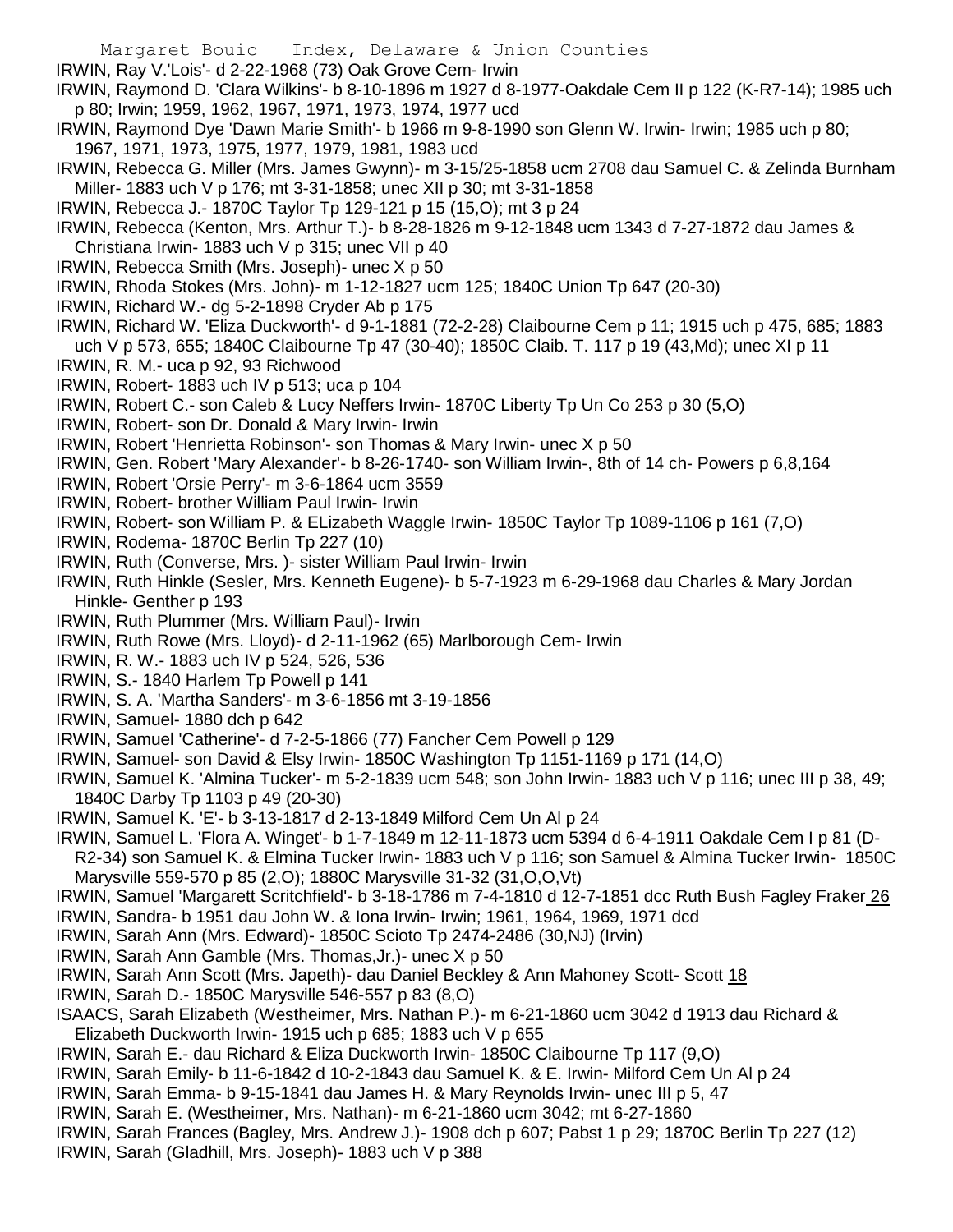- Margaret Bouic Index, Delaware & Union Counties IRWIN, Sarah Hart (Faris, Mrs. Adam)- m 5-19-1836 dcm; Pabst 7 p 8 IRWIN, Sarah Jane (McKittrick, Mrs. Charles)- b 7-29-1885 m 9-30-1918 McKitrick p 468 IRWIN, Sarah Neffis (Mrs. Joshua)- m 6-25-1871 ucm 4937 IRWIN, Sarah Reynolds- d 2-14-1872 (70-9-27) Milford Cem Un Al p 21 IRWIN, Sarah- dau Richard & Eliza Duckworth Irwin- 1850C Claibourne Tp 117 p 19 (9,O) IRWIN, Sarah Stults (Mrs. William)- m 5-11-1859 ucm 2886 mt 5-25-1859, unec V p 9 IRWIN, Sharon K. (Mrs. James R.)- 1980 dcd IRWIN, Sherman- son Alex & Louise Candess Kahle Irwin- Weiser p 704 IRWIN, Sherry- 1979 ucd IRWIN, S. L.- d 6-4-1911 (63y) Oakdale Cem 2390 (122D); uca p 24, 104; 1883 uch IV p 513 IRWIN, Starret- 1915 uch p 496, 497; 1883 uch V p 586, 587; 1843 Richwood- unec XII p 69 IRWIN, Stephen Baldwin 'Harriet Brooke Grubb'- Weiser p 187 IRWIN, Stephanie S. (Mrs. David G.)- 1991 ucd IRWIN, Steve- son Fred N. & Betty J. Irwin- Irwin IRWIN, Sulvester- son Caleb & Lucy Neffers Irwin- 1870C Liberty Tp un Co 253 p 30 (3/12,O) IRWIN, Susan Dall (Mrs. John S.)- m 6-7-1853 dcm IRWIN, Susan Holt (Mrs. James)- dau Evans Holt- dumch p 32 IRWIN, Sybilla Burchell (Mrs. David Muhlenberg)- Weiser p 187 IRWIN, Teresa- b 1964 dau James R. & Billie J. Irwin -Irwin; 1969, 1971, 1976 dcd IRWIN, Teresa- dau Japeth & Sarah Ann Scott Irwin- Scott 53 IRWIN, Thomas- Pabst Pion I p 110 IRWIN, Thomas,Sr- 1775 d 1854 unec XI p 51 IRWIN, Thomas- 1870C Union Tp 6 p 1 (23,O); uca p 104; 1883 uch IV p 513 IRWIN, Thomas J. 'Sarah Ann Gamble'- son Thomas & Mary Irwin- unec III p 61, X p 50; mt 7-2-1852 IRWIN, Thomas 'Mary'- b 1775 Pa m c 1797 unec X p 50 IRWIN, Thompson 'Levisa Tingle'- son Thomas & Mary Irwin- unec X p 50 IRWIN, Tina (Mrs. Alfred L.)- 1976 dcd IRWIN, Todd- d 9-15-1887 (1y) Oakdale Cem 347 I p 18 IRWIN, Ursula- b 3-7-1850, 6th dau William Brisband & Anna Bigelow Irwin- Milford Cem Un Al p 21 IRWIN, Virginia A. (Mrs. Gregory N.)- 1980 dcd IRWIN, Wayne- son John W. & Zona I. Irwin- Irwin IRWIN, William- 1880C Delaware Town p 541C IRWIN, william- hjt p 42; 1915 uch p 421 IRWIN, William- 1850C Union Tp 1296-1314 p 194 (14,O) IRWIN, William- b 1812 d 1884 unec XI p 51, XII p 56 IRWIN, William- d c 1763 Cumberland Co Pa- Powers p 6 IRWIN, William- 1870C Berlin Tp 227 (6) IRWIN, William- son Archibald S. & Nancy E. Sheldon Irwin- 1850C Union Tp 1296-1314 (2,O) IRWIN, William- son Arthur & Ann Morrison Irwin- Pabst 7 p 8 IRWIN, William B.- 1985 uch p 163; 1883 uch V p 103, 117, 133, 137, 184, 202, 409, 438; surveyor, Unionville; unvmec p 2; Marysville p 35 IRWIN, William Brisband 'Anna Bigelow'- b 10-2-1795 d 10-17-1878 Milford Cem, Un Al p 21- son John & Anna Steel Irwin- 1883 uch III p 272, 298, 314, 317, 318, 368, 372 V p 15, 165, 166, 167, 172, 184, 187, 193, 198, 206, 208, 232, 277, 278, 367; 1915 uch p 380; hmp p 15,16; WBrown IV p 450; 1820C Union Tp 76 (16-26); 1830C Union Tp 175 (30-40); 1840C Union Tp 1259 (40-50); 1850C Union Tp 1259-1279 p 189 p 189 (54,Va); 1842 unec III p 61, IV p 8, 34, V p 37, VI p 54, 55, XII p 39 IRWIN, William C.- guardian appointed, unec X p 43; mt 5-31-1879 IRWIN, William C.- 1870C Taylor Tp 129-121 p 15 (12,ILL); mt 3 p 28 IRWIN, William 'Eliza Jane Zimmerman'- unec X p 50 IRWIN, William 'Elizabeth'- 1850C Liberty Tp Del Co 1576 p 105 (41,NJ) IRWIN, Dr. William H.'Dorothy'- d 8-21-1974 (66) son George S. & Minnie Hinkle Irwin- Irwin
- IRWIN, William Henry 'Daisy Sarah Willey'- (42-1903 dcb late (Elnoria Idellia)
- IRWIN, William- son John D. & Ellen Irwin- 1850C Marysville-Paris Tp 479-488 p 74 (10,O)
- IRWIN, William L.- uca p 104; 1883 uch IV p 476
- IRWIN, William Lee, 2nd- b 112-26-1836 d 3-28-1906 Milford Cem Un Al p 21; OVI; son William Brisband & Anna Bigelow Irwin- 1883 uch V p 166; 1840C Union Tp 585 (-5); 1850C Union Tp 1259-1277 p 189 (13,O)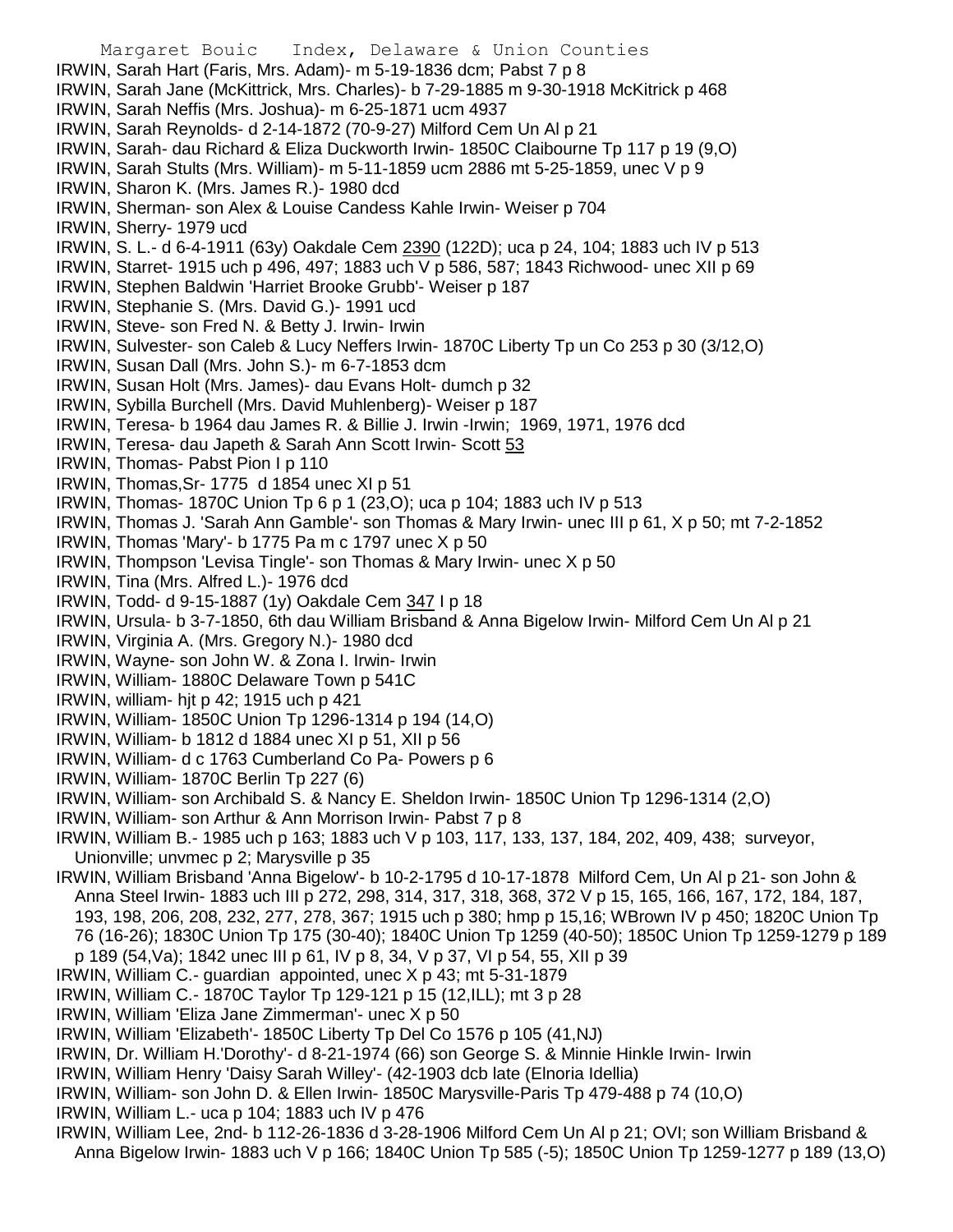Margaret Bouic Index, Delaware & Union Counties IRWIN, William P.- unclaimed letter 1842 unec XI p 42, 67, XII p 65 IRWIN, William P.- b 10-14-1833 d 7-21-1852 (18y9m) Oakdale Cem 940 (C71) I p 156 IRWIN, William P 'Elizabeth Waggle'- m 3-17-1841 ucm 710; unec V p 38; 1850C Taylor Tp 1089-1106 p 161 (36,O) IRWIN, William Paul 'Ruth Plummer'- d 11-2-1985 (73) Riverside Cem, Columbus- - Irwin IRWIN, William P- son James & Mary Irwin- 1850C Taylor Tp 1094-1111 p 162 (14,O) IRWIN, Col. William S.- hjt p 32 IRWIN, William 'Sarah Stults'- m 5-11-1859 ucm 2886; unec V p 9 IRWIN, William W.- 1883 uch III p 349 IRWIN, Willie R. 'Henrietta Marie Smith'- Pabst 6 p 88 IRWIN, Wilma (Cook, Mrs. Van)- dau Alex & Louise Candess Kahle Irwin- Weiser p 704 IRWIN, W. P.- 1880 dch p 486 IRWIN, W. S.- 1880C Brown Tp p 384C; hmp p 112 IRWIN, W. T. 'Elizabeth'- 1860C Taylor Tp 1029-1044 p 136 (45,0) IRWIN, W. W.- hmp p 110 IRWIN, Zona Iona. (Mrs. John W.)- d 9-2-1981 (61) Fancher Cem- Irwin; 1969, 1971, 1976, 1980 dcd IRWINE, Martha- Pabst 3 p 1 ISAAC, David- 1880 dch p 192, 452; 1908 dch p 75, 439 ISAAC, Elizabeth- Powers Pat p 46 ISAAC, John- 1883 uch IV p 519; uca p 104 ISAACS, Angela- b 1971 dau Lester & VIrginia Isaacs- 1975, 1977, 1979, 1981, 1983 ucd ISAACS, Anthony- b 1957 lived with Edward J. & Linda Bollack- 1971 ucd ISAACS, Beatrice (Mrs. John)- 1961 dcd ISAACS, Bobi Jo- b 1966 dau John & Maryann Isaacs- Isaacs; 1975 ucd- engaged to Bill E. Wibley ISAACS, Carol S. (Mrs Paul D.)- 1983, 1991 ucd ISAACS, Cecil- brother Orville L. Isaacs- Isaacs ISAACS, Dawn- b 1971- dau Terry L. & Laurene Isaacs- 1977, 1979 ucd ISAACS, D. C.- Oxford Tp- 1980 dcd ISAACS, Derek- b 1975 ucd son Paul C. & Carol S. Isaacs- 1991 ucd ISAACS, Dorothy D. Case (Mrs. )- d 3-2-1981 (72) cremated- sister Arthur Case- Isaacs ISAACS, Garnett (Wilson, Mrs. )- sister Orville L. Isaacs- Isaacs ISAACS, James L.' Drumm'- b 1959 son John & Mary Ann Isaacs- Isaacs; 1973, 1975, 1977 ucd ISAACS, James Lewis,Jr.- son James L. Isaacs- Isaacs ISAACS, James- b 1974 son Terry L. & Laurene Isaacs- 1977, 1979 ucd ISAACS, Jason Allen- b 8-4-1985 son James L. Isaacs- Isaacs; 1991 ucd ISAACS, Jeremy Michael- b 10-9-1982 son James L. Isaacs- Isaacs ISAACS, Jill- b 1966 son John & Linda Isaacs- 1973 ucd ISAACS, John 'Beatrice'- 1961 dcd ISAACS, John 'Linda'- 1973 ucd ISAACS, John 'Maryann'- Isaacs ISAACS, Juanita- b 1954 lived with Edward J. & Linda Bollack- 1971 ucd ISAACS, laurene A. (Mrs. Terry L.)- 1977, 1979 ucd ISAACS, Lee F.- 1973, 1975, 1977, 1979, 1981, 1983, 1991 ucd ISAACS, Lester E. 'Virginia R.'- 1975, 1977, 1979, 1981, 1983, 1991 ucd ISAACS, Lester- b 1974 son Lester & Virginia Isaacs- 1975, 1977, 1979, 1981, 1983, 1991 ucd; Isaacs ISAACS, Linda (Mrs. John)- 1973 ucd ISAACS, Louzetta- 1967 ucd L. F.- 1981, 1983 ucd ISAACS, Manly- b 1960 ch John T. & Mary Ann Isaacs- 1973, 1975 ucd ISAACS, Marilyn A.- 1979, 1981, 1983 ucd; unec XIII p 28, query ISAACS, Martha Louise Rutherford (Mrs. Orville L.)- b 11-11-1915 m 8-16-1941 dau Walter G. & Verena Gertrude Williey Rutherford- Isaacs; Weiser p 20 ISAACS, Mary- b 1960 lived with Edward J. & Linda Bollack- 1971 ucd ISAACS, Maryann (Mrs. John)(Bollack, Mrs. )- Isaacs ISAACS, Orville L. "Ted" 'Martha Louise Rutherford'- b 5-24-1912 m 8-16-1941 d 7-20-1973 Oller Cem- Isaacs; Weiser p 20 ISAACS, Paul D. 'Carol S.'- 1983, 1991 ucd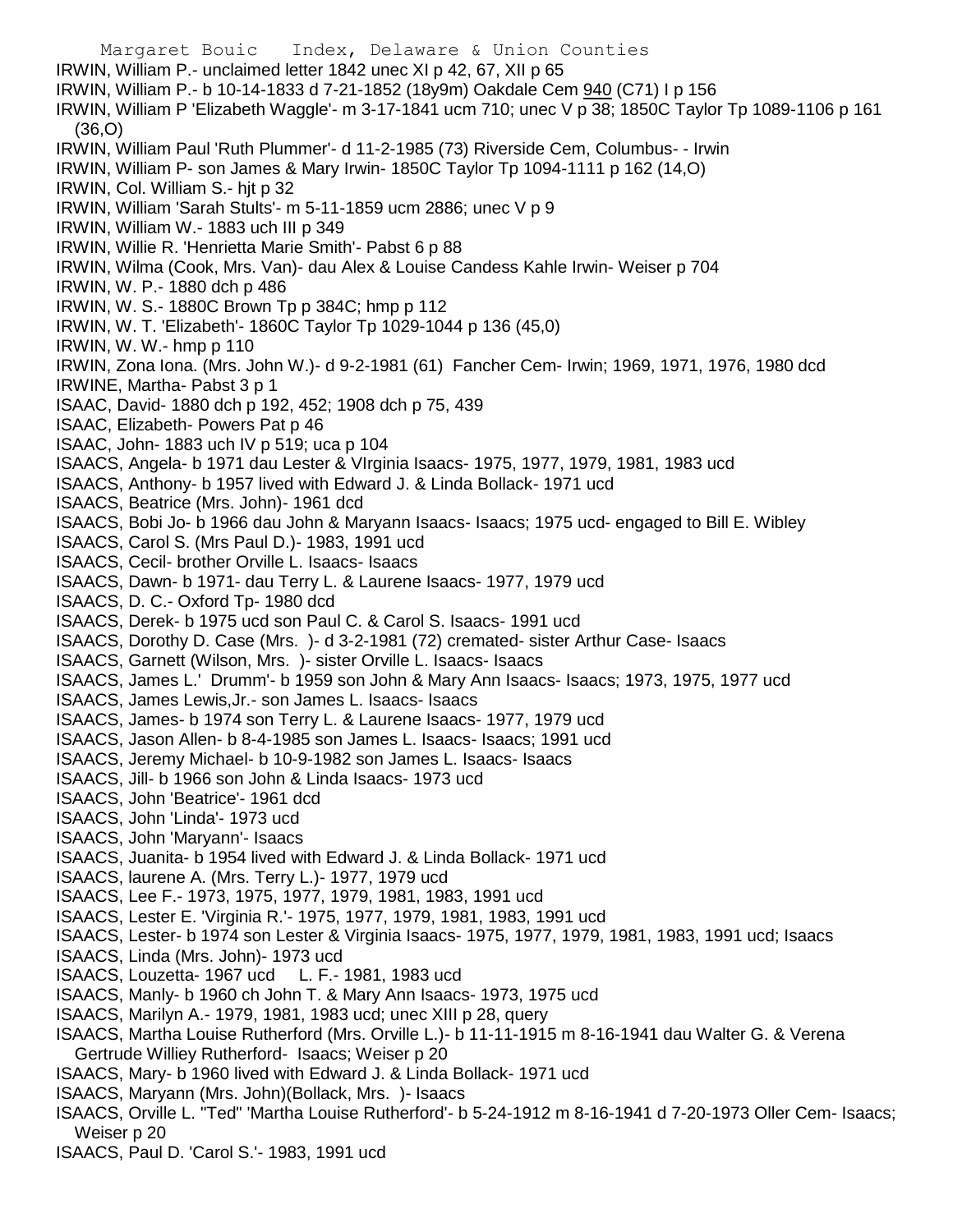- ISAACS, Russell- b 1964 son John & Linda Isaacs- 1973 ucd
- ISAACS, Stacy Marie- b 10-25-1989 dau James L. Isaacs- Isaacs
- ISAACS, Terry L. 'Laurene'- 1977, 1979 ucd
- ISAACS, Terry- b 1973 ch Terry L. & Laurnee Isaacs- 1977, 1979 ucd
- ISAACS, Thomas Walter- b 6-15-1948 son Orville L. & Martha Louise Rutherford Isaacs- Weiser p 20; Isaacs
- ISAACS, Tracy (House, Mrs. )(Scheiderer, Mrs. Edgar Roy)- b 1-22-1970 m 4-24-1993- St. Paul p 33
- ISAACS, Tracy- b 1968 dau John & Linda Isaacs- 1973 ucd
- ISAACS, Tracy Renee- b 1970 dau Lester & Virginia Isaacs- Isaacs- engaged to J. D. House
- ISAACS, Victoria- b 1955- lived with Edward J. & Linda Bollack- 1971 ucd
- ISAACS, Virginia R. (Mrs. Lester)- 1975, 1977, 1979, 1981, 1983, 1991 ucd
- ISAACS, Vivian (Hunter, Mrs. )- sister Orville L. Isaacs- Isaacs
- ISABEL, Arthur 'Gertrude Wells'- Fairfield-Stuart Bible- unec IV p 56
- ISABEL, Gertrude Wells (Mrs. Arthur)- unec IV p 56
- ISABEL, J. B.- dg 1-24-1908 delge VIII p 14
- ISABEL, --- (Little, Mrs. John)- dcc Margaret Little Potter 129
- ISAKSON, Carl Andrew 'Eleanor Bergite Peterson'- b 2-22-1876 ped Steven Isakson 8; delge V p 69
- ISAKSON, Donald Paul 'Shirley Ann Martinson'- b 3-10-1932 m 8-8-1953 son Paul & Phyllis Virginia Bartz Isakson- ped Steven P. Isakson 2; delge V p 69
- ISAKSON, Eleanor Bergite Pederson (Mrs. Carl Andrew)- b 3-6-1875 dau Peder & Martha Oleanna Ericksonped Steven Isakson 18; delge V p 69
- ISAKSON, Patricia Ann Harrison (Mrs. Steven Paul)- m 2-12-1983 dau Patrick Floyd & Patricia Ann Taryy Harison- delge IV query p 36, 59, 73, V p 69 ped 1
- ISAKSON, Paul 'Phyllis Virginia Bartz'- b 1-16-1905 Norway m 3-11-1929 son Carl Andrew & Eleanor Bergite Pederson Isaksen- ped Steven Isakson 4; delge V p 69
- ISAKSON, Phyllis Virginia Bartz (Mrs. Paul)- m 3-11-1929 d 9-1-1909- dau Charles Creighton & Essie Annette McKay Bartz- ped Steven Isakson 5; delge V p 69
- ISAKSON, Shirley Ann Martinson (Mrs. Donald Paul)- b 11-1934 m 8-8-1953 dau Ralph Alfred & Pauline Jamosky Martinson- ped Steven Isakson 3; delge V p 69
- ISAKSON, Steven Paul 'Patricia Ann Harrison'- b 10-2-1954 m 2-12-1983 son Donald Paul & Shirley Ann Martinson Isakson- delge V p 69
- ISALY, Barbara- b 6-23-1952 dau David J. & Dorothy Rae King Isaly- Powers Pat p 269
- ISALY, Carolyn (Crain, Mrs. Richard W.)- b 11-7--1942 m 1962 dau David J. & Dorothy Rae King Isaly- Powers Pat p 269
- ISALY, David J. 'Dorothy Rae King'- m 8-2-1941- Powers Pat p 269
- ISALY, David- b 4-29-1950 d 12-8-1950 son David J. & Dorothy Rae King Isaly- Powers Pat p 269
- ISALY, Dorothy Rae King (Mrs. David J.)- b 5-1-1918 m 8-2-1941 dau Ray Reber & Hilda Garberson King-Powers Pat p 269
- ISALY, Gwen- Isaly Director of Nursing, Union Manor
- ISALY, Janice- b 12-25-1943 dau David J. & Dorothy Rae King Isaly- Powers Pat p 269
- ISALY, Mary Ann- b 12-14-1947 dau David J. & Dorothy Rae King Isaly- Powers Pat p 269
- ISBEL, Robert- Powers Pat p 7
- ISBELL, Ada Carrie Isbell- b 6-10-1976 dau Gary L. & Patricia Lou Moore Isbell- Weaver 12983431
- ISBELL, Gary L. 'Patricia Lou Moore'- m 6-8-1973 Weaver (1298343)
- ISBELL, Patricia Lou Moore (Mrs. Gary L.)- b 5-14-1953 m 6-8-1973 dau Gilette Edwin & Doris Banks Moore-Weaver 1298343
- ISBELL, Peter Lucas- b 4-9-1992 son Gary L. & Patricia Lou Moore Isbell- Weaver 12983433
- ISBELL, Wendy- b 4-8-1979 dau Gary L. & Patirica Lou Moore Isbell- Weaver 12983432
- ISCH, Louise Harris- dau William & Ethel M. Carr Harris- Bean 6; Anderson 5
- ISCH, Susan (Hutchison, Mrs. Westwood)- Hutchisson p 15
- ISCRUPE, William L.- researcher- York Co Pa- delge V p 30
- ISEL, E. M. (Mrs. N. L.)- Powell p 166
- ISEL, Leonard- b d 1900 Powell Cem Powell p 166 son N. L. & E. M. Isel
- ISEL, Mary- b 1873 d 1876 Powell Cem Powell p 166 dau N. L. & E. M. Isel
- ISEL, Mollie- b 1871 d 191 Powell Cem Powell p 166 dau N. L. & E. M. Isel
- ISEL, Nickles- b 1885 d 1891 Powell Cem Powell p 166 ch N. L. & E. M. Isel
- ISEL, N. L. 'E. M.'- Powell p 166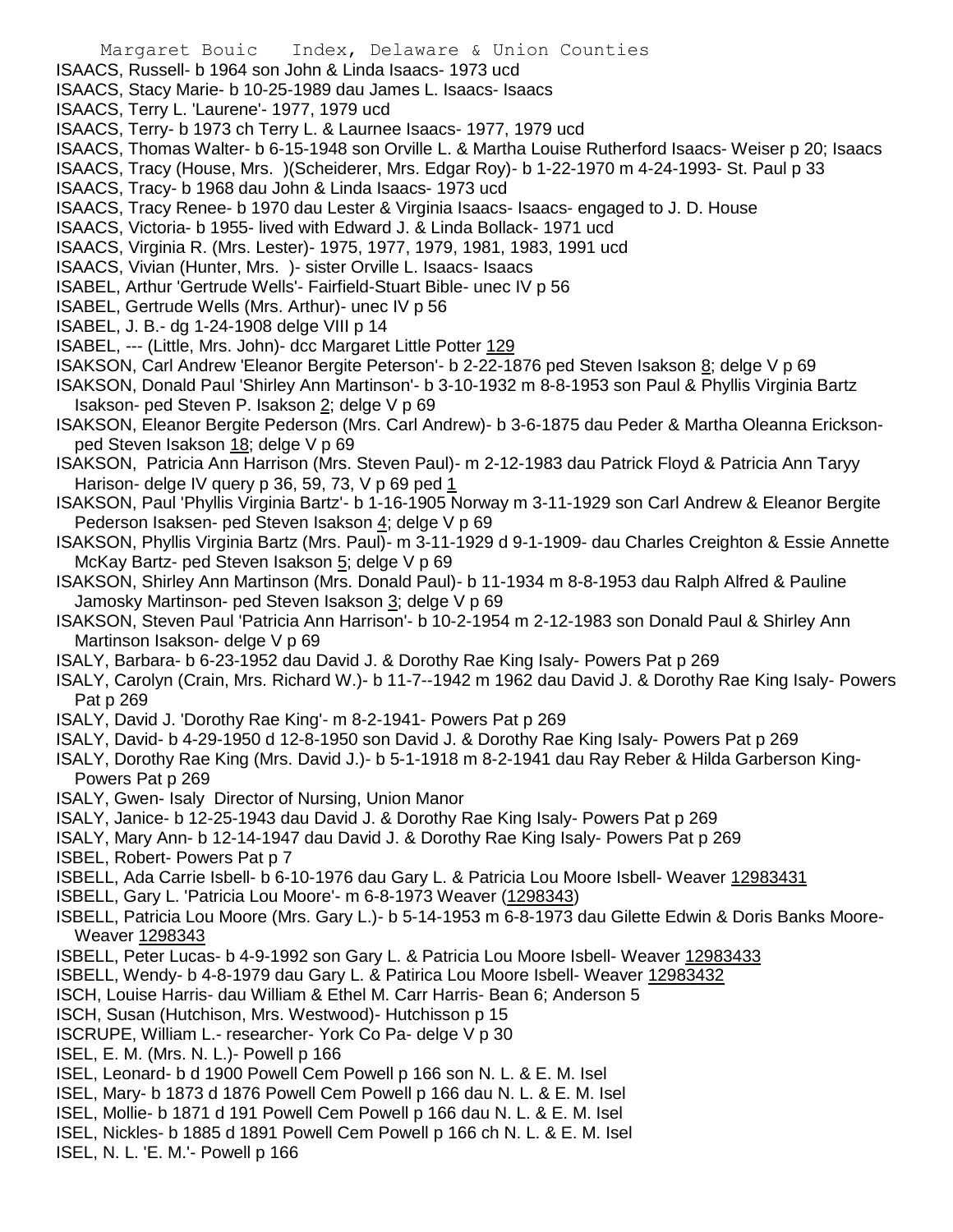Margaret Bouic Index, Delaware & Union Counties ISELIN, Dorothy (Paschal, Mrs. Guy Sherman)- m 10-12-1926- Weiser p 754 ISEMINGER, Etta Maugans (Brayler, Mrs. )(Mrs. Merrill)- b 2-23-1898 dau David M. & Susan M. Forrest Maugans- Maugans Anc p 68 ISEMINGER, Merrill 'Etta Maugans'- Maugans Anc p 65 ISENBARG, Catherine- 1870C Liberty Tp, Del. Co 402 (11) ISENBARG, Clara- 1870C Liberty Tp, Del Co 402 (6) ISENBARG, Emily- 1870C Liberty Tp, Del Co 402 (44) ISENBARG, James- 1870C Liberty Tp, Del Co 402 (9) ISENBARG, Johanna- 1870C Liberty Tp, Del Co 402 (16) ISENBARG, John- 1870C Liberty Tp, Del Co 402 (45) ISENBARG, Margary- 1870C Liberty Tp, Del Co 402 (18) ISENBARG, Mary- 1870C Liberty Tp, Del Co 402 (19) ISENBARG, Orville- 1976, 1980 dcd Berlin Tp ISENBARGER, Ada Shipman (Mrs. Arvie)- Isenbarger ISENBARGER, Arvie 'Ada Shipman'- Isenbarger ISENBARGER, Brenda (Lloyd, Mrs. )- dau Ralph L. Isenbarger- Isenbarger ISENBARGER, Forrest- brother Ralph L. Isenbarger- Isenbarger ISENBARGER, Joseph- brother Ralph L. Isenbarger- Isenbarger ISENBARGER, Lowell 'Thelma Kelsey'- Kelsey ISENBARGER, Norman- brother Ralph L. Isenbarger- Isenbarger ISENBARGER, Ralph L. 'Virginia Southard'- b 5-3-1920 d 8-1-1981 (61) bur Miami County- son Arvie & Ada Shipman Isenbarger- Isenbarger ISENBARGER- Ray- brother Ralph L. Isenbarger- Isenbarger ISENBARGER, Stephen- son Ralph L. Isenbarger- Isenbarger ISENBARGER, Thelma Kelsey (Mrs. Lowell)- dau George N. & Ivaloo Reed Kelsey- Kelsey ISENBARGER, Virginia Southard (Mrs. Ralph S.)- Isenbarger ISENBERG, Anna Mary (Carson, Mrs. Joseph M.)- 1908 dch p 615 ISENSEE, Isle (Schwab, Mrs. Hermann)- b 10-17-1923 m 8-1943 d 7-10-1946- Weiser p 194 ISH, George W.- 1880C Washington Tp 51-53 p 6 (8,O,O,O) ISH, Nannie- 1880C Marysville 371-409 p 27 (16,O,Va,Va) ISHAM---runaway negro- dcga p 14 Franklin Chronicle ISHAM, Charles- 1880C Delaware Town p 504A ISHAM, Eugene F. 'Martina'- 1961, 1964, 1969, 1971, 1976, 1980 dcd ISHAM, Martin (Mrs. Eugene F.)- 1961, 1964, 1969, 1971, 1976, 1980 dcd ISHER, Arthur P.- brother David A. Isher- Isher ISHER, David A. 'Lucille B.'- d 2-1-1980 (77) bur Prospect Cem- Isher ISHER, Edwin M.- brother David A. Isher- Isher ISHER, Geneva (Doberstein, Mrs. )- sister David A. Isher- Isher ISHER, John F.- brother David A. Isher- Isher ISHER, Lucille B. (Mrs. David A.)- Isher ISHER, Robert- brother David A. Isher- Isher ISHLER, Barbara A. (Mrs. Clarence Ray)- Ishler; 1976, 1980 dcd ISHLER, Barbara Jean (Mrs. John R.)- Ishler; 1976, 1980 dcd ISHLER, Carla- b 1965 dau John R. & Barbara Jean Ishler- 1976, 1980 dcd ISHLER, Cathy Lynn (Hawk, Mrs. )- b 1957 dau Clarence Ray & Barbara Ishler- Ishler; 1976, 1980 dcd ISHLER, Clarence R. 'Barbara'- 1976, 1980 dcd ISHLER, Clarence R. 'Dorothy Sweet'- Ishler ISHLER, Clifford 'Sandy Mirise'- b 1963 son John & Barbara Jean Ishler- Ishler; 1976, 1980 dcd ISHLER, David- son John R. & Barbara Jean Ishler- 1976 dcd ISHLER, Dianna (Ray, Mrs. )- dau Clarence R. & Dorothy Sweet Ishler- Ishler ISHLER, Dorothy Sweet (Mrs. Clarence R.)- Ishler ISHLER, Jennifer Teri- dau Clifford & Sandy Mirise Ishler- Ishler ISHLER, John R.'Barbara Jean'- Ishler; 1976, 1980 dcd ISHLER, Lonnie- son Clarence R. & Dorothy Sweet Ishler- Ishler ISHLER, Pamela Sue (Forman, Mrs. )- b 1962 dau Clarence Ray & Barbara Ishler- Ishler; 1976, 1980 dcd ISHLER, Ralph- son Clarence R. & Dorothy Sweet Ishler- Ishler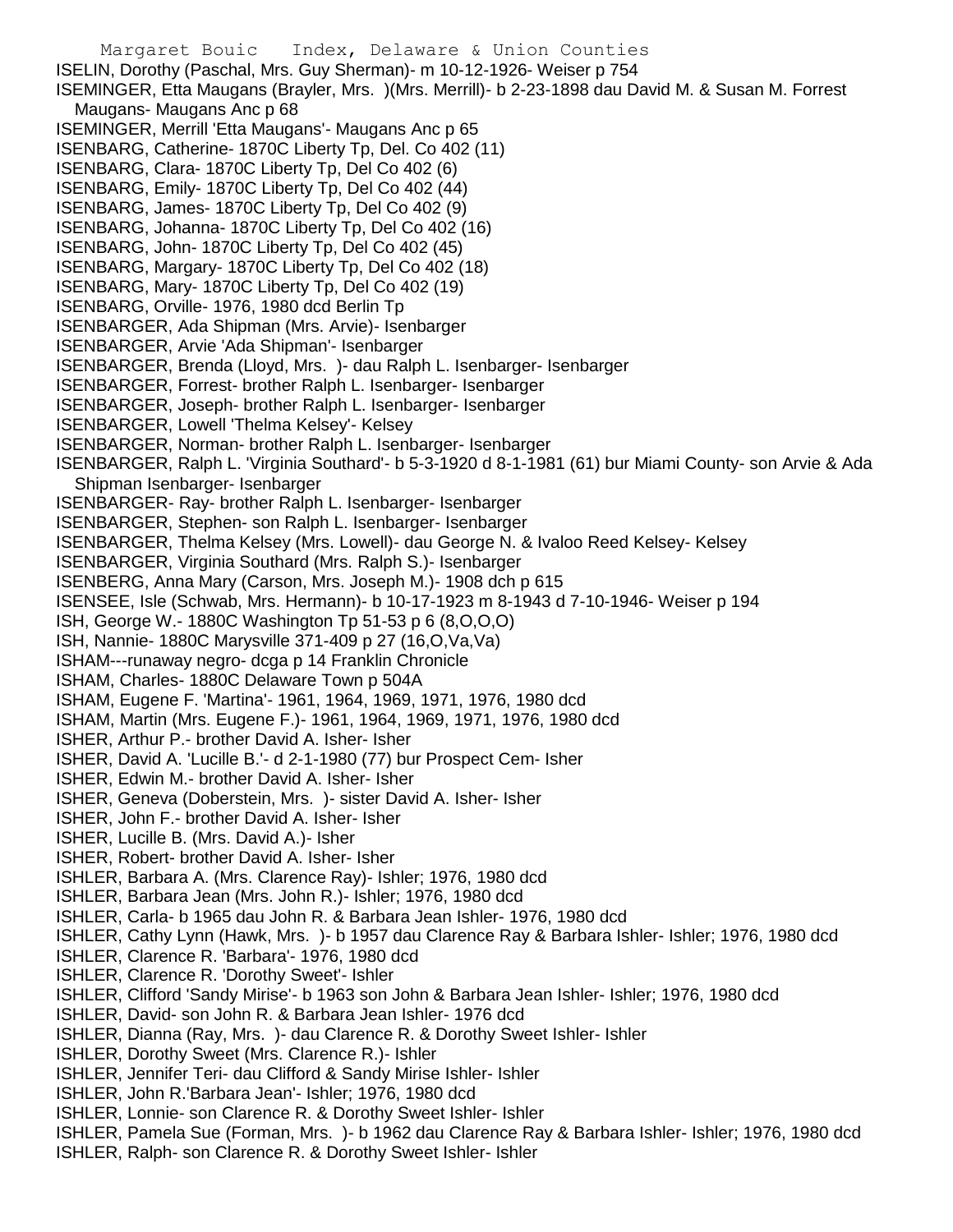Margaret Bouic Index, Delaware & Union Counties ISHLER, C. Ray 'Barbara'- b 5-2-1936 d 2-2-1991 (54) son Clarence R. & Dorothy Sweet Ishler- Ishler ISHLER, Sandy Mirise (Mrs. Clifford)- dau David & Barba Mirise- Ishler ISHMARL, Ronald D.- Ishmael ISHMAEL, Tammie A.- dau Ronald D. Ishmael- Ishmael- engaged to George A. Evans,Jr. ISIRD, George- delge IV p 1i ISLAND, Grace- dau J. L. & Grace McKitrick Island- McKitrick p 452 ISLAND, Grace McKitrick (Mrs. J. L.)- b 1877 dau Robert James & Mary Elizabeth Parson McKitrick - McKitrick p 452 ISLAND, J. L. 'Grace McKitrick '- McKitrick p 452 ISLE of Wight- Freshwater p 5 ISLER, Bruce Ryan- b 1-28-1978 son Richard Isler- Isler ISLER, Elizabeth (Schelling, Mrs. Christian)- m 12-7-1865 dcm ISLER, Gene A.- 1980 dcd ISLER, Karen- Isler ISLER, Linda (Mrs. Richard)- 1976 dcd ISLER, Mark- dg 7-22-1880 (80) delge VIII p 52 ISLER, Richard 'Linda'- Isler; 1980 dcd ISLER, Rosa (Davis, Mrs. William H.)- b 3-30-1854 dau Samuel & Rosena Nodle Isler- Pabst Pion I p 101 ISLER, Rosena Nodle (Mrs. Samuel)- Pabst Pion p 101 ISLER, Samuel 'Rosena Nodle'- Pabst Pion I p 101 ISLEY, Carrie (Van Meter, Mrs. )(Mrs. Joseph G.)- Isley; 1976 dcd ISLEY, Joseph G. 'Carrie Van Meter'- d 9-4-1976 (75) bur near Lucas- Isley; 1976 dcd ISLEY, Martha- sister Joseph G. Isley- Isley ISLEY, Minnie (Taube, Mrs. )- sister Joseph G. Isley- Isley ISN, Brice 'Nancy D.'- b 5-1860 1900C Jerome Tp 326-338 p 14B (40,O,Pa,O) m 17y ISN, Nancy D. (Mrs. Brice)- b 12-1860 no ch; 1900C Jerome Tp 326-338 p 14B (39,O,O,O) ISON, B. B. 'Mary Fyffe'- Ison ISON, Betsy Aileen (Johnson, Mrs. )- dau George Martin Ison- Ison ISON, Betty (Skinner, Mrs. )- sister Kendall Ison- Ison ISON, Craig- son Kendall & Jean Ison- Ison ISON, Delilah Sue (Oiler, Mrs. Michael)- dau George Martin Ison- Ison ISON, George Martin - b 5-22-1916 son B. B. & Mary Fyffe Ison- Ison ISON, George Martin, II- son George Martin Ison- Ison ISON, Hilda (Mrs. Kendall)- 1976, 1980 dcd ISON, James R.- son George Martin Ison- Ison ISON, Jean (Mrs. Kendall)- Ison ISON, Joy Annette (Crisp, Mrs.Charles)- dau George Martin Ison- Ison ISON, Keith E.- son George Martin Ison- Ison ISON, Kendall 'Hilda''Jean'- d 8-25-1983 (45) bur Radnor Cem- Ison; 1976, 1980 dcd ISON, Linda K. (Parfrey, Mrs. )- dau George Martin Ison- Ison ISON, Mary Fyffe (Mrs. B. B.)- Ison ISON, Peggy Jo (Rockwell, Mrs. )- dau George Martin Ison- Ison ISON, Robert G.- son George Martin Ison- Ison ISON, Sandra Lynn (Fish, Mrs. Robert)- b 1962 dau Kendall Ison- Ison; 1976, 1980 dcd ISRAEL, Amy- b 1967 dau Charles A. & Nancy Israel- 1969, 1971, 1976, 1980 dcd ISRAEL, Beulah E. Larimore (Mrs. Charles)- m 6-14-1931- Israel; 1961, 1964, 1969, 1971, 1976, 1980 dcd ISRAEL, Charles A.'Beulah E. Larimore'- m 6-14-1931 Israel; 1961, 1964, 1969, 1971, 1976, 1980 dcd ISRAEL, Charles A.,Jr.'Nancy'- son Charles A. & Beulah E. Larimore Israel- Israel; 1969, 1971, 1976, 1980 dcd ISRAEL, David- b 1977 son Charles A. & Nancy Israel- 1980 dcd ISRAEL, Iris M. (Long, Mrs. )- dau Charles & Beulah E. Larimore Israel- Israel; 1961 dcd ISRAEL, John- recorder 1801 Pa- Powers p 28 ISRAEL, Laura- b 1960 dau Charles A.Jr & Nancy Israel- 1969, 1971, 1976, 1980 dcd ISRAEL, Lisa- b 1962 dau Charles A.,Jr. & Nancy Israel- 1969, 1971, 1976, 1980 dcd

- ISRAEL, Lynne- b 1966 dau Charles A. & Nancy Israel- 1969, 1971, 1976, 1980 dcd
- ISRAEL, Nancy (Mrs. Charles A.,Jr)- 1969, 1971, 1976, 1980 dcd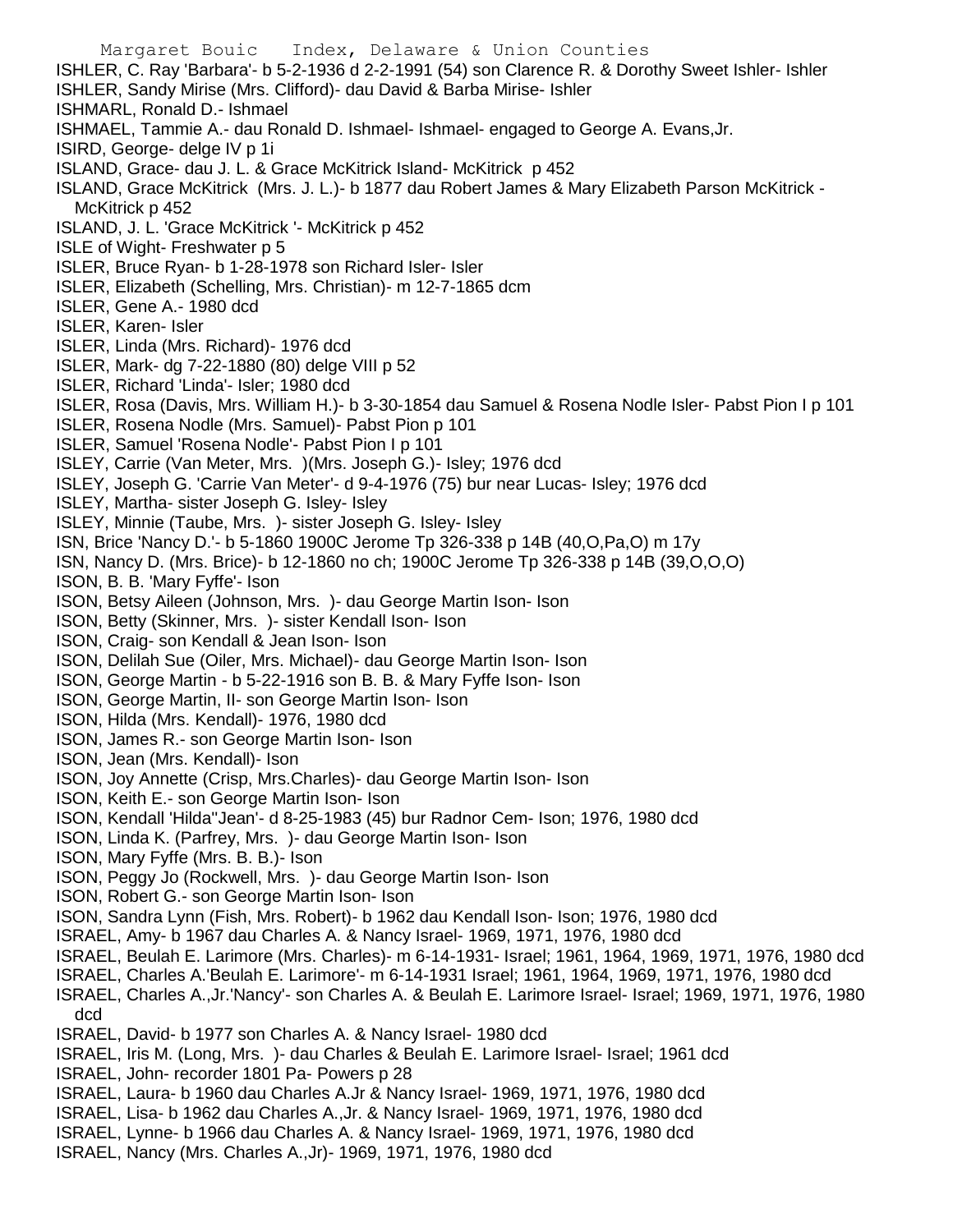- ISRAEL, Nellie- b 1891 Milford Cem Un Al p 40
- ISRAEL, Rachael- b 1973 dau Charles A. Jr. & Nancy Israel- 976, 1980 dcd
- ISRAEL, Samuel,Jr.- 1880 dch p 258
- ISRAEL, Terry- b 1964 ch Charles A. & Nancy Israel- 1969, 1971, 1976,m 1980 dcd
- ISRAEL, Tim- b 1977 son Charles A.,Jr. & Nancy Israel- 1969, 1971, 1976, 1980 dcd
- ISSLER, Carolyn/Carolin (McCleery, Mrs.Charles Tony)- b 7-3-1926 m 8-20-1949 dau Frederick Wallace & Mary Lucille Finefrock Issler- Issler; Finefrock
- ISSLER, Charles Caleb 'Margaret Jane Cratty'- Issler; Finefrock
- ISSLER, Fred Wallace 'Mary Lucille Finefrock'- b 11-13-1898 m 11-9-1922 d 1-1991 (92) Prospect Cem- son Charles C. & Margaret Jane Cratty Issler- Issler
- ISSLER, Margaret Jane Cratty (Mrs. Charles Caleb)- d 2-29-1960 (87) Prospect Cem- Issler
- ISSLER, Mary Lucille Finefrock (Mrs. Frederick Wallace)- b 7-11-1900 m 11-9-1922 d 9-29-1978 dau Rufus Henry & Norma Ann Claflin Issler- Issler; Finefrock
- ISSLER, ---(Wilcox, Mrs. Clarence)- dau Margaret Issler- Issler
- ISSLER, E.- hadc p 48 (1849 Radnor Tp)
- ISSLER, Richard Finefrock- b 7-12-1924 d 11-1-1945 Prospect Cem- son Frederick Wallace & Mary Lucile Fineford Issler- Finefrock
- ISSLER, Rosa (Davids, Mrs. Remington R.)- b 3-30-1854 m 11-24-1870 d 1-30-1944 dau Samuel F. & Rosena Knodel Issler- dcc Carlotte Davids Davis 9
- ISSLER, Rosena Knodel (Mrs. Samuel F.)- b 1-27-1816 m 11-22-1840 d 4-13-1887 dcc Charlotte Davids Davis 19
- ISSLER, Samuel F. 'Rosena Knodel'- b 8-17-1814 m 11-22-1840 d 10-9-1855 dcc Charlotte Davids Davis 18
- ISSLER, Thomas Frederick 'Susan Raye Ellis- b 9-23-1938 m 7-7-1973 son Frederick Wallace & Mary Lucile Finefrock Issler- son Fred W. & Mary Lucille Finefrock Issler- Issler; Finefrock
- ITALIANO, Joy (Whitaker, Mrs. )- dau Robert Italiano- Italiano
- ITALIANO, Penny (Headington, Mrs. )- dau Robert Italiano- Italiano
- ITALIANO, Robert "Bobby Joe"- b 12-20-1940 d 7-23-1989 (48) bur Mt. Vernon- Italiano
- ITNYRE, Anthony- b 1966 son Ronald L. & Jean Itnyre- 1975, 1977, 1979, 1981, 1983 ucd
- ITNYRE, Chad- b 1978 ch Ronald L. & Jean W. Itnyre- 1983, 1991 ucd
- ITNYRE, Jean (Mrs. Ronald L.)- 1975, 1977, 1979, 1981, 1983, 1991 ucd
- ITNYRE, Ronald L.'Jean'- 1975, 1977, 1979, 1971, 1973, 1991 ucd
- ITNYRE, Ronald- b 1972 son Ronald L. & Jean W. Itnyre- 1975, 1977, 1979, 1981, 1983, 1991 ucd IULUICCI, John- 1980 dcd
- IVAN, Annabelle (Mrs. Frank E.)- 1964, 1969, 1971 dcd
- IVAN, Brett- b 1960 son Frank E. & Annabelle Ivan- 1964, 1969, 1971 dcd
- IVAN, Frank E. 'Annabelle'- 1964, 1969 dcd
- IVAN, John- b 1955 son Frank E. & Annabelle Ivan- 1964, 1969, 1971 dcd
- IVAN, Roseann- b 1954 dau Frank E. & Annabelle Ivan- 1964, 1969, 1971 dcd
- IVAN, Sandra- b 1956 dau Frank E. & Annabelle Ivan- 1964, 1969, 1971 dcd
- IVAN Shannon- b 1961 dau Frank E. & Annabelle Ivan- 19964, 1969, 1971 dcd
- IVANOFF, Edna C. (Mrs. Richard A.)- 1969, 1971, 1976 dcd
- IVANOFF, Kelly- b 1959 ch Richard A. & Edna C. Ivanoff- 1969, 1971, 1976 dcd
- IVANOFF, Kirby- b 1961 son Richard A. & Edna C. Ivanoff- 1969, 1971, 1976 dcd
- IVANOFF, Richard A. 'Edna C.'- 1969, 1971, 1976 dcd
- IVANS, Fern Yoder (Hudson, Mrs. Arthur)(Mrs. Karlis)- dau Pearl & Alma Gamble Yoder- 1985 uch p 51 IVANS, Karlis 'Fern'- 1985 uch p 151
- IVANS, Magdalena (Moore, Mrs. Harvey)- b 1809 m 1833 d 1878- 1883 uch V p 487; 1985 uch p 146
- IVERS, Ann Elizabeth (Cook, Mrs. James Russell)- m 6-8-1968 dau Thomas R. Ivers- Ivers; 1961 dcd (14)
- IVERS, Ann (Mrs. Thomas)- 1969 dcd
- IVERS, Anna- 1964 dcd Troy Tp
- IVERS, Eugene- brother Raymond C. Ivers- Ivers
- IVERS, John "Jack"- b 1957 son Thomas R. & Norma C. Ivers- 1961, 1964, 1969, 1971 dcd
- IVERS, John J.- son Raymond C. & Margaret McGuire Ivers- Ivers
- IVERS, Louise- sister Raymond C. Ivers- Ivers
- IVERS, Margaret McGuire (Mrs. Raymond C.)- d 9-5-1979 (85) St. Mary Cem- Ivers
- IVERS, Norma C. (Mrs. Thomas R.)- 1961, 1964, 1969, 1971, 1976, 1980 dcd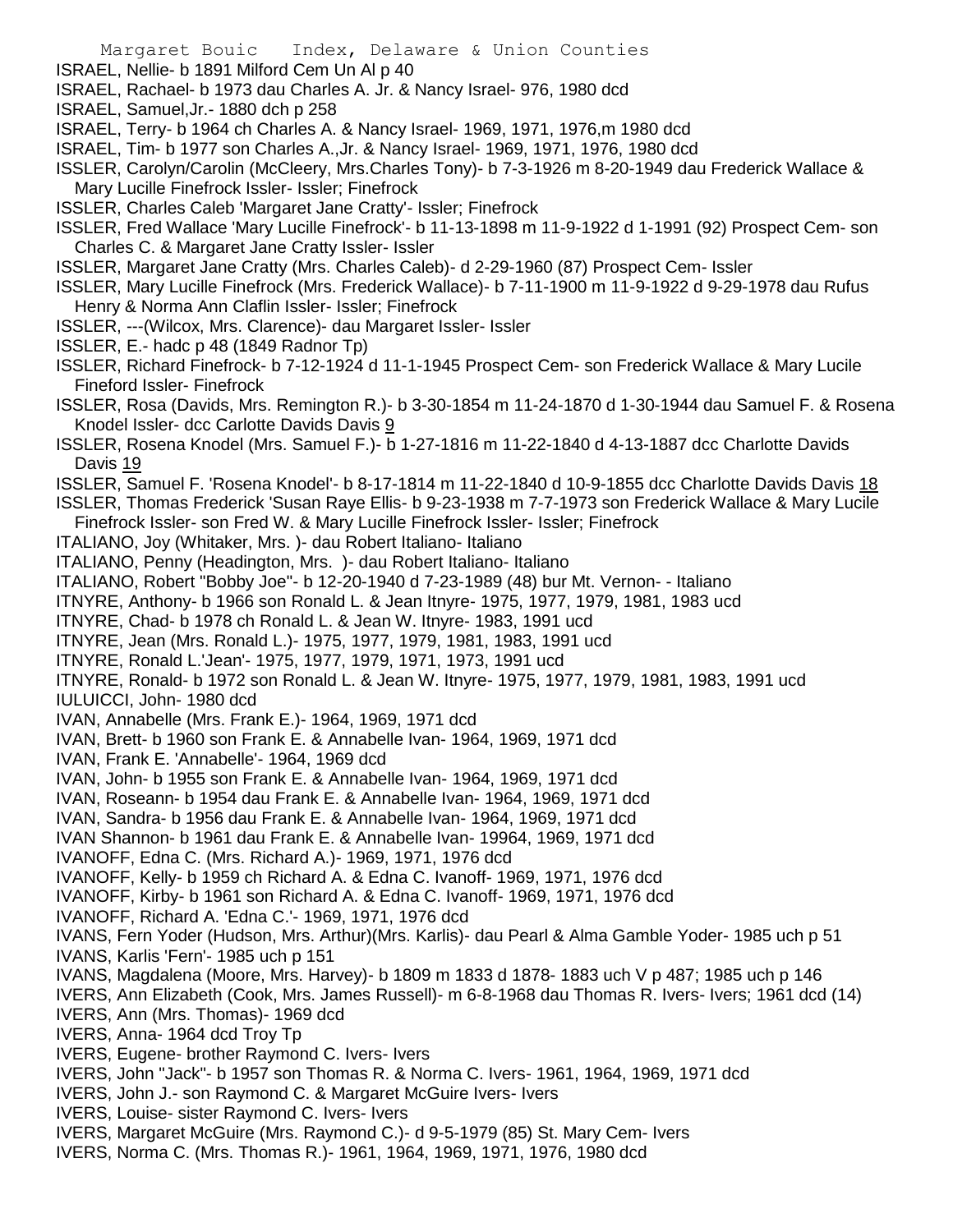- Margaret Bouic Index, Delaware & Union Counties IVERS, Raymond C. 'Margaret McGuire'- d 8-1-1977- Ivers IVERS, Robert J.- son Raymond C. & Margaret McGuire Ivers- Ivers IVERS, Robert "Bobby"- b 1959 son Thomas R. & Norma C. Ivers- 1961, 1964, 1969, 1971, 1976 dcd IVERS, Thomas R.'Norma C.'- son Raymond C. & Margaret McGuire Ivers- Ivers; 1961, 1964, 1969, 1971, 1976, 1980 dcd IVERS, Thomas 'Ann'"Tommy"- son Thomas R. & Norma C. Ivers- 1961(16), 1964, 1969 dcd IVERS, Dr. William D.- son Thomas R. Ivers- Ivers; 1961(13), 1964, 1969, 1971 dcd IVERS, William Dargan Jr.-b 5-1975 son Thomas R. Ivers- Ivers IVERSON, Elizabeth Brumpton- McKitrick p 449 IVERSON, Eva B.- b 7-8-1922 d 12-10-1980 WWII Price Cem djlmp 41 IVERSON, Eve Elizabeth Brumpton (Mrs. Raymond Philip)- McKitrick 449 IVERSON, J. C.- 1883 uch V p 262 IVERSON, Margaret Ann (McKitrick, Mrs. Bruce Arthur)- b 1945 m 4-10-1965 dau Raymond Philip & Eve Elizabeth Brumpton Iverson- McKitrick 448 IVERSON, Raymond Philip'Eve Elizabeth Brumpton'- McKitrick p 449 IVERY, George H.- letter uncalled for 7-1863 delge VII p 10 IVES, Benjamin- 1810 delge II p 38 IVES, Charles- son Joseph & Mary Ives- 1850C Berkshire Tp 57 p 6 (12,O) IVES, David- d 12-12-1842 (5m3d) Berkshire Cem Powell p 29 son Josiah & Mary Ives IVES, Eleanor- dau Joseph & Mary Ives- 1850C Berkshire Tp 57 p 6 (16,Pa) IVES, Emily Webster (Mrs. Peter)- m 9-9-1850 mt 9-18-1850; unec VII p 18 IVES, Gilman 1810 delge II p 38 IVES, John- son Joseph & Mary Ives- 1850C Berkshire Tp 57 p 6 (6,O) IVES, Joseph 'Mary'- 1850C Berkshire Tp 57 p 6 (43,Pa) IVES, Josiah- son Joseph & Mary Ives- 1850C Berkshire Tp 57 p 6 (20,Pa) IVES, Josiah 'Mary'- Powell p 29 IVES, Lucy- dau Josiah & Mary Ives- d 4-13-1843 (26d) Powell p 29 IVES, Mary (Mrs. Joseph)- 1850C Berkshire Tp 57 p 6 (42,NJ) IVES, Mary- dau Joseph & Mary Ives- 1850C Berkshire Tp 57 p 6 (4,O) IVES, Mary (Mrs. Josiah)- Powell p 29 IVES, Maxine- 1991 ucd IVES, Peggy (Holbrook, Mrs. Josiah)- Powers p 36 IVES, Peter 'Emily Webster'- m 9-9-1850; mt 9-18-1850- son Joseph & Mary Ives- 1850C Berkshire Tp 57 p 6 (20,Pa); unec VII p 18 IVES, Samuel- son Joseph & Mary Ives- 1850C Berkshire Tp 57 p 6 (18,Pa) IVES, Thomas- son Joseph & Mary Ives- 1850C Berkshire Tp 57 p 6 (9,O) IVES, Thomas-d 9-15-1851 (10-7-17) Berkshire Cem Powell p 29 son Josiah & Mary Ives IVES, Ursula (Williams, Mrs. Aurelius)- Asp (188-5) IVESTER, Mildred (Seaman, Mrs. Garland)- m 3-10-1945- Weiser p 241 IVEY, Kathleen Lynn Stillings (Mrs. Travis Jackson)- dau Milton & Maxine Pickett Stillings- 1985 uch p 135 IVEY, Travis Jackson 'Kathleen Lynn Stillings'- 1985 uch p 135 IVEY, Travis Jackson,Jr.- son Travis Jackson & Kathleen Lynn Stillings Ivey- 1985 uch p 135 IVORY, Kathryn Lynn- b 11-7-1978 dau Thomas Ivory- Ivory IVORY, Thomas- Ivory IVORY, Tree- 1976, 1980 dcd Radnor Tp IVY, William- 1835 men p 47 #79 p 85 Orange Tp IYRLD, George D. 'Patricia L.'- 1980 dcd IYRLD, Patricia L. (Mrs. George D.)- 1980 dcd IYRLD, Tona- b 1967 dau George D. & Patricia l. Iyrld- 1980 dcd IZERINS, Aina (Mrs. Margus)- 1975, 1977, 1979 ucd IZERINS, Margus 'Aina'- 1975, 1977, 1979 ucd IZOR, Bessie Luella Rabold (Mrs. John Wesley)- b 2-11-1887 m 3-7-1915 dau John Irvin & Elizabeth Catherine Fox Rabold- Weiser p 725 IZOR, Catherine Louise (Moats, Mrs. Leonard Garland)(Walter, Mrs. Robert Maxon)- b 3-24-1916 m(1) 12-16- 1938 (2) 4-6-1947- Weiser p 725
- IZOR, John Wesley 'Bessie Luella Rabold'- b 7-23-1884 m 3-7-1915- Weiser p 725